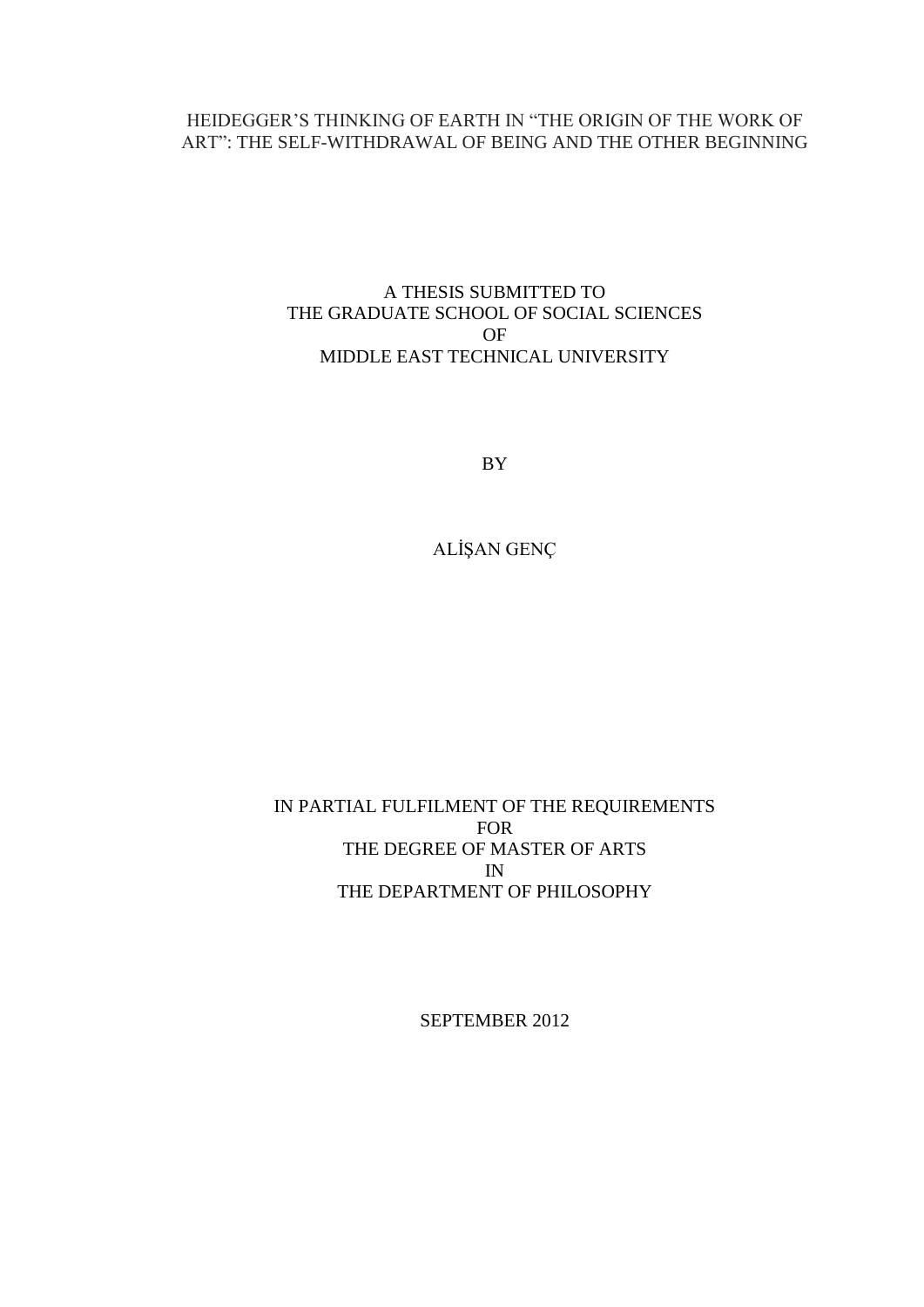Approval of the Graduate School of Social Sciences

 Prof. Dr. Meliha Altunışık **Director** 

I certify that this thesis satisfies all the requirements as a thesis for the degree of Master of Arts

> Prof. Dr. Ahmet İnam Head of Department

This is to certify that we have read this thesis and that in our opinion it is fully adequate, in scope and quality, as a thesis for the degree of Master of Arts.

> Assoc. Prof. Dr. Andrea Rehberg Thesis Supervisor

## **Examining Committee Members**

Prof. Dr. Abdullah Kaygı (HU, PHIL) Assoc. Prof. Dr. Andrea Rehberg (METU, PHIL) Assoc. Prof. Dr. Elif Çırakman (METU, PHIL)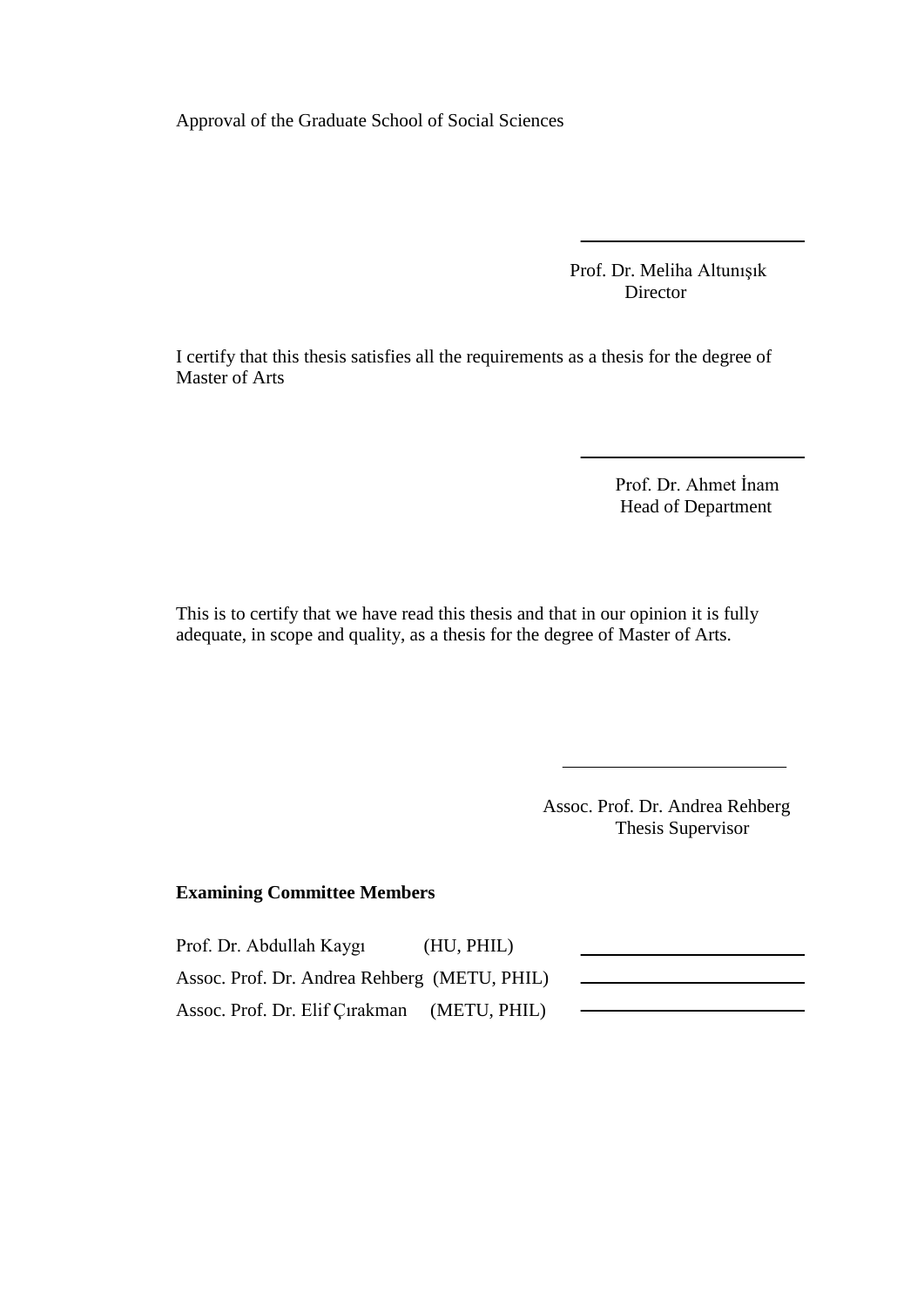**I hereby declare that all information in this document has been obtained and presented in accordance with academic rules and ethical conduct. I also declare that, as required by these rules and conduct, I have fully cited and referenced all material and results that are not original to this work.**

Name, Last name: Alişan Genç

Signature :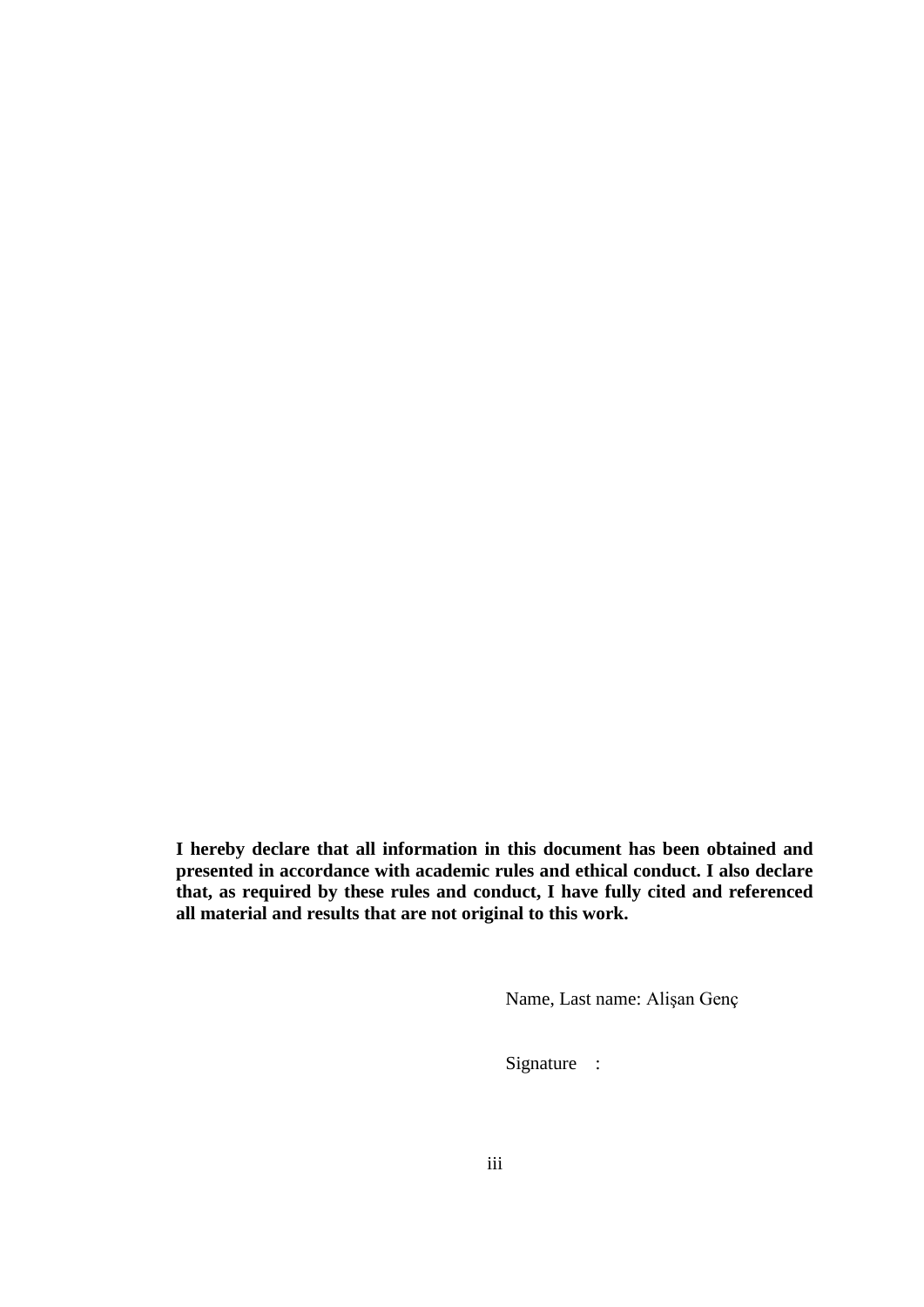### **ABSTRACT**

### HEIDEGGER'S THINKING OF EARTH IN "THE ORIGIN OF THE WORK OF ART": THE SELF-WITHDRAWAL OF BEING AND THE OTHER BEGINNING

Genç, Alişan M.A., Department of Philosophy Supervisor: Assoc. Prof. Dr. Andrea Rehberg

September 2012, 112 pages

This thesis aims to explicate the claim that in Heidegger's thinking *technē* as art emerges as capable of disclosing the fundamental movement of being, namely selfwithdrawal, through a certain elaboration of earth. To this end it will be argued that the elaboration of earth in the artwork is what makes it possible for art to aid in the process of the overcoming of Western metaphysics. In connection with this I will attempt to show how *technē* has a determinant role in the course of Western metaphysics, which starts with Greek thinking and culminates in the age of modern technology. Therefore the issue of *technē* in Heidegger's thinking emerges as the basic axis of this thesis. Thus two of Heidegger's most influential texts, namely "The Origin of the Work of Art" (1936) and "The Question Concerning Technology" (1953) will be the primary sources for this thesis

Keywords: *technē*, art, *Ge-stell*, history of being, other beginning.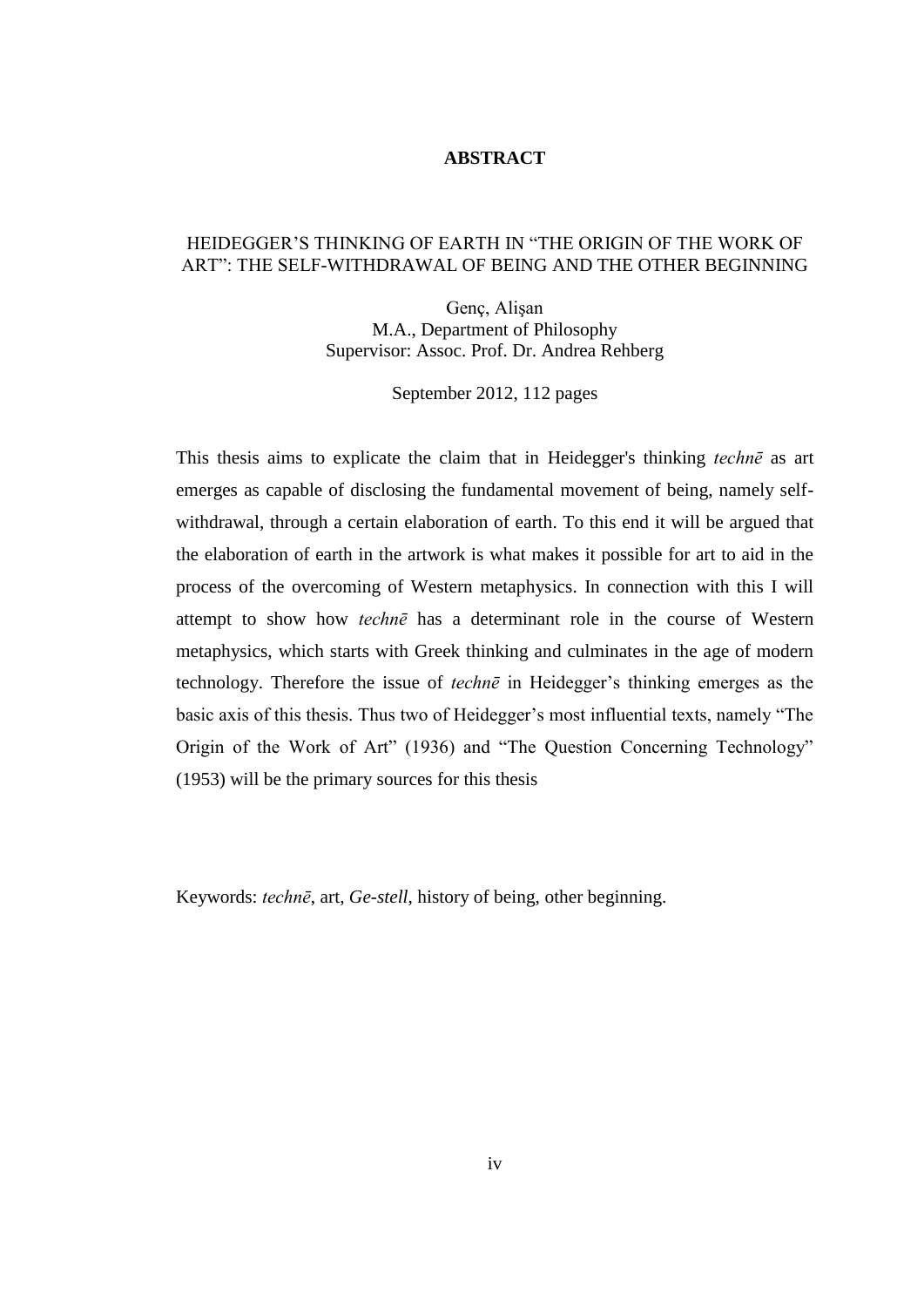## "SANAT ESERİNİN KÖKENİ"NDE HEIDEGGER'IN YERYÜZÜ DÜŞÜNCESİ: VARLIĞIN KENDİ-GERİYEÇEKİMİ VE ÖTEKİ BAŞLANGIÇ

Genç, Alişan Yüksek Lisans, Felsefe Bölümü Tez Yöneticisi: Assoc. Prof. Dr. Andrea Rehberg Eylül 2012, 112 pages

Bu tezin amacı, Heidegger'in düşüncesinde, sanat olarak *tehknē*nin, yeryüzünü (earth) belirli bir eloborasyonu ile varlığın esas devinimi olan kendi-geriyeçekimini açığa vurmaya muktedir olarak ortaya çıktığı iddasını serimlemektir. Bu amaç ile, yeryüzünün bu biçimde ortaya konmasının sanatın batı metafiziğin aşılması sürecine katkıda bulunmasını münkün kıldığı tartışılacaktır. Bu doğrultuda, *tekne*'nin Batı metafiziğinin Yunan düşüncesinden başlayarak modern teknoloji çağında neticelenen süreci içerisinde belirleyici bir rolü olduğu gösterilmeye çalışılacaktır. Dolayısı ile bu tezin temel izleği Heidegger'in düşüncesindeki *tekne* meselesi olarak belirmektedir. Bu sebepten ötürü Heidegger'in "Sanat Eserinin Kökeni" (1936) ve "Teknik Sorusu Üzerine" (1953) başlıklı iki önemli metni bu tezin ana kaynaklarını oluşturmaktadır.

Anahtar Kelimeler: *tekne*, sanat, *Ge-stell*, varlık tarihi, öteki başlangıç.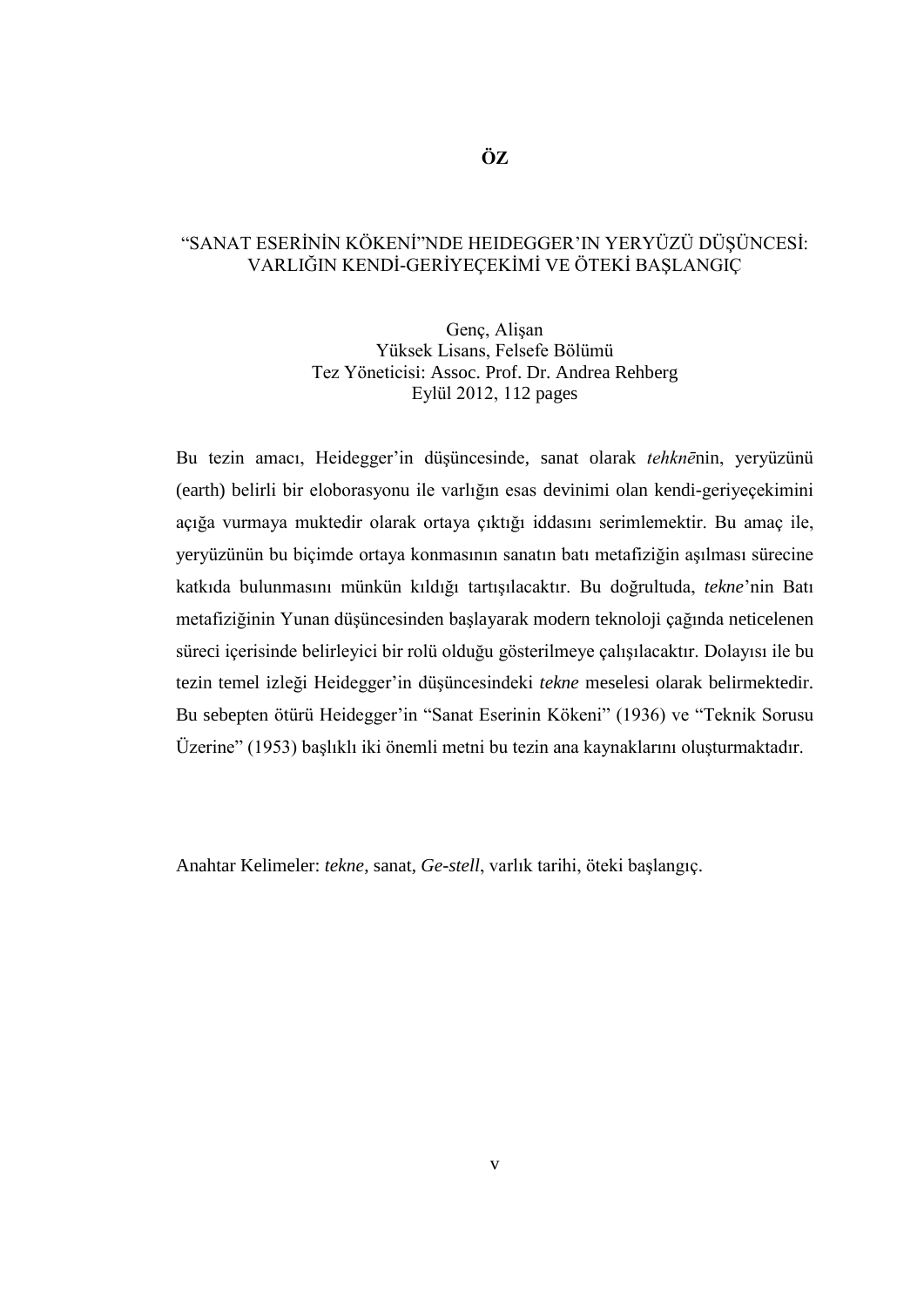#### **ACKNOWLEDGMENTS**

Firstly, I would like to express my sincere gratitude to my supervisor, Assoc. Prof. Dr. Andrea Rehberg for her patient guidance, detailed and inspiring comments and invaluable contributions, and for her encouragement throughout the development of this thesis. It would have been literally impossible for me to complete this thesis without her ongoing help. I also wish to thank to the two other committee members Assoc. Prof. Dr. Elif Çırakman and Prof. Dr. Abdullah Kaygı for their valuable comments.

I would also like to thank to Aybüke, Burak, Çağdaş, Erkan, Enes, Evrim, Masumi, Özlem, Rasim and Yunus who helped me to create the right environment for the writing process. Although I know that I cannot adequately express my gratitude to my mother, I will be always indebted and grateful to her for her never ceasing support, which made it possible for me to study philosophy in the first place. Finally, I owe special thanks to Neşe Ersoy who helped me in many ways throughout the process of the writing of this thesis. Now I know very well that without her company I would not be where I am today.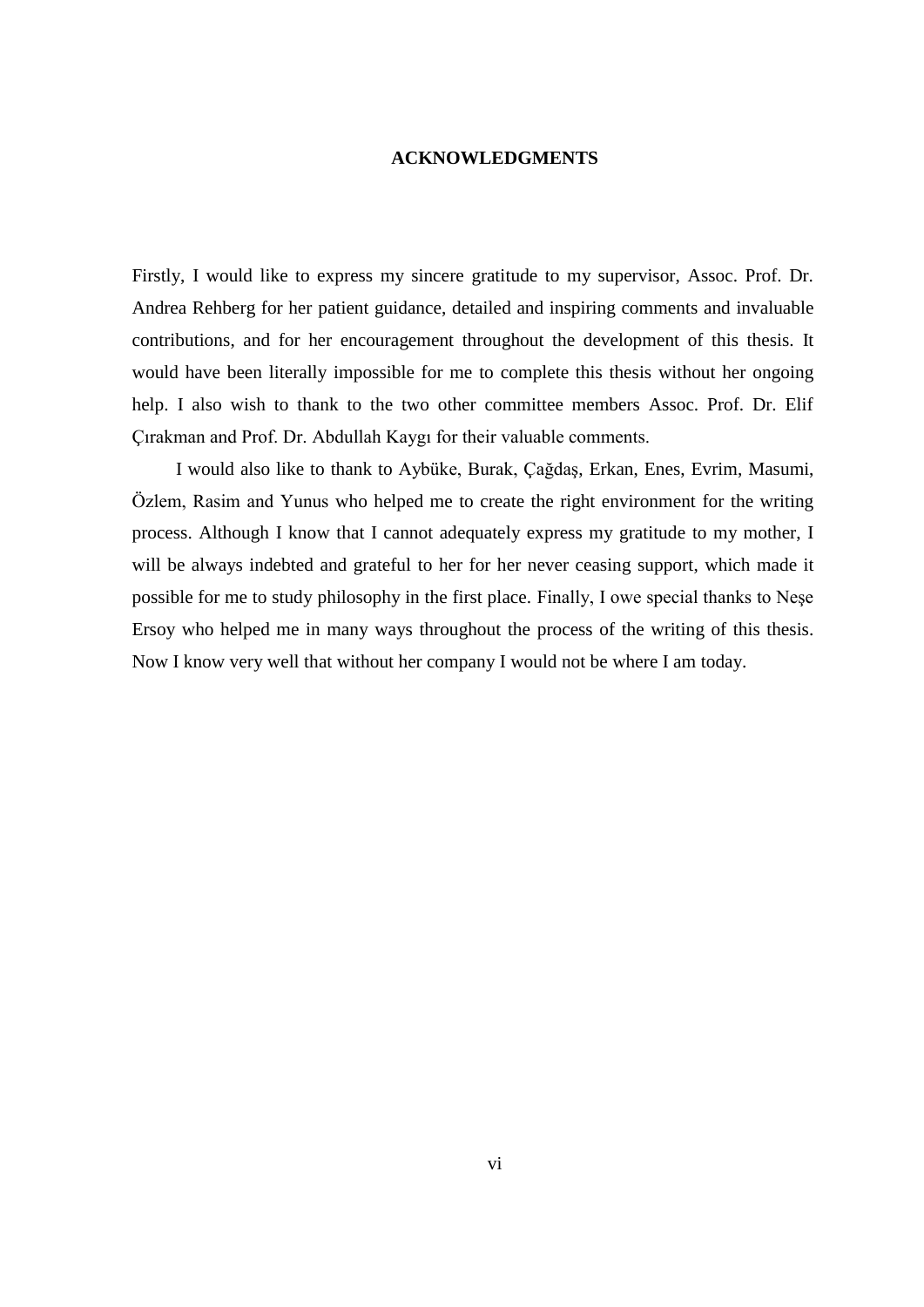# **TABLE OF CONTENTS**

| 2.5. The artwork as the disclosure of the relation between <i>techne</i> and <i>phusis</i> 29 |  |
|-----------------------------------------------------------------------------------------------|--|
|                                                                                               |  |
|                                                                                               |  |
|                                                                                               |  |
|                                                                                               |  |
|                                                                                               |  |
| 3.2. The history of metaphysics and Ge-stell: the forgetting of concealment  53               |  |
| 3.2.1. Ge-stell and the singularity of Western metaphysics: the technological                 |  |
|                                                                                               |  |
|                                                                                               |  |
|                                                                                               |  |
|                                                                                               |  |
|                                                                                               |  |
|                                                                                               |  |
|                                                                                               |  |
|                                                                                               |  |
| 4.1.3. The work of art and <i>aletheia</i> as the strife between world and earth  91          |  |
|                                                                                               |  |
|                                                                                               |  |
|                                                                                               |  |
| 5. Conclusion: The Letting-Happen of the Work of Art and the Other Beginning  105             |  |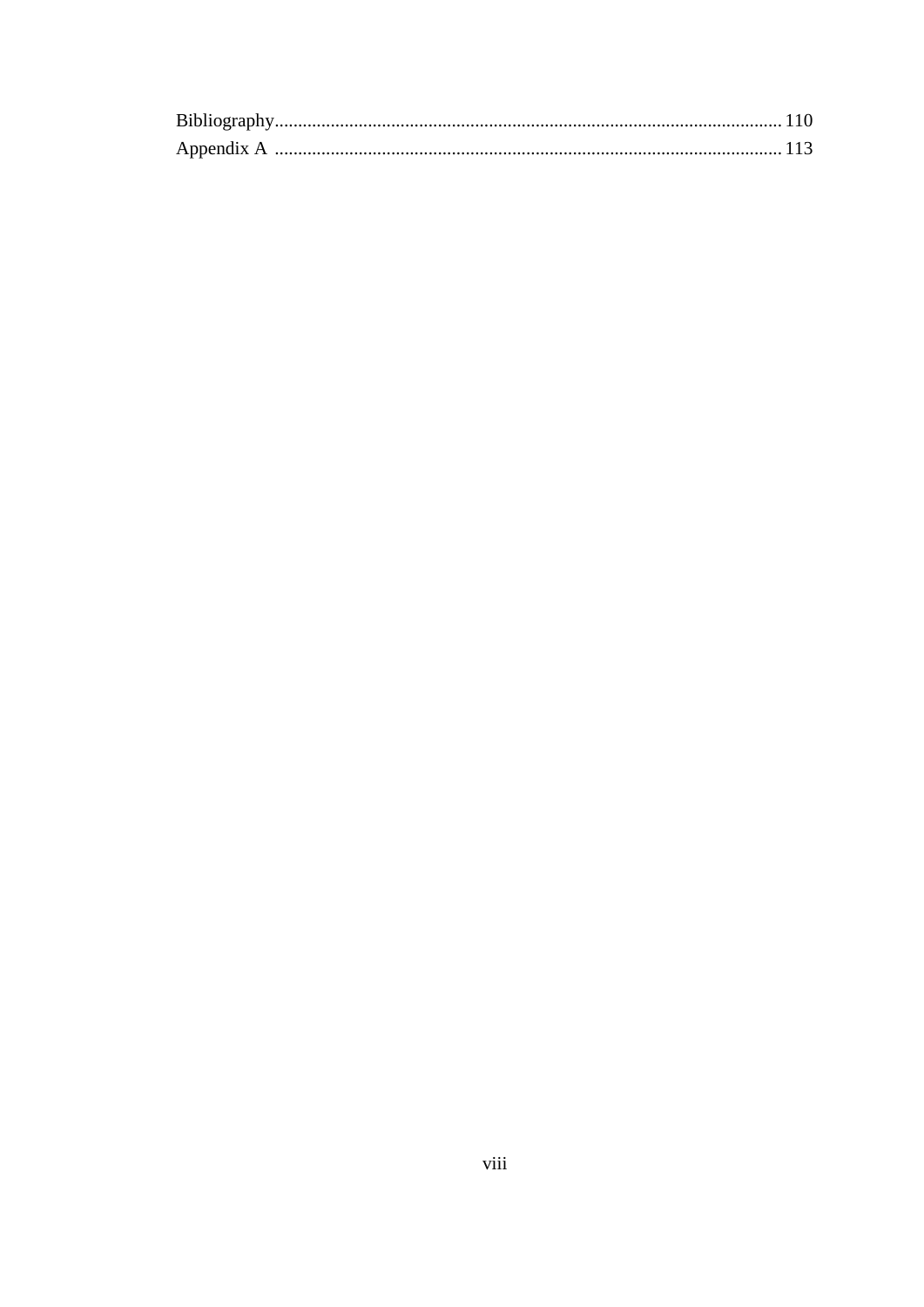#### **LIST OF ABBREVIATIONS**

**AM** Harries, Karsten, *Art Matters: A Critical Commentary on Heidegger's "The Origin of the Work of Art"*. New Heaven: Yale University Press, 2009.

**BA** Hayes, Josh Michael, "Being-affected: Heidegger, Aristotle, and the Pathology of Truth", in Daniel Dahlstrom (ed.), *Interpreting Heidegger*. Cambridge: Cambridge University Press, 2011.

**DA** Brogan, Walter "Double Archē: Heidegger's Reading of Aristotle's Kinetic Ontology", *Angelaki* vol. II: 3, 2006; 85-92.

**DH** Caputo, John "Demythologizing Heidegger: *Alētheia* and the History of Being", *Review of Metaphysics*, vol 41:3, 1988; 519-46.

**E** Vallega-Neu, Daniela, "*Ereignis*: The Event of Appropriation", in Bret W. Davis (ed.), *Martin Heidegger: Key Concepts*. Durham: Acumen, 2010.

**ECP** Heidegger, Martin, "On the Essence of Truth", in William McNeill (ed.), *Pathmarks*. Cambridge and New York: Cambridge University Press, 1998.

**EP** Heidegger, Martin, "The End of Philosophy and the Task of Thinking", in David F. Krell (ed.), *Basic Writings*. New York: HarperCollins, 2008.

**ET** Heidegger, Martin, "On the Essence of Truth", in William McNeill (ed.), *Pathmarks*. Cambridge and New York: Cambridge University Press, 1998.

**FS** Heidegger, Martin, *Four Seminars*. Bloomington: Indiana University Press, 2003.

**GA 5** Heidegger, Martin, *Holzwege*, *Gesamtausgabe 5*. Frankfurt am Main: Klostermann, 1977.

**GA 7** Heidegger, Martin, *Vorträge und Aufsätze*, *Gesamtausgabe 7.* Frankfurt am Main: Klostermann, 2000.

**GA 9** Heidegger Martin, *Wegmarken, Gesamtausgabe 9*. Frankfurt am Main: Klostermann, 1976.

**GE** Ruin, Hans "*Ge-stell*: Enframing as the Essence of Technology", in Bret W. Davis (ed.), *Martin Heidegger: Key Concepts*. Durham: Acumen, 2010.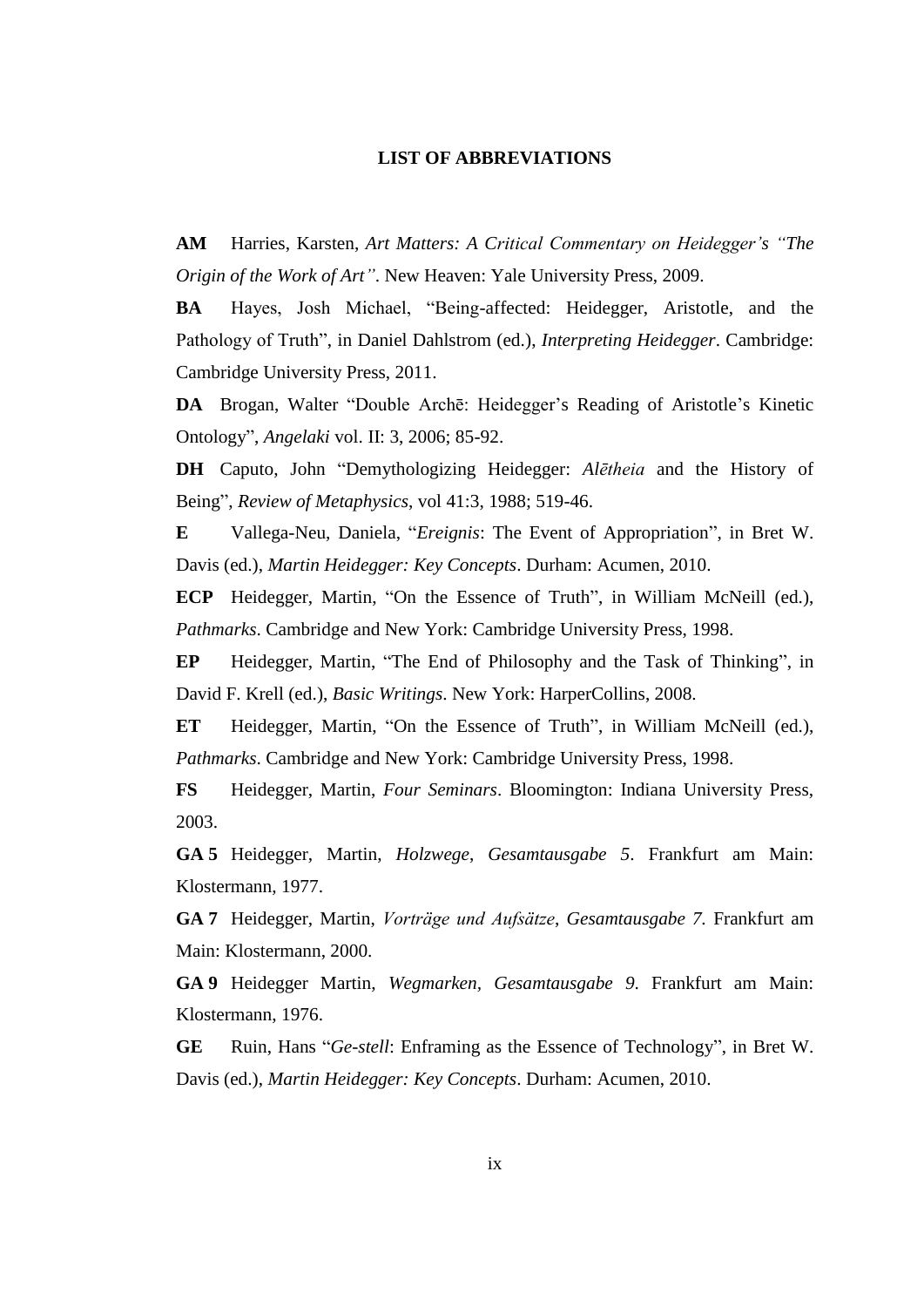**GT** Rojcewicz, Richard, *The Gods and Technology: A Reading of Heidegger*. Albany: SUNY, 2006.

**H** Heidegger, Martin, *Being and Time*. New York: Harper and Row, 2008.

**HA** Brogan, Walter, *Heidegger and Aristotle: The Twofoldness of Being*. Albany: SUNY Press, 2005.

**HAW** Sinclair, Mark, *Heidegger, Aristotle and the Work of Art: Poiesis in Being*. London: Palgrave, 2006.

**HB** Warnek, Peter, "The History of Being", in Bret W. Davis (ed.), *Martin Heidegger: Key Concepts*. Durham: Acumen, 2010.

**HH** Dahlstrom, Daniel, "Being at the Beginning: Heidegger's Interpretation of Heraclitus", in Daniel Dahlstrom (ed.), *Interpreting Heidegger*. Cambridge: Cambridge University Press, 2011.

**HP** Fried, Gregory, *Heidegger's Polemos: From Being to Politics*. New Heaven: Yale University Press, 2000.

**ID** Heidegger, Martin, *Identity and Difference*. New York: Harper and Row, 1969.

**IHS** Heidegger, Martin, "Phenomenological Interpretations with Respect to Aristotle: Indication of the Hermeneutical Situation", *Man and World*, vol. 25, 1992; 355-393.

**LG** Haar, Michel, "Limits and Grounds of History: The Nonhistorical", *Epochē*, vol. 1, 1993; 1-11.

**LT** De Boer, Karin, *Thinking in the Light of Time: Heidegger's Encounter with Hegel*. Albany: SUNY Press, 2000.

**M** Aristotle, *Metaphysics*, Princeton: Princeton University Press, 1985.

**NE** Aristotle, *Nicomachean Ethics*. Cambridge: Cambridge University Press, 2004.

**NH** De Beistegui, Miguel, *The New Heidegger*. London: Continuum, 2005.

**OWA** Heidegger, Martin, "The End of Philosophy and the Task of Thinking", in David F. Krell (ed.), *Basic Writings*. New York: HarperCollins, 2008.

**P** Aristotle, *Physics*, in J. Barnes (ed.), *Complete Works of Aristotle*. New Jersey: Princeton University Press, 1984.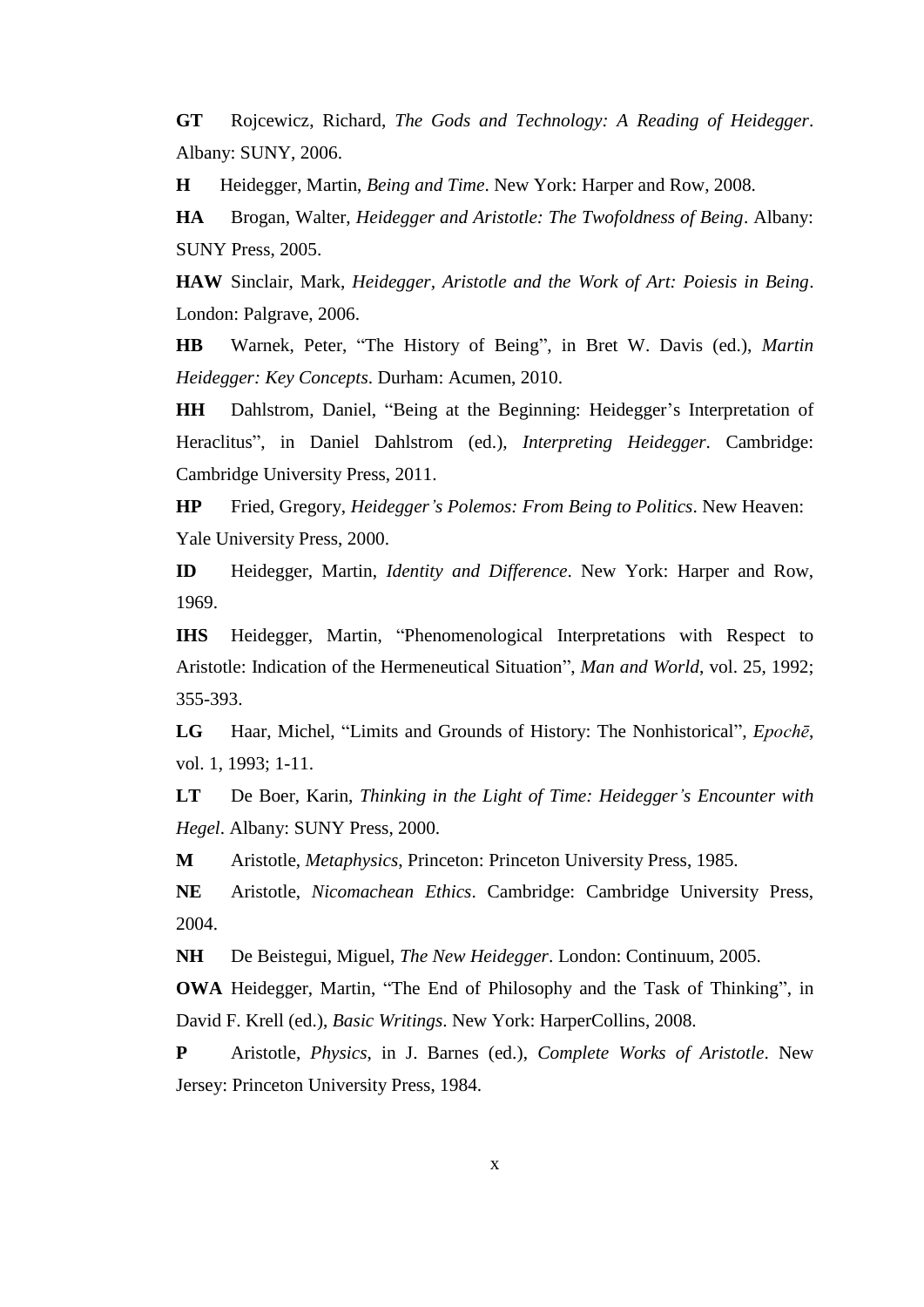**PH** Figal, Günter, "Phenomenology: Heidegger after Husserl and the Greeks", in Bret W. Davis (ed.), *Martin Heidegger: Key Concepts*. Durham: Acumen, 2010.

**PT** Brogan, Walter, "The Intractable Interrelationship of *Physis* and *Techne*", in Drew A. Hyland and John Panteleimon Manoussakis (eds.), *Heidegger and the Greeks: Interpretive Essays*. Bloomington: Indiana University Press, 2007.

**QCT** Heidegger, Martin, "The Question Concerning Technology", in David F. Krell (ed.), *Basic Writings*. New York: HarperCollins, 2008.

**QL** Bernasconi, Robert, *The Question of Language in Heidegger's History of Being*. New Jersey: Humanities Press, 1985.

**SE** Haar, Michel, *The Song of the Earth: Heidegger and the Grounds of the History of Being*. Indiana University Press.

**T** Heidegger, Martin, "The Turning", in *The Question Concerning Technology and Other Essays*. New York: Harper & Row Publishing, 1977.

**TB** Heidegger, Martin, "Time and Being" in *On Time and Being*. Chicago: The University of Chicago Press, 2002.

**WWA** Rehberg, Andrea, "The World and the Work of Art", *Epochē*, vol. 14, Issue 1, 2009; 131-42.

**ZS** Heidegger, Martin, *Zur Sache des Denkens*. Tübingen: Niemeyer, 1988.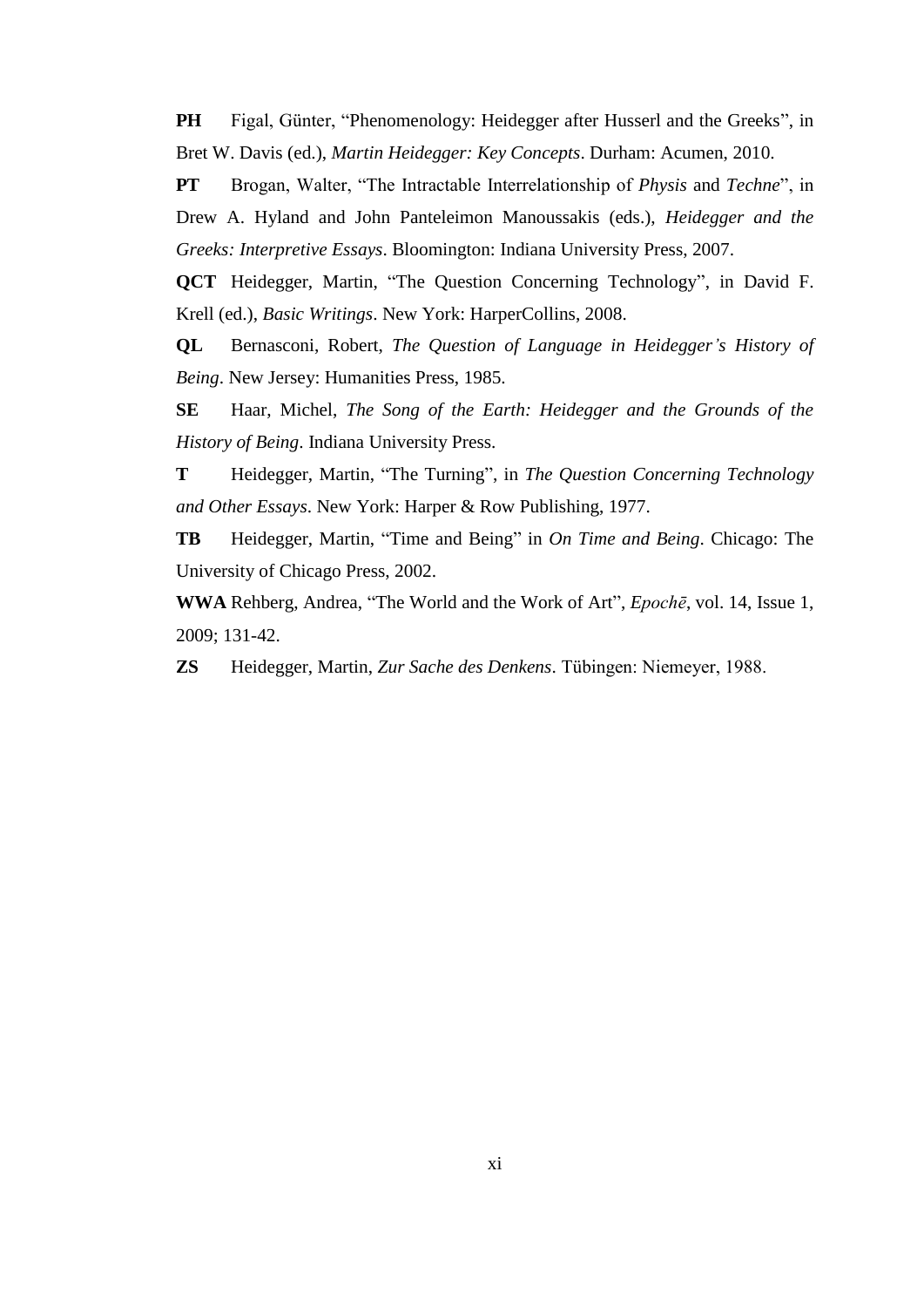### **Chapter 1**

### **Introduction**

This thesis aims to explicate the claim that in Heidegger's thinking, *technē* as art emerges as capable of disclosing the fundamental movement of being, namely selfwithdrawal, through a certain elaboration of earth. To this end it will be argued that the elaboration of earth in the artwork is what makes it possible for art to aid in the process of the overcoming of metaphysics<sup>1</sup>. Therefore the issue of *techne* in Heidegger's thinking emerges as the basic axis of this thesis. Thus two of Heidegger's most influential texts, namely "The Origin of the Work of Art"<sup>2</sup> (1936) and "The Question Concerning Technology"<sup>3</sup> (1953) will be the primary sources for this thesis. These texts deal with two different senses of *technē*, the former with *technē* as art and the latter with *technē* as manufacturing or producing.

Furthermore, I think that these two texts offer an interpretation that can help us to form a coherent account of the critical place of *technē* in the history of Western metaphysics, which starts with the inaugural thinking of the ancient Greeks and culminates in what Heidegger calls *Ge*-*stell*. It will be argued that for Heidegger *technē* constitutes Western metaphysics as a whole in its singularity. Therefore one of the assumptions of this thesis is that to enter into Heidegger's thought by concentrating on the issue of *technē* would be fruitful not only for comprehending his understanding of modern technology and of art in their relation to Heidegger's entire *oeuvre*, but also to grasp his understanding of Western metaphysics. This in turn will enable us to comprehend Heidegger's understanding of the other beginning and how it differs from the first beginning in ancient Greek thought and from its advancement

 $1$  How this overcoming is understood will be briefly described below in this chapter.

<sup>2</sup> Martin Heidegger, "The Origin of the Work of Art", in David F. Krell (ed.), *Basic Writings*. New York: HarperCollins, 2008. Martin Heidegger, *Holzwege*, *Gesamtausgabe 5*. Frankfurt am Main: Klostermann, 1977.

<sup>3</sup> Martin Heidegger, "The Question Concerning Technology" in David F. Krell (ed.), *Basic Writings*. New York: HarperCollins, 2008. Martin Heidegger, *Vorträge und Aufsätze*, *Gesamtausgabe 7.* Frankfurt am Main: Klostermann, 2000.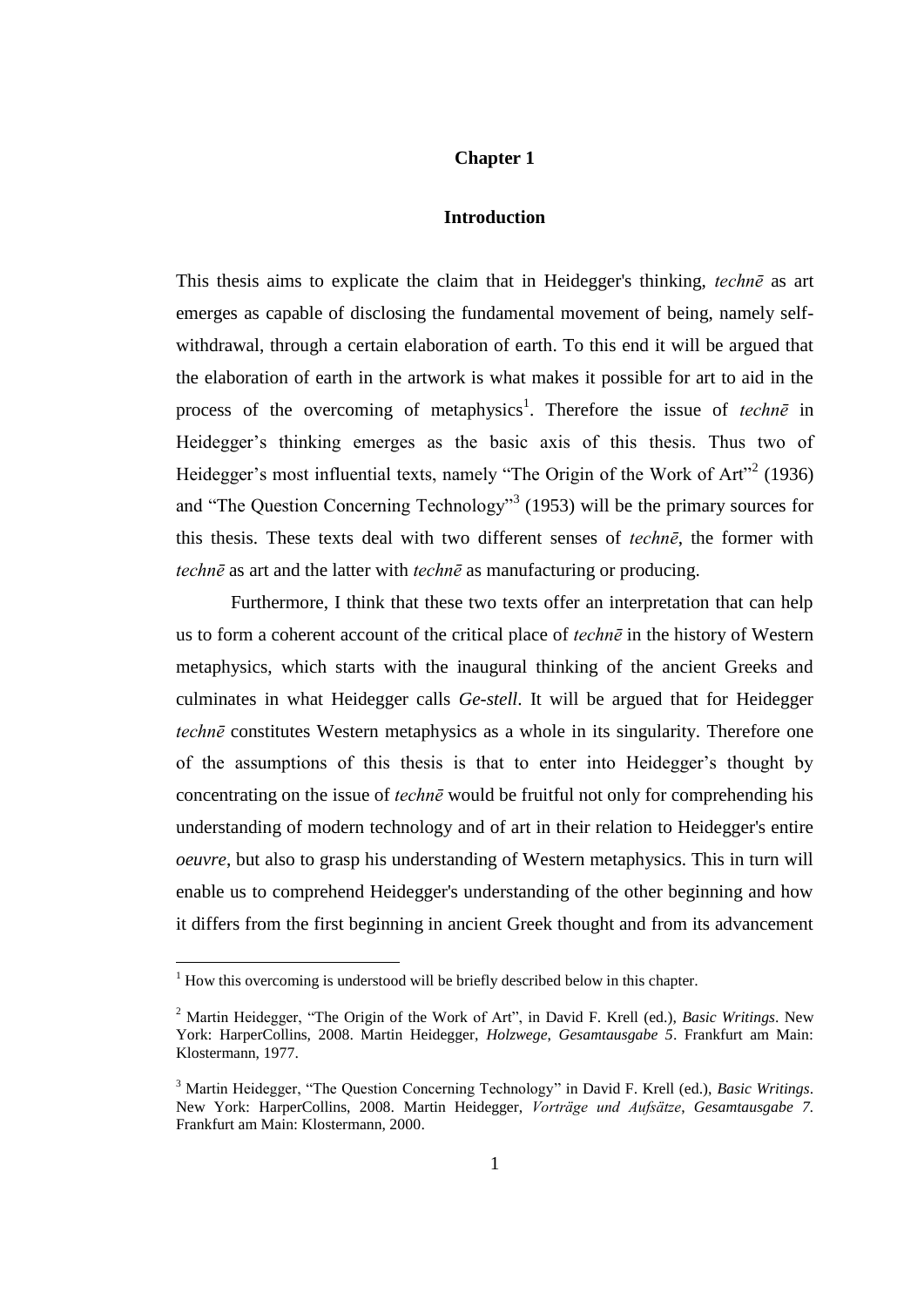throughout history. Moreover, in order to grasp how being is a fundamental movement of self-withdrawal, Heidegger's understanding of the history of being also has to be taken into account. Furthermore, it must be recalled that the problematic of the other beginning is intimately related to Heidegger's understanding of *Ereignis*, i.e., the event of appropriation. Thus Heidegger's thinking of *Ereignis* in relation to his understanding of the history of being must also be examined in order to have a proper sense of the other beginning so that the role of art and the significance of earth with respect to the other beginning can properly be shown.

To accomplish these aims of this thesis, in the second chapter I will start by showing how earth can be interpreted as an articulation of the self-withholding of being. To do so I will first try to show how Heidegger's thinking of earth depends on his appropriative interpretation of Aristotle's conceptualization of *phusis*. Subsequently it will be shown that earth refers to what Heidegger calls "the hidden essence" of Aristotle's conception of *phusis*, namely *sterēsis*, i.e., lack, privation ("On the Essence and Concept of Φύσις in Aristotle's *Physics* B, I"<sup>4</sup> 227). After this it will also be demonstrated how Western metaphysics emerges as a movement of presentification on the basis of a certain technical understanding of being. Consequently, in connection with the relation between earth and *sterēsis*, earth will be interpreted as resistance. More specifically, it will be taken as resistance to the metaphysical movement of presentification and making-available.

As already indicated Heidegger's understanding of the history of being will also be discussed in order to explain that, in his conception of it, the fundamental movement in the history of being is self-withholding. The third chapter will serve this purpose. In the first section of this chapter an account of Heidegger's thinking of *Ereignis* in relation to this fundamental movement in the history of being will be given, based on his text "Time and Being"<sup>5</sup> (1962). Following from this a certain continuity in the history of Western metaphysics will be investigated with regard to this self-withholding of being and its concealment throughout the history of

<sup>4</sup> Martin Heidegger, "On the Essence and Concept of Φύσις in Aristotle's *Physics* B, I", in William McNeill (ed.), *Pathmarks*. Cambridge: Cambridge University Press, 1998.

<sup>5</sup> Martin Heidegger, "Time and Being" in *On Time and Being*. Chicago: The University of Chicago Press, 2002. Martin Heidegger, *Zur Sache des Denkens*. Tübingen: Niemeyer, 1988.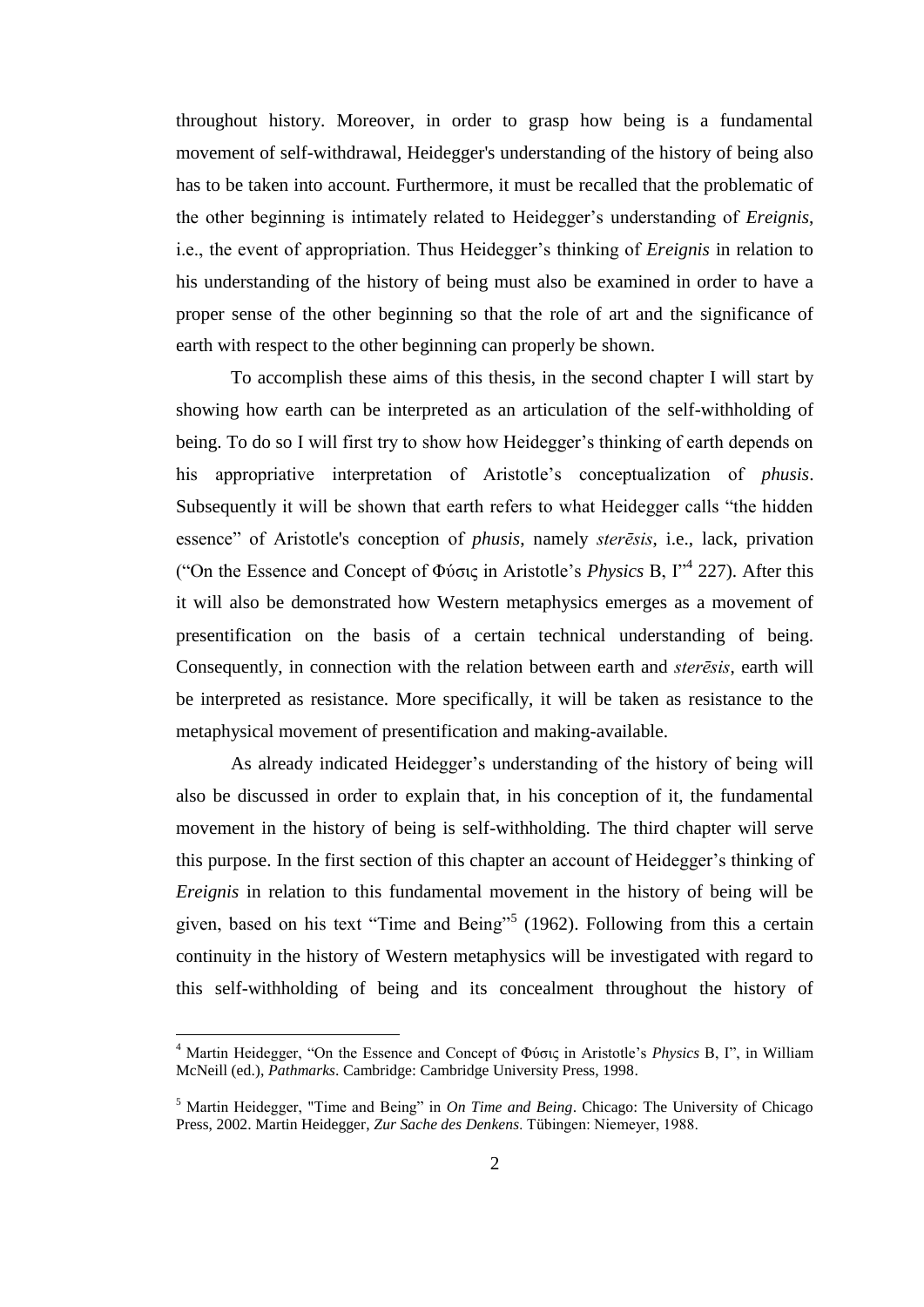metaphysics. In the second section it will also be shown how *Ge-stell* constitutes the completion of metaphysics in relation to the analyses that were carried out in the previous section. Next the relation between the mode of disclosure of *Ge*-*stell* and *alētheia* will be examined and it will be discussed, precisely by exposing its kinship with art on the basis of *technē*, how *Ge*-*stell* hints at the possibility of what Heidegger calls "the un-experienced" site of truth (ET 148). The fourth chapter will be an investigation of how the artwork is capable of instantiating the other beginning by elaborating earth as essentially self-secluding. To this end it will be elucidated how this elaboration of earth enables revealing the truth of being as *a-lētheia*. Thus world and earth will be examined with regard to their roles in the event of truth. Based on this discussion, *a*-*lētheia*, the strife between world and earth, will be explicated. Moreover, a further analysis of the resistance of earth in relation to the notions of materiality and temporality will be carried out to show how Heidegger's thinking of earth and its disclosure in the work of art offer non-metaphysical ways of thinking.

However, before proceeding I think that it is necessary to justify the basic assumptions of this thesis. I would like to start by recalling Heidegger's well-known statement, "[e]very thinker thinks only one thought" (*What Is Called Thinking?*<sup>6</sup>, 1952, 50). In Heidegger's case this occurs as a single question, namely the question of being<sup>7</sup>. In fact, it can be said that this single question occupies Heidegger's entire thinking. Actually, this helps us to orientate ourselves in our attempts to understand Heidegger's thinking. However, any attempt to do so will inevitably and essentially remain incomplete, since this single question takes many forms in different contexts. Furthermore, it can be misleading to foreground one of its forms insofar as this might ignore other occurrences of this question and the interrelations between them. Thus this also problematizes my aim in this thesis, because I will inevitably foreground the problem of *technē* with reference to the "The Origin of the Work of Art" and "The

<sup>6</sup> Martin Heidegger, *What Is Called Thinking?* New York: HarperCollins, 2004.

 $<sup>7</sup>$  Although it is true that for Heidegger 'the matter of thinking' remains the same, namely being, the</sup> question with regard to being changes. Heidegger, in "Seminar in Le Thor" in *Four Seminars*. Bloomington: Indiana University Press, 2003, explicitly states that the question of the meaning of being evolved to the question of the truth of being which then led to the question of the topology of being (FS 38f.)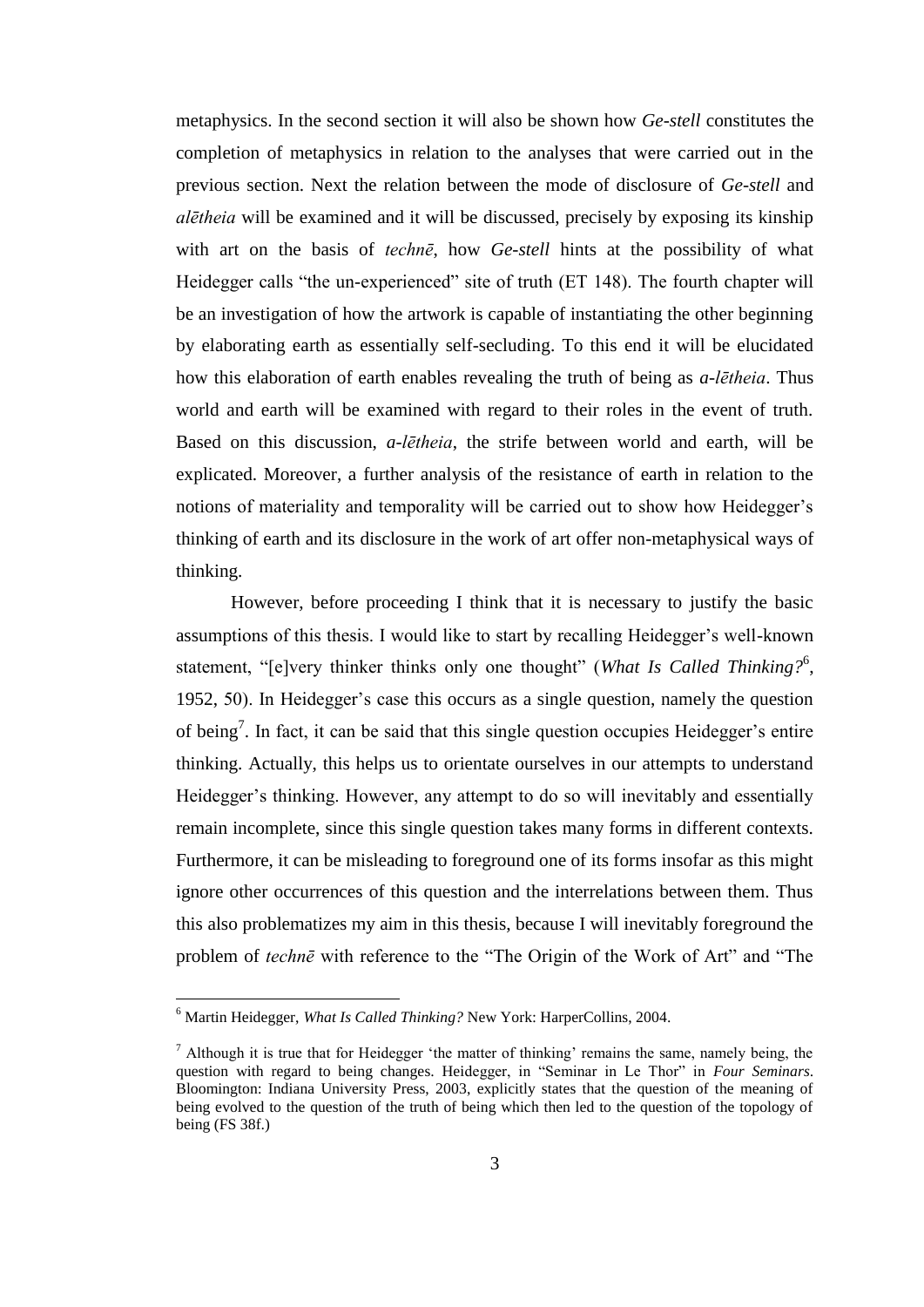Question Concerning Technology" On the other hand, I think that the issue of *technē*  and its relation to the notion of earth can provide a legitimate and fruitful access to Heidegger's *oeuvre* as a whole, as I have stated above.

First of all, the issue of *technē* does not begin to occupy Heidegger's thought only in his later writings. On the contrary, the discussion of *technē* commences even before his first *magnum opus, Being and Time*<sup>8</sup> (1927). Hans Ruin<sup>9</sup> points out that Heidegger's inquiry into the problem of *technē* even appears in the very early writings, such as the so-called "Natorp Report"<sup>10</sup> (1922), which is a phenomenological interpretation of Aristotle's philosophy (GE 184). Ruin states that Heidegger's occupation with the issue of *technē* begins with this early discussion of the Greek notion of *technē* through the interpretation of the sixth book of Aristotle's *Nicomachean Ethics*<sup>11</sup>. These readings not only contributed to Heidegger's fundamental philosophical direction, which he systematized for the first time in *Being and Time*, but also formed the kernel of Heidegger's later conception of the essence of technology as *Ge-stell*, which I will discuss later in the third chapter. Ruin's analysis is important since it shows how Heidegger comes to the conclusion that *technē* does not merely describe a way of making beings appear, but that it designates the basic Greek understanding of being. Ruin states that, for Heidegger, "[…] Aristotle has been guided […] by an understanding of being as something fabricated, in *poiēsis*, and thus as something placed at hand, as something that has been produced (*Hergestelltsein*)." (GE 185). Furthermore, if we regard "The Question Concerning Technology" as Heidegger's most explicit discussion of *technē*  and its contemporary mode as technology, Ruin's suggestion also indicates that a continuity in Heidegger's thought can be found on the basis of the problematic of

<sup>8</sup> Martin Heidegger, *Being and Time*. New York: Harper and Row, 2008. Following the convention references will be made to H numbers.

<sup>9</sup> Hans Ruin, "*Ge-stell*: Enframing as the Essence of Technology", in Bret W. Davis (ed.), *Martin Heidegger: Key Concepts*. Durham: Acumen, 2010.

<sup>&</sup>lt;sup>10</sup> Martin Heidegger, "Phenomenological Interpretations with Respect to Aristotle: Indication of the Hermeneutical Situation", *Man and World*, vol. 25, 1992; 355-93.

<sup>&</sup>lt;sup>11</sup> Aristotle, *Nicomachean Ethics*. Cambridge: Cambridge University Press, 2004.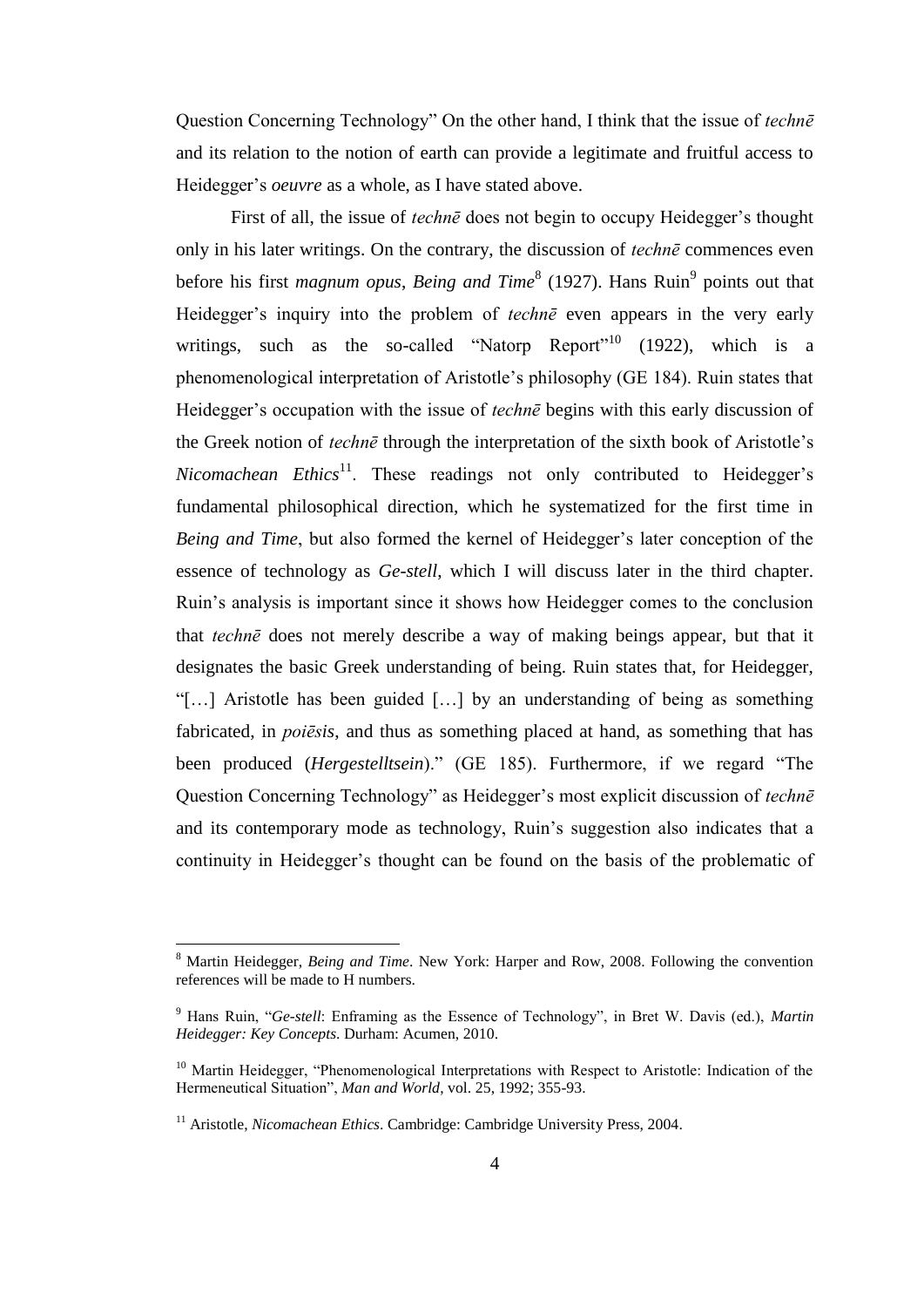*technē*. Moreover, at "The End of Philosophy and the Task of Thinking"<sup>12</sup> (1969), Heidegger remarks that Plato's inauguration of Western metaphysics is a decisive moment in the sense that it opens up certain possibilities for philosophy itself (EP 433). So a particular disposition of philosophy is set out at the beginning of Western metaphysics. Therefore the age of modern technology must be thought in its relation with this early, originary disposition. Consequently, the triumph of the technological way of thinking and philosophy's dissolution into "technologized sciences" turns out to be the culmination of metaphysics (EP 433-6).

On these grounds it can be maintained that to take the issue of *technē* as a basis will make it possible to see how Western metaphysics, whose advance has led to a complete abandonment of being in the age of modern technology, is essentially technological. On the other hand it will also enable us to configure a certain understanding of the self-overcoming of metaphysics, since – as will be shown in the following chapters, especially in the third chapter – the overturning of metaphysics and the other beginning do not arise from an opposition, but rather from the selfdiffering of metaphysics, since both the saving power and the other beginning also arise from *technē*. Thus it can be concluded that this kind of understanding of the self-overcoming of metaphysics is made possible by taking *technē* as the fundamental issue with regard to Western metaphysics.

However, one may note that in the following chapters there are hardly any references to Heidegger's early writings. It can be said that this thesis focuses on the so-called later Heidegger, which refers to the texts after the famous turning (*Kehre*) in Heidegger's thought. Thus I think that I need to explain the rationale for my selection of texts and what the controversial issue of *Kehre* signifies in the context of this thesis.

The first thing to be said is that Heidegger's most explicit involvements with the issue of *technē* belong to this so-called later period. Thus the later texts in a sense necessarily form the basic skeleton of this thesis. But what actually interests me in Heidegger's later texts is that there is a radicalization of the task that he set out in *Being and Time*, namely the *Destruktion* of the history of ontology. In *Being and* 

 $12$  Martin Heidegger, "The End of Philosophy and the Task of Thinking", in David F. Krell (ed.), *Basic Writings*. New York: HarperCollins, 2008.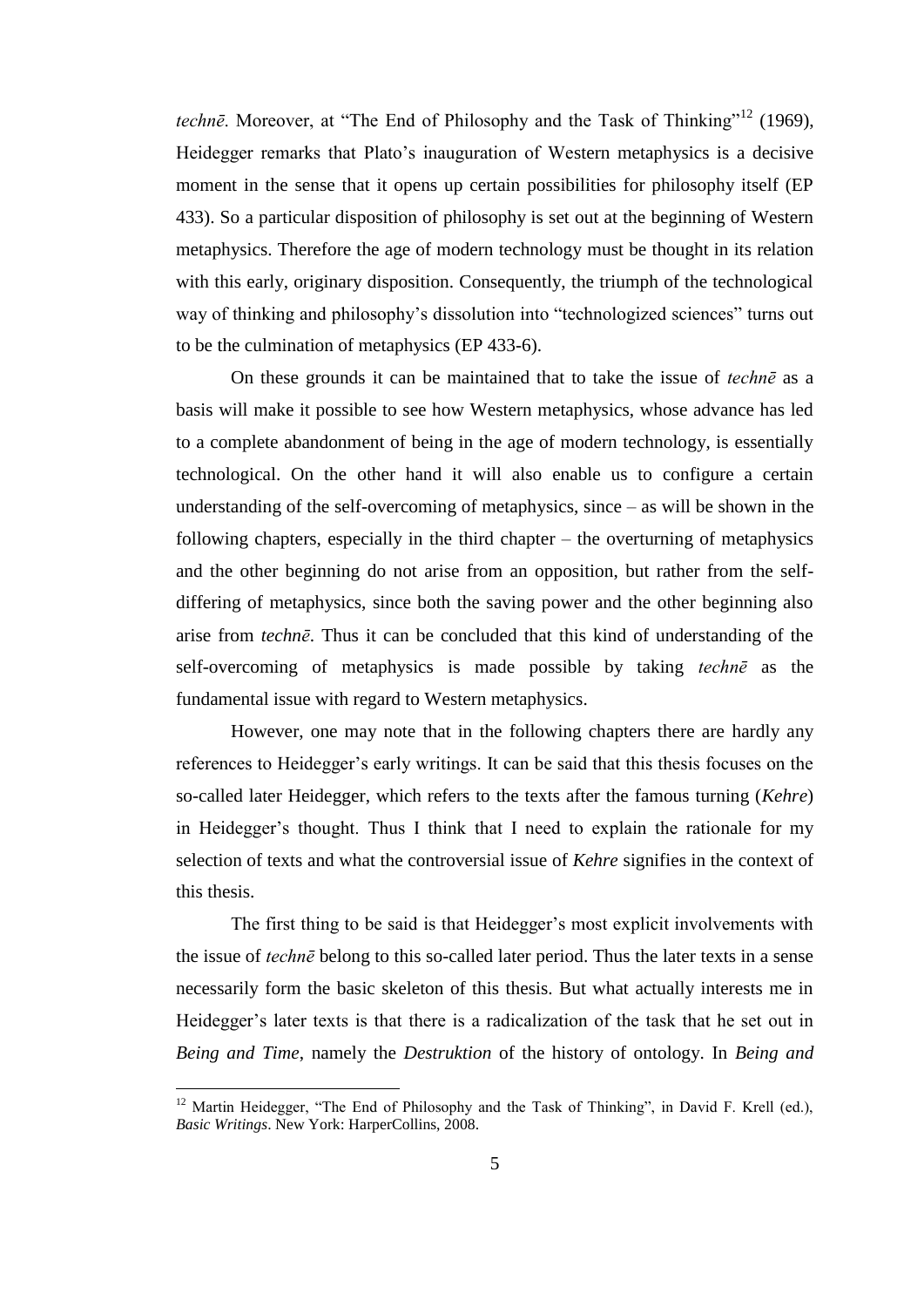*Time*, *Destruktion* is said to be accomplished through a confrontation with the history of metaphysics and it aims to reveal how the question of being emerged, and has been transformed and finally has become completely forgotten throughout the history of Western metaphysics. A certain de-structuring is needed because the tradition, before it is exposed to such a confrontation, is self-naturalizing in the sense that what has been delivered or transmitted throughout history remains concealed and unavailable. Hence Heidegger asserts that,

When tradition thus becomes master, it does so in such a way that what it 'transmits' is made so inaccessible, proximally and for the most part, that it rather becomes concealed. Tradition takes what has come down to us and delivers it over to selfevidence, it blocks our access to those primordial 'sources' from which the categories and concepts handed down to us have been in part quite genuinely drawn. (H 21)

Therefore it can be said that first of all that *Destruktion* is necessary for a genuine understanding of the tradition itself. The tradition that surrounds the question of being must first be made accessible through this face-to-face encounter with it, since it also prevents us from encountering what Heidegger calls the "primordial sources" that which give or enable the tradition itself. So it can be said that one of the fundamental tasks, maybe *the* fundamental task, that Heidegger sets out in *Being and Time* is to uncover the layers which present themselves as self-evident and natural in order to reach an originary determination of being (H 22).

But how is the turning related to the *Destruktion*? The connection lies in the very movement of the turning, which is also a confrontation, i.e., an encounter that is made possible first of all by a distancing of the tradition in the sense of taking a step back from the tradition. But this is by no means a turning away from the tradition. On the contrary, similar to the *Destruktion*, it is a turning that turns towards the tradition itself. Jean-François Mattéi renders this turning as follows "[t]he 'step back' does not dismiss the quiet horizon of metaphysics; instead, it aims at giving it a site and at discovering the limits within which metaphysics takes *place*." (*Heidegger*  from Metaphysics to Thought<sup>13</sup>, 66).

To turn to the issue of *Destruktion*, one reason behind this attempt at the *Destruktion* of the history of metaphysics is that any other way that tries to overcome

<sup>13</sup> Dominique Janicaud and Jean-François Mattéi, *Heidegger from Metaphysics to Thought*. Albany: SUNY Press, 1995.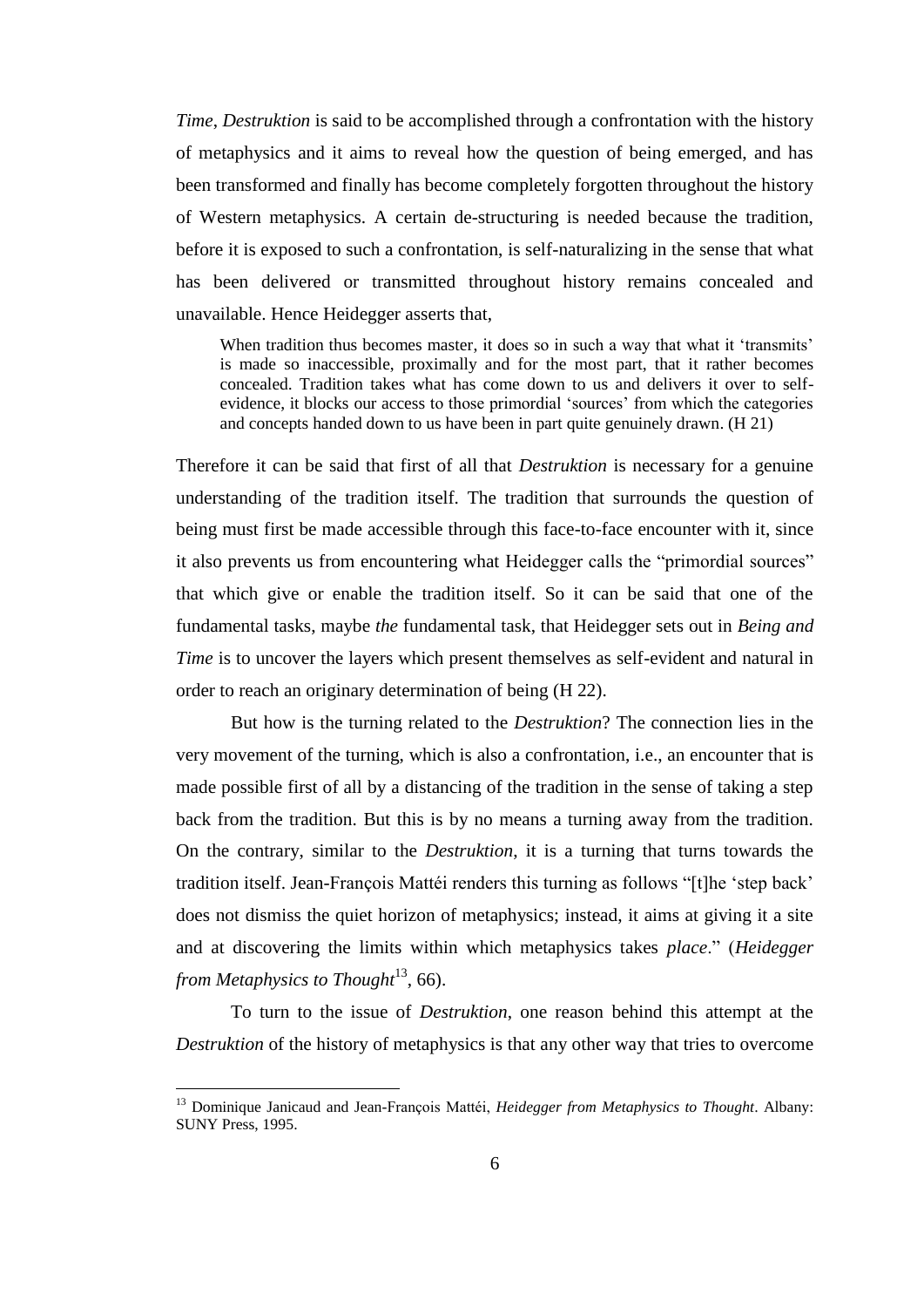metaphysics, but which remains external to metaphysics, will inevitably fail, and it will do so for the following reasons. Firstly, it will remain in opposition to metaphysics and will thereby reproduce the same metaphysical structure in the sense that metaphysics itself operates with mutually exclusive and oppositional conceptual pairs, such as *substantia* and *accidens*, subject and object, or infinite and finite, in which the terms are valued asymmetrically. Secondly, the question of being always already emerges within the metaphysical tradition itself. In other words, the question itself has its own history that must be made transparent so that what has been concealed from the first beginning can be encountered. Therefore it can be said that the de-structuring of the history of metaphysics appears as the only possible way to overcome Western metaphysics. The overcoming does not come from an external critique of metaphysics – and even the term 'overcoming' is actually misleading – but from a procedure that reveals the decisive determinations that have been brought about throughout the history of metaphysics. Thus it can be concluded that the Heideggerian *Destruktion* must be understood as a counter-turning within metaphysics itself. In connection with this, it should be stated that *Destruktion* and the internal movement of Western metaphysics are in a reciprocal relation, whereby the self-differing within metaphysics makes the *Destruktion* possible in the first place, but by revealing what Western metaphysics essentially is, *Destruktion* makes it possible to apprehend the self-differing of the tradition itself<sup>14</sup>. Therefore it can be concluded that there is an intimate relation between *Destruktion* and *Kehre*<sup>15</sup>.

In light of this it can be said that the issue of *technē* becomes central with regard to Heidegger's overall project, namely preparing a way of thinking beyond metaphysics, since from very early on *technē* denotes the dominant determination of being by becoming the paradigmatic understanding of *poiēsis*. Thus the singularity of Western metaphysics lies in the fact that it is essentially technological. Therefore it can be concluded that there is a continuity between the first Greek beginning and the *Ge*-*stell*. Furthermore, this relation also explains why the issue of *technē* is so very

 $14$  This issue of the self-overcoming of metaphysics will be discussed in the second chapter – especially in ch.3.2 – with regard to the issue of the culmination of metaphysics in the age of modern technology.

<sup>&</sup>lt;sup>15</sup> This also shows that it is not very fruitful or adequate to talk about two distinct and discontinuous periods in Heidegger's thinking.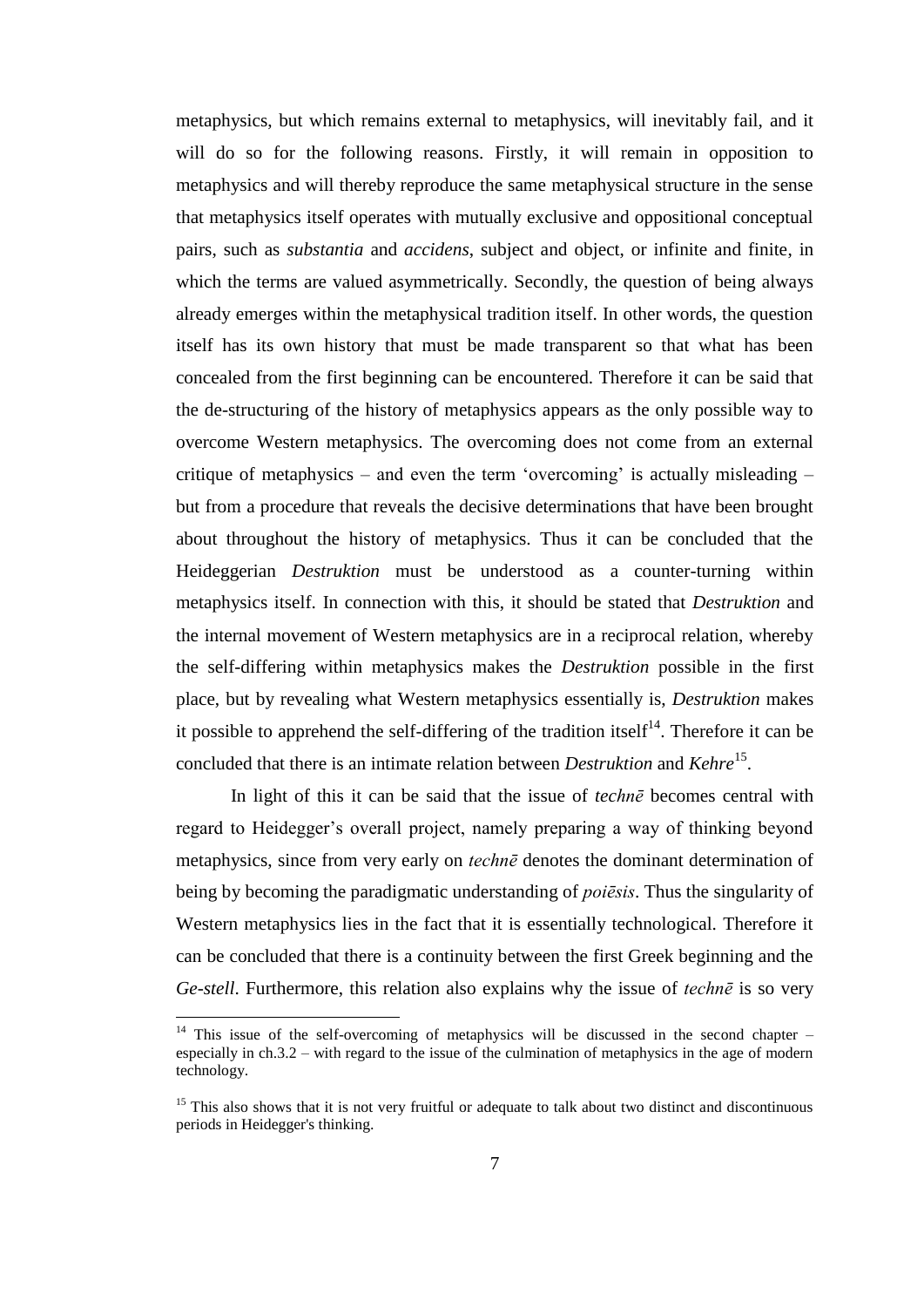important. This is because on the basis of their connection it can be argued that not only does the culmination of metaphysics and its singularity lie in *technē*, but the turning within metaphysics also lies in *technē*. This is why at the end of "The Question Concerning Technology" Heidegger states that with the questioning of the essence of modern technology there arises a question concerning the essence of *technē* (QCT 338-40.). In connection with this Heidegger suggests that *technē* as art becomes a fundamental possibility with respect to the self-overcoming of metaphysics (QCT 339-40), since *technē* as art bears a possibility that has been covered over and remained concealed throughout the history of Western metaphysics. Yet both modern technology and art stem from the same root, namely *technē*. Therefore, on the basis of the issue of *technē*, one can talk about a counterturning in the history of Western metaphysics. At this point I think it would be helpful to recall what Heidegger says in "The Turning"<sup>16</sup> with respect to the danger and the saving power,

> The coming to presence of Enframing is the danger. As the danger, Being turns about into the oblivion of its coming to presence, turns away from this coming to presence, and in that way simultaneously turns counter to the truth of its coming to presence. In the danger there holds sway this turning about not yet thought on. In the coming to presence of the danger there *conceals* itself, therefore, the possibility of a turning in which the oblivion belonging to the coming to presence of Being will so turn itself that, with *this* turning, the truth of the coming to presence of Being will expressly turn in—turn homeward—into whatever is. (T 41)

I think that this passage not only explicates how the turning should be understood but also indicates how *technē* and its metaphysical advance culminate in *Ge*-*stell* that can lead to the turning within metaphysics itself<sup>17</sup>. Furthermore, the passage also explicates that the turning must be understood as the movement that makes it possible to disclose the danger in *Ge*-*stell as* danger. Moreover, this encounter of the danger as the danger is what also enables the disclosing of the saving power that grows side by side with the danger, since by revealing the danger as danger the truth of being turns towards its proper place. Therefore the issue of *technē* has a

<sup>&</sup>lt;sup>16</sup> Martin Heidegger, "The Turning", in *The Question Concerning Technology and Other Essays*. New York: Harper & Row Publishing, 1977.

<sup>17</sup> Ch.3.2. will explicate this issue by showing the relation between ancient *technē* and *Ge*-*stell*, and how this makes the turning possible from within the tradition itself.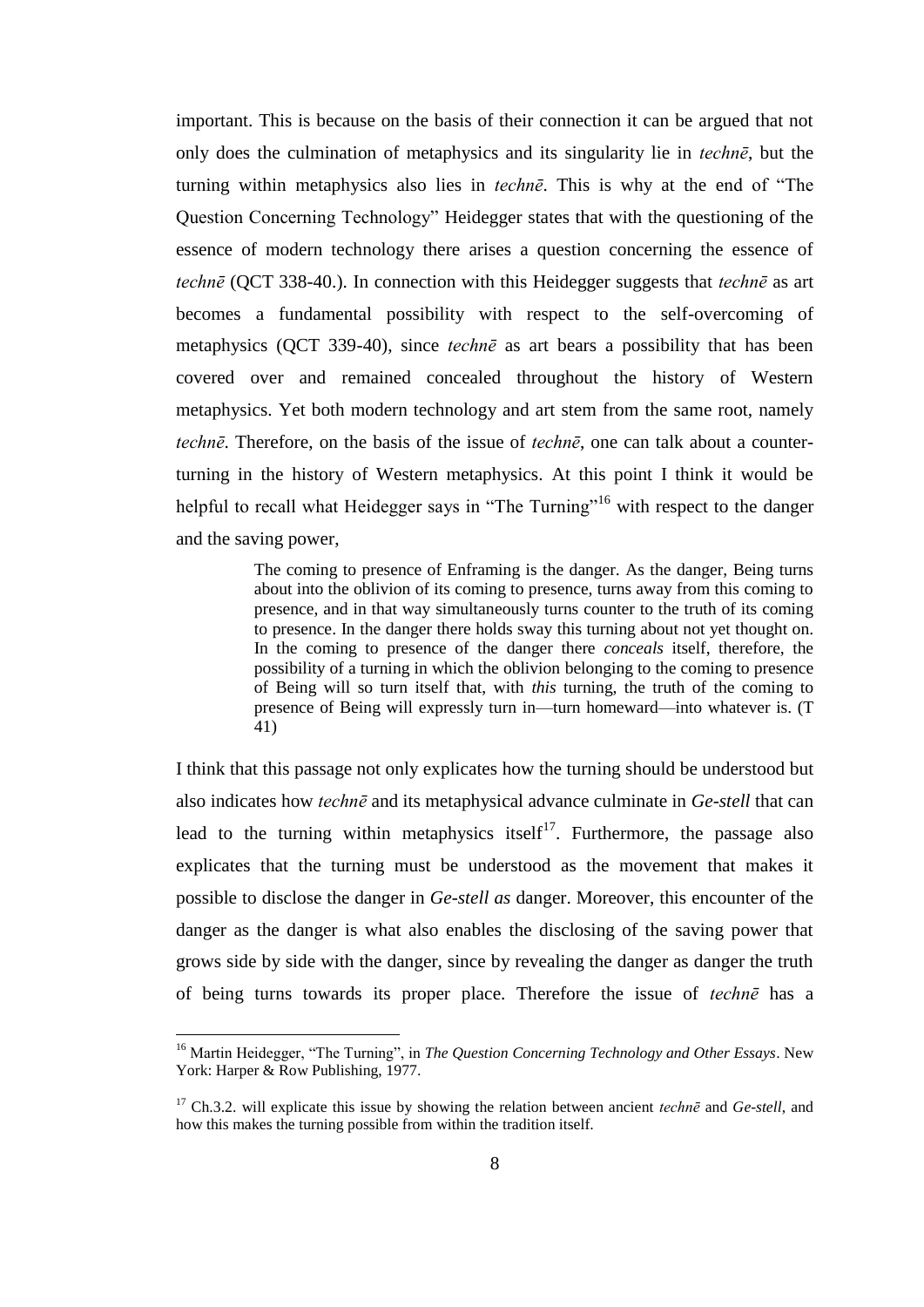fundamental place in Heidegger's understanding both of the turning and of *Destruktion*.

Furthermore, if one accepts that *Destruktion* is at the same time an immanent critique of the metaphysics of subjectivity, then this also supports the claim that these later texts perform a radicalization of the *Destruktion*, since both in "The Question Concerning Technology" and "The Origin of the Work of Art" there is also a destructuring of subjective, anthropocentric conceptions. In the former text this occurs as a critique of the instrumental conception of technology since this instrumental determination of technology considers modern technology as a means that can be manipulated in order to fulfil human demands. In the latter text it is carried out as a critique of aesthetics since aesthetics conceives art in the context of aesthetic experience that reduces the artwork to an object of a subjective experience. Thus aesthetics subsumes it under the regime of the subject, since the subject becomes the centre according to which art and its significance is organized. So in these texts Heidegger also carries out the *Destruktion* of the metaphysics of subjectivity with the aim of uncovering the primordial source which made the emergence of metaphysics possible. Therefore I think that moving along the axis of *technē* also makes it possible to see the interrelations between different aspects of Heidegger's thinking.

On these grounds it can be concluded that to foreground the issue of *technē* in Heidegger's thinking is not merely a legitimate but also a productive step for a fuller understanding of Heidegger's thinking. Accordingly, in the following chapters I will attempt to situate Heidegger's thought with regard to the history of metaphysics on the axis of the issue of *technē*. But the issue of *technē* will be taken in the context of modern technology and art with respect to the issues described above. To do so, I will examine how the completion of metaphysics in *Ge*-*stell* also hints at the possibility of its dissolution, which can eventually lead to what Heidegger calls the truth of being as *a*-*lētheia*, or the un-experienced domain of truth. Moreover, the problematic of *technē* as art will precisely be discussed with regards to its possibility of becoming the site of such a disclosure. This is why "The Question Concerning Technology" and "The Origin of the Work of Art" appear as the primary sources of this thesis. Having demonstrated the importance and the role of *technē* in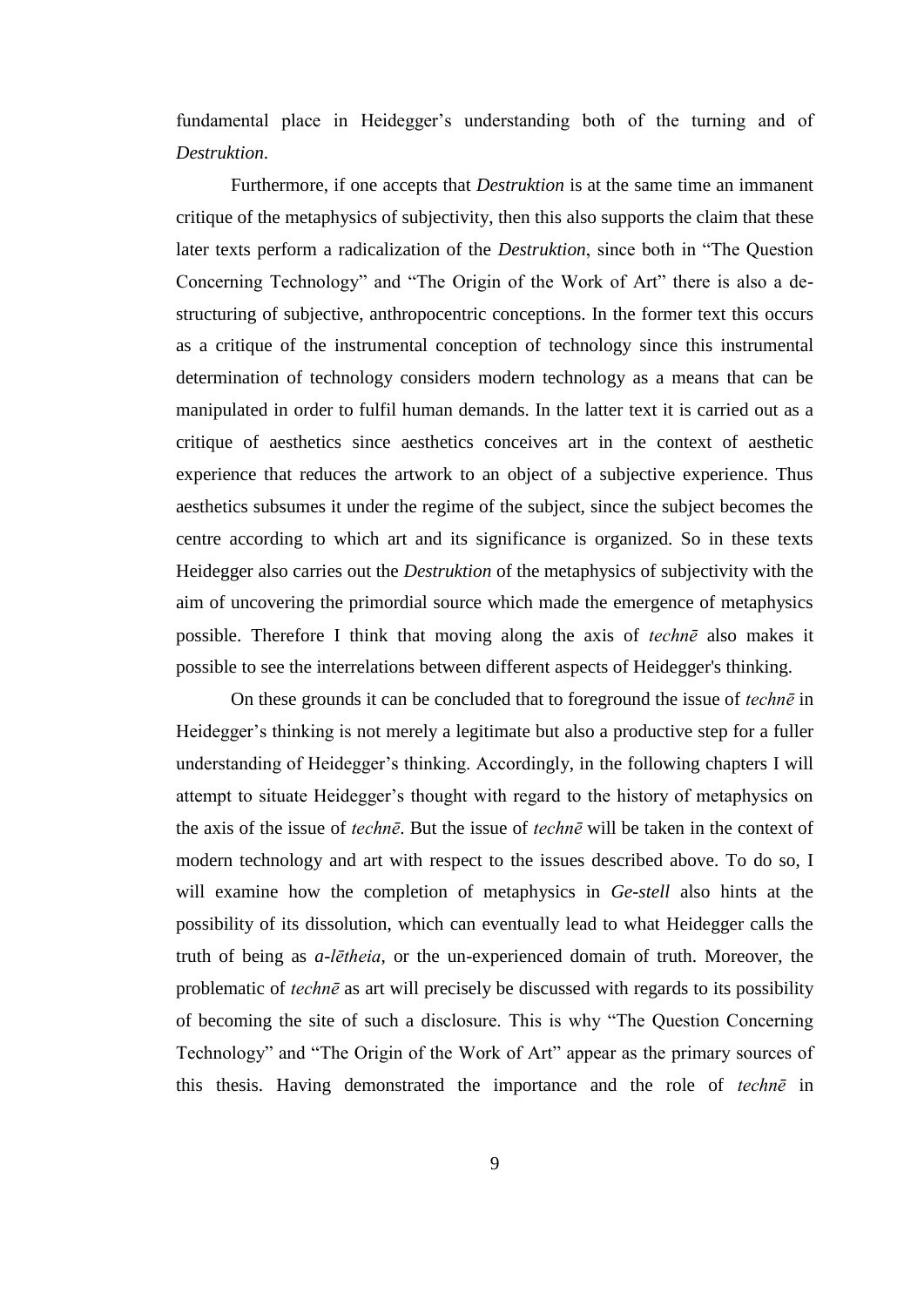Heidegger's thinking and having presented the general outline of the thesis, the discussion proper can begin.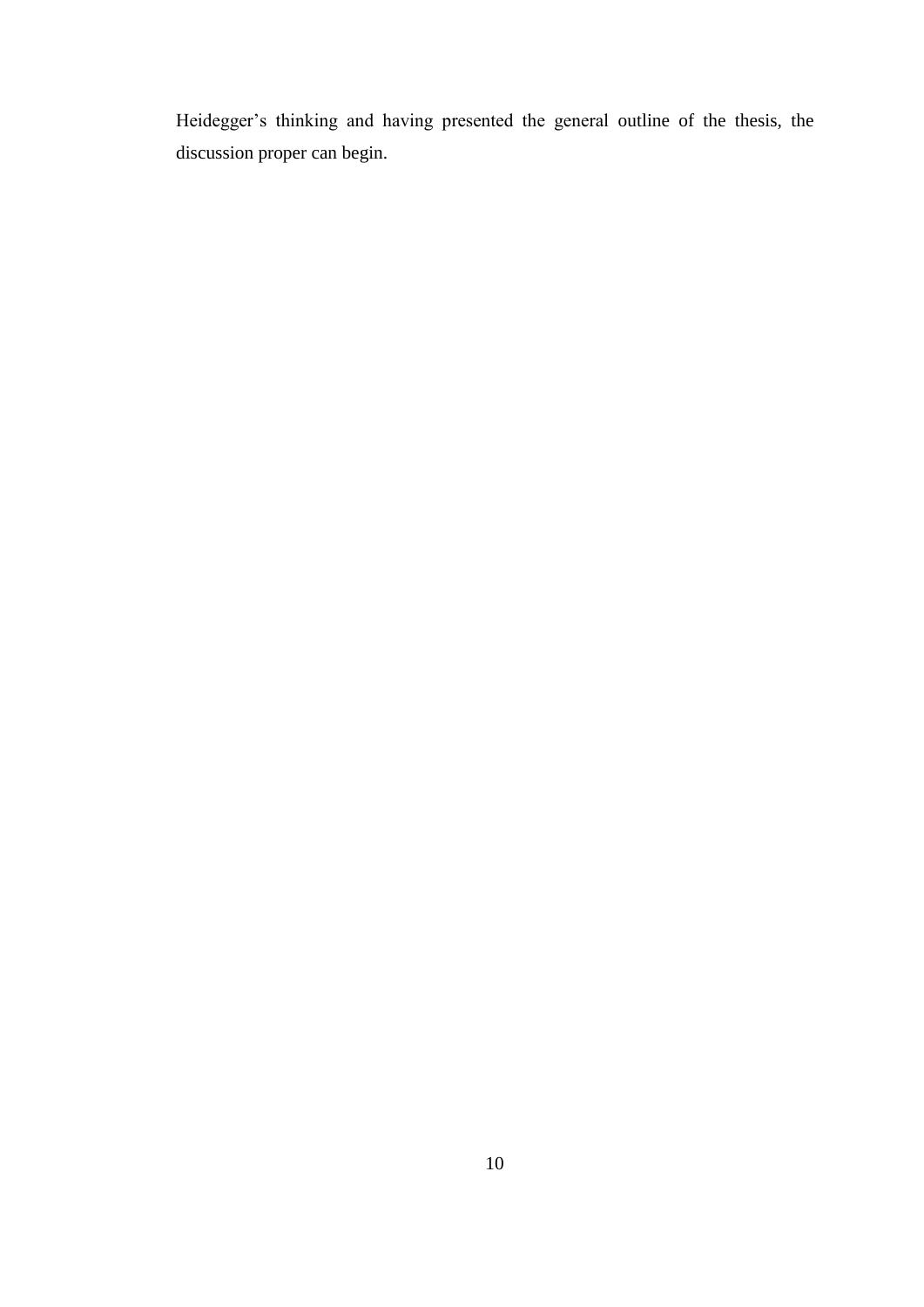### **Chapter 2**

### **The Work of Art and** *Poiēsis*

This chapter aims at understanding the relationship between the work of art and *poiēsis* as Heidegger unfolds it in "The Origin of the Work of Art". However, the main motivation here is not to form a merely adequate account of Heidegger's thought concerning this particular relation. Rather, on the basis of an understanding of Heidegger's thought concerning this particular issue of *poiēsis*, I aim to set out the problematic of this thesis in the first place. The key problematic of the thesis as a whole revolves around the issue of the ontological import of the artwork in Heidegger's thinking, as indicated in the introduction. I will particularly try to explicate how the work of art secures a place for the *sterēsis* (privation, deprivation) of being by articulating earth as essentially self-concealing and in turn how this articulation is crucial for the ontological significance of the artwork.

Heidegger's significant designation that all art is in essence poetry, i.e., poesy, *die Dichtung* (OWA 197-8, GA 5 59) in its broader sense – in the sense of *poiēsis* – will underlie this discussion of the relationship between the work of art and *poiēsis.* So to be able to grasp the affinity between *poiēsis* and the artwork, first of all the notion of *poiēsis* must be clarified and then we can try to grasp the meaning of this designation of art as essentially poietic. Accordingly, this chapter is divided into two main parts. In the first part I will attempt to articulate the meaning of *poiēsis* as *technē* and as *phusis*, and in the second part I will try to establish the relation between art and *poiēsis* so that the place of the work of art with respect to *poiēsis* can be clarified. Before proceeding to the discussion of different modes of *poiēsis*, some preliminary remarks will aid in drawing the general outlines of this chapter.

Heidegger translates the Greek *poiēsis* as *Hervorbringen*, i.e., literally bringing-forth, a movement from non-present to present, presencing. Hence *poiēsis* is understood as a broad notion that defines any kind of bringing-forth into presence. Furthermore, Heidegger, even as early as 1922, thinks that *poiēsis* determines the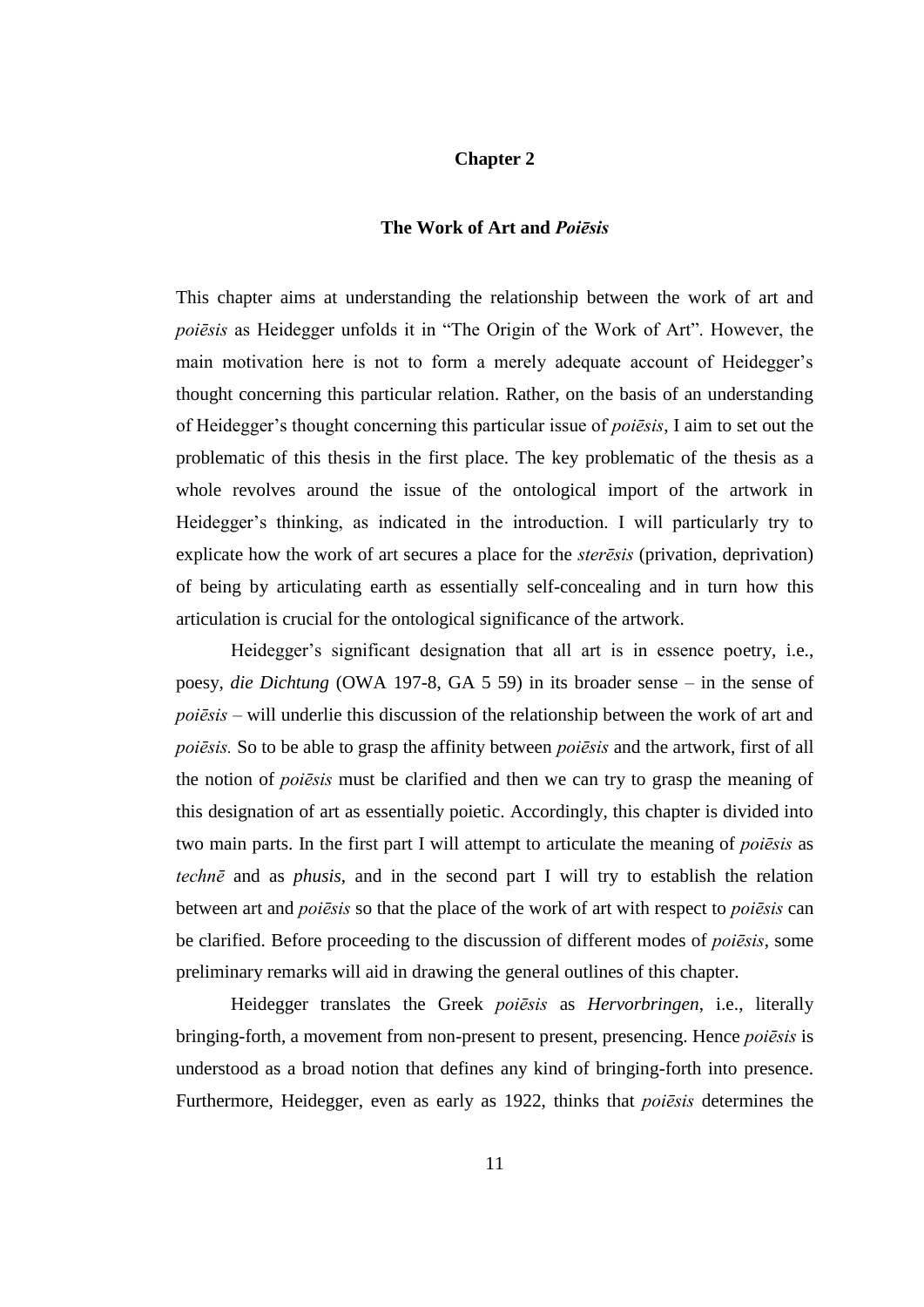Greek understanding of being. In his so-called "Natorp Report"<sup>18</sup>, Heidegger claims that for Greek thinking "[b]eing means *Being-produced* [in the sense of Latin *producere*]"<sup>19</sup> (IHS 375). Also in "The Question Concerning Technology" he still holds the same view. He cites Plato's *Symposium*, "[e]very occasion for whatever passes beyond the nonpresent and goes forward into presencing is *poiēsis*, bringingforth [*Her-vor-bringen*]" (QCT 317). For this reason *poiēsis* has a central place for understanding the ontological significance of the artwork*,* since *poiēsis* designates the being of beings as a whole. It may even be said that Heidegger's understanding of *poiēsis* to a certain degree depends on his appropriative interpretation of Aristotle. According to Heidegger, Aristotle understands *poiēsis* as a gathering, i.e., *legein*, *logos*, into a unity so that a being can appear and come into presence as a being. Aristotle differentiates two modes of *poiēsis, phusis* and *technē*, which differ with respect to their modes of bringing-forth. However, both of them are modes of *poiēsis* and this is what both *technē* and *phusis* have in common, namely they are both bringing-forth*.* After having sketched out the general outlines of the issues surrounding *poiēsis*, now I will begin to discuss the two modes of *poiēsis,* namely *phusis* and *technē*, which will aid in setting out the fundamental terms of this thesis and thereby it will also form the necessary background for the explication of the core issue of this thesis.

### **2.1.** *Poiēsis* **as** *phusis*

 $\overline{a}$ 

Although I said that Aristotle differentiates two modes of *poiēsis* this does not mean that they stand in a binary opposition. Walter Brogan, in his book *Heidegger and Aristotle<sup>20</sup>* , explains that although there is a tension between *technē* and *phusis*, they are not thought in opposition. Rather, they belong together on the basis of *poiēsis* in so far as they are both modes of *poiēsis*, i.e., bringing-forth. In Aristotle's philosophy

 $18$  As indicated in the introduction, Hans Ruin points out Heidegger's very early interest in the issue of *technē* and suggests that there is a certain continuity in Heidegger's thinking on the basis of this issue. This point will be examined in detail later on in the second chapter.

<sup>&</sup>lt;sup>19</sup> This issue of beingness as understood in terms of *poiēsis*, i.e., as something produced will also constitute one of the main trajectories throughout the discussion of the essence of modern technology as *Ge-stell* in the second chapter of this thesis.

<sup>20</sup> Walter A. Brogan, *Heidegger and Aristotle: The Twofoldness of Being*. Albany: SUNY Press, 2005.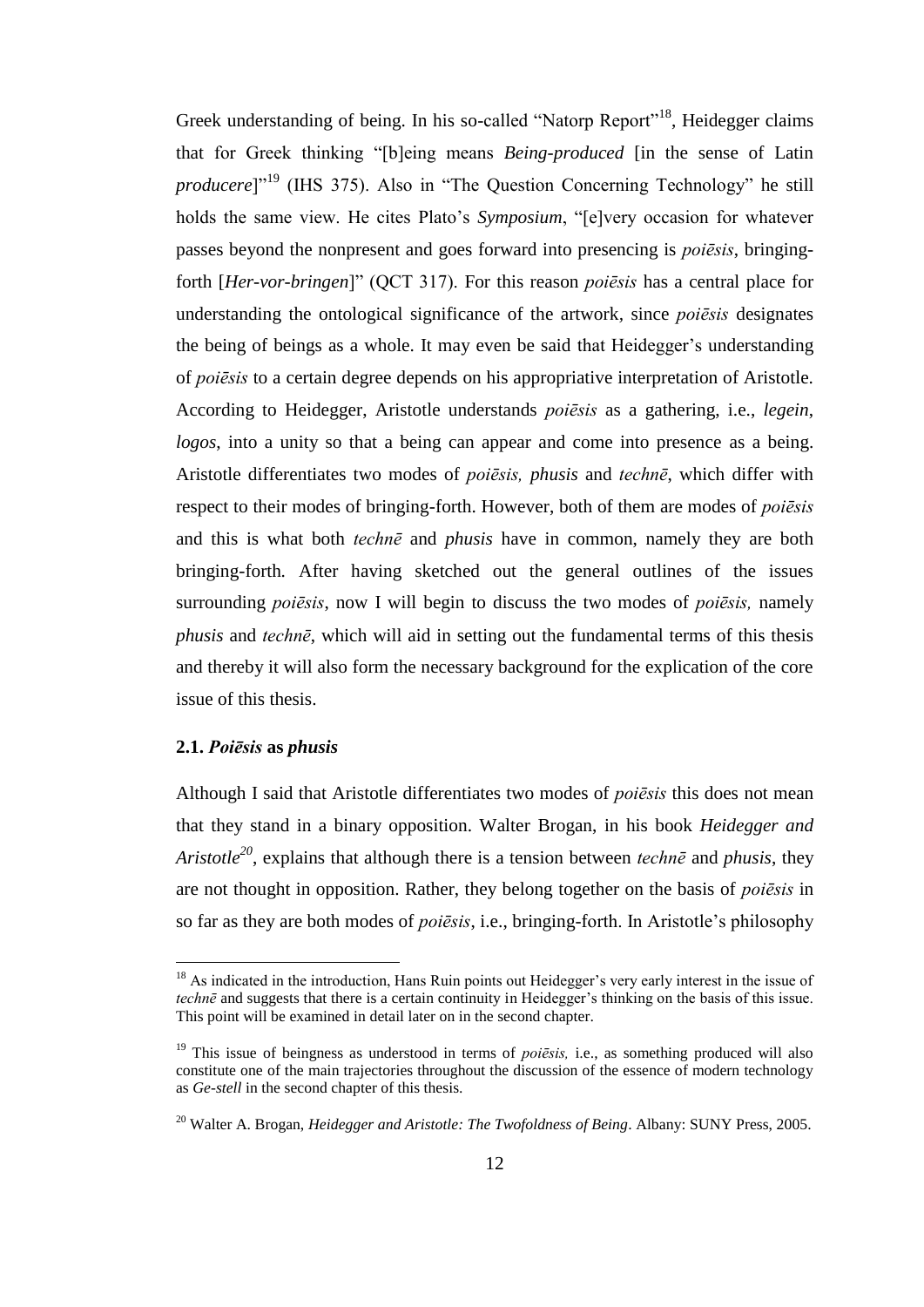they are not two distinct and mutually exclusive kinds of being but they are both modes of the revealing of beings (HA 49). Yet this does not mean that they are equal to each other. On the contrary, Aristotle highlights their difference throughout his *Physics*<sup>21</sup> and the "tension" between them is significant to understand both *phusis* and *technē* properly. However, their difference is made possible through the ground that they share, namely *poiēsis*. Interestingly, the reverse can also be said; in other words, they belong together in so far as they sustain their difference from each other. Perhaps one of the reasons behind Aristotle's constant reference to *technē* in his articulation of *phusis* is to reveal this difference without ignoring their belonging together. This is not only because they are both grounded in *poiēsis* but also because they need each other to be addressed as what they are in the first place. And this is why the tension between these two modes of bringing-forth is important<sup>22</sup>. This point will become clear after showing the manner of the belonging together of *phusis* and *technē*. In what follows, I will try to elaborate this relation between *phusis* and *technē*. First I will turn to the issue of *phusis*.

In "On the Essence and Concept of Φύσις in Aristotle's *Physics* B, I", Heidegger holds the view that Aristotle's *Physics* is the first thoughtful and coherent conceptualization of *phusis* in which Greek philosophy reaches its own fulfilment. However, he also adds that "[…] this first thoughtful and unified conceptualization of φύσις is already the last echo of the original (and thus supreme) thoughtful *projection* of the essence of φύσις that we still have preserved for us in the fragments of Anaximander, Heraclitus, and Parmenides." (ECP 186). For now it suffices to say that this supremacy of pre-Socratic thinking over Aristotle's conception of *phusis* is related to the fact that for Aristotle *phusis* has to do with a region of being. It is specifically related to a certain mode of being. I will return to this point later on near the end of this chapter. Now, for the purposes of our discussion it would be helpful to pay heed to Aristotle's conceptualization of *phusis* and how Heidegger appropriates this understanding of *phusis*.

<sup>21</sup> Aristotle, *Physics*, in J. Barnes (ed.), *The Complete Works of Aristotle*. New Jersey: Princeton University Press, 1984.

 $22$  Furthermore, it is particularly important not to resolve but to keep this tension in view for the purposes of this study, since in Heidegger's thinking a certain type of tension plays a crucial role, and this particular type of tension is especially important in "The Origin of the Work of Art".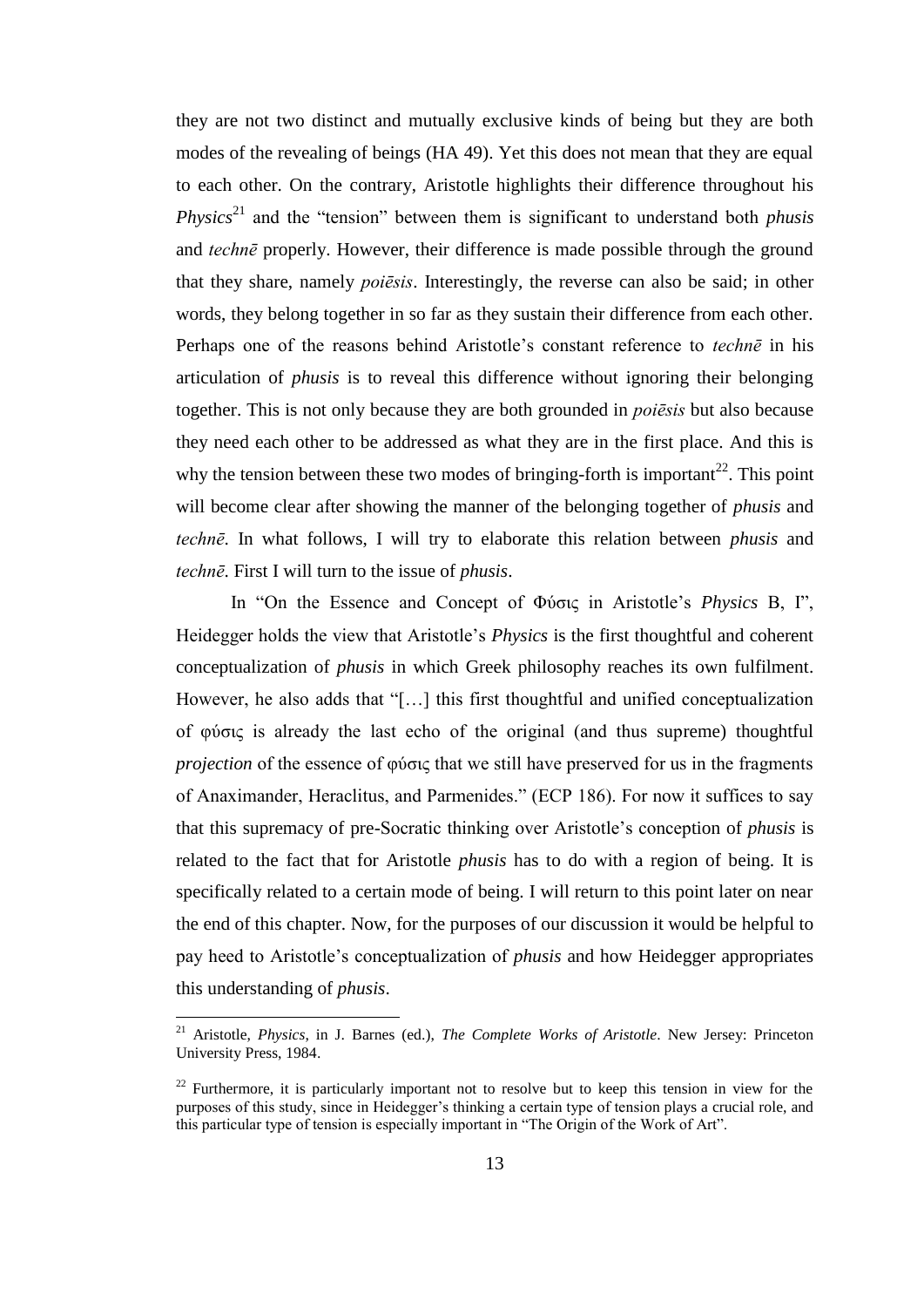According to Aristotle, the problem surrounding *phusis* is that of movement. He says that "[w]e […] must take for granted that the things that exist by nature [*phusis*] are, either all or some of them, in motion [*kinēsis*]—which is indeed made plain by induction [*epagoge*]." (P 185a12). Heidegger's own translation of this sentence is radically different: he emphasizes the fact that beings according to *phusis* are determined by movedness, i.e., *kinēsis*, and this is derived from the fact that their "leading towards" (*epagoge*) is towards beings that move and towards their being (ECP 186). Therefore *phusis* is that which leads beings into presence and enables their standing in presence. Thus Heidegger preliminarily calls *phusis aition, "*origin" [*Ur-sache*] <sup>23</sup> (ECP 188-9).

From this Heidegger derives a decisive conclusion, namely being is understood as stable (*sunestota*, *das Ständige*), that which stands in presence (ECP 189). This will guide and in a sense organize his interpretation of Aristotle's understanding of *phusis* throughout the text. Yet this stability cannot be understood as being unchangeable since *phusis* is *kinēsis*, i.e., the movedness of natural beings (*phusei onta*). Moreover, *epagoge* indicates that beings according to *phusis* are never static because they are always in movement that is led towards their own being. Therefore *phusis* is determined by *kinēsis.* Hence its standing in presence is not a static moment. Accordingly, Heidegger claims that this standing has two moments, one is the coming into the "there", emerging, and the other is enduring. Brogan, in his article "Double Archē"<sup>24</sup>, summarizes this kind of enduring as "[b]eings *are* to the extent that they are constant (*das Ständige*) and continuous (*Dauernden*), to the extent that they endure in their being." (DA 86f., *sic*.).

If *phusis* is determined by movedness, then how should this enduring and thereby constancy be understood? And how can these two moments – being constant

<sup>23</sup> Actually, in common usage, the term "*Ursache*" means "cause", however, Heidegger's appropriation of the term as *Ur*-*sache* emphasizes the phenomenological sense of the term as the primal, originary matter (*Sache*) to differentiate it from the modern understanding of cause as efficient cause. But here 'matter' should not be thought in the sense of a metaphysical conception of materiality as a passive resource. The issue of materiality will be discussed in ch.4.2.1 with respect to Heidegger's thinking of earth. Heidegger refuses to translate *aition* as cause, since the Greek notion does not signify an effecting, but rather a being responsible for a being's coming to presence, an occasioning for its presencing.

<sup>24</sup> Walter Brogan, "Double Archē: Heidegger's Reading of Aristotle's Kinetic Ontology", *Angelaki* vol. II: 3, 2006. 85-92.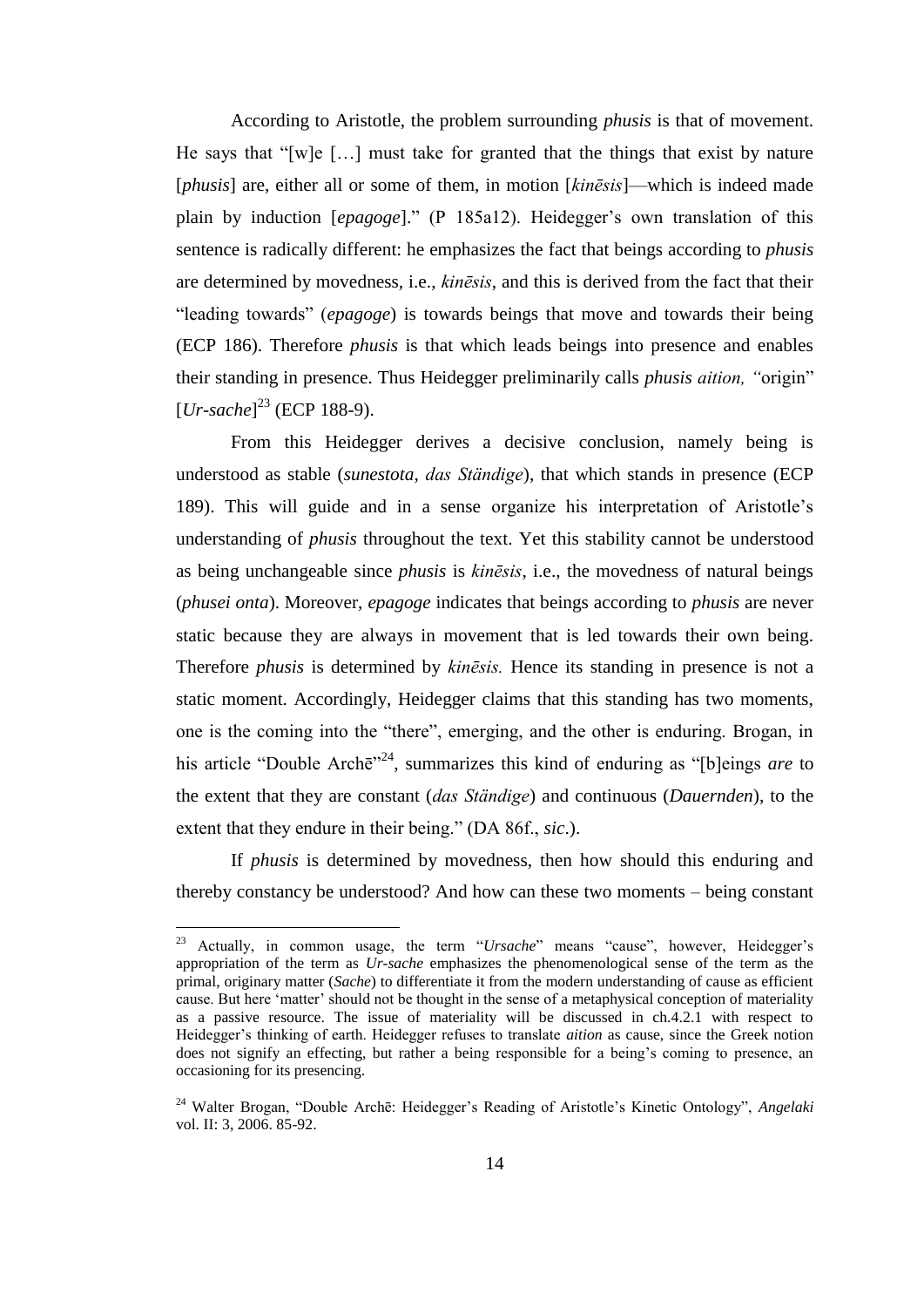and emerging – be held together without contradiction, since they are *seemingly* mutually exclusive? They seem to exclude each other because the notion of emergence admits a state of not-being and therefore not-enduring. At this point Heidegger pays special attention to Aristotle's designation of *phusis* as *archē*. So, as Heidegger points out, Aristotle now retrieves *phusis* as *aition* to *archē* to shed light on the issue of the sense in which *phusis* is both enduring and emergence. According to Heidegger, the meaning of *archē* is twofold. On the one hand, *archē* points to a beginning and in this sense it is an origin and, on the other hand, it signifies a "holding sway over", ruling or reigning over something. Thus Heidegger calls this *archē* "originating ordering and ordering origin" (ECP 189). In light of this interpretation, *archē* as origin refers to the emerging, coming to presence aspect of *phusis* and *archē* as ordering refers to the stableness of *phusis* as standing in presence. And *phusis* differs from *technē* in the sense that this *archē* is present in beings according to *phusis*. This *archē* belongs to *phusei onta*. This belonging does not just mean that the movement comes from itself (*phusei onta*) but also that it is directed towards itself. Hence Heidegger concludes that,

[…] φύσις is not just the origin and ordering of the movedness of a moving being, but also belongs to this moving being itself in such a way that this being, in itself and from itself and towards itself, orders its own movedness. Hence the ἁρχἡ is not like the starting point of a push, which pushes the thing away and leaves it to itself. Rather, something determined by φύσις not only stays with itself in its movedness but precisely goes back into itself even as it unfolds in accordance with the movedness (the change). (ECP 195)

From the explications and definitions that have been provided so far, we can say that *phusis* as an originating-ordering (*archē*) is responsible for (*aition*) the emergence of natural beings (*phusei onta*) into presence and its standing in presence and it is that which determines its constant movement towards the being of the natural being (*phusis*). Therefore in *phusis* the emergence, standing and that towards-which the movement is directed are united in the sense that *phusis* as *archē* is the "principle" that governs the movedness of natural beings which carry this *archē* in themselves.

Earlier, at the beginning of the chapter, I tried to emphasize that for Heidegger *poiēsis* as a bringing**-**forth into presence out of non**-**presence designates the Greek understanding of being. Here too we see that *phusis* is a mode of presencing as being responsible for the emergence, i.e., coming to presence and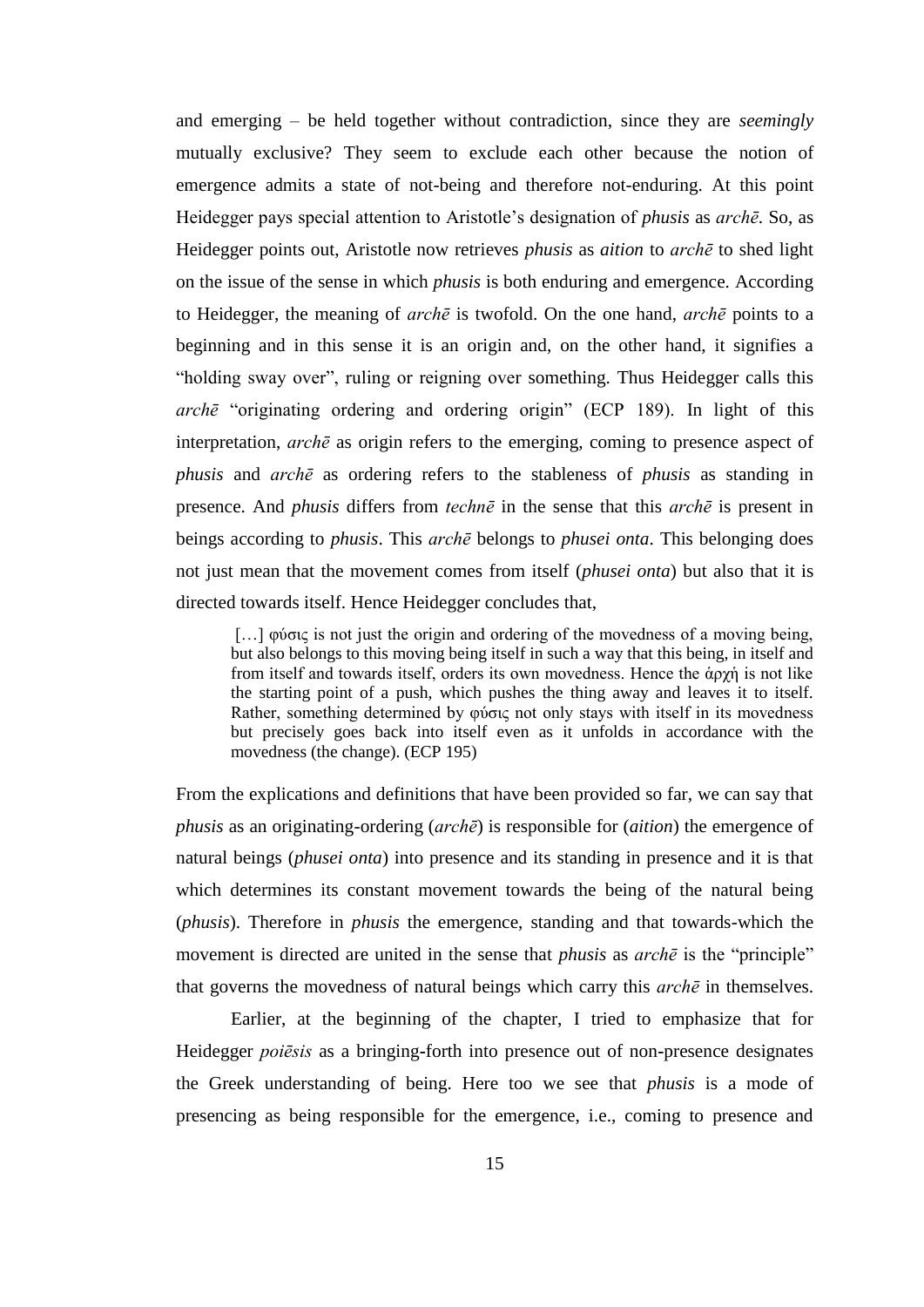continuing in its presencing of a being. In relation to this Aristotle asserts that each *phusei on* <sup>25</sup> is *ousia*, i.e., presencing itself, because *phusis* is a "lying-present" (*hupokeimenon*) and it is in a "lying-present" (P 192b33). Heidegger regards this point as the decisive moment in Aristotle's interpretation of *phusis*, which designates *phusis* as *ousia*, and therefore as a certain mode of presencing. Heidegger considers this designation as decisive, because it becomes possible for *phusis* to be considered as a mode of being, insofar as this designation conceives *phusis* as a mode of *ousia*. To put it differently, although *phusis* is essentially kinetic – and therefore there is a constant change and becoming in *phusis* – there is, at the same time, constancy in *phusis*. This is because *ousia* is understood as *hupokeimenon*, i.e., "lying-present", accordingly it becomes possible to understand *phusis* as that which stands, i.e., *sunestota*, *das Ständige*, which designates the Greek understanding of being. For Heidegger, the *sunestota* designates the beingness of beings in the Greek understanding of being as being-present of and by itself, namely presencing or *ousia*. This means that to understand *phusis* as *ousia* is to comprehend *phusis* itself as a certain kind of presencing. This is what makes this designation decisive for Heidegger (ECP 199-200). However, in order to understand how *phusis* can be understood both as essentially kinetic and also as *ousia*, i.e., presencing and standing in presence, needs further explication, because by nature *phusis* also refers to a not being in presence or ceasing to be in presence. With respect to this, the issue of *archē* becomes important, since I think that Heidegger's interpretation of *archē* as originating-ordering is what makes it possible to think the kinetic essence of *phusis* in terms of *ousia*

To explicate the relation between *archē* and *ousia*, I will try to show how both of the aspects of *archē*, namely originating and ordering are modes of presencing. As I said above in this section, *archē* as originating refers to emergence, to coming-to-presence. In other words, *archē* as originating refers to the aspect of *phusis* that is responsible for the coming-to-presence of a natural being. Thus it can be maintained that *phusis* is *ousia*, i.e., presencing, since it designates the very event of coming-to-presence, namely *genesis*. On the other hand, *archē* as ordering is the

<sup>25</sup> A being whose coming to presence is governed by *phusis*.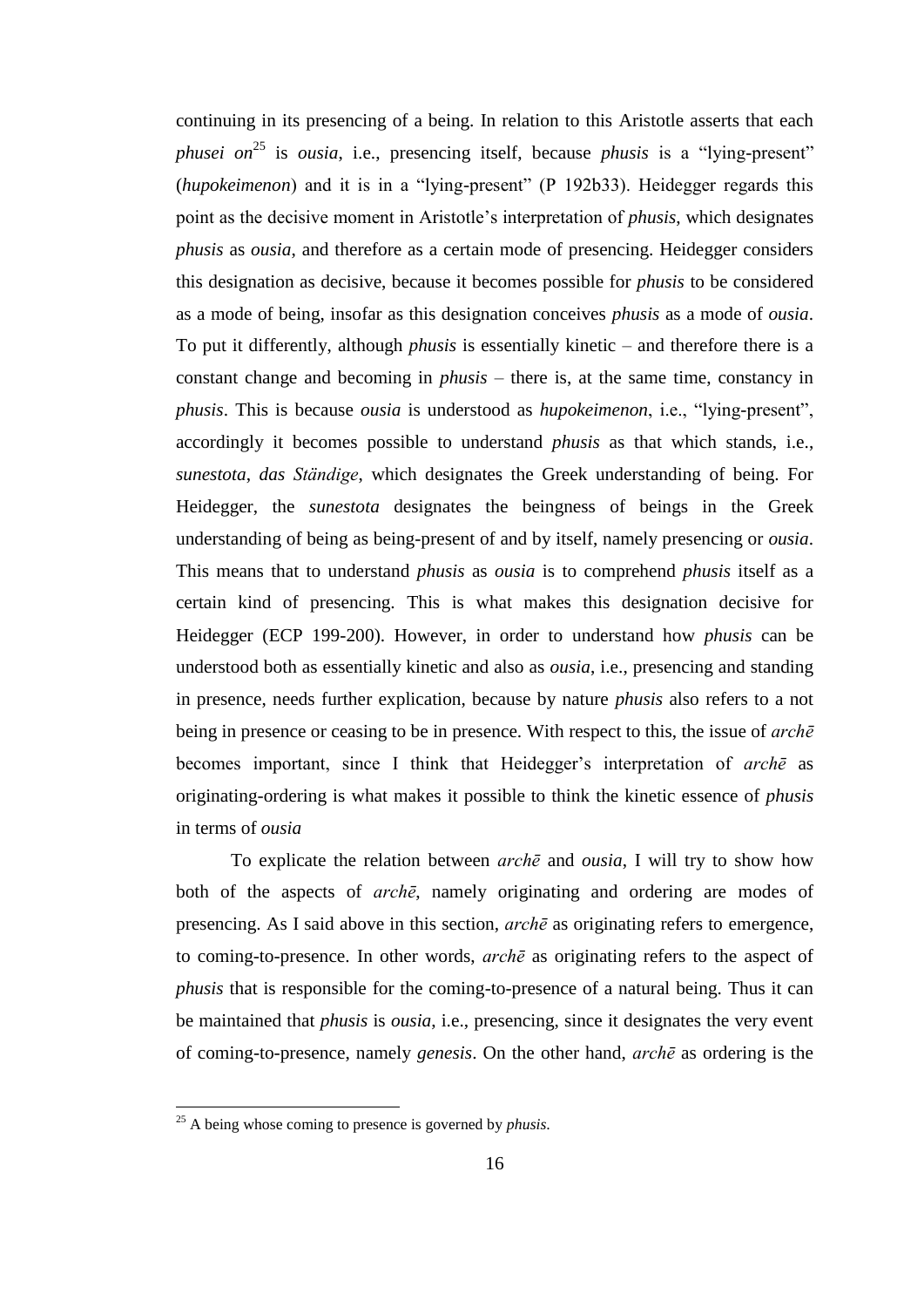element which continually governs the continuous movement of *phusei onta*. Therefore it can be said that *archē* as ordering refers to the *standing* in presence of beings according to *phusis*. Based on this it can be stated that *phusis* as the originating-ordering is a mode of *ousia*. Hence by understanding *phusis* as *archē* it becomes possible to conceive the being of *phusis* as that which is always already in *kinēsis* and as that which stands in its movedness, i.e., *das Ständige*, *sunestota*. In this sense *phusis* is a constant self-emergence into presence, not merely in the sense that particular natural beings emerge constantly, but also these beings (*phusei onta*) are in a constant movement that is led towards (*epagoge*) their own being (*phusis*). Therefore it can be concluded that *ousia* is the decisive principle that guides Aristotle's interpretation of *phusis*, since it grasps *phusis* as a mode of being without disregarding its kinetic essence, which is made possible by understanding *archē* as originating-ordering.

# **2.2.** *Poiēsis* **as** *technē*

I will now turn to the discussion of *technē* with respect to the *archē-aition* relation. Heidegger asserts that "[t]he ἀρχή of artifacts is τέχνη" (ECP 192). This means that the originating-ordering of the artefact (*technai on*) is *technē*. The essential difference between *technē* and *phusis* stems from the fact that the *archē* of artefacts is not in themselves but in another. This means that technical beings are incapable of being in movement by themselves, since the originating-ordering principle is outside of them. This is because the *eidos*, i.e., the appearance seen beforehand, the end (*telos*) of an artefact, is in the *technites*, namely the artist or craftsman, and not in the artefact itself. The *technites* is the one who sees, prior to the production, the final appearance. This means that technical beings require an outside *aition* to come into being, unlike *phusei onta* (ECP 192f.). On the other hand, *technē* as the originatingordering of one particular region of being is also a presencing and it guides the presencing in this region, namely technical beings. Moreover, this is why *technē*, along with *phusis*, is a mode of *poiēsis.* I think that it would be useful at this point to remind ourselves of one of the definitions of *technē* in Aristotle's *Nicomachean Ethics*,

Every skill [*technē*] is to do with coming into being, and the exercise of the skill lies in considering how something that is capable of either being or not being, and the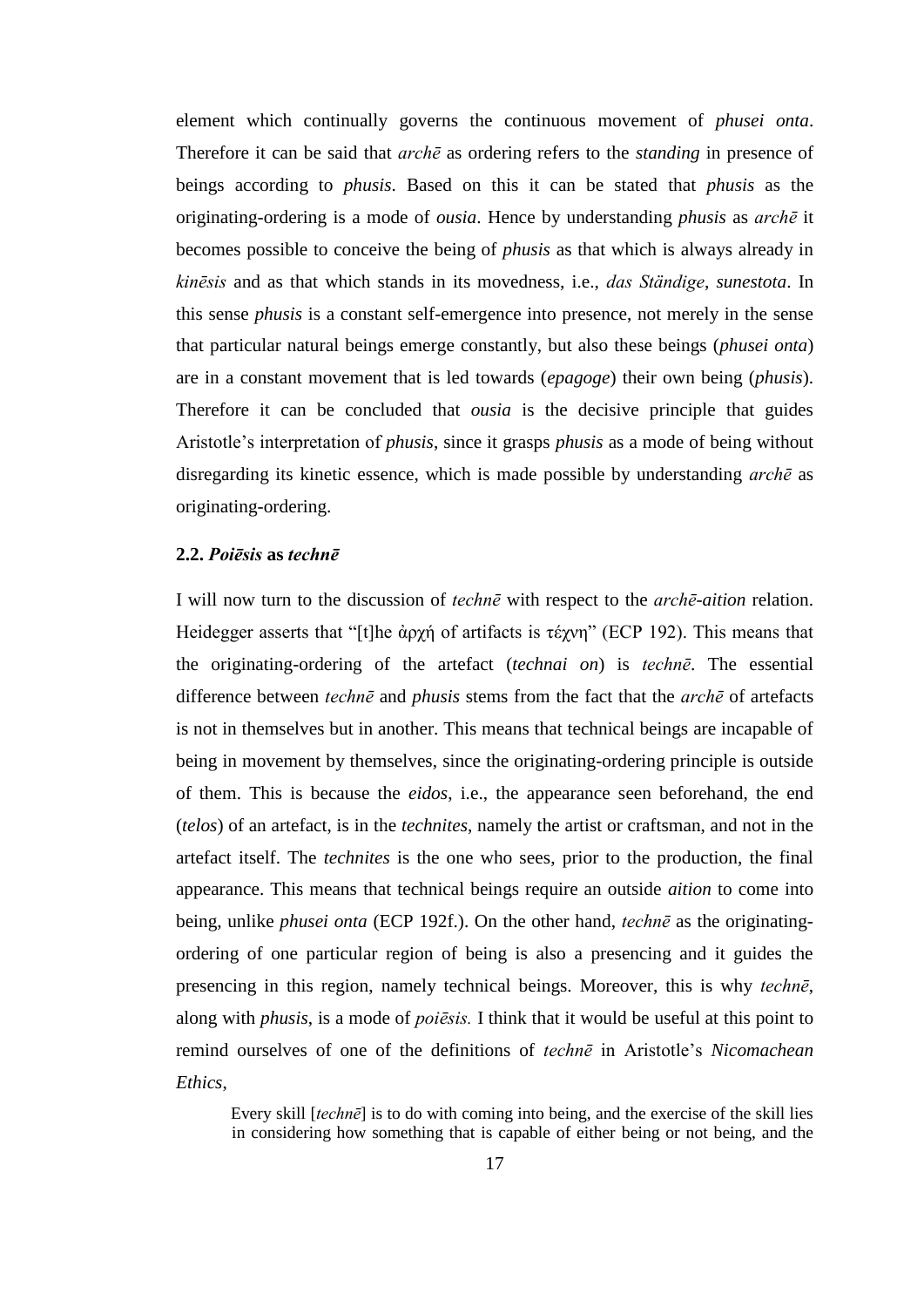first principle of which is in the producer and not the product, may come into being; for skill is not concerned with things that are or come into being by necessity, or with things that are […] by nature [*phusis*] (since they have their first principle within themselves) [...] Skill, then, as we have said, is a productive state of involving true reason; and its contrary, lack of skill, is a productive state involving false reason. Both are concerned with what can be otherwise. (NE 1140a)

In "The Intractable Interrelationship of *Phusis* and *Technē*" <sup>26</sup>, Walter Brogan remarks that for Aristotle this insight into what is "capable of either being or not being" defines the kind of seeing that *is technē*. It is concerned not with a particular being, as is the case with *aisthesis* (sense experience, or perception); rather *technē* relates itself to beings as a whole. Brogan asserts that "[t]he one who has *technē* knows the whole—that is, he knows the *eidos*, he knows what the being is. He also knows how the being is—the causes that are responsible for its being what it is." (PT 49). I take this to mean that *eidos* is the *archē* in *technē* that gathers together all the other *aitia*. *Eidos* is the principle that makes it possible to produce – in the sense of *poiēsis* – what cannot emerge by itself, namely *technai onta.* This gathering together of all the *aitia* alludes to another significant aspect of *technē*, namely the relation of *technē* to *logos*. Both Aristotle's own words and Brogan's interpretation suggest that the *archē* in *technē* is the *eidos* that is seen beforehand by the producer, since knowing the *eidos* is a knowing how to bring something into presence. Thus, as Brogan also emphasizes, it is related to *logos*, *legein*, because it knows the principle concerning the "coming-into-being" as such<sup>27</sup>.

Heidegger also emphasizes *technē*'s fundamental relation to *logos* as careful consideration. On several occasions Heidegger translates *legein* as a collecting or gathering together of all the *aitia* for a being's coming to presence. He says that,

[...] to gather means: to bring various dispersed things together into a unity [...] to bring together into a unity and to bring forth this unity as gathered, i.e., above all as present […] to reveal what was formerly hidden, to let it be manifest in its presencing. (ECP 213)

<sup>26</sup> Walter A. Brogan, "The Intractable Interrelationship of *Physis* and *Technē"*, in Drew A. Hyland and John Panteleimon Manoussakis (eds.), *Heidegger and the Greeks: Interpretive Essays*. Bloomington: Indiana University Press, 2007.

<sup>27</sup>In *Metaphysics*. Princeton: Princeton University Press, 1985, Aristotle defines *technē* as a mode of *epistēmē* that is concerned with first principles (980b-982a) and these principles, in turn, are related to a certain "formula", i.e., *logos* (983a).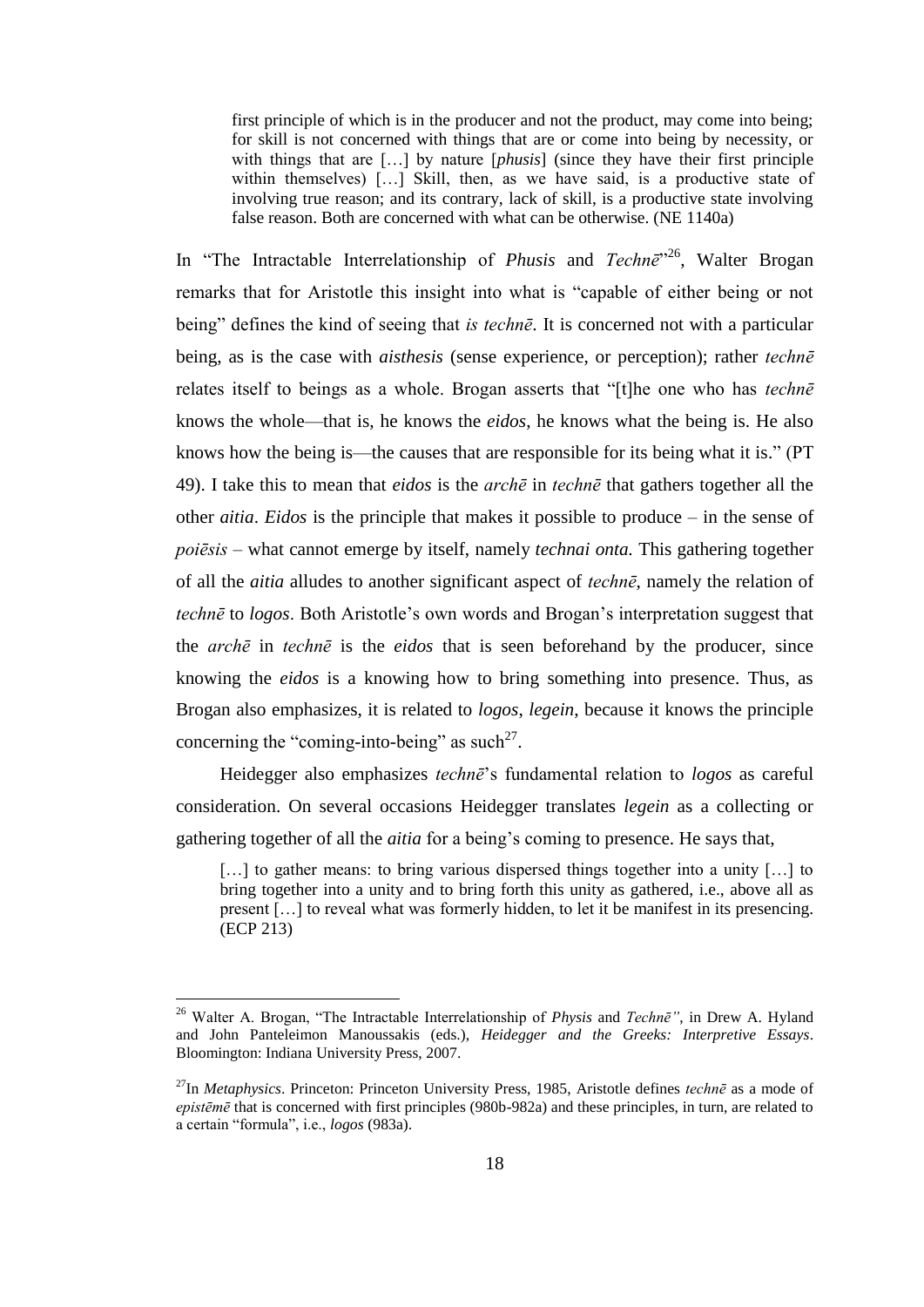He says this in the context of his discussion of *phusis*, yet it also holds true for *technē* as long as it is also a mode of *legein*. This means that *eidos* is this gathering or drawing together of all the elements required for a 'technical' being's coming to presence. In this sense it can be said that *eidos* guides *technē* as its *archē*, since through the *eidos* the producer (*technites*) gathers all the other *aitia* in a unified manner.

However, because this *eidos*, or the *archē* of its movement, is not in the thing produced, Heidegger points out that in Aristotle's thought the movement or becoming in *technē* is not directed towards *technē* itself, unlike in *phusis*, which, as I tried to underline before in this section, refers to a becoming which stems from itself and is directed towards itself at the same time. Heidegger clarifies this point by examining Aristotle's example from the art of medicine, namely in the case of a doctor who is trying to heal him or herself. In this examination Heidegger differentiates two movements and thus two *archai* in the art of medicine. The first *archē* is that of regaining health that directs any and every medical treatment. However, here, although the regaining of health is achieved through a treatment, the *archē* does not come from the treatment itself, but it happens as a movement guided by *phusis* in a natural being, i.e., the body in this case. So this means that *technē* brings forth a movement which is not directed towards *technē* but rather towards something other, i.e., *phusis*. The body gains its health not because the doctor has the skill but because s/he is a natural being. On the other hand, the treatment itself, i.e., the *technē*, is not there because of the doctor's natural being, *technē* itself does not grow out of itself by itself, rather it is learned. Thus *technē* neither comes from itself nor is directed towards itself (ECP 196).

However, Heidegger warns us against the danger of reducing *phusis* to a mode of *technē* as a self-making. Heidegger insists on the distinction between *technē* and *phusis*: *phusis* is not self-making *technē*. This is due to the fact that the movement in *phusis* belongs to the essence of *phusis* both in the sense that it comes *from phusis* and is directed *towards phusis* itself. With this warning, Heidegger suggests a phenomenological approach to Aristotle's interpretation of *phusis* which seeks to understand *phusis* from itself and not within an analogy that takes something other than *phusis* as its framework (ECP 223). Therefore it can be concluded that *phusis*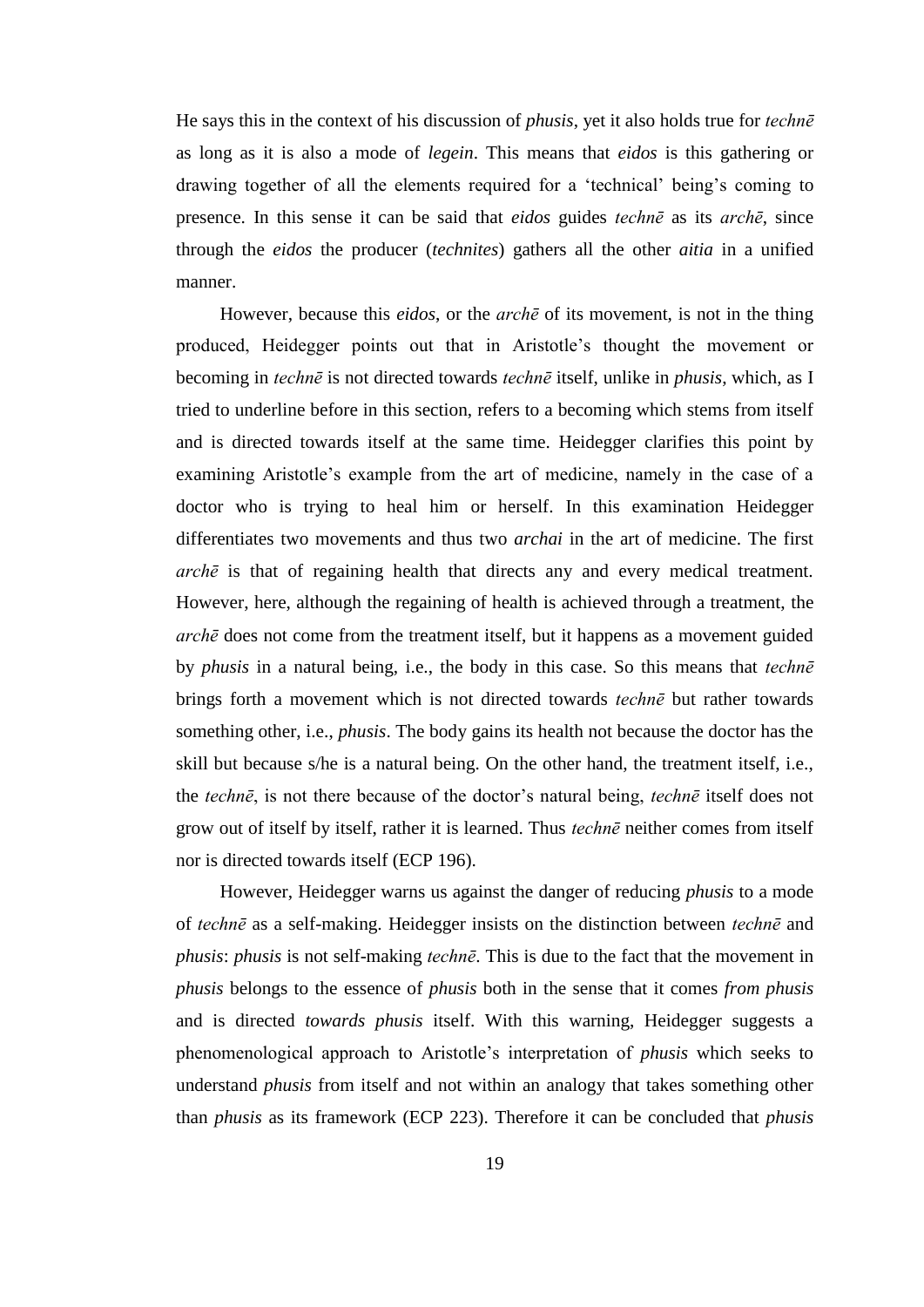and *technē* are essentially different from each other. In relation to this point Brogan's suggestion seems important. He says that for Heidegger the failure in thinking the ontological difference throughout the history of metaphysics is partly due to the fact that beings as a whole are understood in terms of *technē* alone. Thus it seems that Brogan argues that it is important to keep *phusis* and *technē* separate without annihilating the possibility of their essential belonging together. In fact, this attempt at keeping them separate without cutting off their fundamental ties is also similar to how the ontological difference should be thought, because according to it being is not a being amongst other beings but it is always the being of a being. The issue of the ontological difference and its relation to *technē* will be discussed in the following chapters both in the contexts of modern technology and art. However, with this analysis, we have also come to a point where we can start to think how *technē* and *phusis* are related to each other in a fundamental way. To be able to show this relationality I will now again turn to the discussion of *phusis* and will attempt to establish the connection between *phusis* and *technē*.

#### **2.3.** *Phusis* **as** *morphē* **and** *hule*

I have shown how *phusis* as *kinēsis* is understood as *ousia* on the basis of *archē* without any contradiction and emphasized, in ch.2.1 above, that the notion of *ousia*  guides the whole interpretation of *phusis*. After showing the relation between *kinēsis* and *ousia*, Heidegger proceeds to the relation between *phusis* as presencing in relation to Aristotle's conception of *morphē* and *hule* and their relation to *energeia* and *dunamis*.

Heidegger finds it remarkable that for Aristotle *phusis* indicates both *morphē* and *hule* (ECP 206-8). For Heidegger, this designation surely states the togetherness of *morphē* and *hule*. However, what makes this designation remarkable for Heidegger is that it speaks of *morphē* and *hule* not as beings but as the manner of their being. In this respect, *hule* is not simply the 'matter' and *morphē* is not the 'form' in the traditional sense. Rather, in Aristotle's thought, the mode of being of *hule* is *dunamis*. Heidegger renders this *dunamis* as "appropriate for", as the orderable, and *morphē* as placing into appearance of what is orderable into a certain shape (*eidos*). Yet Aristotle asserts that "[f]orm [*morphē*] indeed is nature rather than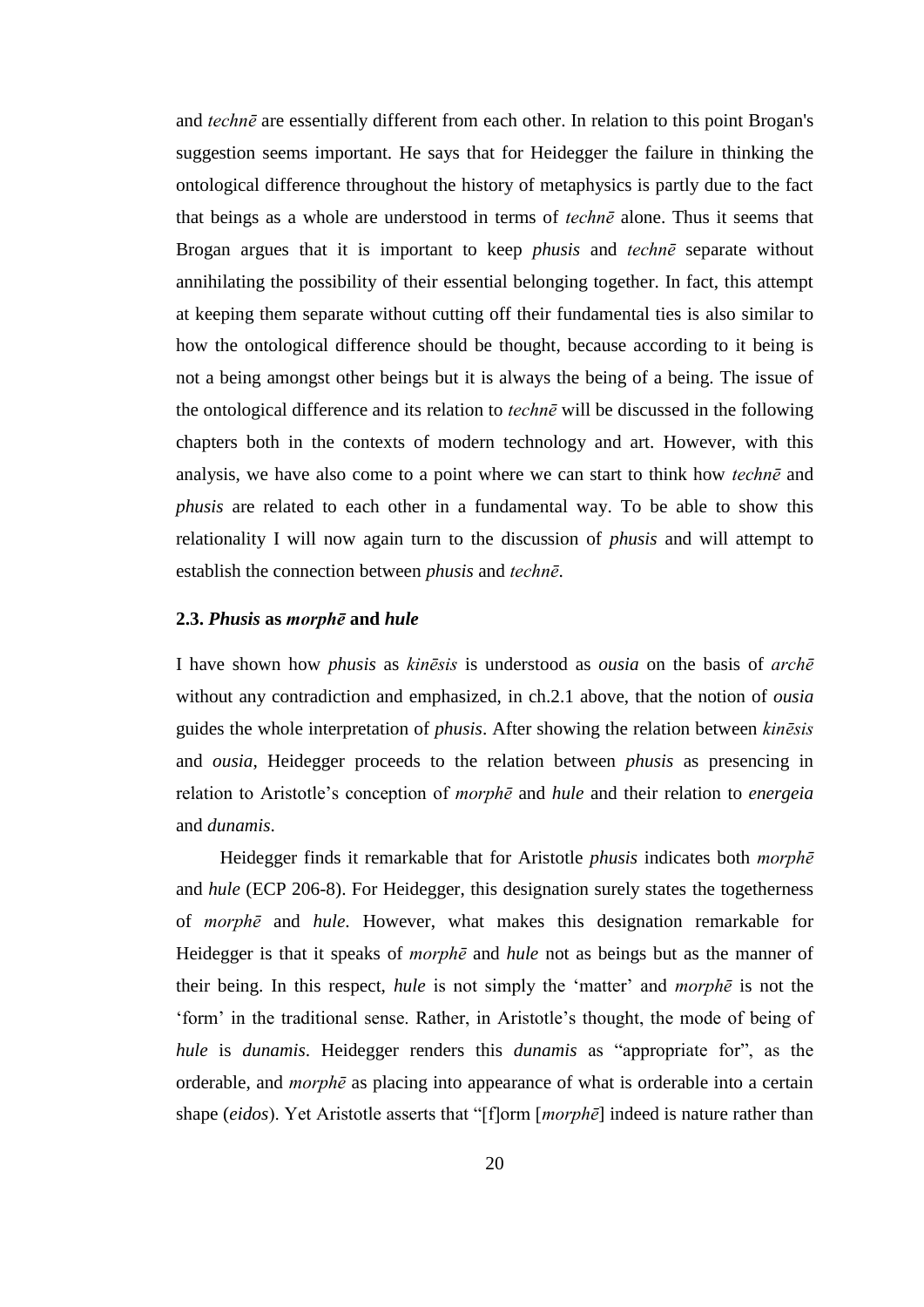the matter [*hule*]; for a thing is more properly said to be what it is when it exists in actuality [*energeia*] than when it exists potentially [*dunamis*]." (P 193b7). Heidegger's own translation appears in English as follows,

[…] this (namely, μορφἡ as the placing into the appearance) is φύσις *to a higher degree* than the orderable is [*hule*]. For each individual thing is addressed (as properly being) when it 'is' in the mode of having-itself-in-its-end [*energeia*] rather than when it is (only) in the state of appropriateness for [*dunamis*]. (ECP 215)

Here we see that Aristotle understands the relation between *morphē* and *hule* as analogous to the relation between *energeia* and *dunamis*. But at this stage it is of importance to bear in mind that *ousia* guides Aristotle's interpretation of *phusis*, since it will explain why *morphē*, i.e., placing into the appearance, is *phusis* to a higher degree than *hule*. The reason behind the priority of *morphē* over *hule* is twofold and both of its aspects stem from the relation between *morphē* and *ousia*. Actually, I think that Heidegger's own translation of *morphē* as "placing into the appearance" hints at this twofoldness, since there are two moments in *morphē* as placing into the appearance. Obviously, the one is the movement of *placing* and the other is that this placing movement is towards an *appearance*. Although it can be said that for Heidegger both moments constitute a mode of presencing, each of them signifies this presencing in different senses.

The first aspect is that of placing which specifically foregrounds the movedness of *phusis*. The movement of placing describes a process of transforming the sheer being 'appropriate for' into having-itself-in-its-end (*energeia*). In this sense, placing defines the movement of *genesis*, which is the ontological movement, i.e., the movement of coming-to-presence. At this juncture it is worth recalling again Brogan's above-cited article in which he summarizes this kind of movement as follows, " $[g]$ *enesis* as *morphê* is the placing into the aspect  $[eidos]$  such that what comes to be is of the same aspect as that from which it comes to be, but in such a way that what comes to be was not and now is." (DA 91). Thus it can be claimed that the *placing* of *morphē* precisely describes the movement of self-emergence in *phusis*. Therefore, if we recall the centrality of *ousia* (presencing) in Aristotle's understanding of *phusis*, we come to see that the placing of *morphē* refers to presencing in the sense of emergence or originating, which was discussed in ch.2.1 in relation to the notion of *archē*.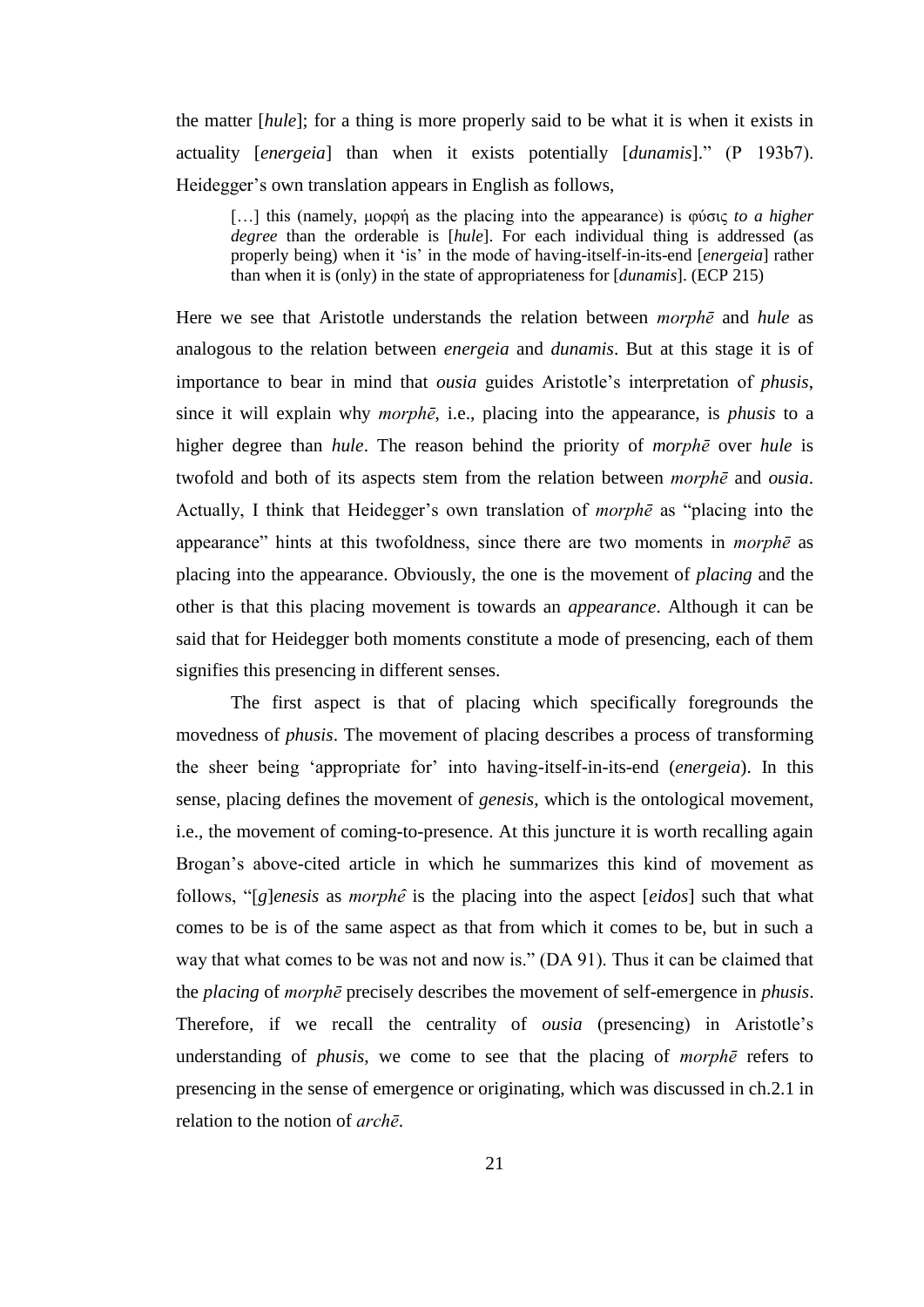The second aspect is that the movement of *morphē* is directed towards a certain appearance (*eidos*). The emergence of a being from being appropriate for (*dunamis*) into having-itself-in-itself (*energeia*) can take place if and only if, and this is why *morphē* is twofold, *hule* is placed in a certain appearance. In other words, as long as a being is in a certain shape, in the sense of *eidos*, it is in the mode of *energeia*. Therefore to be in appearance or to remain in an appearance refers to the constancy aspect of *ousia*, which was also described in ch.2.1 in relation to *archē*. Accordingly, it can be stated the second aspect of *morphē* refers to a process of standing in presence, i.e., constancy (*sunestota*).

Furthermore, standing in an appearance also entails that a being can be addressed in *logos*, since *eidos* offers itself to *logos*, and it becomes possible to be addressed and to be grasped through this *eidos* in a discourse about that particular being. And if we recall that for Heidegger *logos*, i.e., *legein*, indicates a process of bringing something into presence by gathering various things into a unity, then it can be concluded that *morphē* as a *placing* into the *appearance* is a presencing, i.e., *ousia* (ECP 213). The reason is that *morphē* as a placing refers to the movement of emergence, an irruption that constitutes the movement of coming-to-presence in *phusis*. On the other hand, the second aspect of *morphē*, namely being directed towards an appearance and sustaining that appearance, indicates the process of remaining in presence, namely constancy. So for Heidegger the reason behind the hierarchy between *morphē* and *hule* stems from the fact that *morphē* 'is' a particular mode of *ousia*.

Accordingly, Heidegger concludes that *morphē* as placing into the appearance is "[…] χίνησις itself, the changing of the appropriate as a breaking out of its appropriateness" (ECP 219). So the point can be summarized as follows: *morphē* as a *placing* into the *appearance* is the setting itself into its own end of *phusis* or turning its own 'sheer' hidden "appropriateness for" into the *ergon* of being in presence.

However, this point still seems to be unclear and will remain so as long as one does not grasp how *energeia* and *dunamis* are understood in relation to *phusis*, since, as it stands now, it seems that *morphē* as *energeia* signifies the moment of a final state of actualization of what is merely in the state of possibility. Furthermore, this kind of interpretation operates in terms of the law of the excluded middle,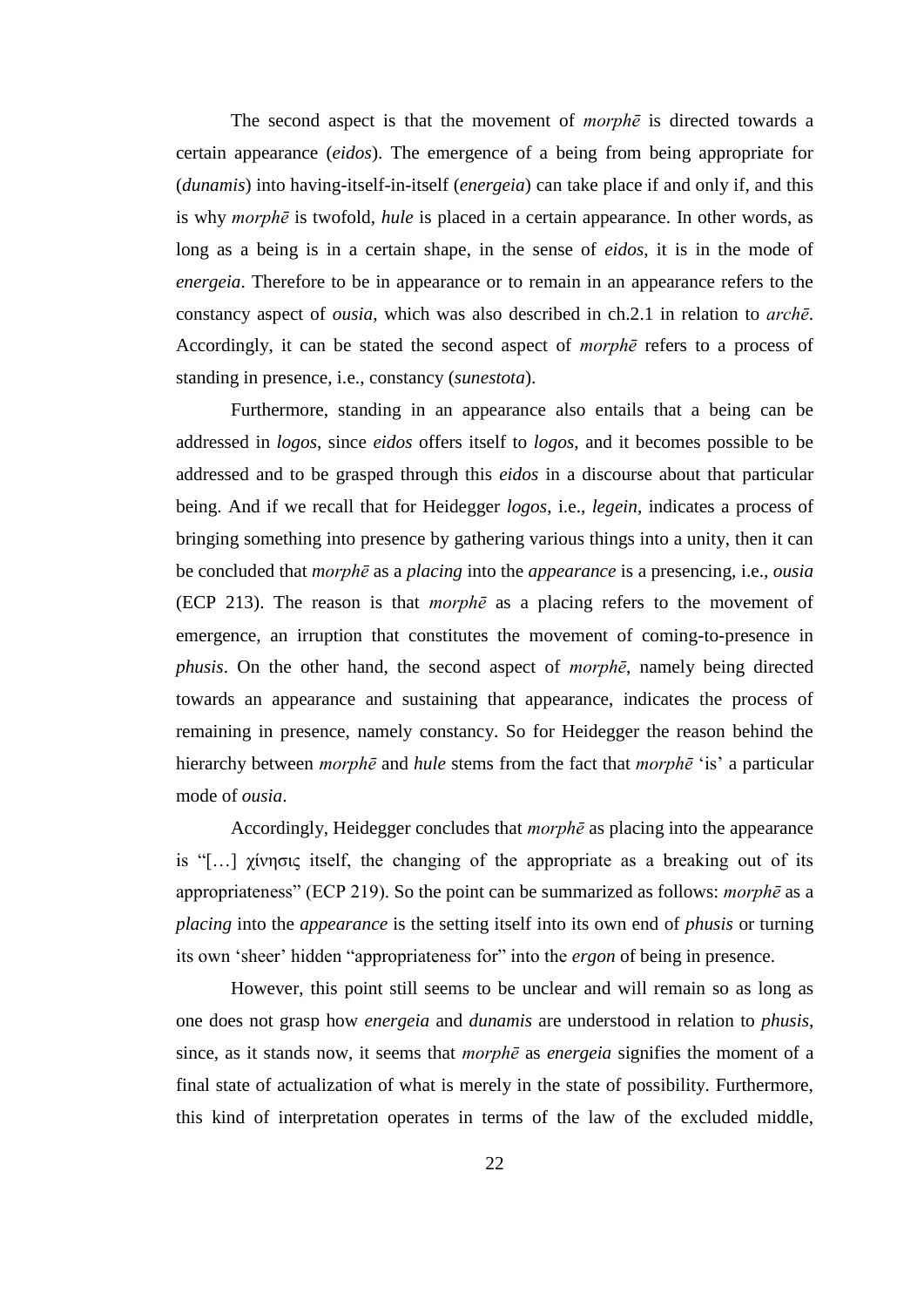because the conceptual pairs of *energeia*-*dunamis* and *morphē*-*hule* seem to be mutually exclusive in this understanding. In turn, this leads to a contradiction with regard to Aristotle's understanding of *phusis*, since *phusis* does not designate the moment of a one-time divine creation that actualizes all beings all at once *ex nihilo*. On the contrary, *phusis* is the constant movement of self-emergence which oscillates between *dunamis* and *energeia*. To understand the relation between *energeia* and *dunamis* in terms of *morphē*, let us try to understand this passage,

The movedness of movement is ἐνέργεια ἀτελής, the standing-in-the-work that has not yet come into its end. But according to what we said earlier, ἒργον, work, means neither making nor the artefact made, but that which is to be pro-duced, brought into presencing. In itself, ἑυἑργεια ἁτελἡς is already a being-on-the-way that, as such and as a process, places forth what is to be pro-duced. The being-on-the-way in φύσις is μορφή (self-placing). (ECP 222f.)

Here, first of all, Heidegger draws attention to the qualification that Aristotle makes regarding the characteristic of the *energeia* aspect of *phusis*. It is not being in completion in the sense of complete actualization, rather it denotes a state of incompleteness (*ateles*). However, this incompleteness is neither a defect nor a transitory incompleteness that will eventually reach completion. On the contrary, *energeia ateles* is the impossibility of such a completion. This is because *energeia ateles* defines the constant movement that is being led towards the being of beings according to nature. But because there is always a passing-away in this movement – actually, this is also why there is a constant movement in *phusis* – the manner of this movement is marked with a fundamental privation, namely the privation of a complete actualization. I think that this is why Heidegger calls *energeia ateles* the being-on-the-way. It is the constant movement of self-placing into the appearance, a constant working, in the sense of *energeia*, that brings forth beings into presence, but that can never be fully complete and hence its mode of being is a constant movement towards itself, namely being-on-the-way towards itself.

Thus it can be said that *morphē* as the self-placing into the appearance of *phusis* is a constant *genesis* which has not come to its end but which is continually "standing-in-the-work". Hence Heidegger designates *morphē* as "the being-on-theway" in *phusis.* With this point it becomes clearer why *morphē* is *phusis* to a higher degree, since *morphē*, both as "placing into the appearance" and as "the being-onthe-way", properly characterizes the *poiēsis* that belongs to *phusis*. *Morphē* is a mode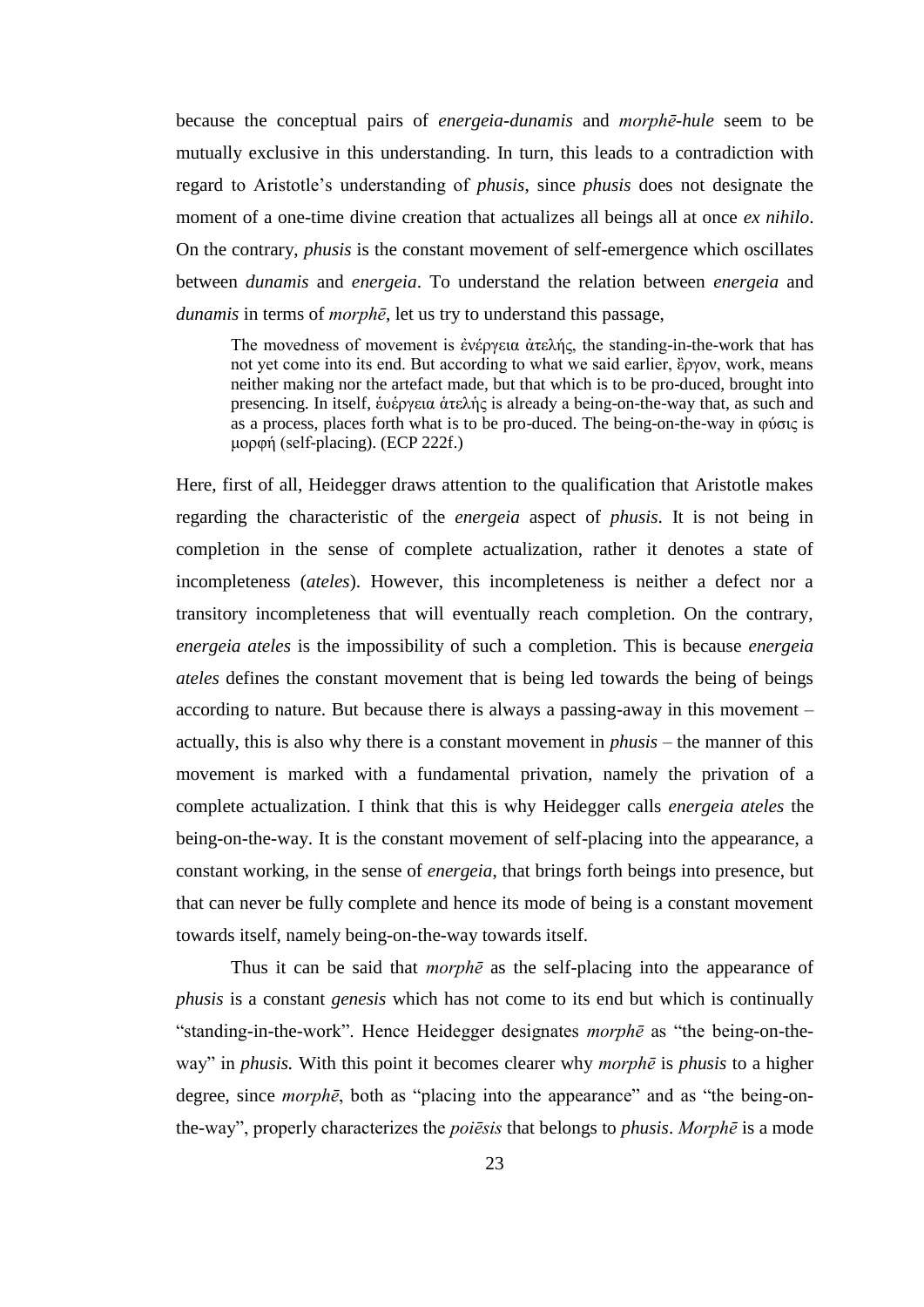of presencing, since it brings forth what is appropriate into presencing by placing it into an *eidos* and as a "being-on-the-way" it also describes the continual *kinēsis* that defines the mode of being of *phusis*, the ontological movement, i.e., *genesis*. Consequently, *morphē* is a mode of presencing, and thus a kind of *ousia* and therefore *morphē* is the primary guiding principle of *phusis*.

Furthermore, the constant movement in *phusis* also hints at a non-coincidence between *phusis* and *phusei onta* themselves. This is because, as I have just attempted to show, the movedness that prevails in a natural being is *energeia ateles*. In turn it was also shown that this kind of movement is a being-on-the-way towards its own being, which is a constant movement, and since there is always a passing-away, there can be no completion. I take this to indicate that there is always a kind of deferral in *phusis* in the sense that even though a natural being (*phusei on*) is always in accordance with *phusis* – in other words its movement is guided by *phusis* and *phusis* always lies in a natural being – it can never coincide with *phusis* itself, because there is always also a passing-away in its movement. In its very movement of becomingpresent there is also a movement of not-becoming-present. Moreover, in concert with the placing orderable into appearance, and thereby bringing it into appearance, there is a not-becoming-present. This point about 'not-becoming-present' brings us to a crucial point with regard to Heidegger's appropriation of Aristotle's conceptualization of *phusis* and its importance for this thesis. The key to understanding this issue lies in the relation between *hule* and *dunamis* and also in their relation to *morphē*. I will now attempt to explicate this issue.

To proceed to the crux of our discussion, it can be said that the possibility of *genesis* as a movement from not-being-present to being-in-presence is co-constituted by *hule*, because it refers to what is in state of *dunamis*, in the sense that it is that which is appropriate to be placed in a certain appearance, it is the precondition for any concrete and distinct appearance. *Hule* is *dunamis* as the sheer appropriateness in the sense of being 'not yet' in presence but capable of being brought into presence in a definite shape, since it is the capacity which makes it possible to be ordered in a certain appearance (*eidos*). Therefore *morphē* as placing into the appearance depends on this capacity of *hule*, namely the ability to receive a certain appearance or being appropriate for that appearance.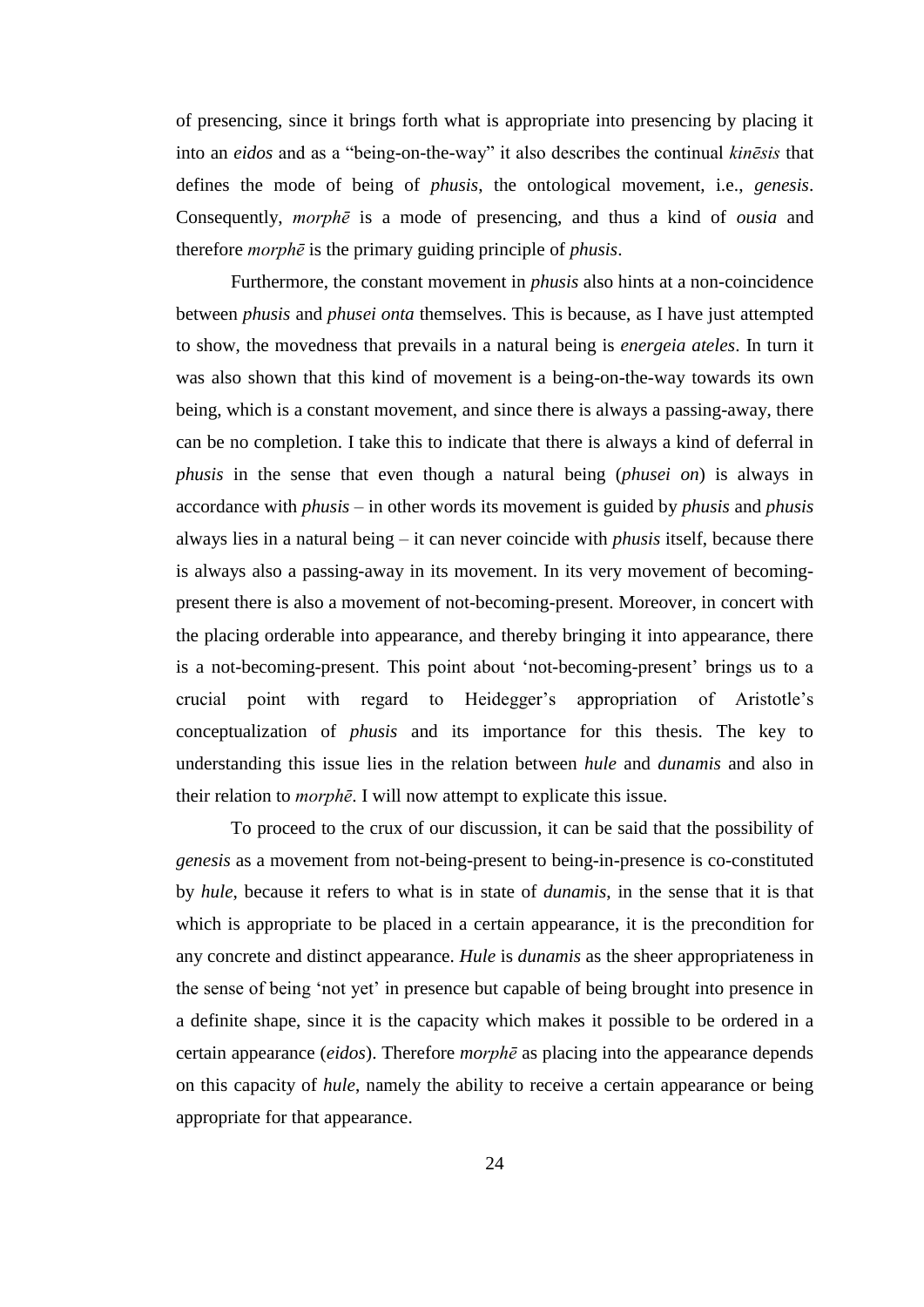In light of this it can be stated that both *energeia ateles* and the sheer appropriateness of *hule* indicate that a certain kind of privation of being-present prevails in the presencing of *phusis*. *Energeia ateles* refers to a constant gap between the beingness of a natural being and the natural being itself in the sense that the natural being is always in movement towards its own being and yet never coincides with it. Hence movedness is described as incomplete and thus in *phusis* there is constant movement. As was indicated above, this incomplete nature of the movement in *phusis* is directly related to the *huletic* aspect of *phusis,* which is a certain type of *dunamis*. This is because *hule* as *dunamis* refers to a state of not-being-present, and even if *hule* is placed into a certain appearance a further possibility is held back and stays as not-yet-present, and furthermore the coming-to-presence of a possible shape involves the passing-away of the previous one. In connection with this, if we recall that *phusis* is a movement of placing-into-the-appearance (*morphē*), then it must be noted that *morphē* also refers to a movement of withholding from presence, since with each coming-to-presence of a natural being in a certain appearance the other possibilities are held back. Hence in the mode of presencing of *phusis* there is always a fundamental withholding; in other words, the movedness of *phusis* is co-constituted by this withholding or not-being-present, or what Aristotle calls *sterēsis* (P 193b19).

At this point it should be stated clearly that all the analyses that have been carried out so far lead up to this designation, which is to say that there is a fundamental withholding in *phusis*, namely *sterēsis*. Furthermore, this designation is not only the key point with respect to Heidegger's interpretation of Aristotle's understanding of *phusis*, as will be shown below, but it also touches upon the basic problematic of this thesis, as I have also indicated above. This withholding emerges as a not-coming-to-presence as *present* and this is what Aristotle calls *sterēsis*, i.e., a certain type of privation. For the remaining part of this section I will first explicate this issue of *sterēsis* and show how this issue is central to Heidegger's appropriation of *phusis*. On the basis of this in the following sections I will show how this issue of *sterēsis* will be problematized throughout this thesis.

First of all, Heidegger shows that *sterēsis* is actually a kind of *morpē* and he thinks that Aristotle's interpretation of *phusis* reaches its culmination with this designation. Furthermore, it has been shown that there is a fundamental withholding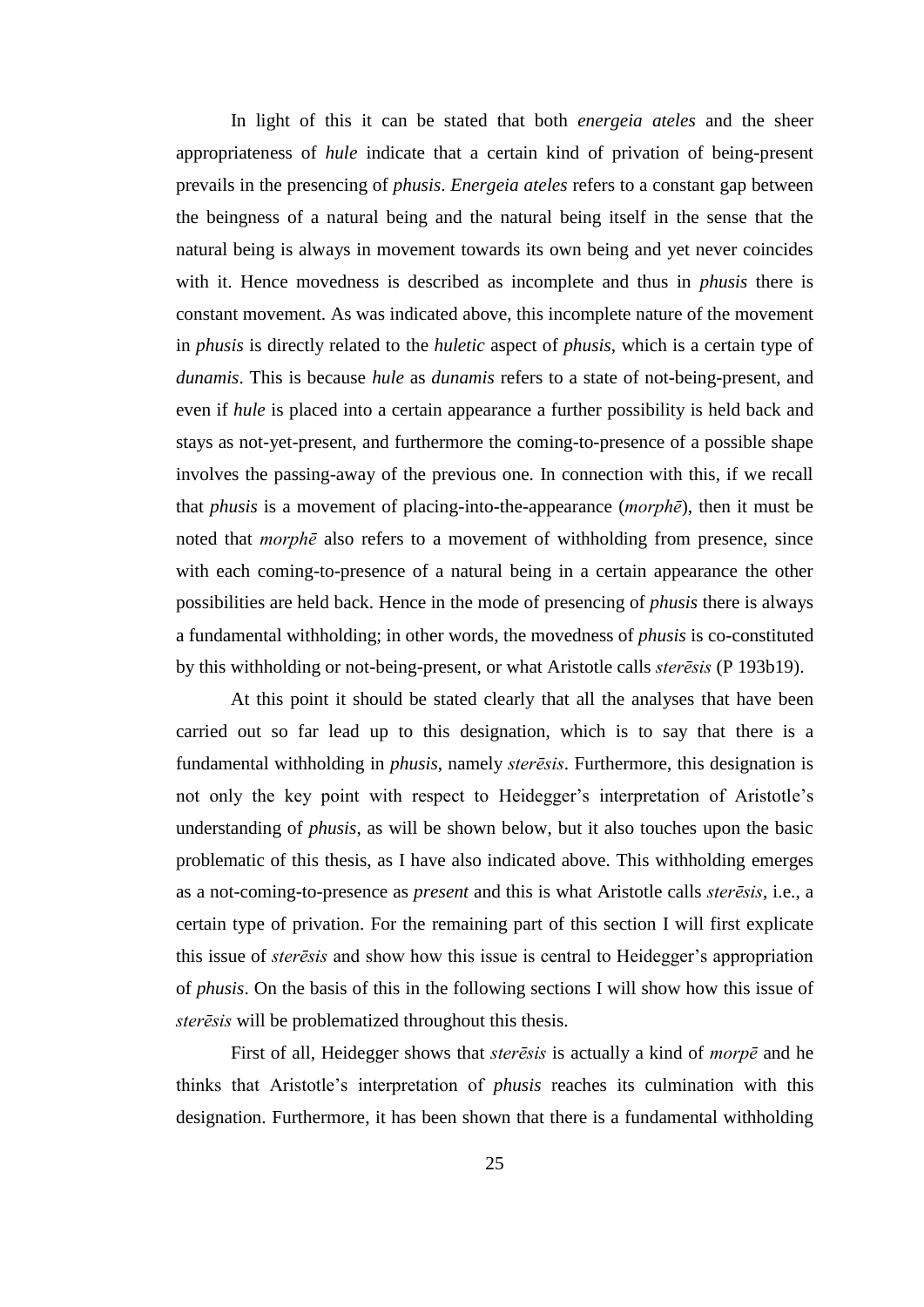in *phusis*, namely *sterēsis*. By explicating the huletic aspect of *phusis* in terms of *dunamis* it has been indicated that this withholding emerges in concert with placing the orderable into a certain appearance. Here Heidegger refers to Aristotle, saying that *phusis* as the placing-into-the-appearance (*morphē*) does not only describe the coming-to-presence and standing-in-present (*sunestota*) but also describes the privation of presence as a certain kind of appearance (*eidos*) (P 193b19). This means that in *morphē* as placing into appearance a certain privation also occurs. Consequently, this understanding makes it possible to think the being of the movedness of *phusis* without violating the law of contradiction.

At this point Brogan's characterization of *sterēsis* as the "not" that belongs to natural beings (DA 91) becomes important because it indicates the decisive moment in Heidegger's interpretation of *phusis*. Heidegger does not interpret this move as a mere solution for the seemingly contradictory position of Aristotle's thought regarding *phusis*, namely how emergence, which signifies finitude and not-being-inpresence, and constancy can be thought together as essential characteristics of *phusis*, if *phusis* is thought to be a mode of *ousia*. Rather – and I think that this is the decisive designation of his appropriation of *phusis* – Heidegger thinks that "[…] in στέρησις is hidden the essence of φύσις." (ECP 227). This is because *phusis* as selfemergence into appearance also denotes a passing-away out of presence. Therefore *phusis* as *genesis* has two movements, i.e., coming-to-presence and passing-away, or absencing. However, this absencing is not thought as mere dis-appearance – Aristotle's statement indicates the other extreme. It says that *sterēsis* is also an *eidos*, that it is indeed an appearance. Furthermore, this means that according to this interpretation *morphē* does not cease to be the movement of placing into the appearance. On the contrary, it becomes "the presencing of an absencing" (ECP 227). In light of this, if *sterēsis* is the hidden essence of *phusis*, which is the manner in which natural beings *are*, then *sterēsis* is also the essential manner in which the being of these beings presences. In turn these two points, namely that *sterēsis* is both an *eidos* and *morphē*, and is at the same time the presencing of an absencing, entail that *sterēsis* is also a type of *ousia* and therefore a mode of being.

However, I think that Heidegger's interpretation says much more than just delineating *sterēsis* as another type of *ousia*. He claims that *sterēsis* is the "hidden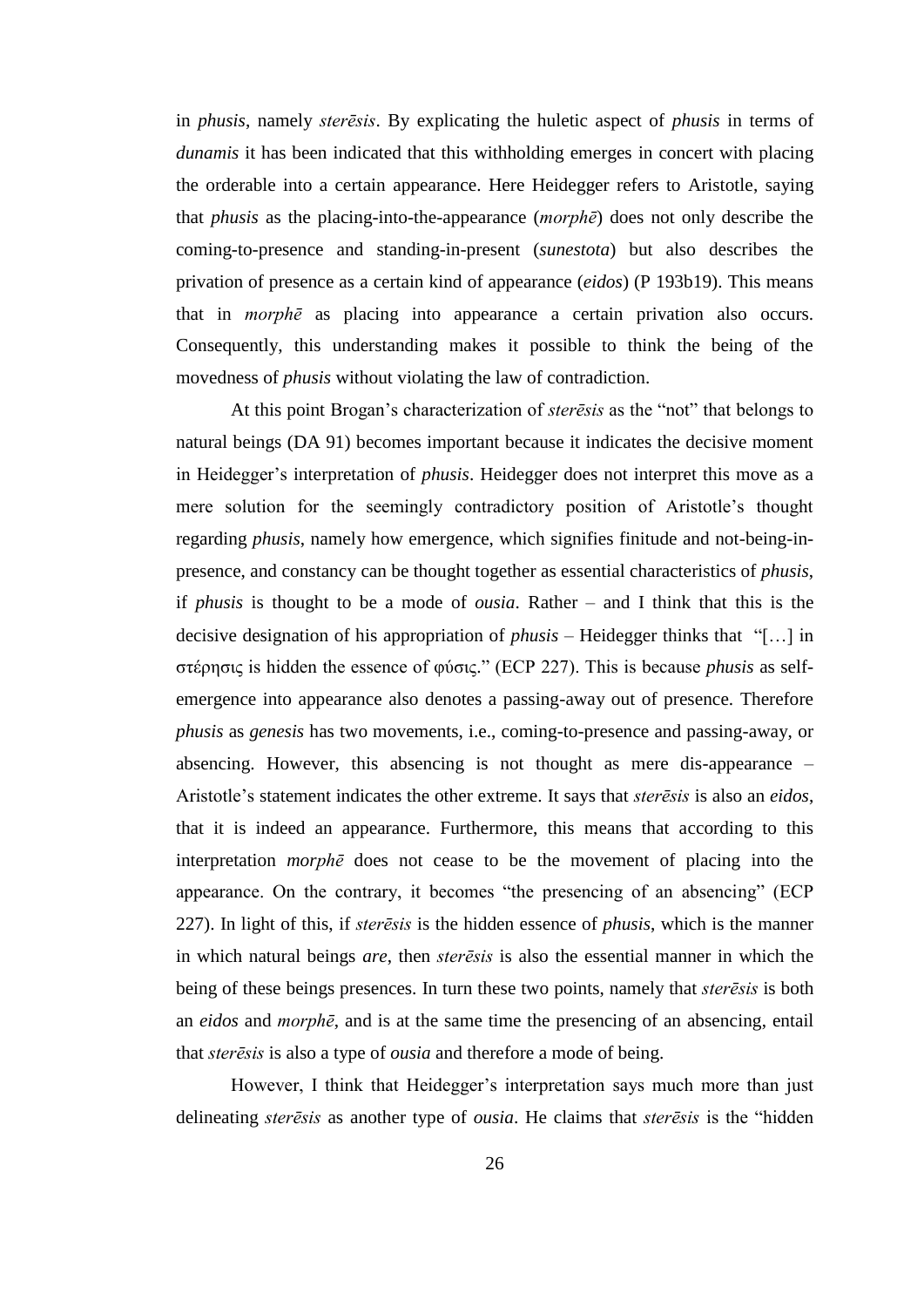essence of *phusis*". I think the significance of Heidegger's interpretation hinges on the word "hidden", although the meaning of "hidden" is by no means obvious here. But it is possible to understand this sentence as claiming that even in the thought of Aristotle itself *sterēsis* was not thought explicitly as the essence of *phusis*, rather its primordial status with regard to *phusis* was left unthought. However, Heidegger's phenomenological reading of Aristotle's text revealed this primordial belonging of *sterēsis* to *phusis*<sup>28</sup>. In a sense, Heidegger's interpretation is a *thinking into* that unearths and discloses what was "hidden" and "appropriate for" in Aristotle's thought. I think that this designation of *sterēsis* as the essence of *phusis* is highly significant for an understanding of Heidegger's thought, since with this interpretation it becomes possible to see how a fundamental self-withholding, namely a retreat that withholds itself from presence, constitutes the fundamental movement of being<sup>29</sup>.

#### **2.4.** *Poiēsis* **as** *phusis* **and** *technē*

 $\overline{a}$ 

In light of these points the difference between *phusis* and *technē* becomes clearer. The ontological movement of *genesis* does not belong to *technē* itself in the way that it belongs to *phusis*. *Technē* does not have the character of this constant "being-onthe-way" towards itself. On the other hand, *technē* is directly related to this aspect of *phusis* which is the capacity to be otherwise, something that Brogan calls the negativity of beings according to *phusis*, namely to be capable of being addressed as not itself and of becoming something other than itself (PT 47).

*Phusis* has the capacity to change and it is perpetually in a state of change (*metabolē*). The huletic aspect of *phusis* shows that it is capable of being affected (*pathein*). It is a possibility (*dunamis*) of *phusis* to be capable of change. *Morphē* also depends on this aspect of *phusis*. As a placing into the appearance *morphē* is bounded by the "appropriateness for" of *hule* and its capacity to be affected. Thus the mode of being of *phusis* is a state of "being-on-the-way" because there is always a

 $28$  Günter Figal's remarks on Heidegger's phenomenology and his phenomenological readings shed light on this issue in his article titled "Phenomenology: Heidegger after Husserl and the Greeks". He holds the view that Heidegger's phenomenological interpretations are neither arbitrary nor a simple discovery. Figal claims that "[…] as an interpretation […], it can uncover only what is contained in the texts that have been handed down. However, only it, as an interpretation, uncovers this. In the ancient texts there was nothing intended that was then lost and covered over." (PH 41).

 $29$  This point will be discussed in detail in ch.3 in relation to the history of being, technology and art.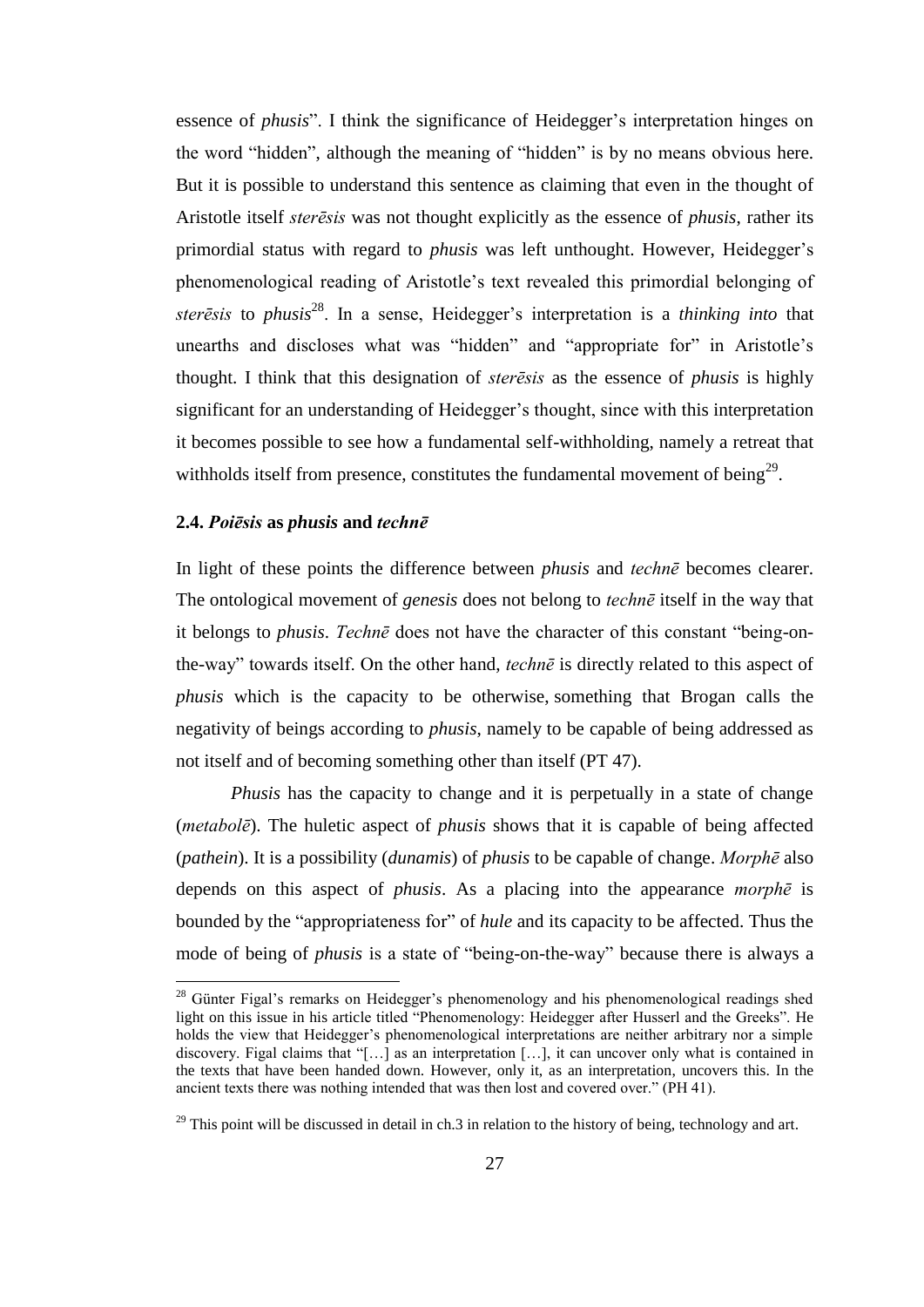reserve of what is appropriate and orderable in a certain shape, but not yet in presence. And when this or that possibility is actualized, these or those other possibilities will cease to be. And this is why *sterēsis* too is an appearance and *morphē* as a placing into appearance is at the same time the presencing of an absencing since while a certain shape is placed into appearance all the other possible shapes are withheld in that shape. Thus the self-withholding essence of *phusis* also comes to presence in that very shape.

However, *technē* is deprived of such capacity of *metabolē*, since it does not stand in its own end and technical beings are "deprived of their telos" (DA 89). However, *technē* is directly related to this capacity of *phusis*. The orderable in *phusis*, i.e., *hule*, is taken up by *technē* and used in such a way that "the appropriateness" is brought forth in presence through a certain *eidos* in a concrete being. The stone, for instance, is appropriate for a sculpture, a cathedral or a simple daily tool and *technē* depends on this capacity of *phusis*, i.e., being orderable.

Interestingly, Brogan radicalizes Heidegger's insistence on the distinction between *technē* and *phusis* by claiming that *genesis* properly belongs to *phusis* and not to *technē*. What is even more surprising is that Brogan asserts that *technē* prevents *genesis* by disrupting the natural movement in *phusis*. Nevertheless, in this disruptiveness there is also a significant attentiveness to the essence of *phusis*, namely *sterēsis* (DA 89f.). *Technē* depends on the capacity of *phusis* to become something other than itself. Furthermore, in this interruption there lies the knowledge of the *technites*, i.e., *technē*, which is concerned with beings as a whole and as such and thus it can be said that *technē* is precisely related to the fundamental movement that characterizes *phusis*, namely coming to presence, *genesis*.

Let me briefly summarize what has been said so far. The main issue in Aristotle's conception of *phusis* is to think the kinetic nature of *phusis* in terms of *ousia* without contradiction. With respect to this, for Heidegger, *morphē* has a crucial role in Aristotle's conceptualization of *phusis*, since *morphē* as placing the orderable (*hule*) into the appearance is what makes it possible to think both the coming-topresence of *phusis* by itself and at the same time the standing-in-presence of *phusis*. As a result these designations lead Heidegger to conclude that in Aristotle's thinking of *phusis* the absencing, i.e., *sterēsis*, designates the essential movement of *phusis*.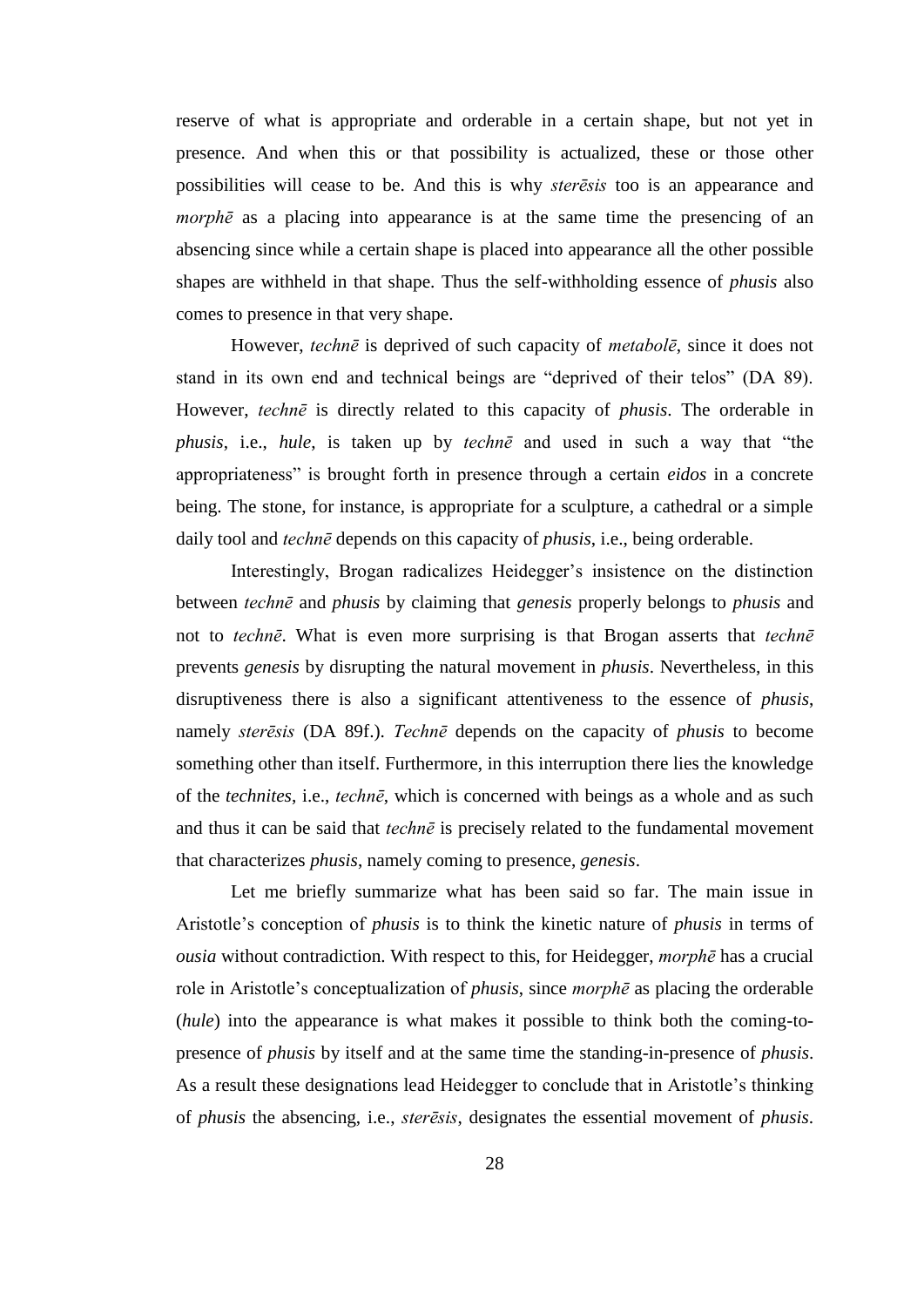Based on this it has also been shown how *technē* itself is related to this selfwithholding aspect of *phusis*. In what follows I will show how the essential belonging of *phusis* and *technē* is disclosed in the artwork in a radical manner in order to show how through this belonging together of *phusis* and *technē* art emerges as a site that secures a place for *sterēsis*, which will also prepare for the final formulation of the main problematic of this thesis in an explicit manner.

#### **2.5. The artwork as the disclosure of the relation between** *technē* **and** *phusis*

Although there are several texts with which one could start to enquire into Heidegger's thinking on art, such as "Art and Space"<sup>30</sup> and *Elucidations of Hölderlin's Poetry*<sup>31</sup>, "The Origin of the Work of Art" is the only place in which Heidegger deals with art in general. This is why this text, along with "The Question Concerning Technology", constitutes the focal point of this thesis, as was explained in the introduction. In the art essay Heidegger asserts that the essence of art is poetry (OWA 197). This assertion will be the guiding thread of this section. Yet here poetry will be taken in its broad sense of *poiēsis*, namely *poiēsis* as a bringing-forth. Thus I will bracket the issue of poetry as a specific art form, its relation to the essence of art, and its status among other art forms. Moreover, it can be said that art is not only significant because it is a mode of *technē* but also because it has an essential relation to *poiēsis* as bringing-forth. Furthermore, as I indicated near the beginning of this chapter, because *poiēsis* defines the manner in which being is understood from the outset of metaphysics, it becomes necessary to inquire into the relation between art and *poiēsis* in order to understand the ontological importance of the artwork. In what follows I will attempt to delineate this primordial relation between art and *poiēsis* that will lead to a proper determination of the relation between *technē* and *phusis*. However, the main aim behind the explication of this relation is to show how the artwork becomes a site in which the hidden essence of *phusis* is revealed by revealing the essential belonging together of *phusis* and *technē*.

<sup>30</sup> Martin Heidegger, "Art and Space", in Günter Figal (ed.), *The Heidegger Reader*. Bloomington: Indiana University Press, 2009.

<sup>31</sup> Martin Heidegger, *Elucidations of Hölderlin's Poetry*. Amherst: Humanity Books, 2000.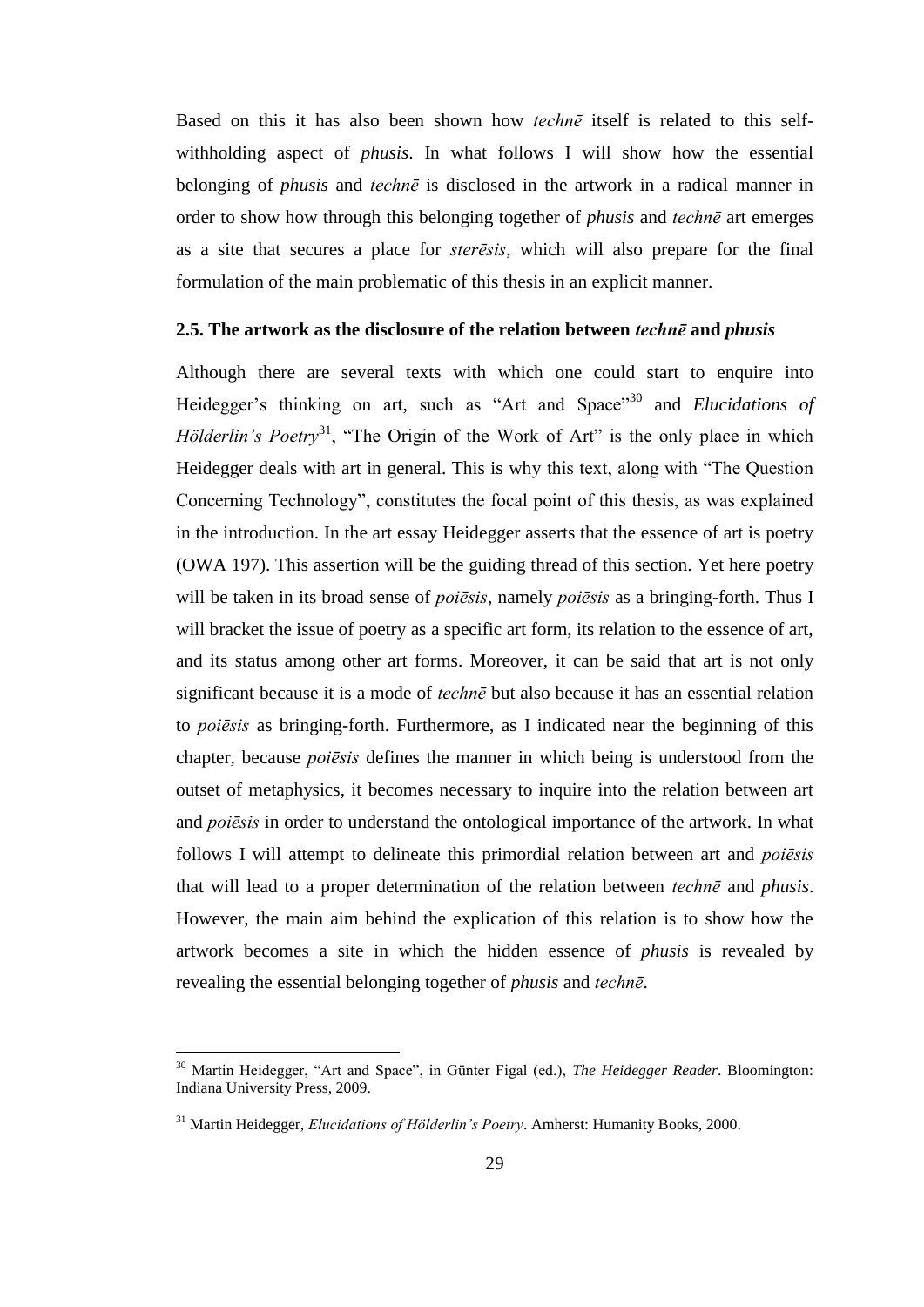In "The Origin of the Work of Art", Heidegger draws the reader's attention to an inevitable circularity. As the title suggests, the essay seeks to find the origin of the work of art and to understand what that origin essentially is. But all three elements which are generally considered to be inseparable from the realm of art, namely art, the artist, and the artwork, seem to be the origin of one another in different ways. At this point Heidegger suggests that the artwork should be the point of departure of the inquiry, since the work of art is the place where all the elements that co-constitute the phenomenon of art actually unfold (OWA 143f.) Hence he asserts "let us go to the actual work and ask the work what and how it is." (OWA 144). This phenomenological move neither denies that there is any actual circularity concerning art nor solves the problem of circularity. It does not even consider this circularity as a problem to be solved. Rather, it embraces the circularity as an essential relationality that prevails in art. As a result, this makes it possible to think art without imposing any pre-constructed framework that is alien to it. Hence the work of art becomes the centre of Heidegger's questioning of art. Having delineated the general context, now I will try to show how the work of art discloses the relation between *phusis* and *technē* by elaborating the "earth" in a certain manner.

Through a kind of phenomenological reduction, Heidegger comes to the conclusion that two elements equiprimordially (*gleichursprünglich*) constitute the work of art, namely world and earth. Before coming to this conclusion, Heidegger first notes that the work of art is mostly understood in terms of the thing conceptions that have been dominant throughout Western metaphysics. Therefore he questions the three main thing conceptions, namely *hupokeimenon*-*sumbebekota*, *aisthesis*, i.e., the thing as the unity of the manifold of sensible intuitions, and form-matter. Heidegger lays stress on this third conception. The reason is that this notion dominates the current understanding of the artwork in aesthetics, which is supposed to be the proper discipline that studies the phenomenon of art. Furthermore, in this conception there lies the possibility of a tracing back of these conceptions to a more originary source. Heidegger's *de-structuring* of this conception uncovers this primordial source, namely world and earth (OWA 146-61).

However, this section particularly aims to unfold the significance of earth in relation to the disclosure of the essential belonging-together of *phusis* and *technē* in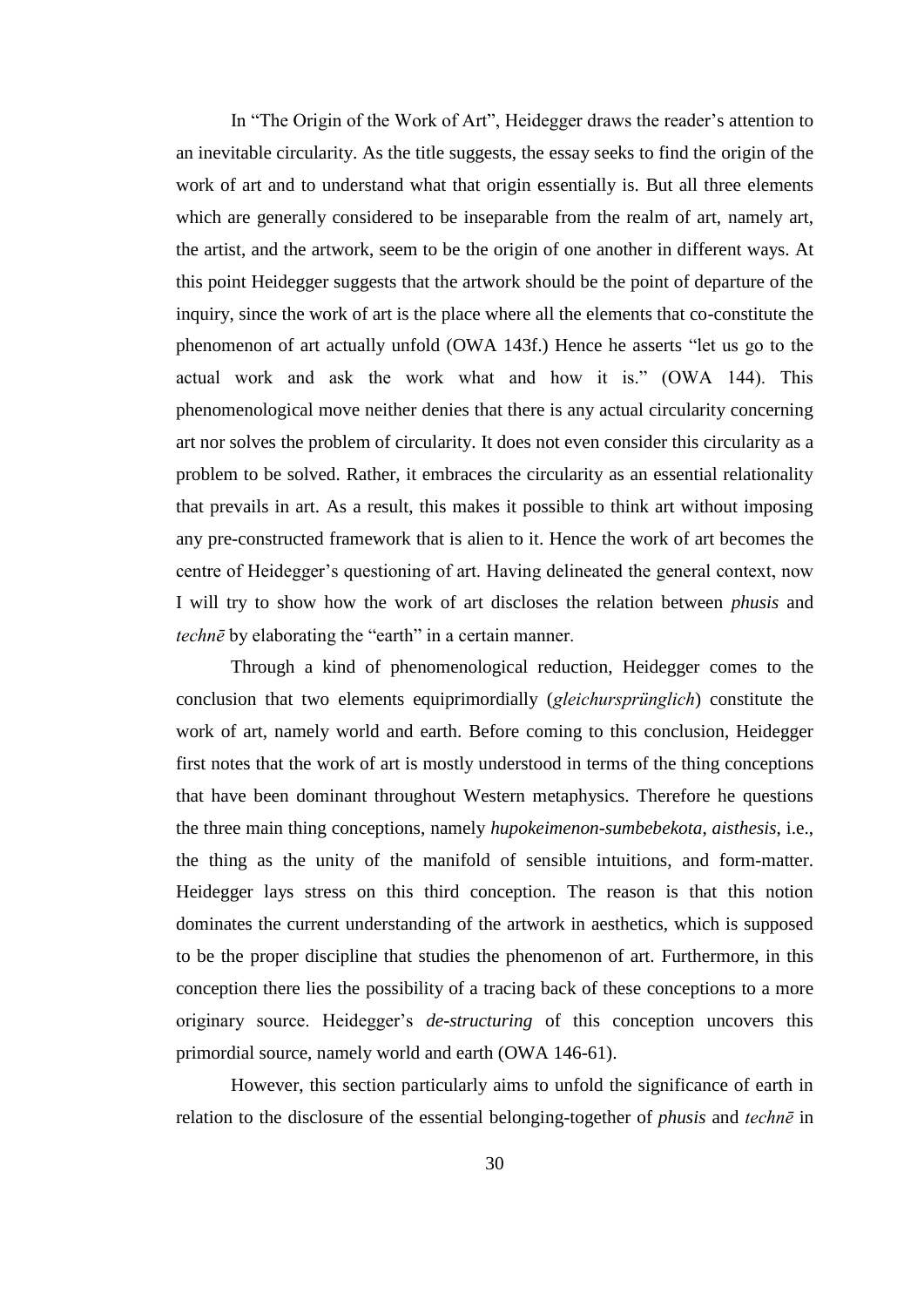the artwork. Therefore, in this section I will limit myself to a discussion of earth, and the relation between earth and *sterēsis*<sup>32</sup>. Nevertheless, a preliminarily description of the relation between world and earth is needed. First it should be noted that these two elements gain their essential characteristics in relation to each other in the artwork. The work of art emerges as the process of setting up the relation between world and earth. Moreover, in and through this relation both of these two elements reach their essential characteristics. Heidegger describes this relation as strife (*der Streit*) in which the elements "[…] raise each other into the self-assertion of their essential natures." (OWA 174, GA 5 38). So these terms do not first exist as individual and separate entities whose relation is then established by the work of art. Rather, the relationality between them is originary and out of this relation they emerge as what they are. It can be said that world is a contextual whole that constitutes the web of meaningful relations that makes possible the relationality between Dasein and other beings, including those who also exist in the mode of Dasein. It is in this sense that world is the openness in which beings as a whole are revealed in a certain manner (OWA 166-7). Each great work of art opens up such a site which reveals this contextual-meaningful relationality in each historical epoch (OWA 167, 170). This definition of world is similar to the one that Heidegger explicates in his first *magnum opus*, *Being and Time*<sup>33</sup>. Here too world is understood as a contextual-referential whole that is generative of meaning. Dasein is always already in this meaningful relational whole; its mode of being is defined as "being-in-the-world". However, in *Being and Time*, equipment (*das Zeug*) itself is said to be capable of revealing a world. Yet, in "The Origin of the Work of Art", Heidegger explicitly ascribes such capacity to the work of art and not to equipment. But equipment is capable of disclosing the world when it becomes *useless* and steps out of inconspicuousness into conspicuousness and thereby leads to a break in the referential totality so that it reveals a world (BT H 67-76). What I am trying to say here is that although there is a shift from equipment to the work of art with respect to the disclosure of a world, in both cases world is disclosed as a result of breaking off from the ordinary state of

 $32$  The relation between world and earth will be discussed in a more detailed manner in ch.4.1 with respect to the notion of *alethēia*.

<sup>&</sup>lt;sup>33</sup> For a further and detailed account of world, see  $\S$ §14-24, H 63-113.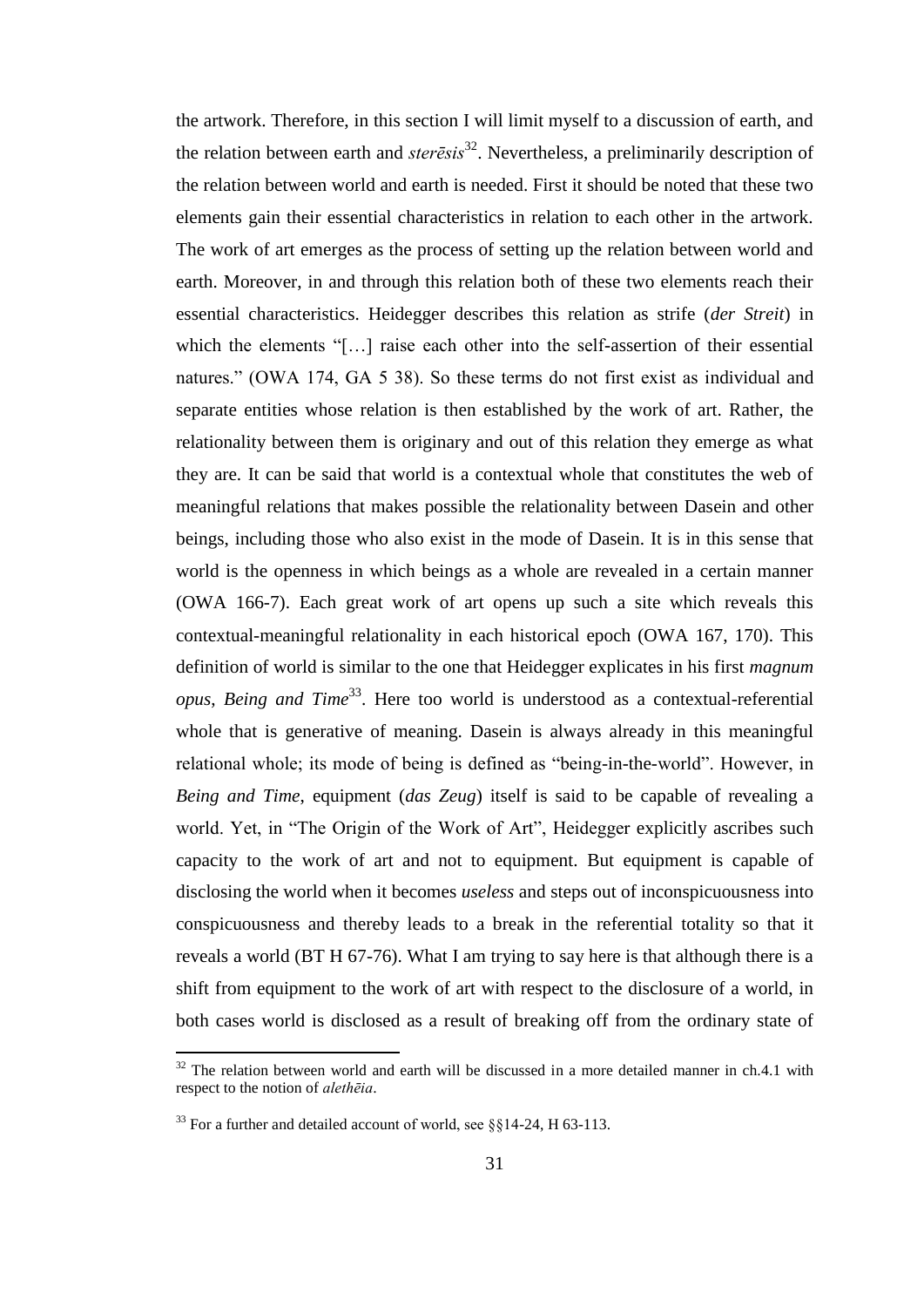affairs. Yet this does not amount to saying that between both texts Heidegger's thinking of world remains unchanged, which is clearly not the case.

In contrast to his characterization of world, Heidegger describes earth as "[…] that whence the arising brings back and shelters everything that arises as such. In the things that arise, earth occurs essentially as the sheltering agent [*das Bergende*]." (OWA 168 GA 5 31). Here the term "*das Bergende*", coming from the verb *bergen*, is noteworthy. *Bergen* literally means "to hold", "to retrieve", and "to rescue". So while it describes a process of securing, and protecting, it also alludes to a covering, concealing process. It shelters by holding back. Furthermore, Heidegger explicitly notes that there is a parallel, maybe even a continuity, between his notion of earth and the Greek notion of *phusis*. Here I am specifically referring to the following passage, "Tree and grass, eagle and bull, snake and cricket first enter into their distinctive shapes and thus come to appear as what they are. The Greeks early called this emerging and rising in itself and in all things *physis*." (OWA 168).

The movement of earth is similar to that of *phusis.* In relation to this I think that earth shares the two moments of the movement of *phusis*, namely the emerging in itself and, at the same time, the concealing in what emerges, i.e., *sterēsis* in *phusis*. If we recall the point about the status of *sterēsis* as the hidden essence of *phusis*, then earth can be interpreted as naming especially the self-withholding essence of *phusis*. Earth as the sheltering agent is beyond the reach of any possibility of penetration. It simply withholds itself from any kind of disclosure that does not reveal earth as selfsecluding. Michel Haar<sup>34</sup> describes this aspect of earth as not allowing any explication or exposition (SE 57). Accordingly, I think that this not-allowing can also be read as an event or process in the sense that earth does not simply and passively remain closed off, rather it resists any attempts that try to break into this enclosedness. Hence Heidegger uses the expression "*zerschellen*", which is rendered as "to shatter" in the English translation (OWA 172, GA 5 36). I take this resistance to be the essential characteristic of earth. However, it would also be a mistake to think of earth as an active agency, which would substantialize earth by ascribing

<sup>34</sup> Michel Haar, *The Song of the Earth: Heidegger and the Grounds of the History of Being*. Indiana University Press.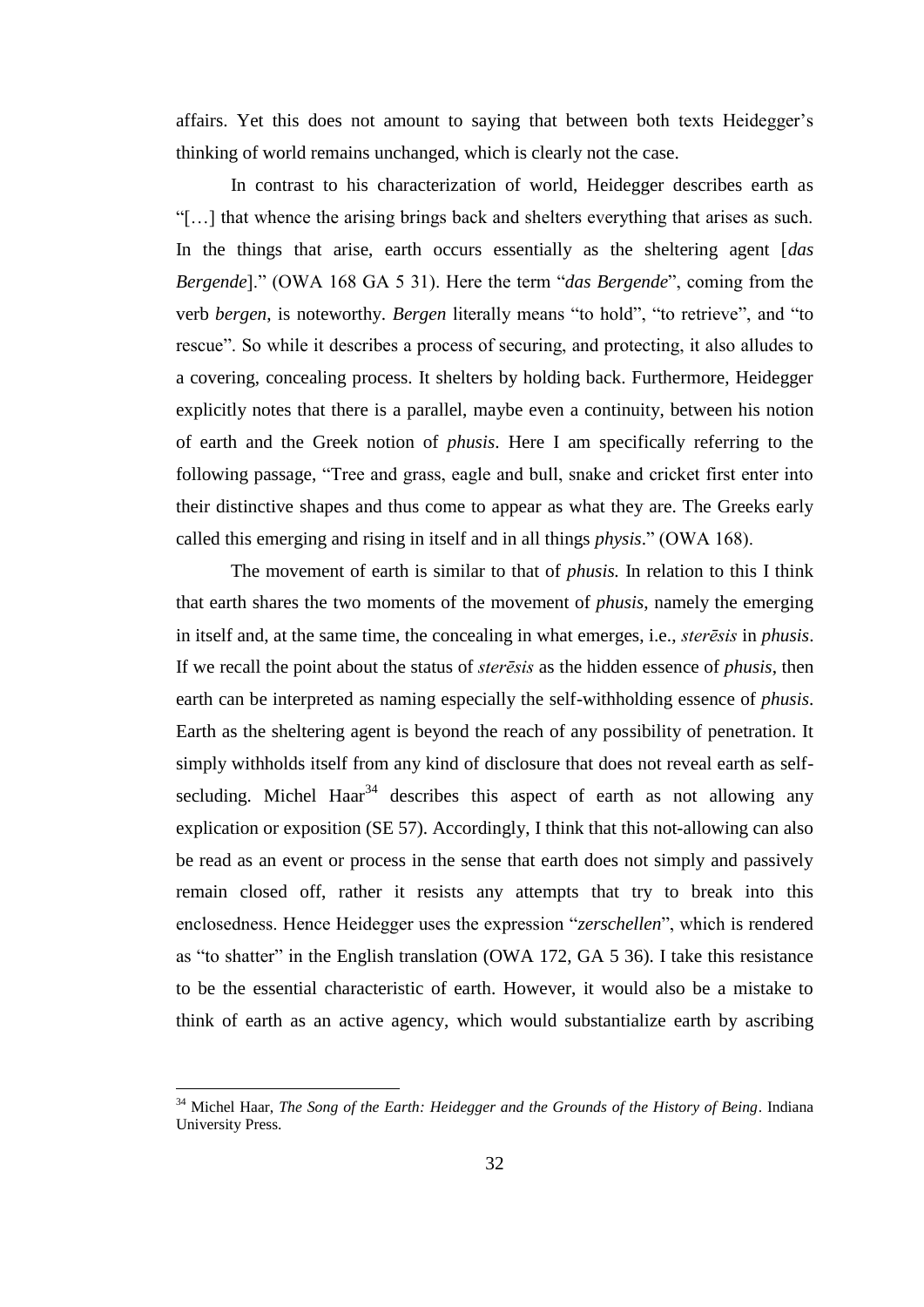some sort of subjective characteristics to it. In turn, this would reanimate the very schema of thinking that Heidegger tries to overcome.

Near the beginning of this section I said that earth gains its proper characteristic in and through the work of art. So the question is how the artwork is capable of bringing earth into its ownmost essence. However, it is not unproblematic to interpret earth as the self-concealing and to say that the essence of earth is indeed disclosed or unconcealed in and through the work of art. In the following I will explain in what manner earth is revealed as essentially self-secluding in the artwork. Moreover, this explanation will also help to articulate how the work of art discloses the essential belonging together of *phusis* and *technē*, and the significance of earth in this belonging together. Actually, the following quote is central in order to understand the web of relations that have been described above. Heidegger says, "[*t*]*he work lets earth be an earth.*" (OWA 172). Here the significant term is "letting be", the work of the artwork is described not as a doing or making, rather it suggests almost the other extreme<sup>35</sup>. It is a releasing of earth so that earth becomes what it is. This is the only possible way to reveal earth properly, any other attempt at disclosing it will be futile, since earth is irreducible to any terms or conceptions that are alien to it. When the attempt is made to subsume earth under rational or calculative conceptions it does not shows itself at all (OWA 172). Accordingly, what is specifically meant by the resistance of earth is this movement of holding-back from any kind of representational type of thinking and from any kind of presentification. Earth can only be revealed as something essentially self-secluding and irreducible. The letting-be of the artwork is capable of this kind of revealing, as I have been discussing (OWA 173). Thus it can be suggested that the work of art itself also shelters earth and does not let earth sink into a simple concealedness or disappearance. This also leads to the conclusion that it is the artwork that puts forth earth into presence as something not-present, since earth is disclosed as the irreducible self-withholding as such.

Now the relation between earth and *sterēsis* should have become clear. Earth, as it is disclosed in the artwork, is the very movement of self-withholding itself. Self-

 $35$ This "letting be" will be discussed further in the conclusion of this thesis.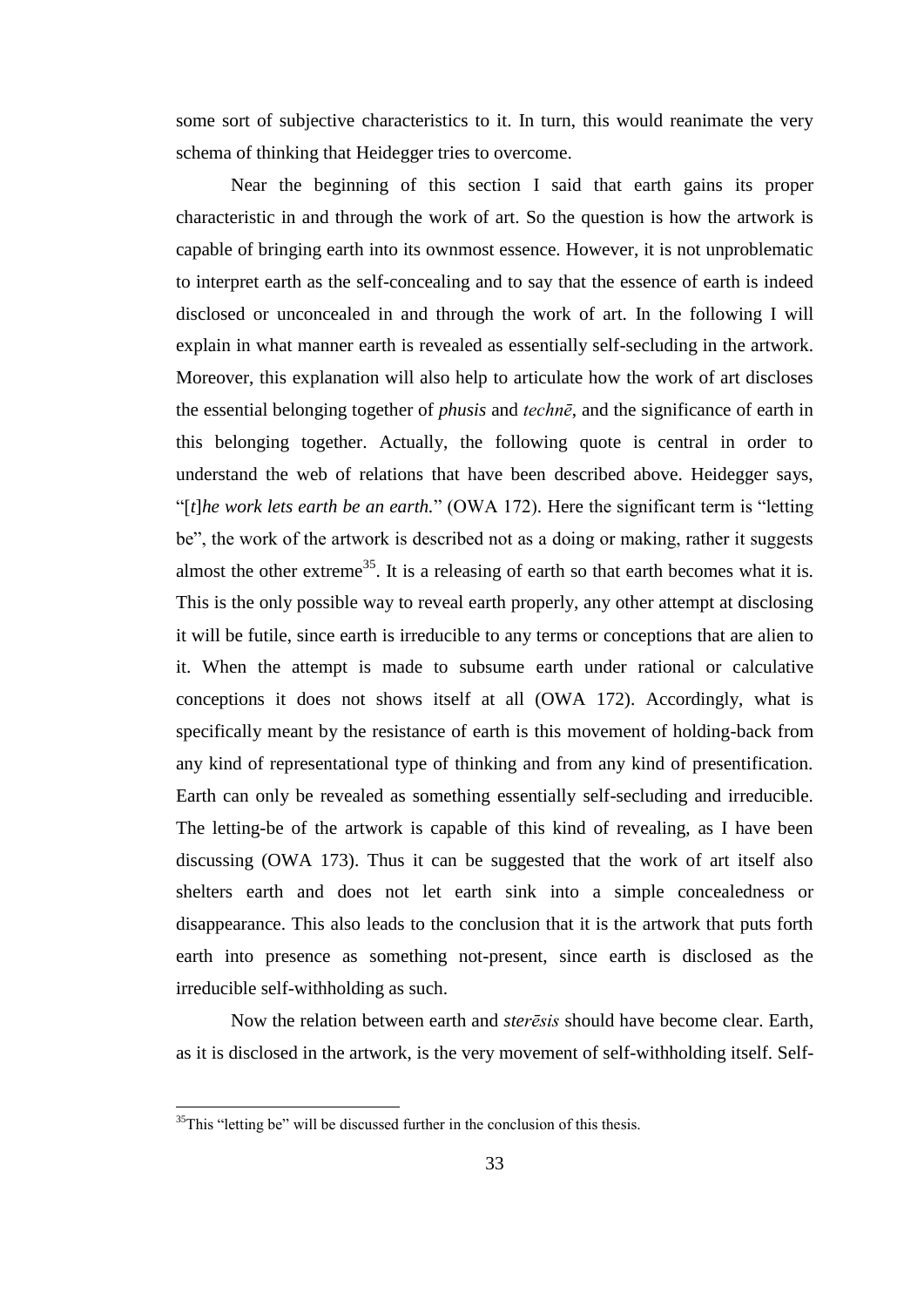withdrawal is revealed as the essential characteristic of earth through the artwork. Therefore I think that earth names the fundamental movement of the presencing that occurs in *phusis*, namely absencing, *sterēsis*. This is because the *sterēsis* of *phusis* also names the resistance to presentification, and in the presencing of *phusis* there is always an absencing, as I have attempted to explicate in the previous section. Moreover, this means that the work of art becomes the "presencing of an absencing", since the artwork places this self-withdrawal of earth into an appearance. It is through the work of art that earth does not simply disappear, on the contrary, earth appears, in other words, presences as essentially self-secluding. Here it is important to notice that there is a certain parallel between the artwork and *morphē*, because *morphē* is the movement of placing-into-appearance, namely placing the orderable (*hule*) into a certain shape (*eidos*). In addition, we also saw that in this placing there is also an absencing, since while *hule* is placed into one possible shape all the other possibilities are withheld in that very shape. Thus it can be said that the artwork becomes a dramatization of this movement in *phusis* by revealing earth as essentially self-withholding.

Furthermore, this articulation of earth reveals the relation between *technē* and *phusis*, since *technē* as art becomes the disclosure of the essence of *phusis* by revealing earth. *Phusis* needs *technē* as art in order to be held in the open. Yet in this account it seems that *phusis* and *technē* are not co-dependent, but that only *phusis* depends on *technē* in order to manifest its essence. However, there are two aspects that demonstrate how earth is co-constitutive of the work of art and therefore how *technē* as art depends on the self-withholding essence of *phusis*. The first one is that the artwork is not an external force that bestows the proper essence on earth. Rather, it is co-constituted by the very process of earth's self-withholding. In other words, the work of art also becomes what it is by revealing this resistantial essence of earth. The second aspect that shows the dependence of *technē* on *phusis* is that the artwork depends on the capacity of earth to receive the intervention of the *technites*, i.e., the artist. However, the artwork does not allow "[…] the material to disappear, but rather causes it to come forth [as itself] for the very first time." (OWA 171). Here Heidegger contrasts the artwork with a mere artefact and with equipment, which is also brought forth through *technē*. For instance, in the production of a shoe, the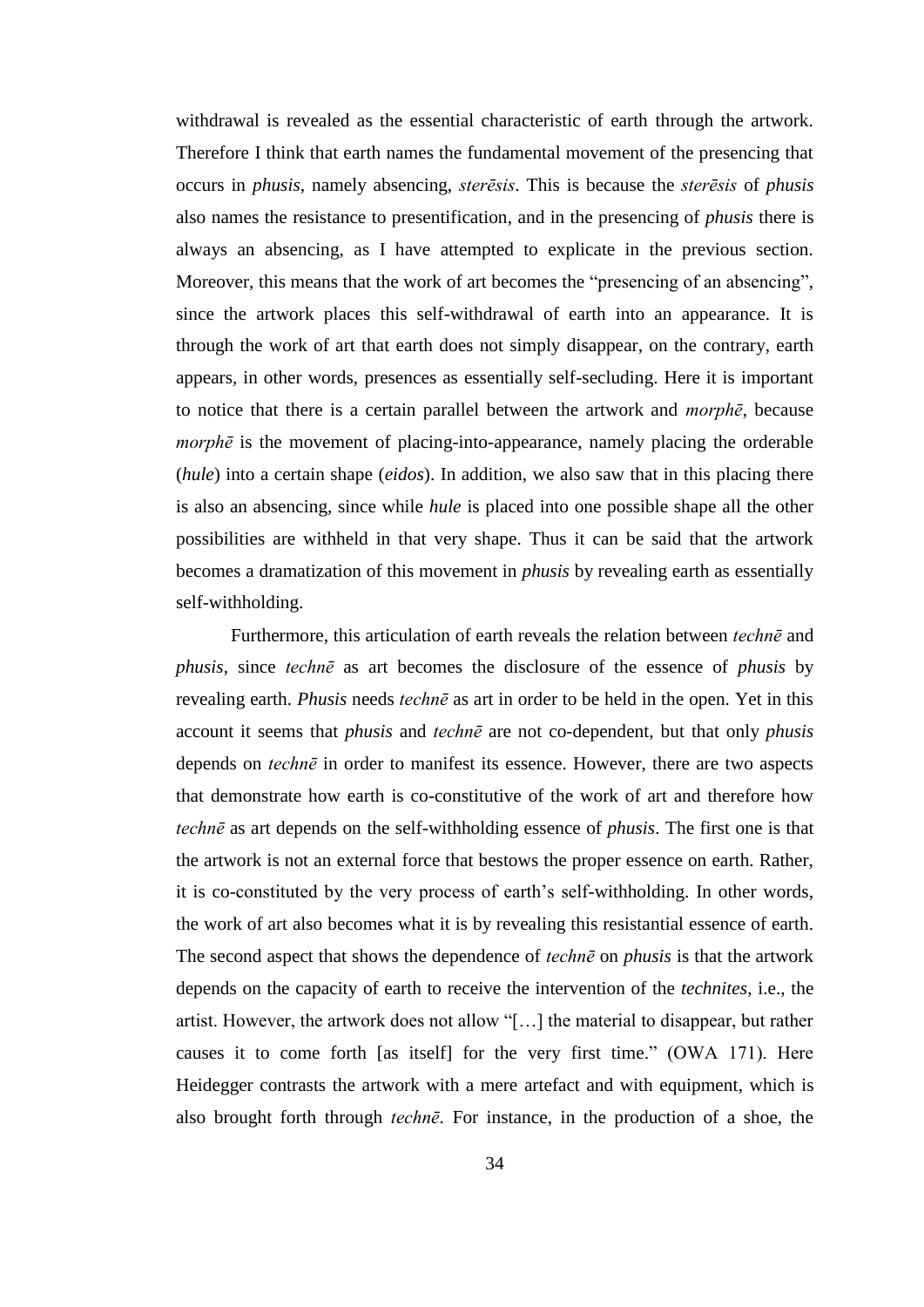shoemaker also depends on the capacity of the material to be affected and to become other than itself. However, in equipment the capacity of receiving a certain shape is not revealed as essentially belonging to *phusis* itself. In other words, the product itself is incapable of revealing this relation between *technē* and *phusis*, unlike, for instance, a painting by Van Gogh, such as "A Pair of Shoes". Furthermore, in equipment the material itself disappears in its usefulness in the sense that far from being revealed as essentially self-withholding, it is disclosed as something ready-tohand. On the other hand, the work of art radicalizes and discloses this dependence of *technē* on *phusis* by letting its work-material come to the fore for the first time. Moreover, the above-cited passage also confirms the claim that the work of art is the presencing of an absencing. Being essentially self-secluding the fundamental movement of earth is towards hiding itself, not-coming-to-presence as *present*, and *technē* as art reveals precisely this fundamental movement as the essence of earth. The work of art discloses the 'appropriateness for' of its material for a certain shape (*eidos*), but concomitantly it also brings forth the material's self-withholding essence by revealing earth as essentially self-secluding. By doing so, the artwork also becomes a site where the relation between the disclosiveness of *technē* and the selfwithholding of *phusis* is staged as an intensified tension. *Phusis* and *technē* are not unified in the sense that the difference between the two is eliminated. On the contrary, their difference is revealed by the very process of disclosing the resistantial essence of earth. It can be said that the artwork itself is this very tensional relation. It is not a pre-existing stage on to which *phusis* and *technē* enter externally and separately and for which the work of art then establishes their relation by providing a ground. Rather, the artwork is an event in which the relation between *phusis* and *technē* unfolds and reveals itself. Furthermore, precisely because of this, the work of art is the site where *phusis* and *technē* also gain their essential characteristics in relation to one another, since they act upon one another as two counter-movements in the work of art. Thus the relation between *phusis* and *technē* can be defined as a strife in which the elements disclose one another by revealing each other's limits. Therefore this kind of relation does not refer to a synthesis of the terms at a higher stage in which their difference is cancelled out. Rather, the differentiation of the terms is actually unfolded in and through this polemical – in the sense of *polemos* –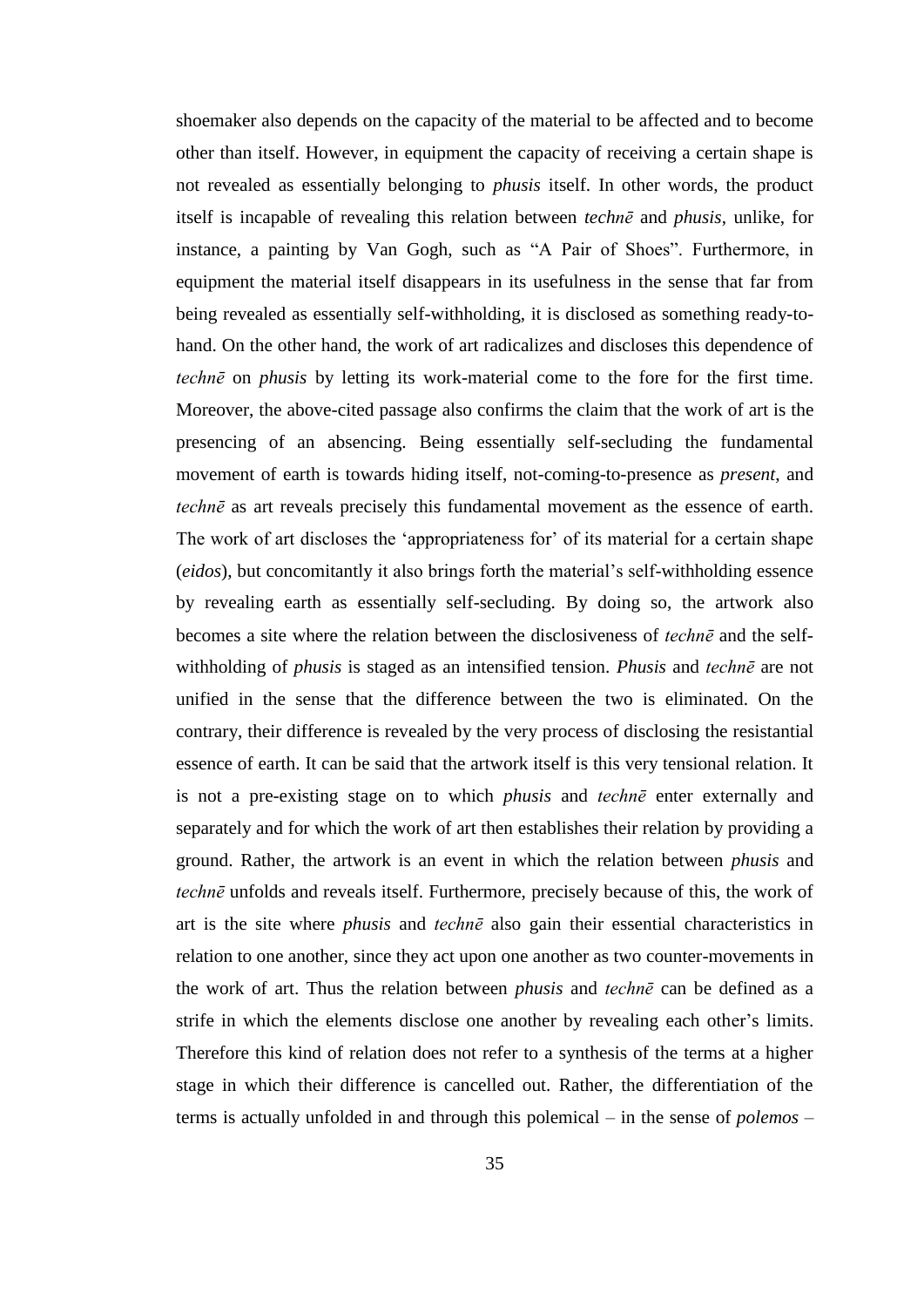relation. Yet because these elements gain their essential characteristics in their counter-acting on each other, their essential inseparability is also disclosed through this relation and this relation is set to work in the artwork. Therefore it can be concluded that the work of art discloses the essential belonging together of *phusis* and *technē*. This also means that *technē* as art reveals *poiēsis* as such. This is not only because the artwork discloses two modes of *poiēsis* with regard to their proper modes of bringing-forth, but also because the artwork discloses the primordial conflict in *poiēsis* itself, namely the tension between non-presence and presence, by revealing the self-withholding of earth.

Near the beginning of this chapter I underlined the importance of this tension. Now it can be qualified further In light of the analyses that have been carried out so far. Unless one understands the work of art as the happening of this tension between *phusis* and *technē*, it is impossible to see their essential belonging together. They will remain simply external to each other. Such thinking can at best try to formulate a model to establish the relation between these two external entities that will inevitably fall into the metaphysics of substantiality. However, Heidegger's thinking suggests the primordiality of the relation itself, in other words, through the relation itself the related elements emerge as what they are. This mode of thinking saves us from the burden of attempting to establish an impossible relation between two separate and essentially external entities, and it also offers a way of thinking that does not substantialize or reifiy the phenomenon one is trying to think.

I have tried to show how the work of art discloses self-withholding or resistance as the essence of earth. At this point it becomes important to recall Heidegger's reading of Aristotle's understanding of *phusis* as the last echo of a supreme thinking, which refers to pre-Socratic thought, because to grasp the difference between Aristotle's understanding of *phusis* and that of the pre-Socratics, especially Heraclitus, will aid us in setting out the main problematic of this thesis. As I will now show, the aim is not to find out whether Aristotle's or Heraclitus' understanding of *phusis* has more influence on Heidegger's interpretation of *phusis*. Rather, the aim is to clarify what Heidegger's interpretation of *phusis*, which designates *sterēsis* as the essence of *phusis*, implies.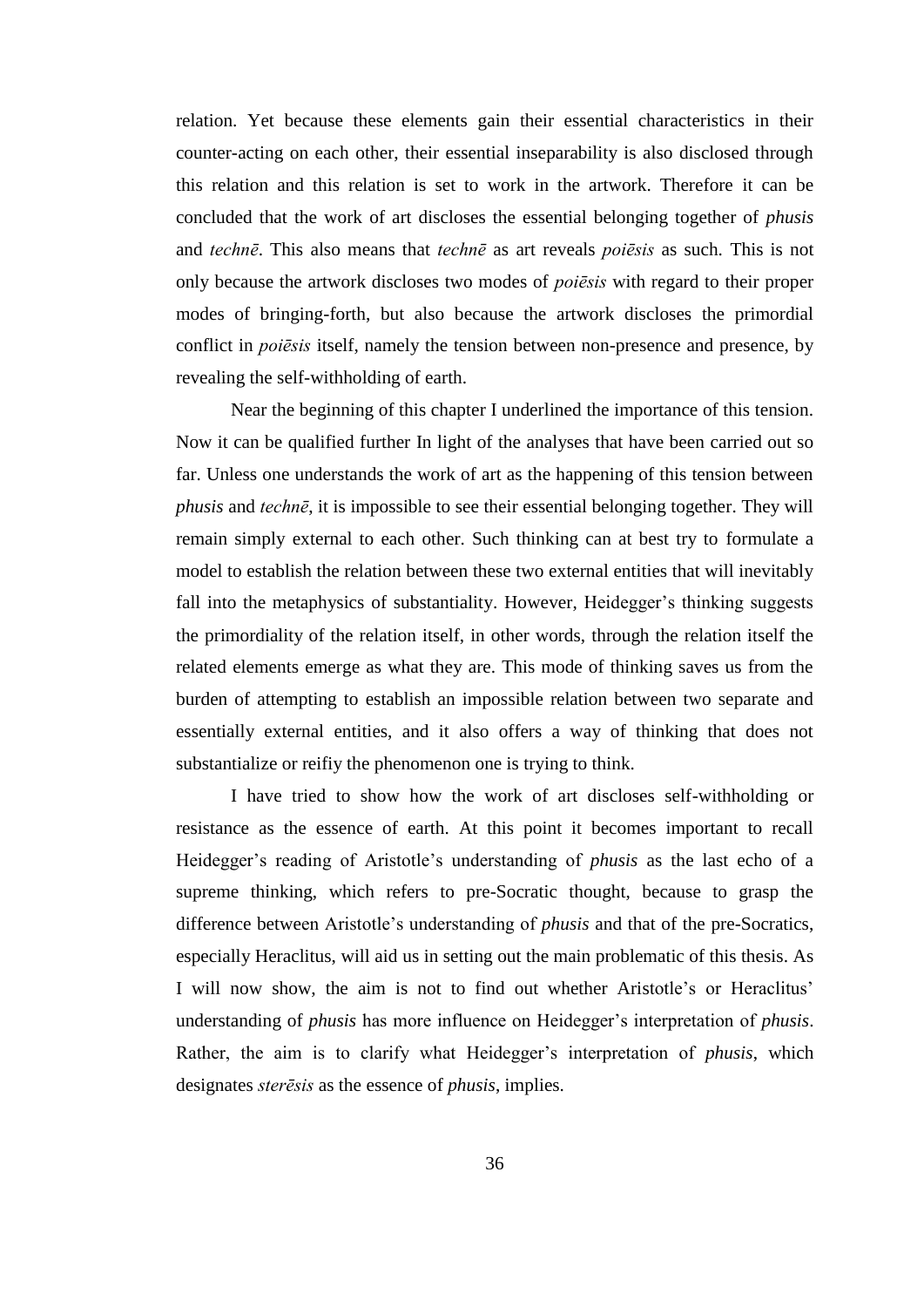In Aristotle's thinking *phusis* does not mean being but rather is related to a certain mode of being, or a way of coming to being of a certain type of being. Daniel Dahlstrom's analysis, which he carries out in his article "Being at the Beginning: Heidegger's Interpretation of Heraclitus<sup>36</sup>, can shed light on the issue. He claims that, according to Heidegger, Heraclitus – whose thinking is considered to belong to the supreme thinking by Heidegger – neither considers *phusis* as a being nor as the totality of all beings, but rather as being (*Sein*) itself (HH 139). Accordingly, it can be said that Heidegger interprets Heraclitus' understanding of *phusis* as not referring to one particular region, but rather as referring to the very movement of coming to presence of all that is. I think that the reason behind what Heidegger calls the supremacy of pre-Socratic thinking lies in this understanding of *phusis* as the very movement of being itself. Mark Sinclair<sup>37</sup> also points out that Heidegger attempts to retrieve an originary meaning of *phusis* as "[…] the event of presence which allows each and every being to show itself [...]" (HAW 145).

However, in Aristotle's interpretation what is unfolded is that *sterēsis* or selfwithholding occurs as a mode of presencing (*ousia*) and hence I think that Aristotle's thinking grasps the finitude in presencing itself. Following from this it can be said that there is a certain tension between Aristotle's understanding of *phusis* and Heraclitus', because while the movement of *phusis* refers to the very movement of being in Heraclitus, on the other hand, *sterēsis*, as essentially belonging to *phusis*, emerges as a mode of presencing. Therefore it can be concluded that for Heidegger the issue is to understand *sterēsis* as belonging to being itself, not only to one way of being. Therefore Heraclitus' interpretation of *phusis* as describing the very movement of being itself becomes important, while Aristotle's conceptualization becomes significant because of his designation of *sterēsis* as a mode of presencing.

Another point with regard to the difference between Aristotle and Heraclitus is the issue of the ontological difference. Dahlstrom clearly asserts that for Heidegger Heraclitus' understanding of *phusis* is not the being of beings, while the difference between being and a being is more of an issue for Aristotle (HH 139). On the other

<sup>&</sup>lt;sup>36</sup> Daniel Dahlstrom, "Being at the Beginning: Heidegger's Interpretation of Heraclitus", in Daniel Dahlstrom (ed.), *Interpreting Heidegger*. Cambridge: Cambridge University Press, 2011.

<sup>37</sup> Mark Sinclair, *Heidegger, Aristotle and the Work of Art: Poiesis in Being* London: Palgrave, 2006.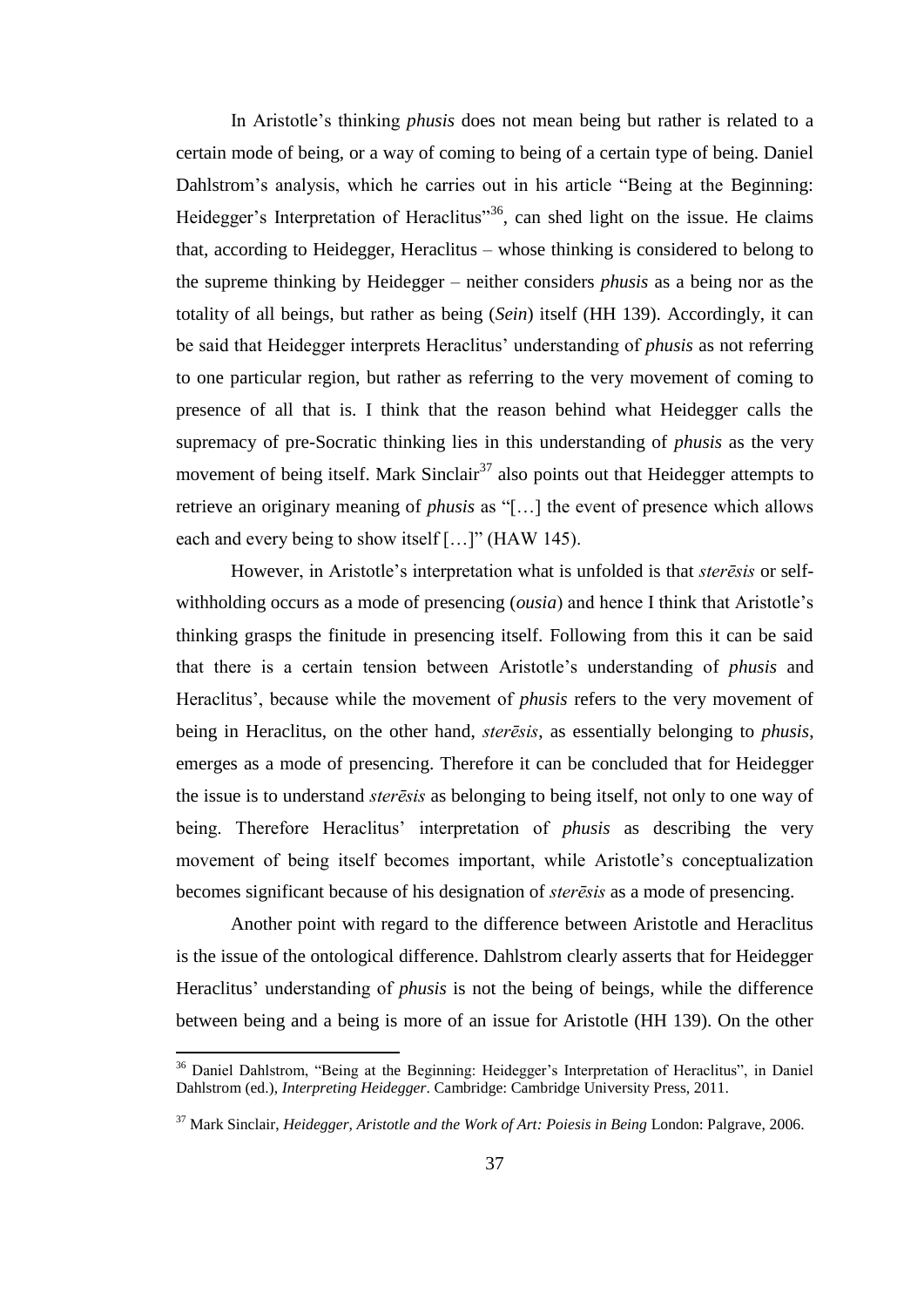hand, Gregory Fried, in his book *Heidegger's Polemos*<sup>38</sup>, offers an account of Heidegger's relation to Heraclitus on the basis of Heidegger's interpretations of Fragment 53, the fragment on *polemos*, i.e., strife. Fried claims that Heidegger's notions of strife (*der Streit*) and confrontation (*die Auseinandersetzung*) are based on Heidegger's interpretation of the Heraclitean notion of *polemos* and take a fundamental place in Heidegger's thinking. Fried asserts that *polemos* understood as strife or confrontation indicates a process of differentiation (HP 15-18, 30-34).

In light of this it can be held that Heraclitus' thinking is also important for thinking the difference between being and beings, since it grasps the very movement of differentiation itself through the notion of *polemos*. But Fried's analysis becomes much more interesting and illuminating when he says that this notion of confrontation (*Auseinandersetzung*) "[…] extends beyond beings, to the thinking of Dasein, and finally to the history of Being itself […]" (HP 39). As a result, if we accept that Heidegger's thinking of strife and *Auseinandersetzung* is based on his reading of Heraclitus, then we can say that *polemos* describes the very movement within the history of being in which the *difference* between the giving and being is unfolded. Therefore it can be said that Heidegger also finds elements of the thinking of difference in Heraclitus' thought. Yet both Dahlstrom's and Fried's views show that Heidegger's relation both to Aristotle and to Heraclitus is not a simple matter. But to decide which one of the relations is more important for Heidegger's thinking is beyond the scope of this study. Furthermore, the aim of this thesis is not to offer an account of the history of Heidegger's intellectual development. Nevertheless, Fried's account supports my claim that a certain type of tension prevails in Heidegger's thinking as a whole. This tension, namely strife, at the same time holds the elements together and sets them apart. This makes it possible to think a belonging-together in which the difference between the elements itself is disclosed. I have tried to describe how this differentiation takes place in the strife between world and earth as well as in *phusis* and *technē*. This comparison between Aristotle and Heraclitus with the help of some especially relevant secondary literature helped us to come to grips with the

<sup>38</sup> Gregory Fried, *Heidegger's Polemos: From Being to Politics*. New Heaven: Yale University Press, 2000.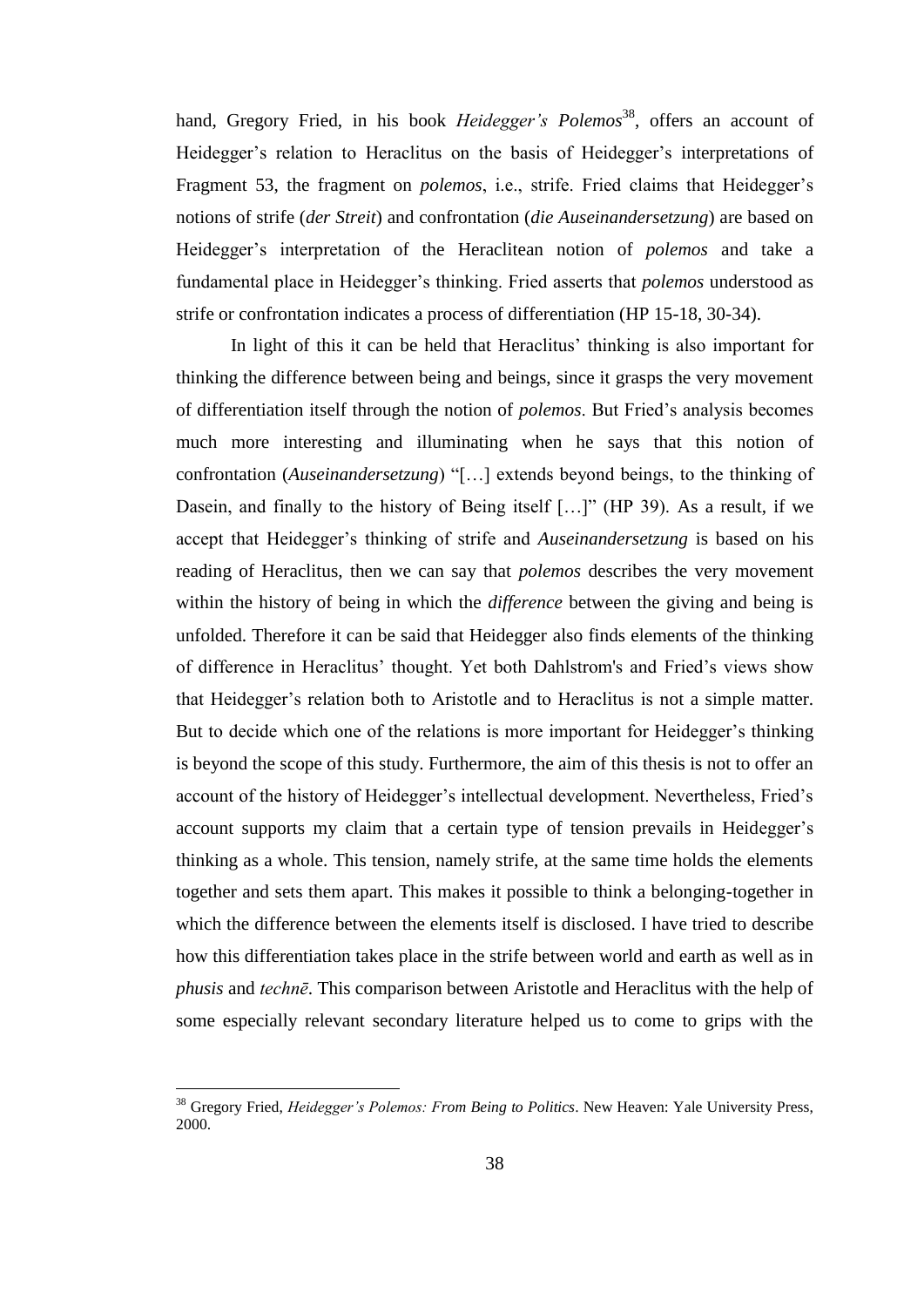issue at stake. Now I will draw out the problematic of this thesis by means of a further discussion based on the analyses so far.

I will suggest that the issue for Heidegger is to think this primordial movement of *phusis*, which can be defined as a self-withholding, *sterēsis*, or resistance, that belongs to being itself, and to think the ontological difference in relation to this fundamental movement. However, I do not think that the issue of the ontological difference is limited to the difference between being (*Sein*) and *a* being (*Seiendes*). It is also related to the issue of the history of being with respect to the difference between the epochal names of being and those names giving themselves<sup>39</sup>. Furthermore, in "On the Essence and Concept of Φὐσις", Heidegger counts history and art as events that happen of and by themselves (ECP 201). This can be interpreted as an extension of this self-emergence without any agency to realms which are conventionally considered as human being's 'ownmost' achievements, such as art and history, and we can also add technology to this list. This is not to say that human being does not belong to these areas essentially. Rather, the point is that s/he is not the subject behind these activities. Furthermore, this attempt can also be read as an endeavour to think human being outside of subjectivistic and anthropocentric conceptions. Therefore Heidegger's attempt to retrieve the originary meaning of *phusis* can be read as part of his ongoing project of the destruction (*Destruktion*) of metaphysics that culminates in the age of modern technology.

In light of this it can be said that the resistantial essence of earth becomes a fundamental issue in Heidegger's thinking as a whole. Accordingly, the problem of *technē* as art has a pre-eminent place with respect to this issue, since Heidegger offers art as a space in which this resistantial essence can reveal itself. Therefore this thesis, by elaborating earth as resistance, seeks to unfold how the work of art can take part in the self-overcoming of metaphysics. To achieve this I will attempt to articulate the importance and centrality of this resistance in Heidegger's thinking. Accordingly, I will also contextualize this issue of resistance in terms of the history of being and modern technology in order to show how this multifaceted selfwithdrawal takes place on different occasions.

<sup>39</sup> This point will be clarified in the next chapter on the basis of Heidegger's notion of *Ereignis*.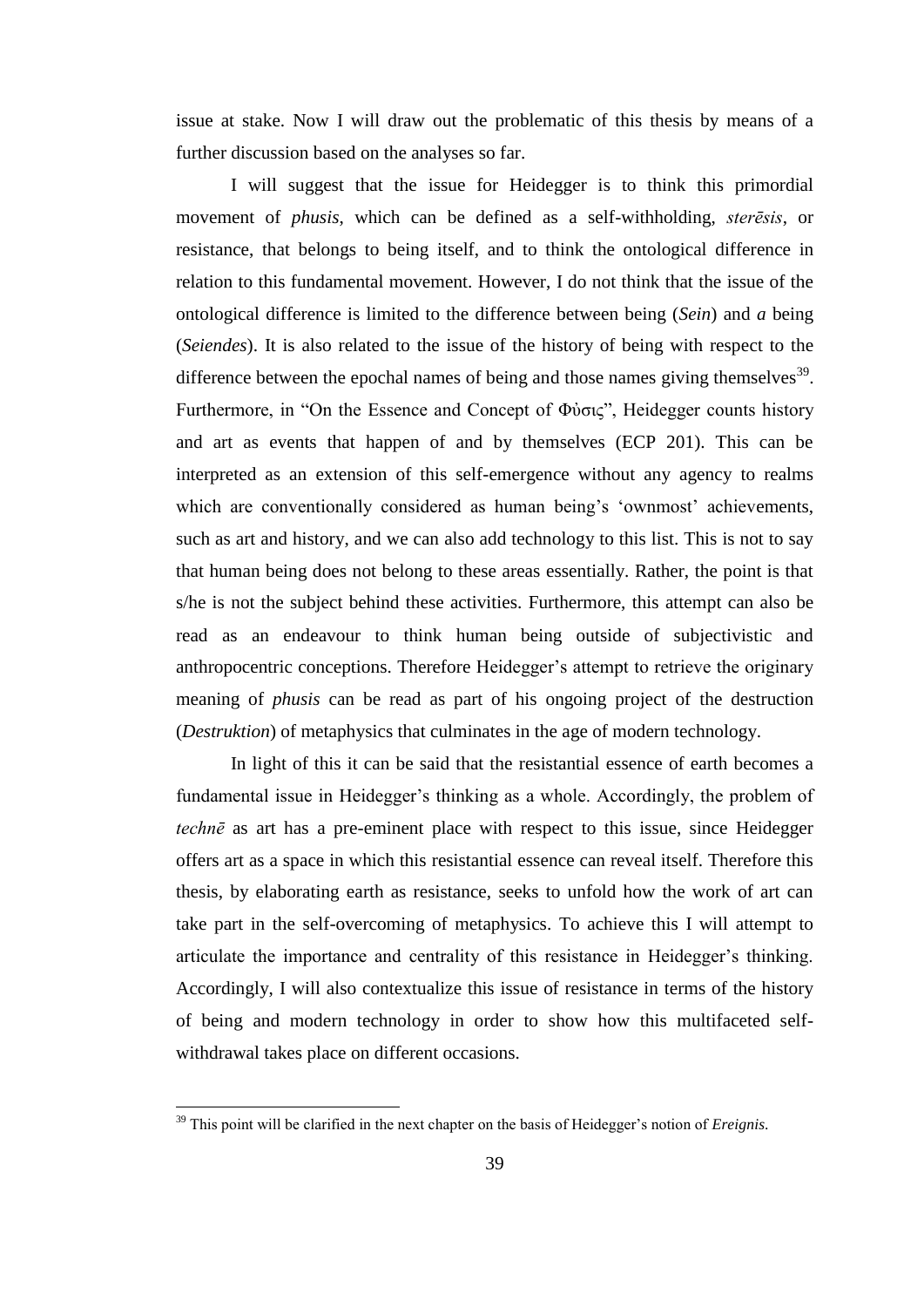## **Chapter 3**

#### **Being, Truth and Resistance**

In the previous chapter I have attempted to show how Heidegger's notion of earth can be interpreted as constituting a very significant place in his thinking as an elaboration of the self-withdrawal of being. In relation to this I have also tried to articulate how the artwork gains an ontological importance in this context by showing how art is capable of disclosing the essential characteristic of earth, namely self-seclusion. In light of this it has been shown that this thesis aims at explicating in what ways the work of art articulates this self-withdrawal of being, and how this articulation can take place in the self-overcoming of metaphysics. In other words, the main problematic of this thesis is to explicate how the artwork's disclosure of the self-withdrawal of being can actuate a turning within metaphysics, specifically by examining the continuity between ancient *technē* and *Ge*-*stell* (see ch.3.2). In connection with this, the issue of the self-withdrawal of being becomes central for understanding both the continuity within metaphysics and the possibility of the selfovercoming of metaphysics. After having delineated the general framework and the main problematic of this thesis, in this chapter I will discuss the role of the selfwithholding element in Heidegger's understanding of the history of being. Therefore, in the following, I will not attempt to give an exhaustive account of the history of being in Heidegger's thought, even if this were possible. Rather, the aim is to elaborate how this self-withdrawal of being has a pre-eminent role in Heidegger's understanding of the history of being

To understand the centrality of the self-withholding in the history of being is necessary for the purposes of this thesis, since this will show how both the history of being and of metaphysics are constituted by a fundamental self-withholding. Moreover, a discussion of the relation between the self-withdrawal of being and the history of being will aid in understanding the issue of modern technology and the *Ge-stell*, i.e., enframing, in its relation both to the history of being and to that of metaphysics. Thus, after the discussion of the history of being, in the second section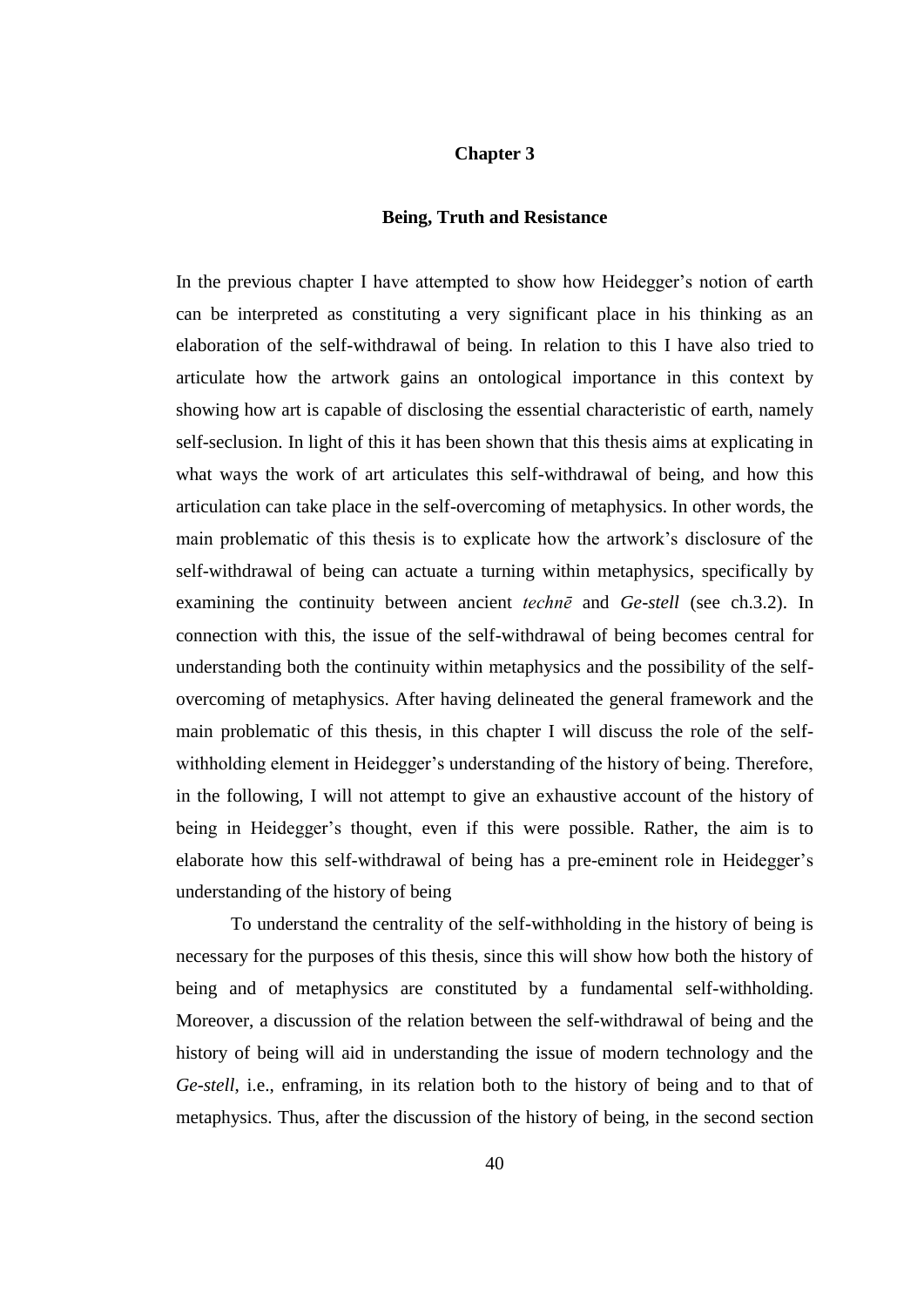of this chapter I will turn to the problem of modern technology and the issue of the completion of metaphysics in the age of modern technology. This will clarify how Western metaphysics is interpreted like a single event, in the sense of being internally coherent and continuous, in Heidegger's thought by showing the relation between the very first Greek determination of being as presencing and the essence of modern technology, namely *Ge-stell*. Accordingly, in the second section of this chapter I will examine Heidegger's notion of *Ge-stell* in its relation to the history of metaphysics and to the issue of truth as *alētheia*. Furthermore, this chapter as a whole will also help us to grasp how the artwork  $-$  as an articulation of the selfwithdrawal of being via disclosing the earth as self-secluding – can become the site in which the process of the overcoming of metaphysics can be seen to take place.

### **3.1. The history of being**

In the previous chapter I emphasized that for Heidegger being is understood in terms of presencing from the outset of metaphysics. In "Time and Being", too, Heidegger emphasizes the significance of the issue of presencing. Yet here he tries to show a more originary way in which being happens and which makes it possible to determine being as presencing in the first place. At this point it must be noted that Heidegger explicitly avoids saying that "being *is*" to describe this happening. I think that one of the reasons behind this avoidance is that "being is" is reminiscent of a type of thinking that understands being from beings, yet for Heidegger, being *is* not a being amongst other beings (H 4). Another reason is that it reduces being to a constant presence, in other words, "being is" reduces being to the modality of the present insofar as the beingness of being is expressed with the present participle "is" (TB 10-1). So "being is" is a mode of thinking being that reduces the event of presencing (*Anwesung*) of being to the mere status of being present (*Gegenwart*). Instead, Heidegger makes use of a German idiom, namely "*Es gibt Sein*", i.e., literally "it gives" being, in order to define the unique way in which being happens (TB 5, ZS 5). After these preliminary remarks, I will now move on to the discussion of the "It gives".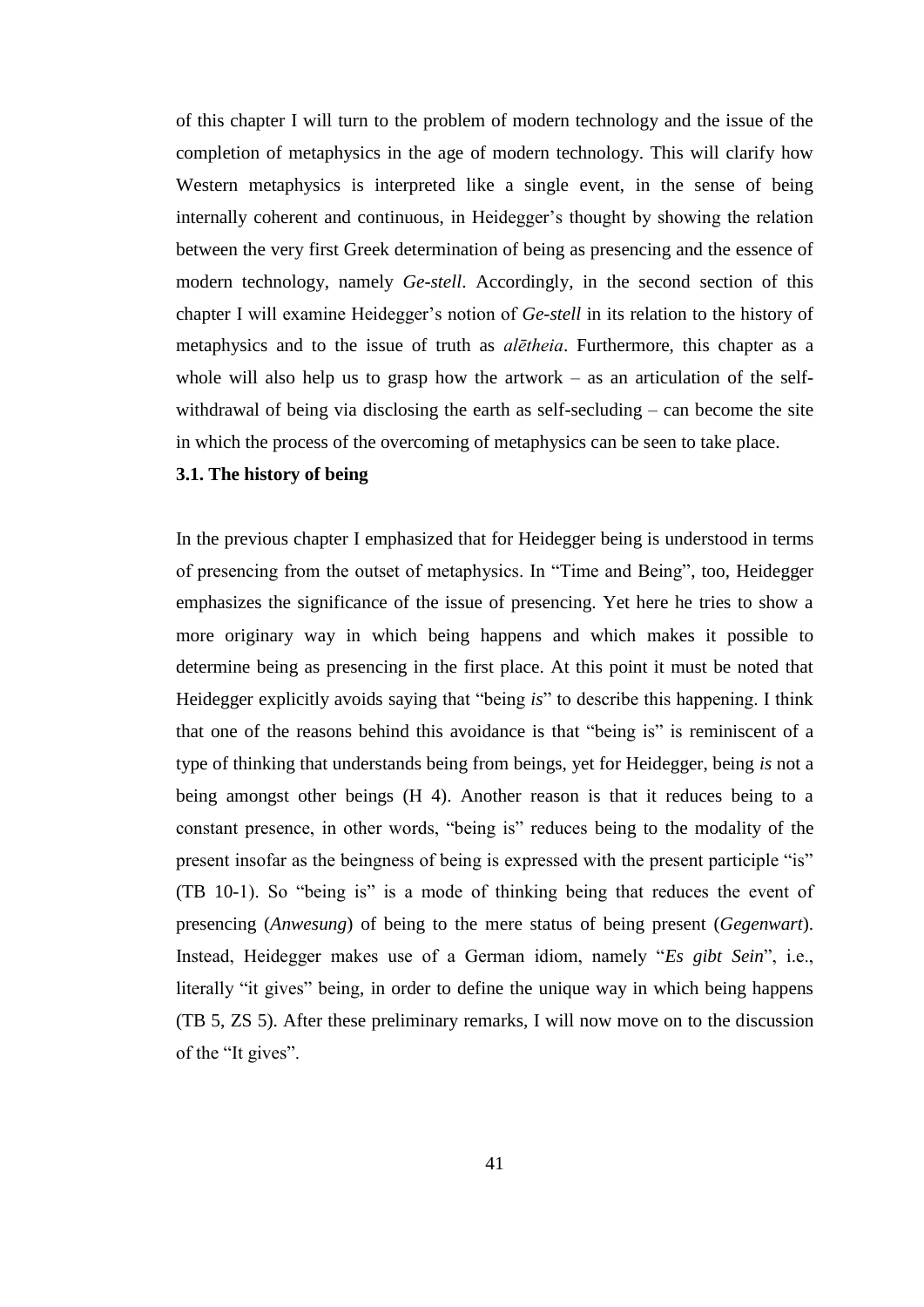## **3.1.1. The general structure of the "It gives"**

In "Time and Being", Heidegger shows how this happening of being is itself historical (*geschichtlich*) (TB 8, ZS 8). But it would be a tremendous mistake to think this historicality in terms of a chronological anthropocentric conception of history<sup>40</sup>. By contrast, it can be said that Heidegger attempts to think the history of being in a way that takes its direction from the way or the manner in which being happens (TB 8). So the task is to think and determine history or historicality itself from out of being's way of happening and not the other way around. In his article titled "The History of Being" <sup>41</sup>, Peter Warnek renders this thought as a responding and an attending to being's manner of happening "in its utter singularity" (HB 155). To put it differently, the happening of being is idiosyncratic, unique and this is why the history of being cannot be thought in terms of any other history. Therefore only the way in which being happens can guide a thinking of the history of being.

At this point I would like to point out that in many of Heidegger's texts there is a similar way of proceeding that takes its orientation from the matter at stake, in other words, what is to be thought is allowed to guide the manner of thinking. I consider this kind of procedure as phenomenological in the sense that it lets the phenomenon appear as itself from itself. And even in such a late text as "Time and Being", which is a lecture delivered in 1962, one finds this basic element of the phenomenological method in Heidegger's thinking. We see the same phenomenological move at the beginning of "The Origin of the Work of Art" when Heidegger says that the questioning will take its departure from the artwork itself.

Furthermore, if to think being from out of the giving of "It gives" is an attempt at thinking the historicality (*Geschichtlichkeit*) of being in its own terms and

 $40$  Heidegger explicitly asserts that the history of being is not like any other human history (TB 8). Heidegger makes a distinction between history as *Historie* and as *Geschichte*. The former refers to the inquiry that takes factual events, which occurred in the human sphere, as its object, and this type of history necessarily works with a chronological understanding of time. On the other hand, *Geschichte*, as its root *schicken* suggests, is related to what Heidegger calls the sending or the destining of being and it does not refer to a sequential order of time.

<sup>41</sup> Peter Warnek, "The History of Being", in Bret W. Davis (ed.), *Martin Heidegger: Key Concepts*. Durham: Acumen, 2010.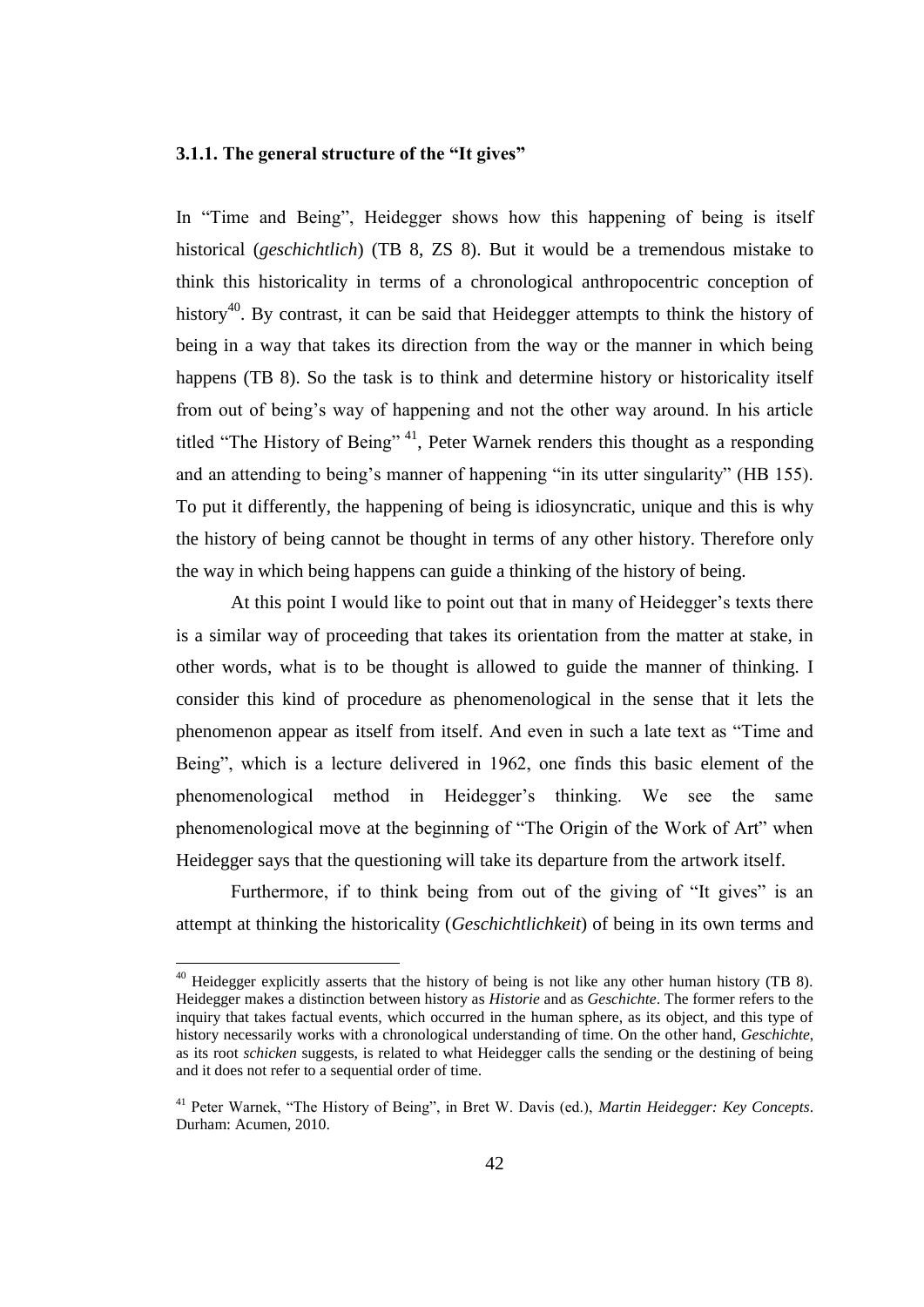according to its unique way of happening, then this attempt can also be regarded as an important component of Heidegger's endeavour to prepare a way of thinking beyond metaphysics at the end of metaphysics<sup>42</sup>, since it is an attempt to think being beyond the metaphysics of subjectivity. I think that the following passage will clarify what has been said in this section so far and it will also give the direction to the rest of the section,

To think Being itself explicitly requires disregarding Being to the extent that it is only grounded and interpreted in terms of beings and for beings as their ground, as in all metaphysics. To think Being explicitly requires us to relinquish Being as the ground of beings in favor of the giving which prevails concealed in unconcealment, that is, in favor of the It gives. As the gift [*Gabe*] of this It gives, Being belongs to giving [*Geben*] […] As allowing-to-presence [*Anwesenlassen*], it belongs to unconcealing; as the gift of unconcealing it is retained in the giving […] There is, It gives Being [*Sein gibt Es*] as the unconcealing of presencing. (TB 6, ZS 6f.)

This passage actually foreshadows the manner of the happening of being, though in a very concise and implicit manner. According to this passage, the giving itself holds sway in the unconcealment of being, yet it remains concealed. Furthermore, the relation between the giving and being is also articulated in this passage. Accordingly, being belongs to the giving as the gift. In turn, this means that the giving itself remains concealed in order to let the unconcealment of being take place. However, the "It", or in German the "*Es*", of the giving must not be understood in terms of substantiality. Heidegger underlines that the "It" is just a grammatical subject which actually points to the lack of a substantial entity (TB 18). In relation to this point Daniela Vallega-Neu, in "*Ereignis*: the Event of Appropriation"<sup>43</sup> states that there is "no thing", no substantial entity that accomplishes the giving in the "It gives" (E 151). I take this to mean that the giving is an event that is primordial, and being emerges as the gift of this process insofar as it is unconcealed on the basis of the selfwithholding of the giving. Having shown the general structure of the "It gives", which is the primordial event that gives being, now I will discuss how Heidegger qualifies this giving, and the relation between the historicality of being and the selfwithdrawal that takes place in the giving.

 $42$  This theme of the overcoming of metaphysics will also be discussed with regard to Heidegger's notion of *Ereignis* below in 3.1.3.

<sup>43</sup> Daniela Vallega-Neu, "*Ereignis*: The Event of Appropriation", in Bret W. Davis (ed.), *Martin Heidegger: Key Concepts*. Durham: Acumen, 2010.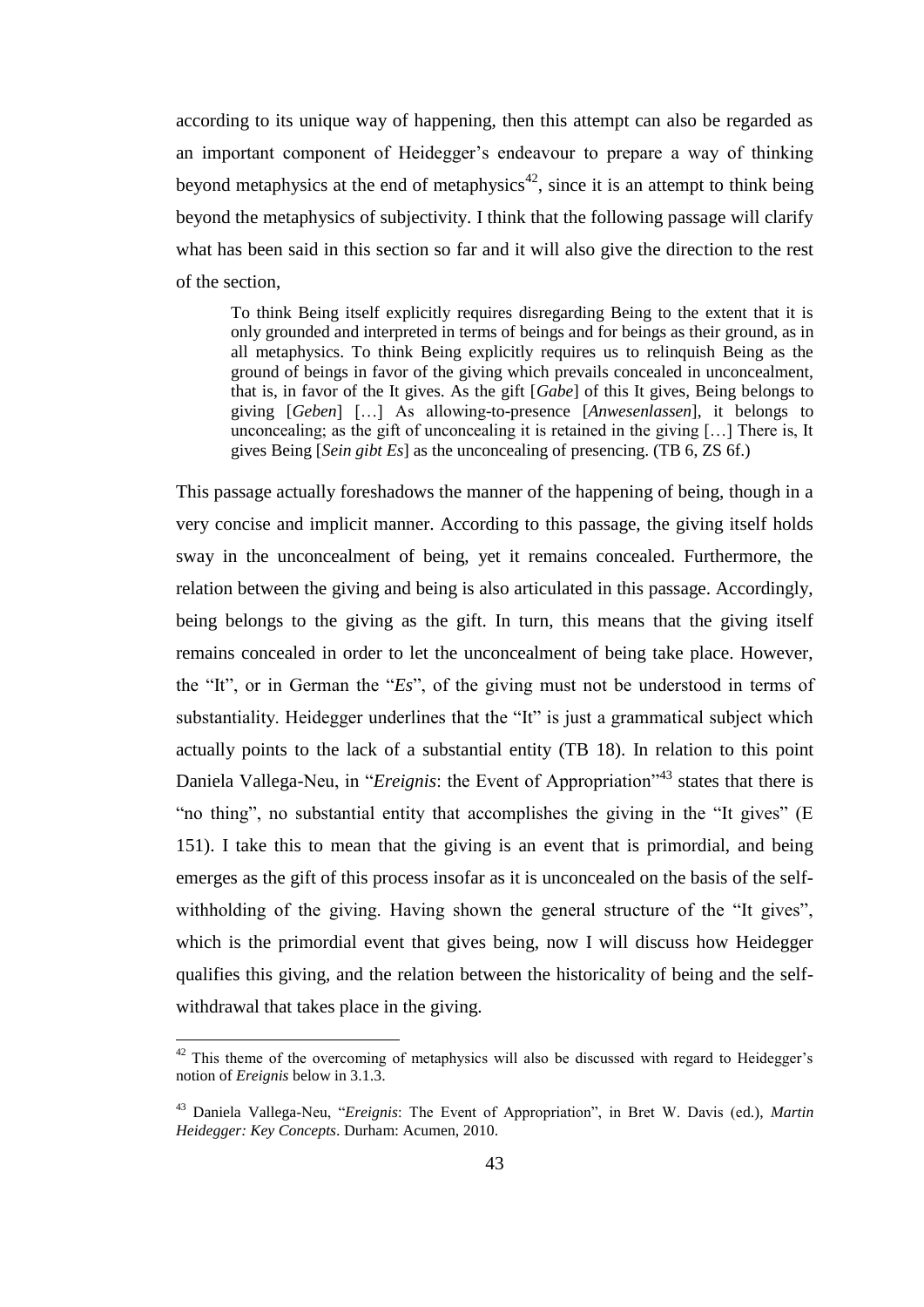#### **3.1.2. Self-withdrawal and the history of being**

Near the beginning of this chapter it was noted that the issue of presencing, as determining being, still holds its importance in "Time and Being". Heidegger's analysis of presencing as the fundamental determination of being from the beginning of metaphysics gains a further significance in the context of the history of being. This is because this designation of being as presencing makes it possible to conceive both the singularity of the history of metaphysics and of being itself. On the basis of this delineation Heidegger speaks of a continuity within the history of metaphysics<sup>44</sup>, as will be explained in ch.3.2.

Furthermore, the commencement of the history of metaphysics is first of all conditioned by this self-withholding of the giving, since by holding itself back it allows being to emerge as presencing, and then being becomes available to be thought in a certain manner. Thus, for Heidegger, this giving is a process of allowing-to-presence (*Answesenlassen*) that discloses being as presence (*Anwesen*) 45 . Heidegger calls this giving a sending (*Schicken*). In relation to this Heidegger thinks the history of being as a destining (*Geschick*) of being in which the sending and the "It" that sends both withdraw themselves, and hence the gift can be received in a discernible manner (TB 9 f.). The history of being is a destining in the sense that by sending being and letting being be revealed in a particular way it also inaugurates a certain way in which being can be revealed. To explicate this point, Heidegger states,

When Plato represents Being as *idea* […], when Aristotle represents it as *energeia*, Kant as position, Hegel as the absolute concept, Nietzsche as the will to power, these are not doctrines advanced by chance, but rather words of Being as answers to a claim [*Zuspruch*] which speaks in the sending concealing itself, in the "there is, It gives, Being". Always retained in the withdrawing sending, Being is unconcealed for thinking with its epochal abundance of transmutations. (TB 9, ZS 9f.)

I take this to mean that in the sending of being certain ways of responding to the disclosure of being are also projected, and that since being is given as discernible it becomes possible for being to be addressed in a specific manner, such as *idea* or the

<sup>&</sup>lt;sup>44</sup> "An attempt to think about the abundance of Being's transformations secures its first foothold [...] when we think Being in the sense of presencing." (TB 6, translation modified).

<sup>&</sup>lt;sup>45</sup> It must be noted that the lecture "Time and Being" is devoted to the relation between time and being. Heidegger's designation of being as presencing and the giving as allowing-to-presence is a crucial move to show how being and time essentially belong together. However, in this section I will limit the discussion to the giving of being.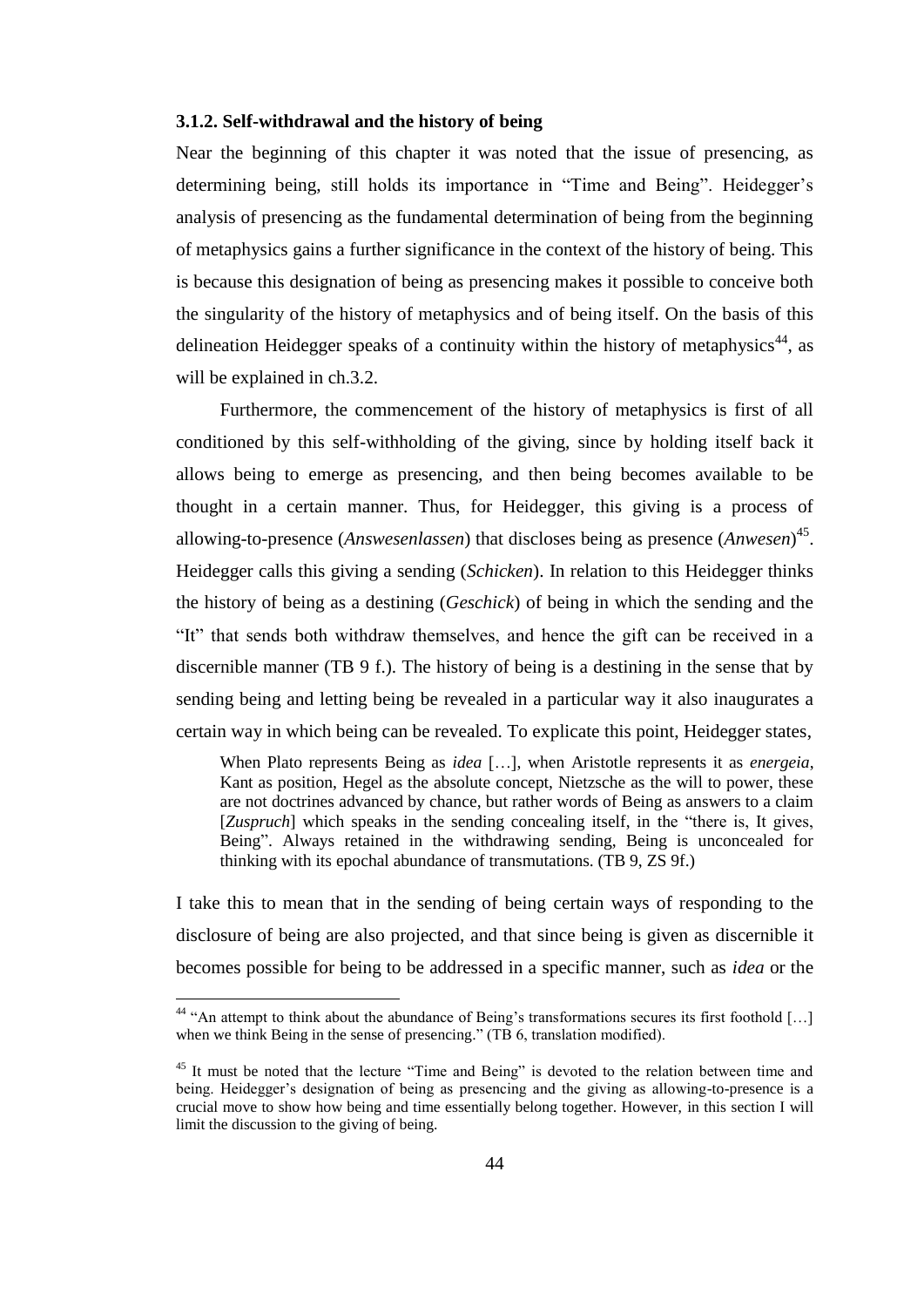absolute concept. In accordance with this it can be said that the very first determination of being as presencing actuates a certain direction in the history of metaphysics in the sense that certain epochal transmutations become available, and hence we can speak about the singularity of the history of metaphysics. Although the issue of the continuity between the first beginning and the essence of modern technology will be discussed later on (see ch.3.2.1), for now it should be noted that nevertheless there is an affinity between this very first determination of being as presencing – in which the absencing, *sterēsis* or resistance still resonate – and the age of modern technology in which a complete presentification takes place.

If we return to our discussion of the history of being, we see that the movement in the history of being has two moments, firstly, the self-withholding of the giving and the "It" that gives, and secondly, the unconcealment of being. In relation to this Heidegger clearly explains that the term *epochē* does not mean a period of time in the history of being, but rather that it refers to the self-withholding as the primordial event that occurs in each and every epoch of the history of being (TB 9). I think that this explicates the centrality of the self-withdrawal as generative of the history of being. For Heidegger, this self-withholding (*An*-*sich*-*halten*) is the fundamental movement (*Grundzug*) in the event of giving (*Gabe*) (TB 9, ZS 9). In relation to this, in "Limits and Grounds of History: The Nonhistorical"<sup>46</sup>, Michel Haar remarks that "[e]very epoch of History is *epochē*, which means a "holding itself back," "selfsuspension" or "withdrawal" of being, which goes hand in hand with its manifestation" (LG 3). So it can be stated that *epochē* does not only refer to the historical determinations, or openings of being, but also, and more importantly, refers to the self-withholding of being as primordial. Based on these points I think that these two moments, namely the self-withdrawal and the unconcealment of being that constitute the history of being, can be understood as two counter-acting movements. Accordingly, this giving should be understood in terms of Heidegger's notion of strife, since in it too there are two counter-movements that are yet inseparable and conditioning one another. The gift, i.e., being and the "It" that gives, are at the same

<sup>46</sup> Michel Haar, "Limits and Grounds of History: The Nonhistorical", *Epochē*, vol. 1, 1993; 1-11.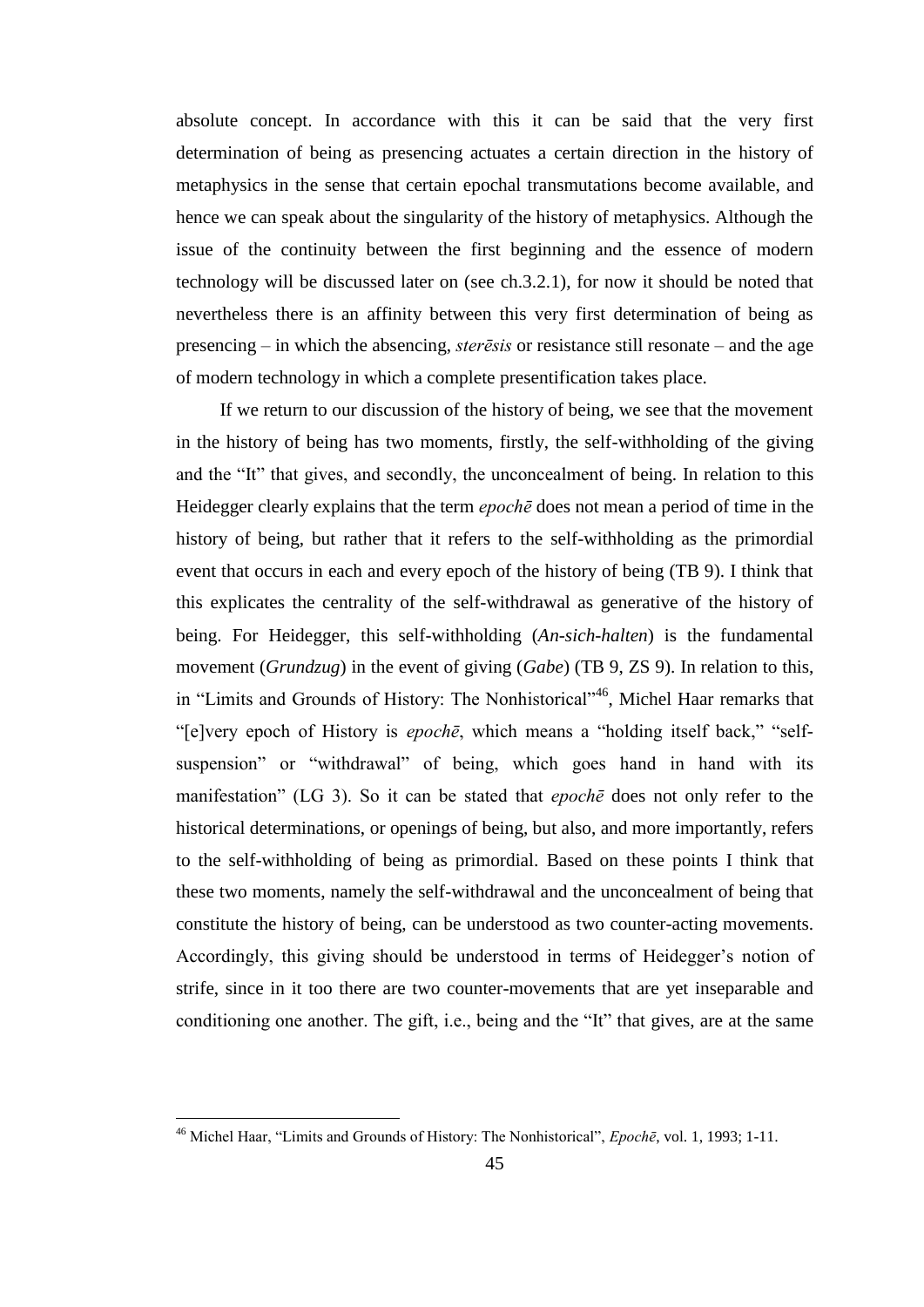time held together and apart in the giving<sup>47</sup>. To the extent that this giving holds itself apart from its gift, being becomes available for thinking. In this sense the process of giving is the happening of the strife between the self-concealing of the "It gives" and unconcealment of being in a particular manner.

Moreover, because in this giving the "It gives" withholds itself in favour of its gift, the "It gives" remains unthought. Hence Heidegger says that "[i]n the beginning of Western thinking, Being is thought, but not the "It gives" as such." (TB 8). In turn, this means that there is not only a fundamental self-withholding in the history of being, but also that the history of being as co-constituted by this self-withdrawal is concealed throughout Western metaphysics. Therefore it is very important to understand that there is a double concealment, or a concealment of the concealing in the history of Western metaphysics<sup>48</sup>. At this point I would like to draw on Karin de Boer's study titled *Thinking in Light of Time*<sup>49</sup>. In this study she asserts that the determination of being as presencing transforms itself into a determination of being as constant presence and thereby the self-withholding, non-appearing – she calls it "absence" as opposed to presence – characteristic of every sending is expelled from the happening of being (LT 182). In light of this it can be said that the uniqueness and singularity of the history of Western metaphysics does not only lie in the destining of being as presence but also lies in how the fundamental movement of every sending is concealed. I think that this is why for Heidegger the history of metaphysics is the history of the self-withdrawal of sending and therefore inevitably leads to the oblivion of being (*Seinsvergessenheit*) (TB 41, ZS 44). This is because while the designation of being as presencing culminates in the total presentification of all that is, the fundamental movement of the sending of being also gets more and

 $47$  Furthermore, not to think the giving itself as a strife would turn this giving into a substantial entity that is separate both from the "It" that gives and from the gift, namely being. Moreover, this issue of strife will appear again during the discussion of the event of appropriation as the relation between *Ereignis* and *Enteignis*.

<sup>&</sup>lt;sup>48</sup> This issue of double concealment is an important element in understanding Heidegger's sense of the history of metaphysics and it will also be discussed in its relation to modern technology later on in this chapter.

<sup>49</sup> Karin de Boer, *Thinking in the Light of Time: Heidegger's Encounter with Hegel*. Albany: SUNY Press, 2000.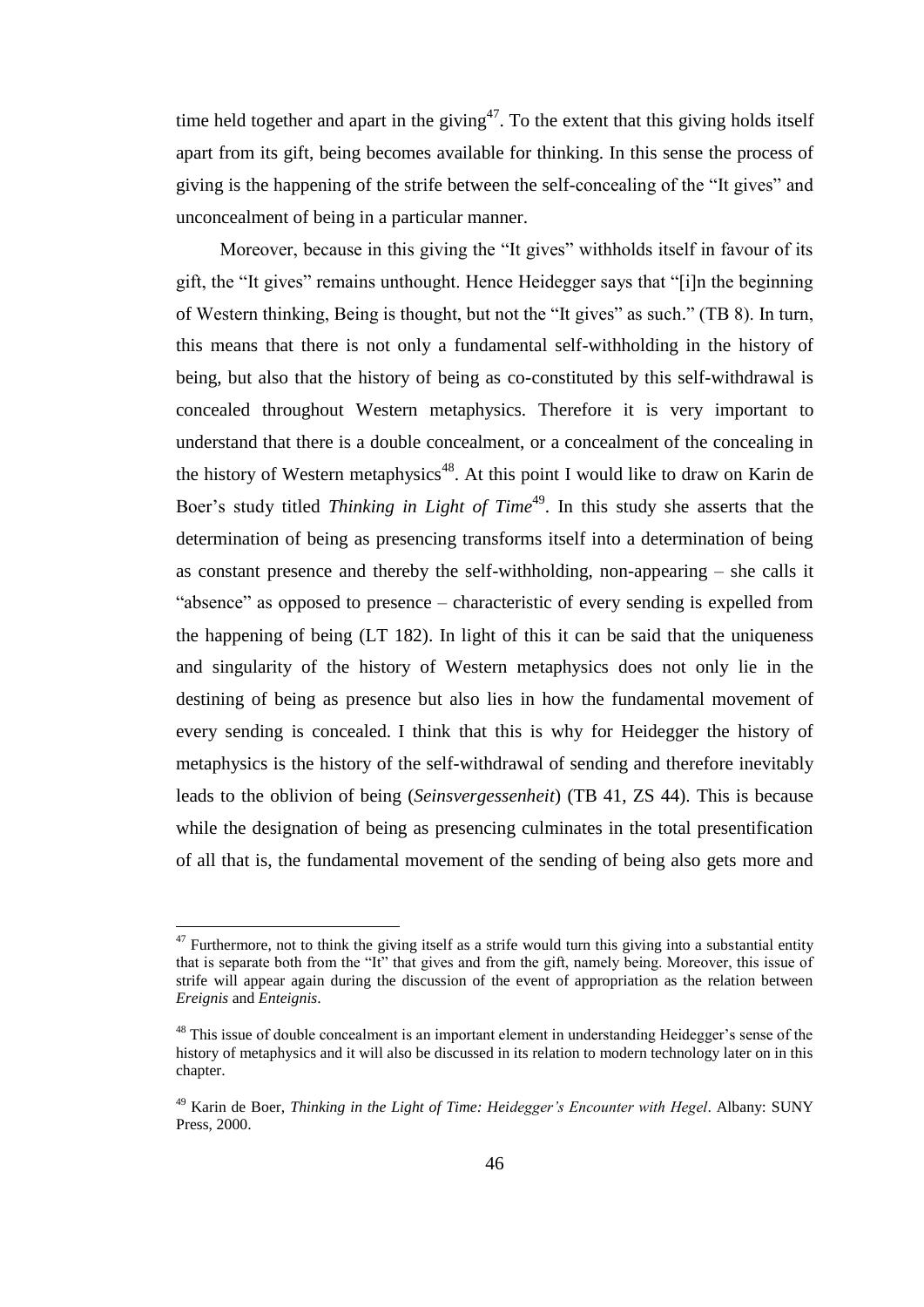more covered over<sup>50</sup>. So far, I have tried to describe what Heidegger calls the giving and have shown that it is a process, or an event which can be characterized as a strife between the self-withholding of the "It gives" and the disclosure of the gift, i.e., being. In addition, this analysis of the event of giving has also prepared the way for a conception of the history of metaphysics as a singular event (see ch.3.1.1).

Bearing these analyses in mind I will now attempt to explicate the core issue with respect to the giving of being, namely *Ereignis*, i.e., the event of appropriation, also translated as enowning. The issue of *Ereignis* is crucial for Heidegger's understanding of the history of being, because it does not merely describe the event of the giving of being but also designates the manner of this giving. More crucially, I hope that the following discussion of *Ereignis* will also clarify the significance of the problematic of self-withholding with regard to the history of metaphysics and the possibility of the self-overcoming of metaphysics. This is because, according to Heidegger, *Ereignis* can be regarded as constituting the possibility of the overcoming of metaphysics by articulating the self-withholding of being.

## **3.1.3.** *Ereignis* **and the history of being**

 $\overline{a}$ 

In "Time and Being" Heidegger delineates the event of giving as *Ereignis* (TB 19). In this event being is appropriated in the sense that being as a gift becomes available or appropriate for being revealed in a certain manner, as I have tried to describe above. I think that it would be useful, at this point, to remind ourselves of the primary aim that Heidegger expressed at the beginning of "Time and Being". He asked that being should be thought from out of the giving of the *Es gibt* in order to think being as being and not in terms of beings as their ground. So by determining the event of giving as *Ereignis*, Heidegger offers us a way of thinking being<sup>51</sup> itself as the event of appropriation (TB 21).

<sup>&</sup>lt;sup>50</sup>This makes more sense when one considers the position of *Ge-stell* in the history of metaphysics, since *Ge-stell* marks the epoch of the complete presentification of beings as a whole and concomitantly the complete concealment of the self-withholding characteristic of being. In the following section, I will try to explicate how this concealment of the concealing takes places through *Ge-stell*, i.e., the essence of modern technology, with reference to Heidegger's understanding of truth as *alētheia*, and the history of being and metaphysics.

 $<sup>51</sup>$  I believe that here Heidegger does not use being in the sense of its epochal determinations, but</sup> rather that it refers to being as such, in other words, the very event of coming-to-presence itself, because if here being is taken in the sense of an epochal determination, then it means that *Ereignis* is another name in the history of being. However, for Heidegger *Ereignis* is not another name for being.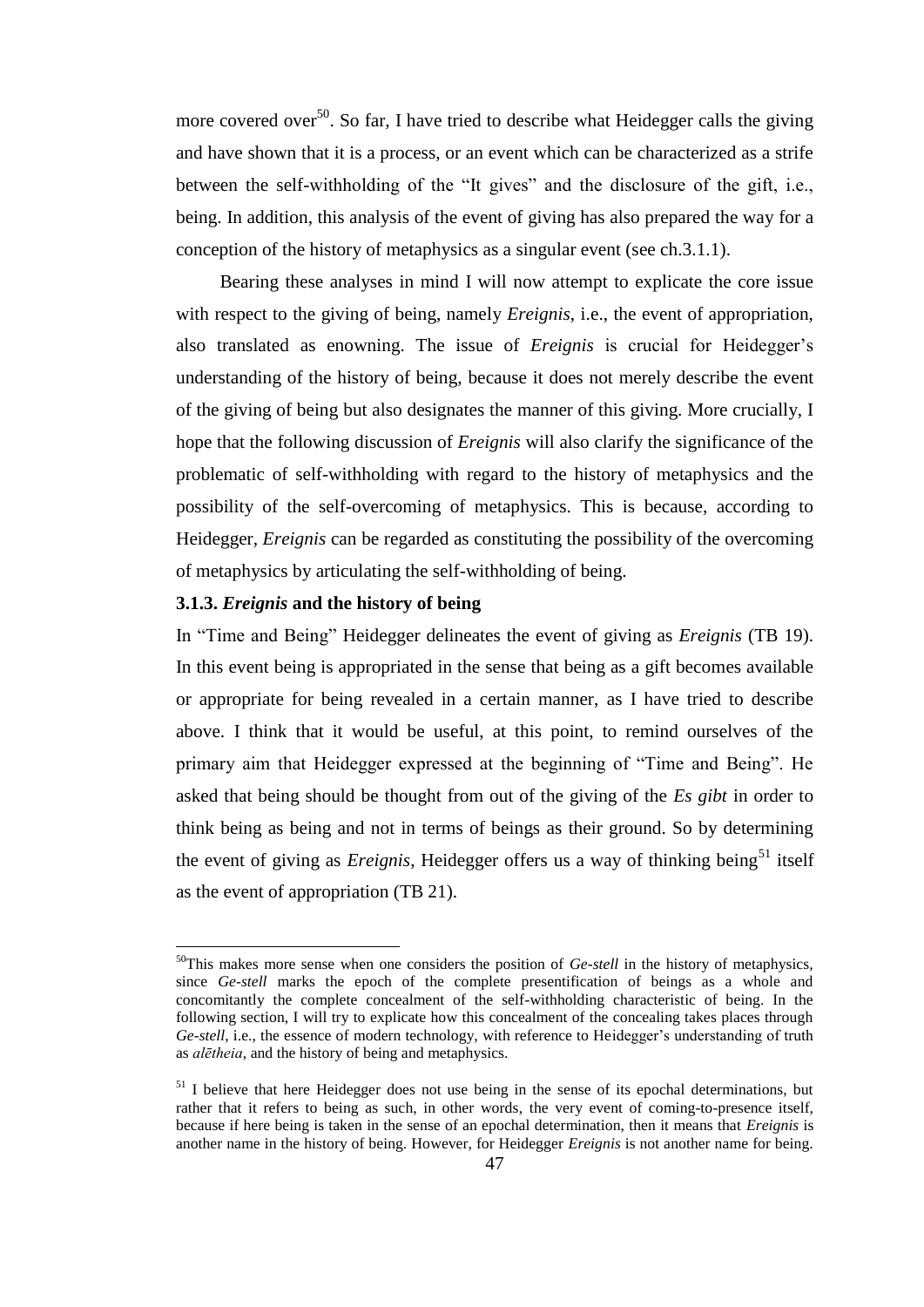However, Heidegger makes a significant distinction between his notion of being as the event of appropriation and the previous names of being, such as *idea*, *energeia*, or will to power etc. He claims that the event of appropriation is not a unifying concept under which being is subsumed, unlike the previous formations of being (TB 21). In connection with this Heidegger also explains that *Ereignis* is not another naming or determination of being in the history of being (TB 40f., ZS 43). Robert Bernasconi<sup>52</sup> interprets this point to mean that *Ereignis* as a word emerges out of "[…] the experience of *the lack of a word* for being" (QL 86). Furthermore, Heidegger states that the event of appropriation does not allow its essential and proper characteristic (*Eigenstes*) to come to presence, into unconcealment. It withdraws itself from unconcealment. Therefore Heidegger says that there belongs an expropriation (*Enteignis*) to the event of appropriation (TB 22f., ZS 23). This means that there is a reserve in the event of appropriation that does not become available; in other words, there is also an event of making-unavailable in *Ereignis*. I think that what Bernasconi calls the "lack" is this unavailability, or self-withdrawal, and his interpretation suggests that it is the necessary condition of *Ereignis*, since *Ereignis* itself arises out of an experience of this self-withdrawal as such. The event of appropriation shows itself as a lack of a word or name for being, since it does not make itself available for a discernible name to which being can be reduced. Based on this it can be said that in the sending of being and in the discernible or epochal names for being there remains an unavailable reserve that cannot be appropriated, and the thought of *Ereignis* engages with this unavailability as such. Therefore Heidegger claims that the concealment that characterizes the history of metaphysics shows itself *as* concealment only in the thinking of *Ereignis* (TB 41).

At this juncture it is of the utmost importance to understand *Ereignis* as the event in which the self-withholding that constitutes Western metaphysics reveals itself *as concealing*, because by disclosing the fundamental movement of the history of metaphysics as concealing it becomes possible for *Ereignis* to indicate the event of

On the contrary, *Ereignis* instantiates itself as the namelessness of being, which will be discussed a little later in this section.

<sup>52</sup> Robert Bernasconi, *The Question of Language in Heidegger's History of Being*. New Jersey: Humanities Press, 1985.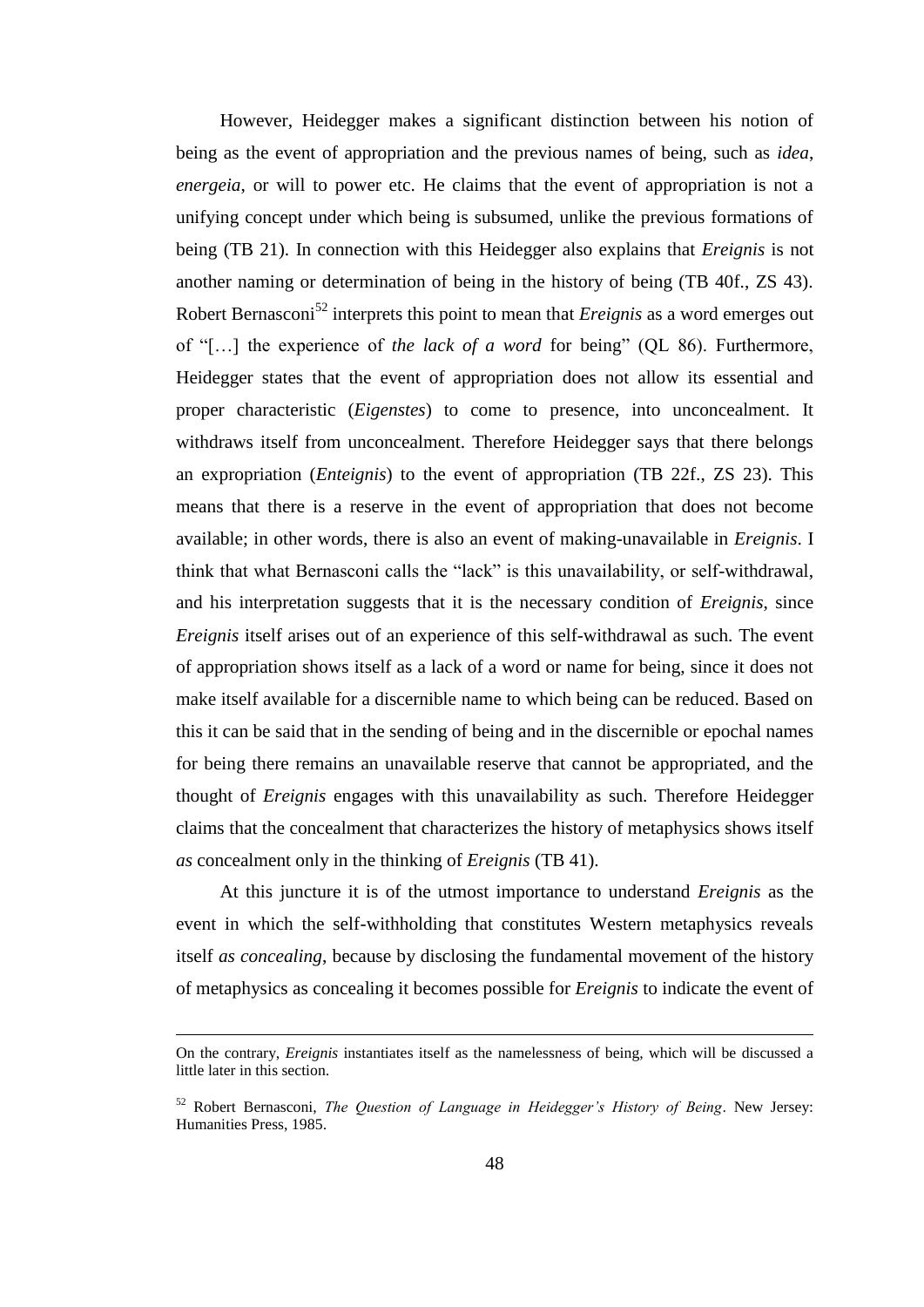the giving of being as a strife between concealment and unconcealment. Furthermore, this is why *Ereignis* does not designate a name for being in its discernibility. Rather, it is a thinking of being from out of the giving itself, and therefore it describes the event of this giving in which the "It gives" is disclosed as self-concealing. Accordingly, I think that *Ereignis* constitutes a break in the history of metaphysics or, more precisely, *Ereignis* alludes to a turning point in the history of metaphysics. This is because *Ereignis* engages with the fundamental movement of the history of being and discloses this movement as the primordial self-withholding, *epochē* or resistance of being in the sense of the movement of making-unavailable (as will be shown in the following section) that has been covered over step-by-step throughout Western metaphysics. This brings us to the issue of the relation between the self-withholding and the historicality of being. In the following part of this section this crucial relation between the self-withdrawal and historicality will be addressed to show how the self-withholding element – as making-unavailable, i.e., resistance – is generative of the history of being and of metaphysics. In turn, this will help us to understand how *Ereignis* can bear the possibility of the self-overcoming of metaphysics by elaborating the self-withdrawal of being.

If we recall that each epoch of being is at the same time an *epochē* in the sense of holding back then this means that there is also a reserve that is not historical which co-constitutes the history of being together with the epochal transformations. So it can be said that there is always an *epochē* that is a residue, which cannot be exhausted by the epochal determination of being. In relation to this Heidegger says that the self-withholding element, namely the *Enteignis* in *Ereignis*, is unhistorical (*ungeschichtlich*) (TB 41, ZS 44). Therefore I think that the non-historical aspect of the self-withholding that takes place in *Ereignis* is this inexhaustible and irreducible residue, which does not make itself available for any historical determination. However, this does not mean that this non-historical element is external to the history of being. However, this does not mean that this non-historical element is external to the history of being and does not enter into the historical openings.

In order to understand how this "un-historicality" is related to history, to have a look at Heidegger's understanding of un-truth as concealing and the relation between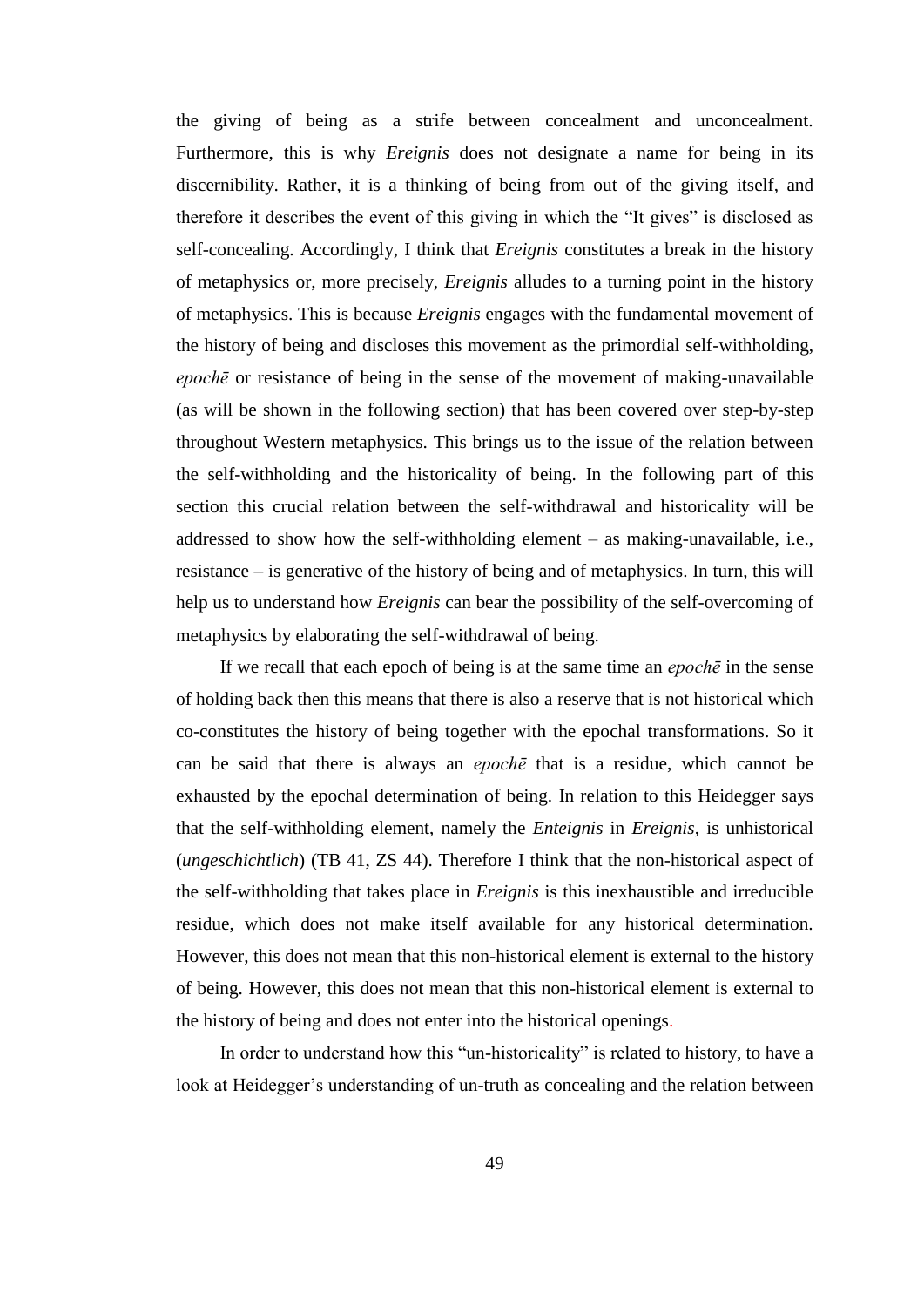the essence of truth and un-truth would be helpful. In "On the Essence of Truth"<sup>53</sup> Heidegger devotes a section to the interpretation of untruth [*Un-Wahrheit*] as concealing (ET 148, GA 9 89, 6. sec., "Untruth as Concealing"). In this section he explains that the un-truth is the concealment of beings as a whole. In this context he speaks of un-truth as that which "[…] is most proper to the essence of truth." (ET 148)<sup>54</sup>. This is because the concealment ( $l\bar{e}$ the) is the primordial element of the event of truth as unconcealment, i.e., *a*-*lētheia*. The lethic aspect is prior to any unconcealment. So I think that one should consider the "un" of the un-historical as analogous to Heidegger's understanding of un-truth, as properly belonging to the historical in the sense that on the basis of this un-historical, the historical disclosure of being can take place. Hence in "Time and Being" Heidegger says that "[a]ppropriation is in itself *expropriation.* This word contains in a manner commensurate with Appropriation the early Greek *lethe* in the sense of concealing." (TB 41).

Following from this we can summarize three main aspects that designate the relation between the non-historical element, namely *Enteignis,* and the historical element in the event of appropriation. The first is that *Enteignis* as the primal selfwithholding is more originary than every historically determined configuration in the history of being. The second is that on the basis of this non-historical, primal selfwithholding, a historical openness takes places that renders it possible to disclose being in a historical manner. Thus we can conclude that the event of appopriation can be understood as the strife between *Enteignis*, the expropriation of being, and the appropriation of being that reveals itself in epochal determinations. So the event of appropriation is a constant *polemos*, or a strife through which these two fundamental movements happen concomitantly. These two aspects lead to the third aspect of the relation between the non-historical element and the historical one.

The third and last aspect is that this non-historicality is what makes the other beginning, namely a post-metaphysical thinking, possible by constituting an

<sup>53</sup> Martin Heidegger, "On the Essence of Truth", in William McNeill (ed.), *Pathmarks*. Cambridge and New York: Cambridge University Press, 1998; 136-54. Martin Heidegger, *Wegmarken*, *Gesamtausgabe 9*. Frankfurt am Main: Klostermann, 1976.

<sup>&</sup>lt;sup>54</sup> This point about the relation between un-truth and the essence of truth will be taken up again with regard to the relation between *Ge-stell* and *alētheia* below in ch.3.2.1.2.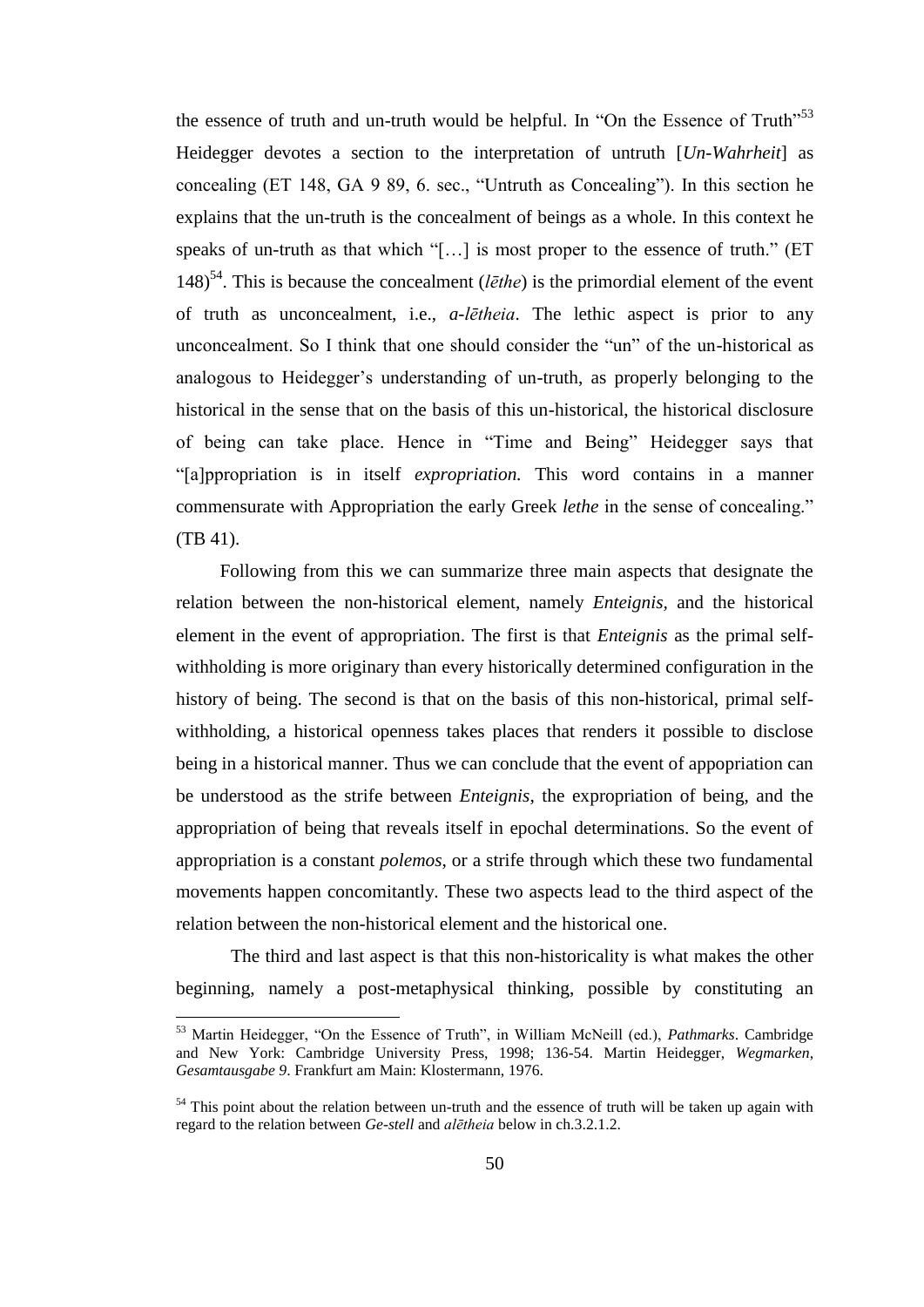unavailable reserve within the history of being. I think that Michel Haar's points with regard to the problematic of non-historicality are illuminating in this context. He explains that the non-metaphysical requires a non-historical element so that there is a reserve in being that is not and cannot be assimilated into metaphysics (LG 6). Without this non-historical characteristic it would be impossible to think being beyond metaphysics, since then there would be nothing that cannot be exhausted by metaphysics. The significance of this point stems from the fact that the non-historical element as designating the inexhaustibility of being – resistance in the sense of constituting an unavailable reserve that does not allow metaphysics to insert itself – is what makes the other beginning possible. So it can be said that this unhistorical character is also the condition of possibility of another history. Therefore it can be concluded that what Heidegger calls unhistorical (*ungeschichtlich*) is not external to history, on the contrary, it is generative of history.

To indicate the following issues connected to the relation between the unhistorical element and the historical one, it is noteworthy that in "The Origin of the Work of Art", Heidegger says that "[u]pon the earth and in it, historical man grounds his dwelling in the world." (OWA 172). At this point I would like to suggest that there is a parallel between the unhistorical element in the event of appropriation and Heidegger's notion of earth. This is because earth also appears to be the condition of possibility of the world's historical openness as the self-secluding element. In addition, Michel Haar's interpretations in the above-cited article also seem to suggest a similarity between earth and this unhistoricality in *Ereignis*. But he thinks that the earth is to be thought of as a "place" in which history and non-history are intertwined  $(LG 9)^{55}$ .

In light of this it can be concluded that the essential or fundamental movement (*Grundzug*) of the history of being is this self-withdrawal; and what Heidegger calls *Ereignis* is the happening of the disclosure of this withdrawal *as* a withdrawal. In this context it is called expropriation, *Enteignis*. Furthermore, on the basis of this withdrawal one can talk about an overcoming of metaphysics and of the other beginning. If we accept that Heidegger's entire *oeuvre* is an attempt at

 $55$  This issue will be discussed in detail later on (see ch.4.1.2).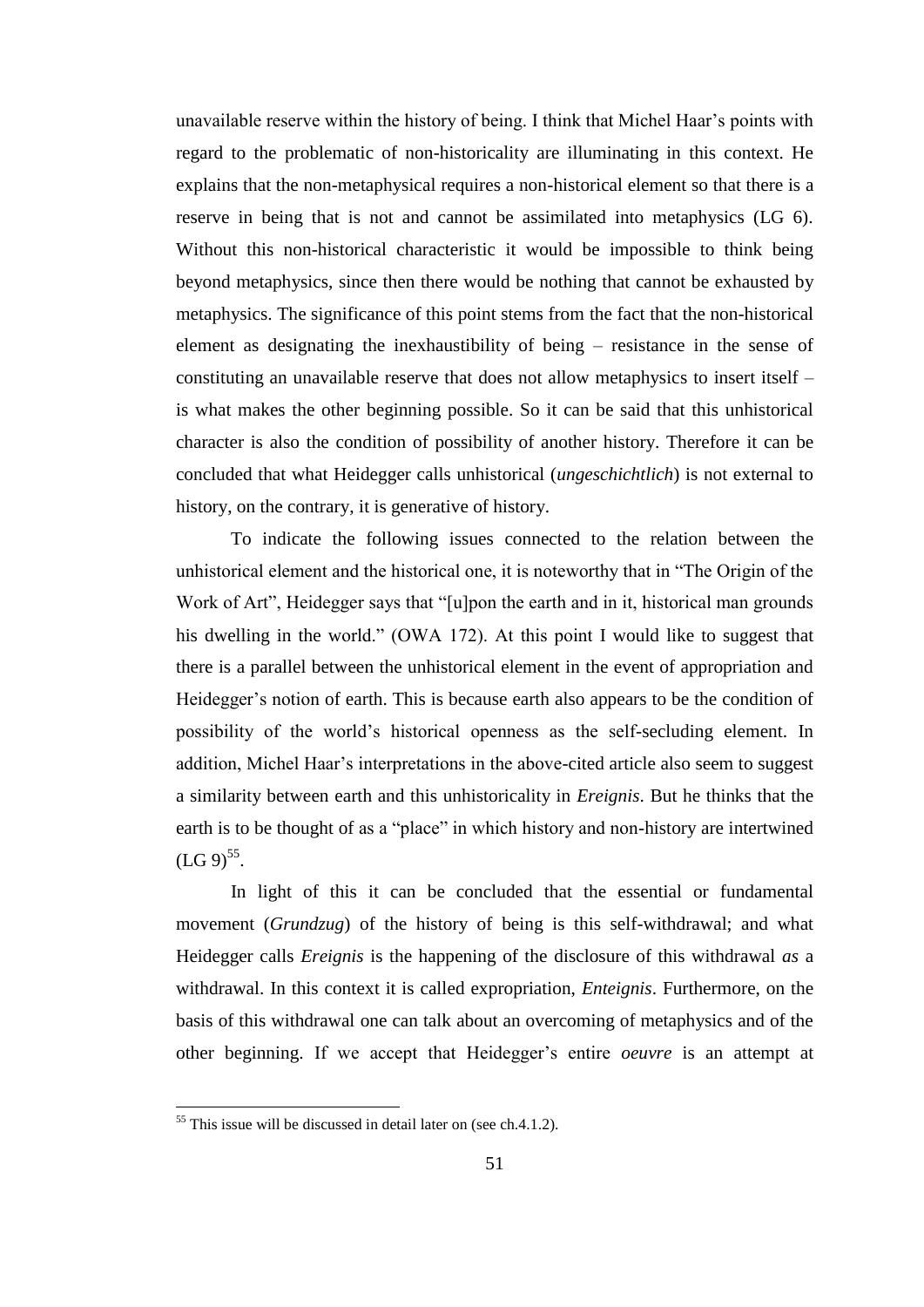preparing a new path for a thinking beyond metaphysics then the issue of selfwithholding – or what I call resistance – shows its significance more pressingly as an important component of Heidegger's thinking as a whole. After having shown the centrality of self-withdrawal in the history of being and specifically in Heidegger's notion of *Ereignis*, I will now discuss the relation between *Ereignis* and the essence of modern technology, *Ge*-*stell*, in general terms in order to establish a basis for the discussion of modern technology in the next section.

Towards the end of "The Principle of Identity"<sup>56</sup> Heidegger states that the essence of modern technology is a prelude to what he calls the event of appropriation, i.e., *Ereignis* (ID 36f.). This statement reminds us of the conclusion of "The Question Concerning Technology" which speaks of a twofold characteristic of modern technology, namely the danger and the saving power that grow at the same time in *Ge-stell* (QCT 340). Yet how can *Ge*-*stell* be understood as a "prelude" to the event of appropriation, if *Ge-stell* reduces everything to a mere disposable entity that is constantly available for human use? How can its overarching humanism or anthropocentrism also bear a saving power?

It can preliminarily be said that the all-pervasive disclosure in *Ge*-*stell* of all that is as calculable and manipulable, namely as *Bestand*, also brings about the complete concealment of the self-withdrawal that prevails in every epochal sending of being. In principle the mode of disclosure of *Ge-stell* entails that nothing is unavailable. Accordingly, the forgetting of being's essential movement culminates in the age of modern technology, and this is one of the aspects that make it possible to think *Ge*-*stell* as the culmination of metaphysics. In connection with this it can be said that what Heidegger calls expropriation, *Enteignis*, occurs in and through the *Ge-stell*.

However, this does not amount to equating *Ge-stell* with *Ereignis*. The mode of disclosure of *Ge-stell* is not a revealing of the belonging of this expropriation to the event of appropriation. Rather, through *Ge-stell* this expropriating essence of *Ereignis* happens to the extent that being completely abandons beings. Vallega-Neu's comment in the above-cited text is instructive. She emphasizes that for a thinking to

<sup>56</sup> Martin Heidegger, "The Principle of Identity", in *Identity and Difference*. New York: Harper and Row, 1969.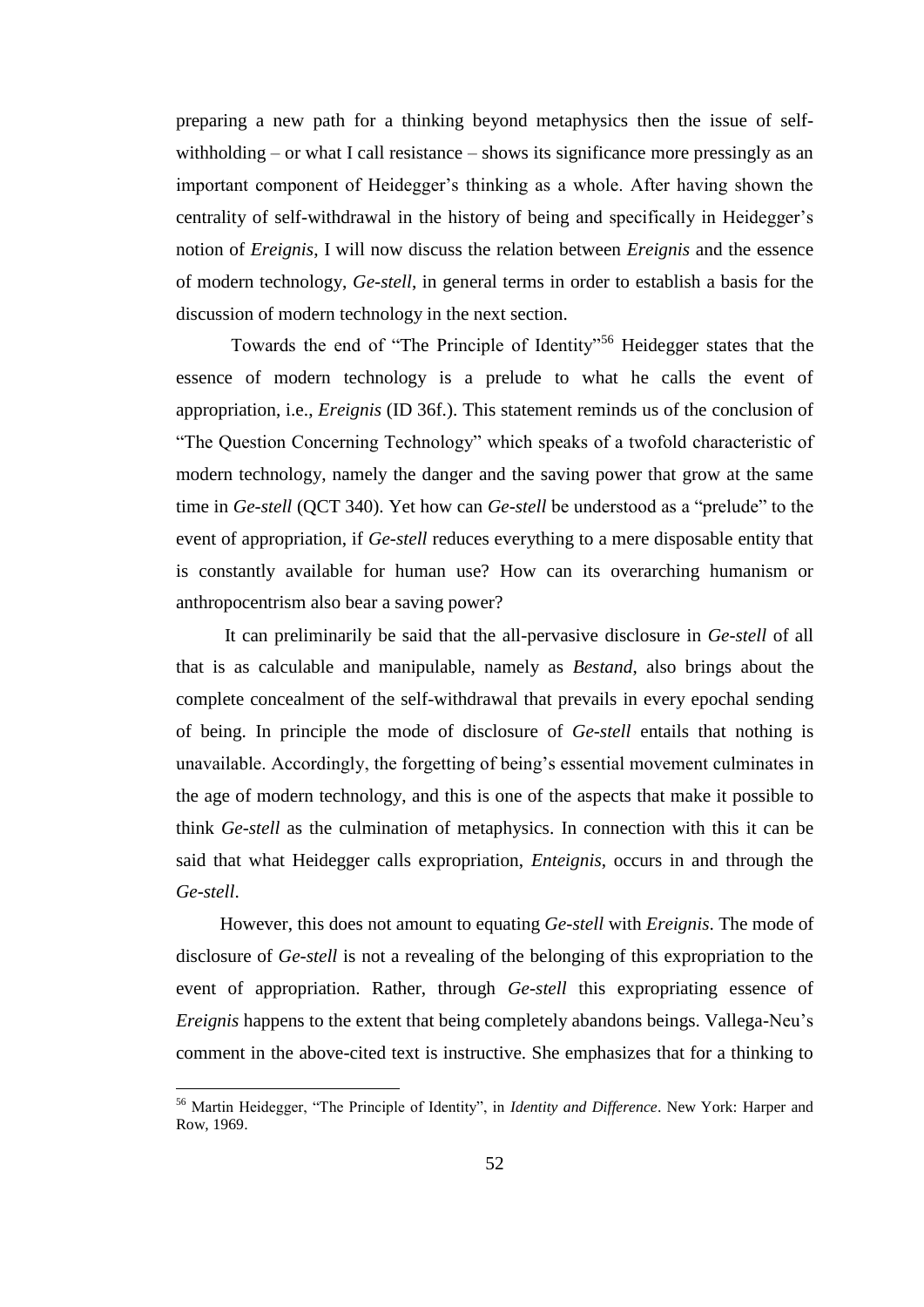enter into the event of appropriation this complete abandonment of being and the expropriation must take place (E 149). In connection with this *Ge-stell* is the prelude to *Ereignis* in the sense that this fundamental movement in the history of being takes place in a radical way in the all-encompassing disclosure of *Ge-stell* through which beings as a whole are revealed as endlessly available. If we also recall Bernasconi's statement saying that the *Ereignis* arises out of the experience of a lack, we can say that *Ge-stell* is a prelude to *Ereignis* as long as it brings about this lack more and more pressingly. In the final analysis *Ge-stell* can be regarded as the complete expropriation of being, because it completely obfuscates the essential selfwithholding of being.

So far I have discussed the relation between *Ge-stell* and *Ereignis* in a preliminary way and in general terms. I will now move on to the discussion of the position of *Ge-stell* in the history of metaphysics and its relation to truth as *alētheia*. I think that this discussion will also lead to a more comprehensive understanding of the relation between *Ge*-*stell* and *Ereignis* which will be explicated in the conclusion of the following section. However, before proceeding, one last preliminary explication of the danger and the saving power is needed, which will prepare the necessary background for the discussion proper. According to Heidegger, the extreme danger of *Ge-stell* stems from the double concealment in the sense that *Gestell* even conceals that it is a mode of disclosure (which will be discussed in detail below in ch.3.2). In the following section the continuity between ancient *technē* and *Ge-stell*, and the possibility of a turning in the history of Western metaphysics will also be discussed in relation to this issue of double concealment. Therefore the possibility of the saving power will also be examined with regard to the double concealment that prevails in *Ge-stell*.

## **3.2. The history of metaphysics and** *Ge-stell***: the forgetting of concealment**

As I pointed out in the introduction, the issue of *technē* has a central importance from very early on in Heidegger's thinking. However, one finds Heidegger's first comprehensive and explicit engagement with the issue of modern technology in a series of lectures given in  $1949^{57}$ . A revised version of one of these lectures, namely

<sup>57</sup> This series is collectively called "*Einblick in Das Was Ist*" ("Insight into What Is") and the four lectures it consists of, delivered on 1 December 1949 in Bremen, are titled "Das Ding", "Das Gestell", "Die Gefahr", and "Die Kehre".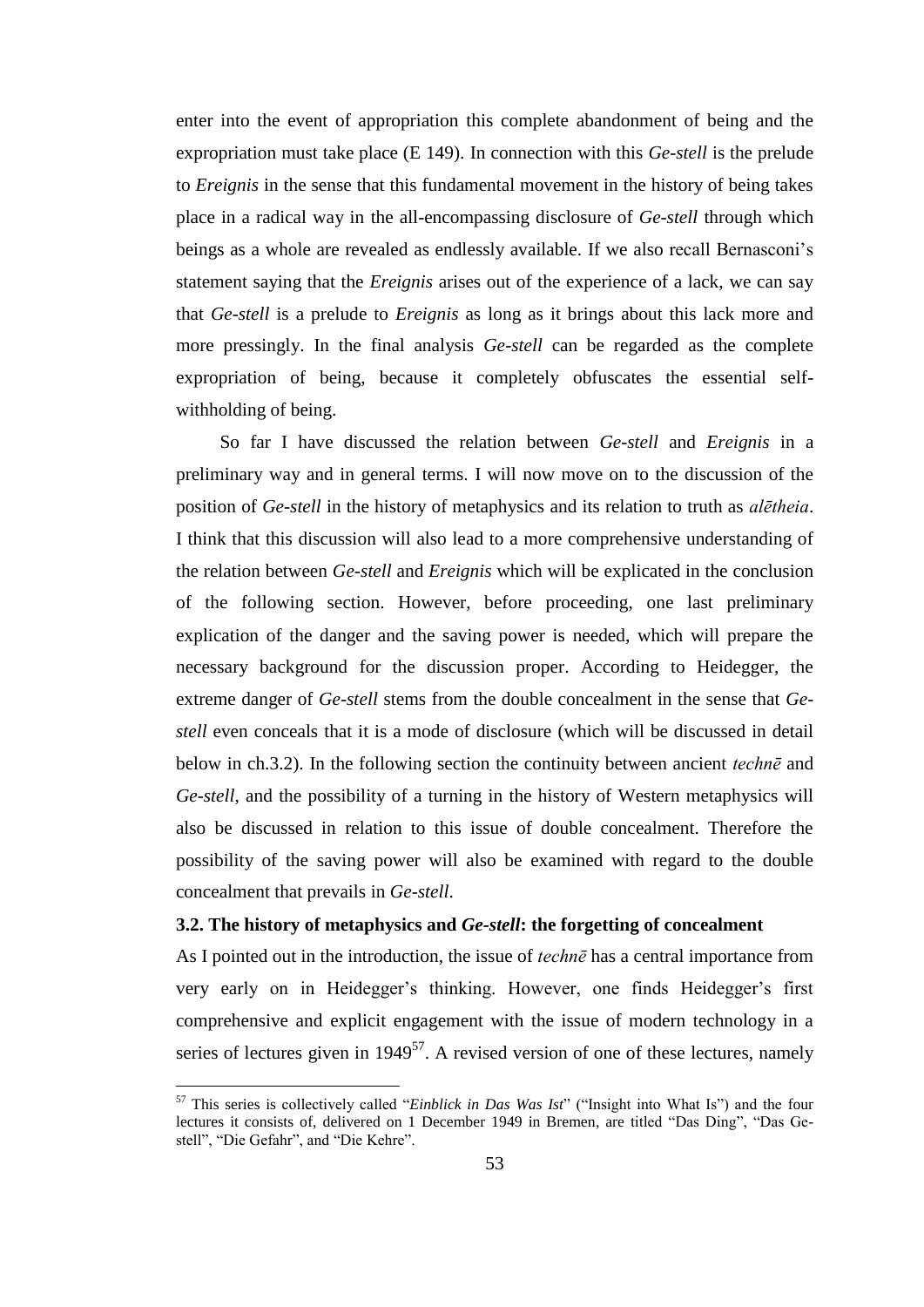"Das Ge-stell" was published as "The Question Concerning Technology" in 1954. The following discussion of Heidegger's thinking about modern technology will mainly be based on this text.

To begin with, in the technology essay Heidegger starts his inquiry by making a distinction with regard to the objective of the questioning. He states that the questioning after technology is not a questioning of technological apparatuses, i.e., technological beings, but rather that the text seeks to enquire into the essence of technology, which is not itself technological but is the condition of possibility of all technical relations (QCT 311). I think that acknowledging this distinction is a prerequisite for a proper understanding of the text. This distinction is not only important because modern technology and its essence are said to be of a fundamentally different nature – as becomes clear near the end of the text – but it is also significant because this distinction also serves as a starting point for the questioning that engages with the challenging claim concerning the notion of essence that prevails and exhibits itself in the age of modern technology<sup>58</sup>. Another reason for the significance of this differentiation is that it becomes possible to question modern technology from a non-anthropocentric perspective, because the delineation of the essence of technology as nothing technological also means that this essence cannot be exhausted by anthropocentric-instrumentalist accounts of technology. Furthermore, to say that the essence of technology is nothing technological and thereby not a technical being also instantiates the difference between the ontic and the ontological. While the former designates a particular being or realm of beings, the latter indicates the manner in which beings as a whole are disclosed in a particular way, and in this sense *Ge*-*stell* is the condition of possibility of all technological relations. It is a mode of disclosure that reveals everything that exists in a certain manner. Therefore the relation between *Ge*-*stell* and *alētheia* must be examined in order to comprehend Heidegger's understanding of modern technology and of the significance of *Ge-stell* in relation to the history of metaphysics. However, this means that the position of *Ge*-*stell* in the history of Western metaphysics must be examined before proceeding to an elaboration of the relation between *Ge*-*stell* and

<sup>58</sup> This problematic of the challenge with regard to the notion of essence that is raised by *Ge-stell* will be examined in the last section of this chapter.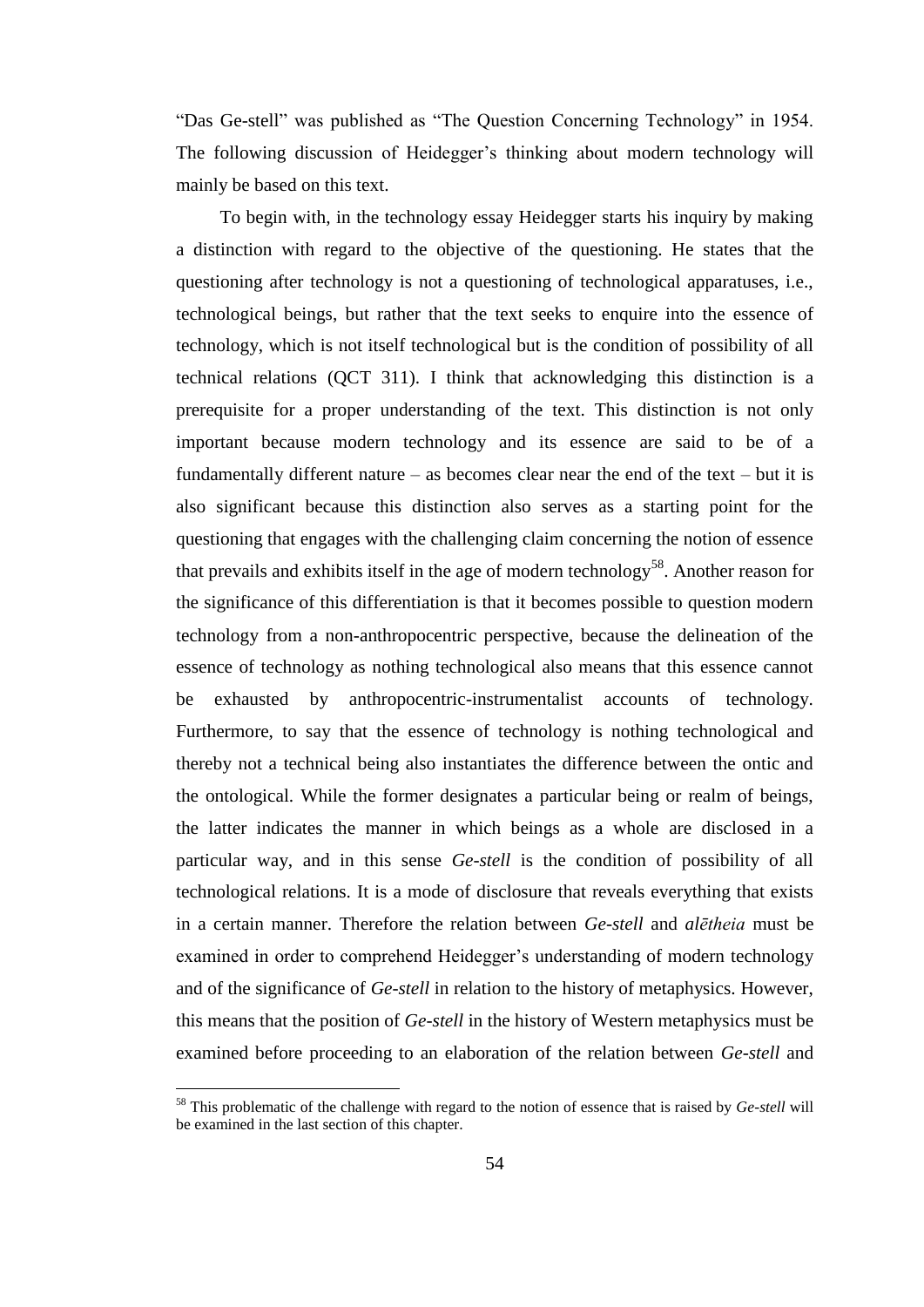*alētheia*. This is because to investigate the position of *Ge*-*stell* in Western metaphysics will show i) how the singularity of Western metaphysics lies in its being essentially technological and, with respect to this, in what sense *Ge*-*stell* is the culmination of Western metaphysics, and ii) how this singularity is also coconstituted by a deterioration of *alētheia* in which the lethic essence of *alētheia* is more and more forgotten. This discussion aims to set out the necessary background for an elaboration of the relation between *Ge*-*stell* and *alētheia*. On the basis of this background I will argue that *Ge*-*stell* is a moment within the event of truth, i.e., *alētheia*, insofar as it belongs to the essence of truth. Furthermore, after explicating in what sense *Ge*-*stell* belongs to the event of truth, I will also show, by examining how *Ge*-*stell* challenges the traditional metaphysical concepts of essence and truth, that although *Ge*-*stell* is the culmination of Western metaphysics it is also a turning point in the history of metaphysics. This examination will also clarify how the completion of metaphysics should be interpreted in the way that Heidegger indicated. In turn the issue of the challenging and the completion of metaphysics that occurs in *Ge*-*stell* will be the initial point for the discussion of the relation between *Ge*-*stell* and art.

# **3.2.1.** *Ge-stell* **and the singularity of Western metaphysics: The technological essence of Western metaphysics**

## **3.2.1.1. From** *poiēsis* **to** *Ge-stell*

As I have repeatedly emphasized, the designation of being as *poiēsis* is what makes Western metaphysics a singular event in its entirety, and in this section I will argue that for Heidegger the essence of technology is the final configuration of Western metaphysics, which is destined/sent (*geschickt*) in the first beginning. Thus I will try to explicate the relation between *Ge-stell* and *poiēsis* in order to show how the development of Western metaphysics can be taken as an articulation of the technological essence that culminates in the age of modern technology.

For Heidegger, Western metaphysics is inherently technological or productionist in the sense that the beingness of beings is understood in terms of being-produced, or being-fabricated, i.e., *poiēsis*, from the beginning of metaphysics. However, throughout the history of metaphysics, *technē* and the technical stance towards beings as a whole become more and more determining for the understanding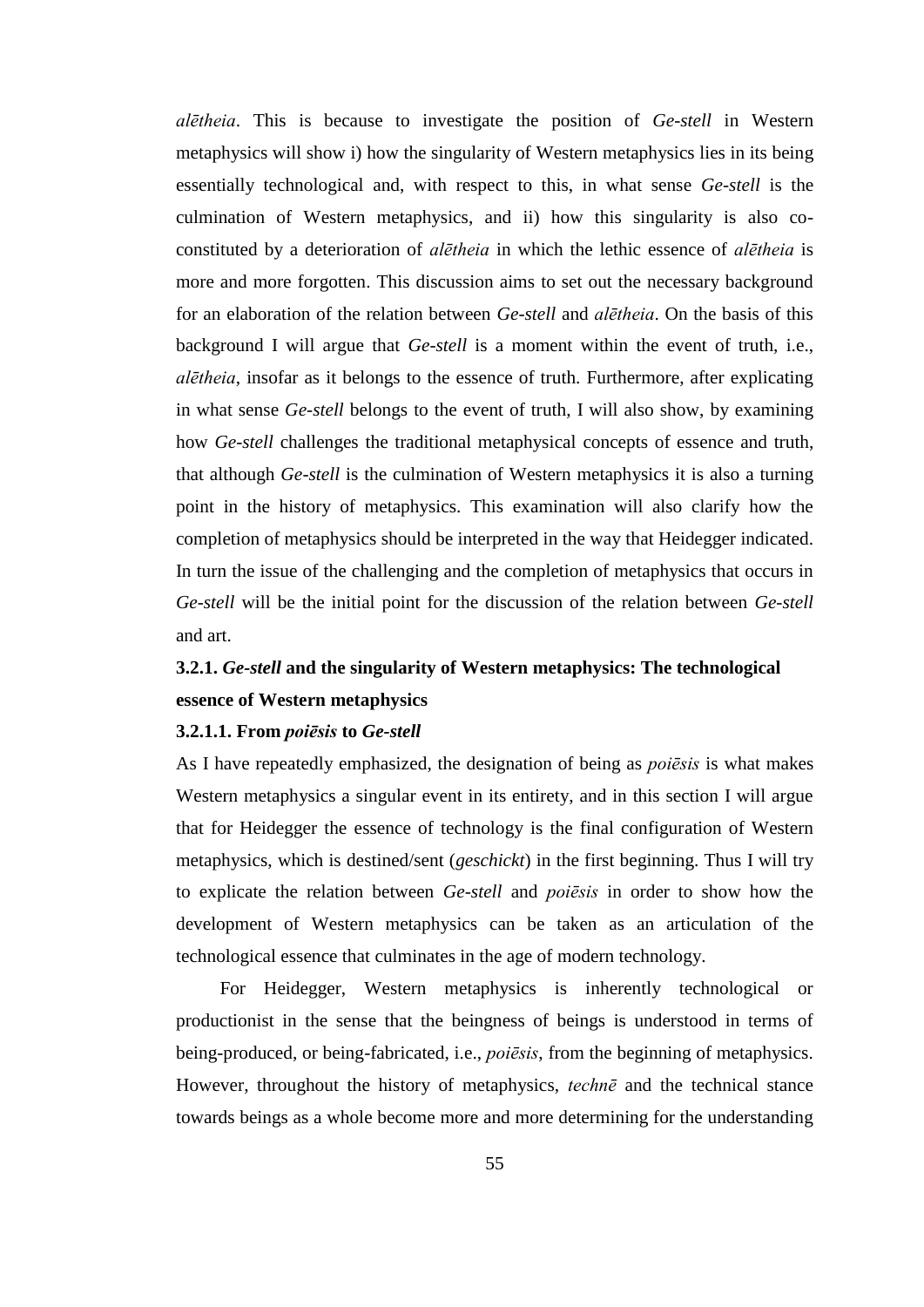of *poiēsis*, in other words *technē* becomes the guiding thread for the understanding of the beingness of beings. In relation to this Hans Ruin, in his article "*Ge-stell*: Enframing as the Essence of Technology", claims that for Heidegger Greek thinking, including that of Aristotle, is guided by an understanding of being as something fabricated, as something that has been produced (*hergestellt*), as having been brought into appearance, and this way of making being appear is the way of *technē* (GE 185). Moreover, Miguel de Beistegui, in his study titled *The New Heidegger*<sup>59</sup>, also suggests that the singularity of Western metaphysics lies in its mode of disclosure of beings as a whole on the basis of a certain understanding of *technē* (NH 103). In connection with this, we can say that *poiēsis* is understood in a technical way from the beginning of metaphysics, and throughout the history of metaphysics this technical disposition is further elaborated such that finally *technē* alone comes to designate bringing-forth into presence. More importantly, it can be concluded that this technical disposition is the element that constitutes Western metaphysics.

Furthermore, if we recall Walter Brogan's remark which states that Western metaphysics has failed to think the ontological difference partly because beings as a whole are understood solely in terms of *technē*, then this means that the technical understanding of *poiēsis* is itself constitutive of Western metaphysics. In turn, the continual failure throughout the history of metaphysics to think the ontological difference can be understood as a result of the technological understanding of *poiēsis*, i.e., the beingness of beings. This is because the fundamental movement of the happening of being, namely self-withholding, gets more and more concealed throughout Western metaphysics as it is dominated by a technological disposition. Furthermore, this concealment also paves the way for the understanding of the happening of being solely in terms of presence, in other words, the originary absencing that prevails in the event of presencing is forgotten. Thus, in this context it becomes possible to think *Ge*-*stell* as the culmination of Western metaphysics, since *Ge*-*stell* occurs as the complete presentification of beings as a whole.

At this juncture, before continuing to the discussion of the position of *Ge*-*stell* in the history of metaphysics, I would like to return briefly to the issue of the

<sup>59</sup> Miguel de Beistegui, *The New Heidegger*. London: Continuum, 2005.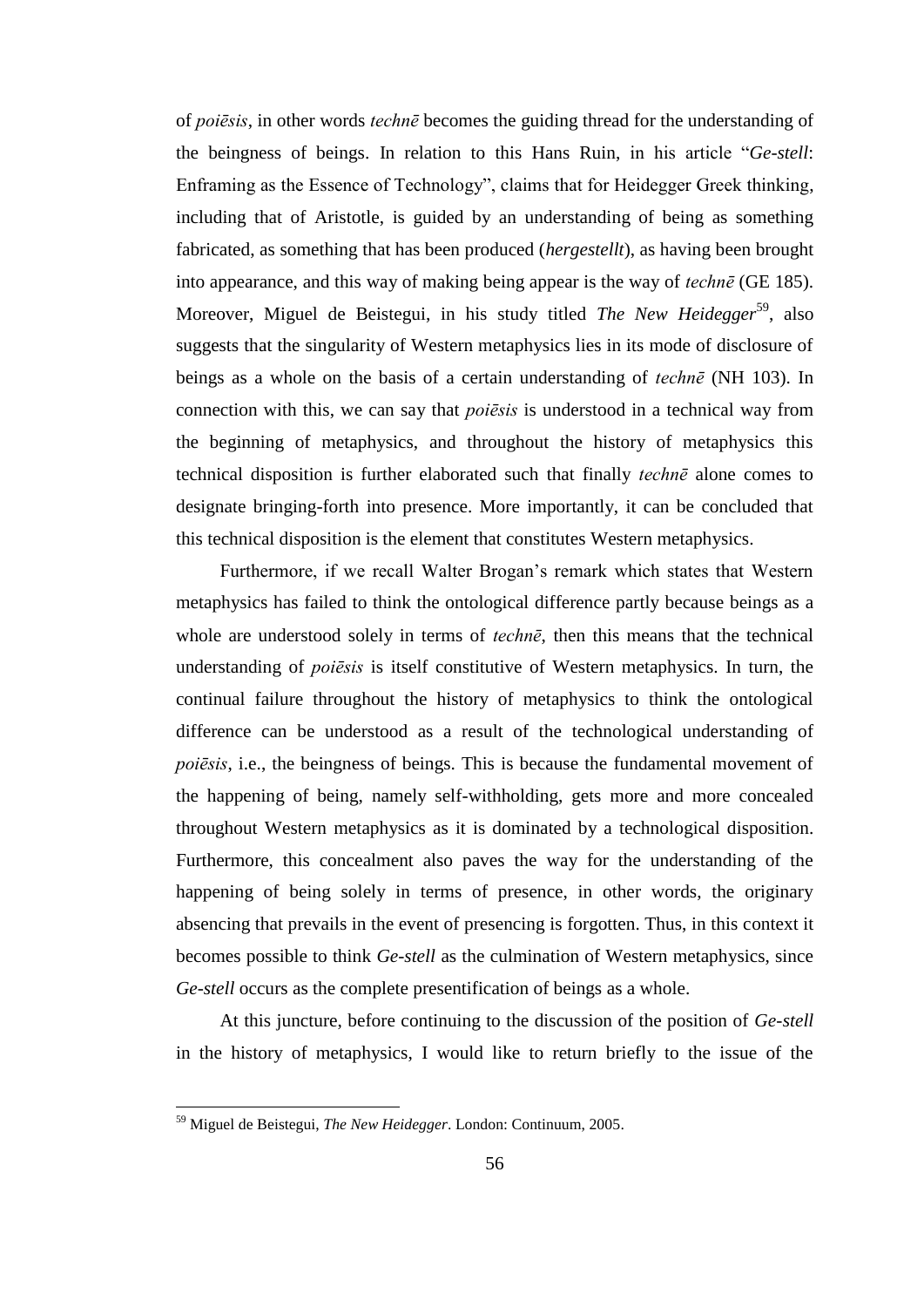difference between *phusis* and *technē*, because the claim that the Greek understanding of being, including that of Aristotle, has been guided by a certain sense of production may lead to an apparent contradiction with the previous analyses that were carried out in the second chapter. Furthermore, by revisiting this issue I hope to clarify further in what sense Western metaphysics is essentially technological. In the second chapter I attempted to show that for Heidegger there is a fundamental difference between *phusis* and *technē* in Aristotle's thought, although they have a primordial kinship as both of them are modes of *poiēsis*. In relation to this to say that in Aristotle's thinking being is understood in terms of production, and even to equate *poiēsis* with production, may be seen as a contradiction. However, here production, i.e., *producere*, specifically means to bring forth, to lead something into presence, i.e., *poiēsis*. Thus production names the common characteristic of *technē* and *phusis*.

Furthermore, the difference between *phusis* and *technē* is not a difference between "technical, un-natural production" and "natural growing" in the modern sense of the terms. The difference between these two modes of production is rather this: *phusis* has the principle for coming into being in itself, and the emergence of a being according to *phusis* and its movement are directed towards its being, namely *phusis*. But since there is always a non-coincidence between a natural being (*phusei on*) and its being (*phusis*), the movement of *phusis* is a constant movement that is described as being-on-the-way by Heidegger (see ch.2.3). It is a constant working (in the sense of *energeia*) that can never fully actualize itself, since there will always a reserve, which resists coming-to-presence by withholding itself, of what is not present and cannot be present. In the context of this thesis this is the key point with regard to *phusis*, namely that in *phusis* this movement of coming into being is also co-constituted by a self-withholding, i.e., *sterēsis*, or what I call resistance to coming-to-presence.

On the other hand, beings according to *technē* depend on something other than themselves to come into being and their movement ends upon their having been produced in the sense that their movement is not *energeia ateles*, and therefore there is no constant movement. The movement in *technē* is not constant and continuous. Having demonstrated that both *phusis* and *technē* designate a certain mode of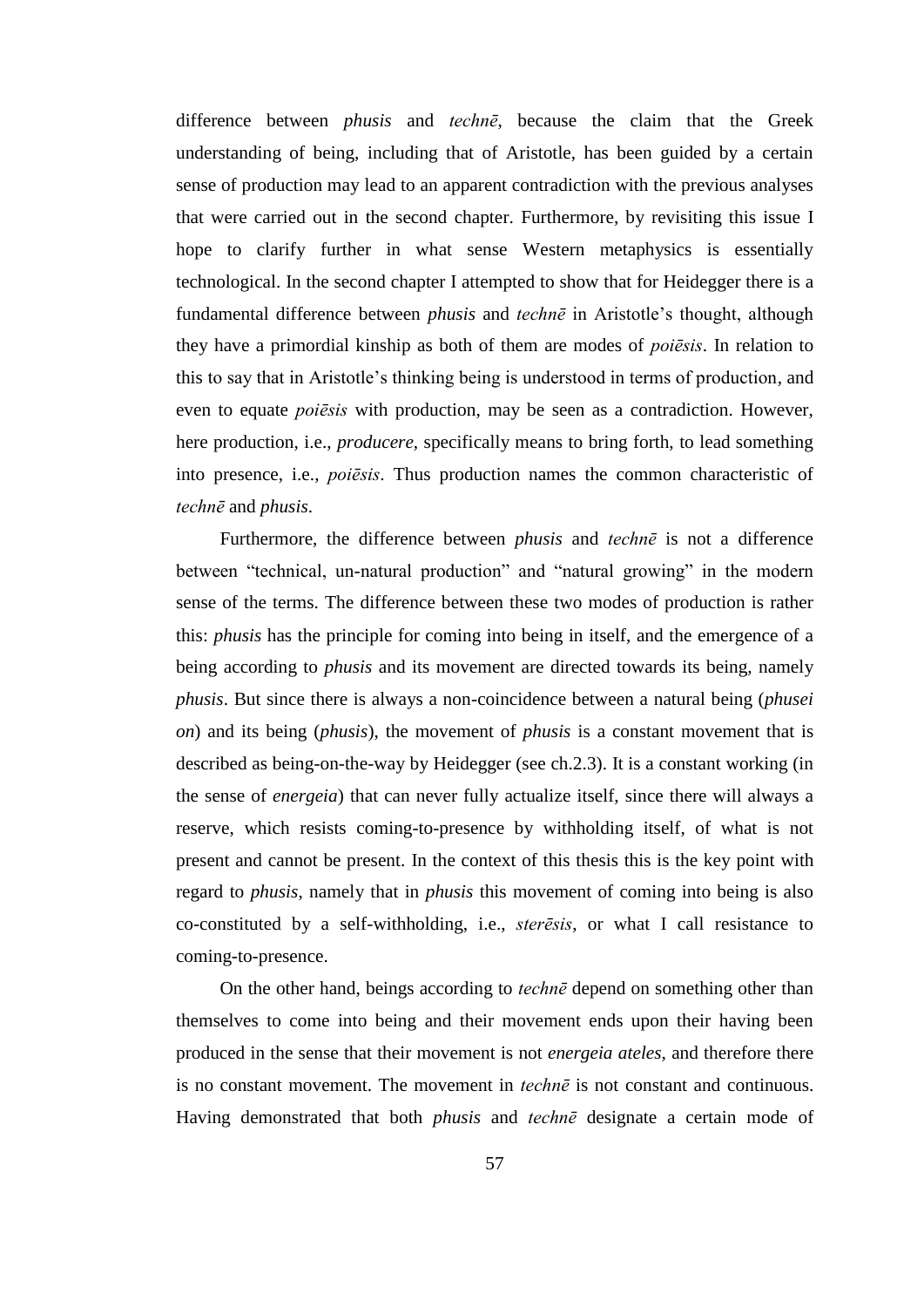production and having addressed the difference between them we can now return to our main discussion, namely the position of *Ge*-*stell* in the history of metaphysics and the technological essence of metaphysics.

It should be noted that the interpretations of all three commentators cited here (Ruin, de Beistegui, and Brogan) indicate that *poiēsis* in the sense of *phusis* has been somehow subordinated to a technical understanding during the history of Western metaphysics. Furthermore, it can also be inferred that this subordination of *phusis* is a significant element of Western metaphysics as being essentially technological. The dominance of *technē* over *phusis* as the determinant meaning of *poiēsis* constitutes the history of Western metaphysics. Moreover, if we remind ourselves of de Boer's point stating that the history of Western metaphysics is a history of presentification through which the absencing that belongs to the happening of being is more and more "expelled" (LT 182, see ch.3.1.2), then the subordination of *phusis* becomes crucial. I think that the "hidden essence" of *phusis*, namely *sterēsis*, is the focal point of the matter at stake, and it is also this essence that makes this suppression so crucial. However, this also means that to say that *phusis* is completely suppressed from the realm of *poiēsis* would miss the point, since what is suppressed is not *phusis per se*. Rather, what is suppressed or forgotten throughout the history of metaphysics is the self-withholding or the resistantial essence of *phusis*. This is because the selfwithholding essence constitutes a counter-movement or a resistance to presentification, to making available. Therefore it can be argued that this essence becomes more and more forgotten or suppressed as the presentification of being develops in and through Western metaphysics. Thus I regard the technological essence of Western metaphysics as a continual suppression or forgetting of this essential self-withholding or resistance to the presentification of being. Furthermore, this presentification also means that metaphysics is an attempt at making being available which eventually forgets that there is always an unavailability of being, i.e., a reserve that can never be present and available but that always conceals and withdraws itself. This brings us to the crucial point with regard to the continuity between *poiēsis* as *technē* and *Ge*-*stell*.

At the beginning of this section it was noted that *Ge*-*stell* is a mode of revealing and this means that *Ge*-*stell*, like *poiēsis*, discloses beings as a whole in a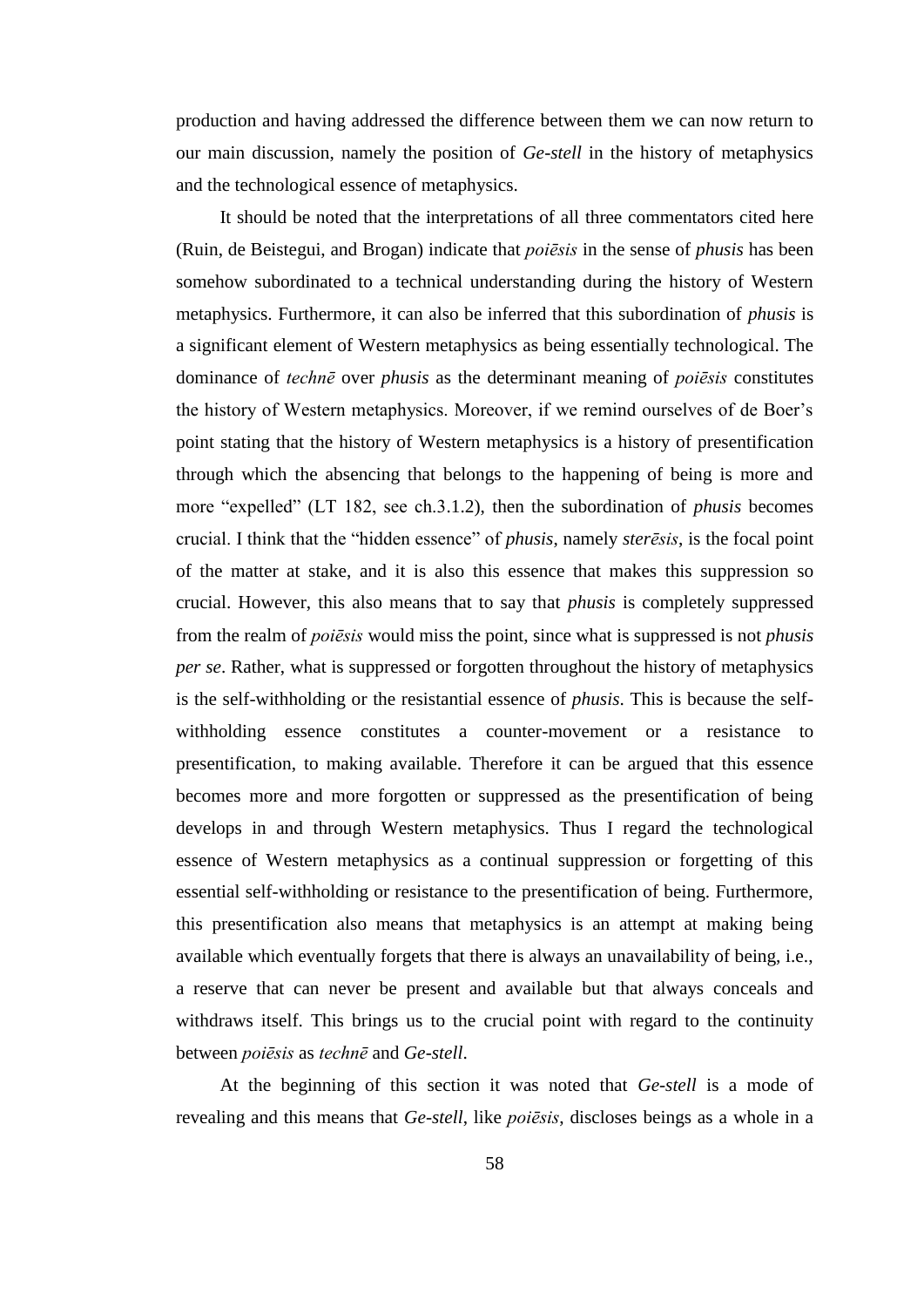certain manner. However, what distinguishes *Ge*-*stell* from the previous configurations in the history of metaphysics is the manner in which beings as a whole are disclosed as endlessly available, namely as *Bestand*, i.e., standing-reserve (QCT 332). Here Heidegger observes a fundamental shift in Western metaphysics, since beings as a whole are no longer disclosed as objects in the sense of *Gegenstand*, that which stand over against (a subject), rather they are disclosed merely as *Bestand* , i.e., what is ready to be calculated, planned, mobilized, i.e., to be mastered at will <sup>60</sup>. It is precisely from this that the distinctiveness of *Ge-stell* arises. But I think that it is this distinctiveness or difference that brings the technical essence of Western metaphysics into its fulfilment. The following discussion is intended to substantiate and explicate this point.

According to Heidegger, this shift from *Gegenstand* to *Bestand* can be understood as the moment indicating the completion of Western metaphysics. At this point it should be remembered that the completion of metaphysics also means a gathering of all the previous metaphysical determinations of being in *Ge-stell*. With regard to this gathering it is noteworthy that *Ge-stell* consists of the root *stellen*, i.e., to posit, and the pre-fix *Ge* which denotes a continuity and/or repetition, and a gathering activity. Most of the commentators cited here draw attention to the fact that the culmination of metaphysics is also indicated in this gathering of the previous determinations of being such as *herstellen*, namely to produce in the sense of *poiēsis*, and *vorstellen*, i.e., to represent<sup>61</sup>.

Furthermore, *Ge-stell* is a system<sup> $62$ </sup> that posits or places everything that exists in terms of orderability through which beings are reduced to a mere stock or standing-reserve that is endlessly available. In other words, in *Ge-stell* there is no limit to its mode of disclosure in the sense that there is nothing that is essentially not

 $60$  Actually, this issue of mastery is the core of the matter regarding the completion of metaphysics in *Ge-stell*. I will explicate this point a little later in this section.

 $61$  Miguel de Beistegui gives a helpful list of the different modes of positing activity that resonate in *Ge-stell*. See NH 111f.

<sup>62</sup> Contrary to the convention of translating *Ge-stell* into English as "Enframing", de Beistegui offers the word "System" as directly derived from the Greek "*systema*". Interestingly, he thinks that Heidegger's own term, i.e., *Ge-stell*, can be understood as a literal translation of this Greek word. He explains that the word consists of the prefix "*sys*" which means together and the verb "*istemi*" that means to place, to stand (NH 111).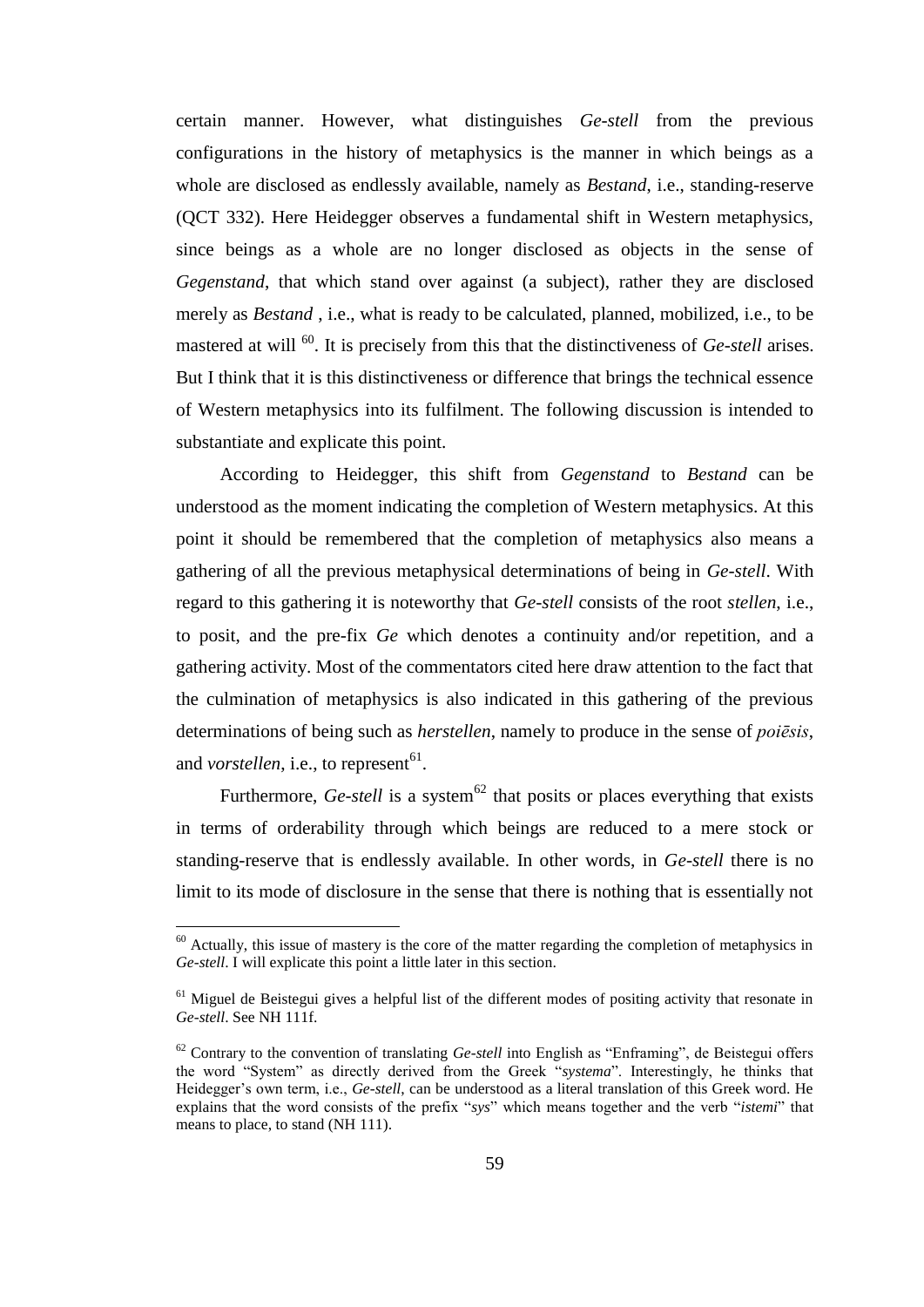orderable. Moreover, for Heidegger, this is what distinguishes *Ge-stell* from *poiēsis*. *Ge-stell* is not a bringing-forth (*herstellen*) as *poiēsis*, rather it is a challenging-forth (*herausfordern*), since *Ge-stell* does not allow any aspect of beings to remain concealed (QCT 320). In this sense in *Ge-stell* there is a totalizing demand that discloses everything that exists as entirely available, usable, manipulable. The meaning of *Ge-stell* and the difference between *Gegenstand* and *Bestand* lie in this demand. The demand in modern technology is not just excessive. Rather, in principle it is essentially endless. Hence it is not a bringing-forth but a challenging-forth, since it coerces and even loots and exploits every aspect of beings<sup>63</sup>. In relation to this issue this demand of *Ge-stell* manifests itself mainly as the mastery of beings as a whole in the age of modern technology. This mastery mainly shows itself as the mastery over nature in which nature is regarded as a mere resource that can be organized, regulated and exploited without reserve. However, the object of this mastery is not exclusively nature. Rather, all that exists is revealed as available to mastery since in the challenging-forth of *Ge-stell* the very manner of coming-topresence is reduced to being constantly available, in other words, the event of presencing itself is reduced to a constant orderability. Therefore, on the one hand, there is a continuity between ancient *poiēsis* and *Ge*-*stell*. On the other hand, *Ge*-*stell* is fundamentally different from *poiēsis*, because in ancient *poiēsis* to be means to come into presence, into the light from out of concealedness, hiddenness. So it designates a movement from non-present to present.

However, in *Ge-stell* being is reduced to constant presence and availability, thus the movement that designates the coming-to-presence is completely forgotten in the sense that there is no longer even a sense of movement in the understanding of being as constant presence. Actually, the mastery of being is the crux of the issue with respect to *Ge-stell* and its relation to *poiēsis* as *technē*. To explicate the crucial importance of this issue, I will once more draw on Hans Ruin's text in order to shed light on the problematic of the mastery of being. He asserts that "[t]o think the *Gestell* in the way indicated by Heidegger is therefore also to bring to awareness the

<sup>63</sup> In his book *The Gods and Technology: A Reading of Heidegger*. Albany: SUNY, 2006, Richard Rojcewicz explicates the difference between ancient technology and modern technology precisely by showing how in modern technology everything is transformed into a potential resource that can be exploited.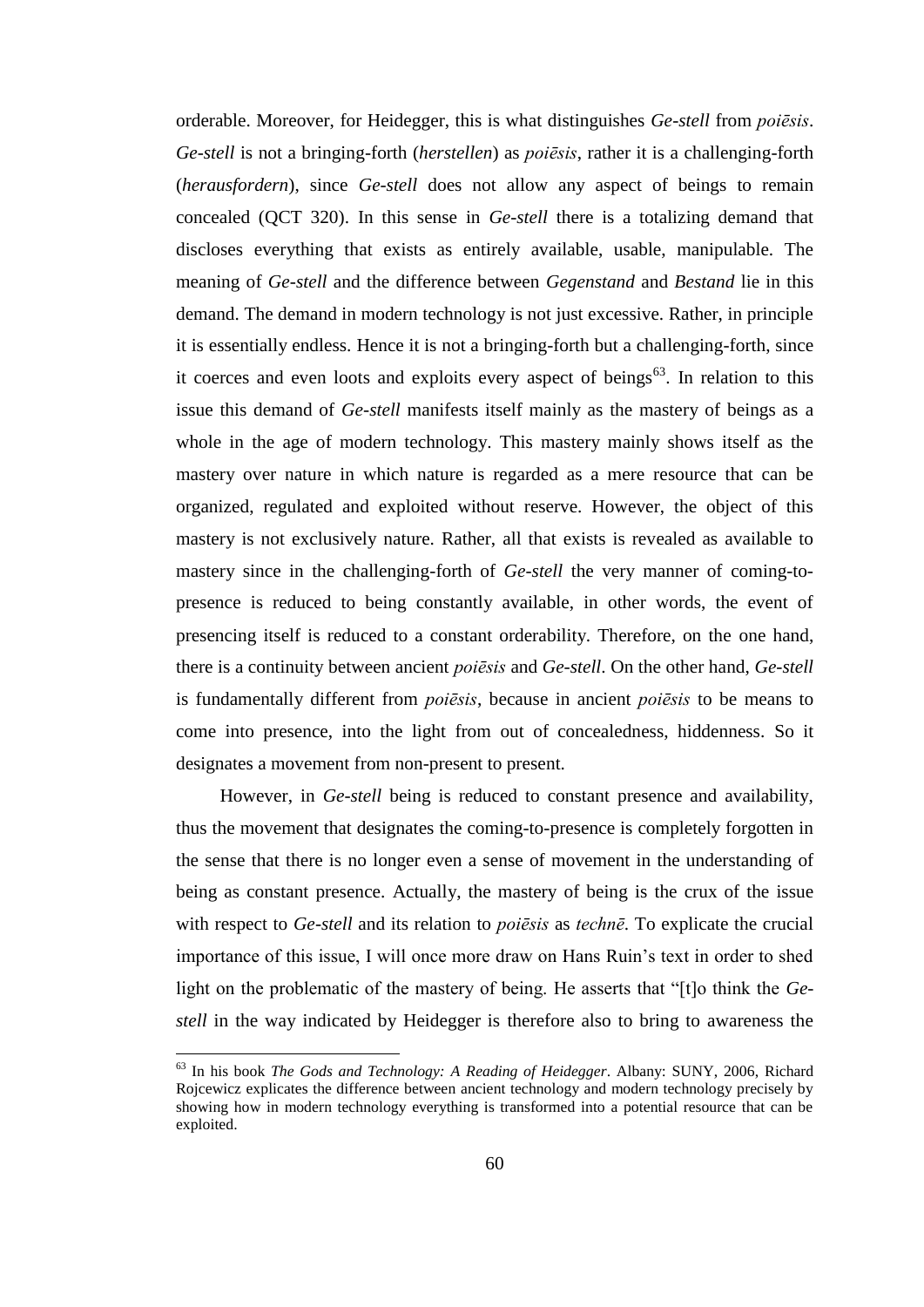technological in thinking itself, the inner urge towards mastery […]." (GE 192). In fact, in Ruin's analysis what is crucial for this thesis is not the will or the urge towards mastery but the inner affinity of this *urge* to thinking itself. With the help of Ruin's remark it can be claimed that metaphysical thinking is itself inherently technological since the technical stance towards beings constitutes the mode of thinking that forms the history of Western metaphysics. In my view, this inner affinity between the will to mastery and thinking is what makes metaphysics technological from the outset.

More significantly, the will to mastery indicates a movement in metaphysics that necessitates the emergence of *Ge-stell* as the dominant mode of disclosure. Therefore to think metaphysics on the basis of the will to mastery also explains how *Ge-stell* constitutes the completion of metaphysics, since *Ge-stell*, as a mode of revealing, marks an era in which Western metaphysics arrives at its "uttermost possibility" (EP 433). This is because *Ge-stell* is a mode of disclosure in which the technological essence of metaphysics finalizes itself and the previous modes of disclosure are gathered and revealed as essentially technological. I take the completion of Western metaphysics in the age of modern technology to mean that in and through *Ge-stell* the urge towards mastery finally exhibits itself *as* a will to mastery and as essentially belonging to metaphysics itself. Hence Heidegger thinks that *Ge-stell* belongs to the destining of revealing (QCT 333).

Moreover, if we recall de Boer's point about the continual suppression of absencing throughout the history of metaphysics, which in turn leads to the reduction of presencing to mere constant presence, then it becomes possible to understand the urge of *Ge-stell* towards a complete unconcealedness of beings as the final phase of this metaphysical movement. Similarly, de Beistegui also claims that the history of Western metaphysics is the event of the "becoming presence (and present) of the event of presence" (NH 119), and this presentification reaches its completion in the age of modern technology. As explained above, this is because *Ge-stell*, by constantly securing and ordering beings as whole by revealing all that is as *Bestand*, reduces the coming-to-presence to constant presence and thereby availability. Concomitantly, this also means that the forgetting of the primordiality<sup>64</sup> of this self-

 $64$  The issue of the primordiality of the self-withholding was discussed above in ch.3.1.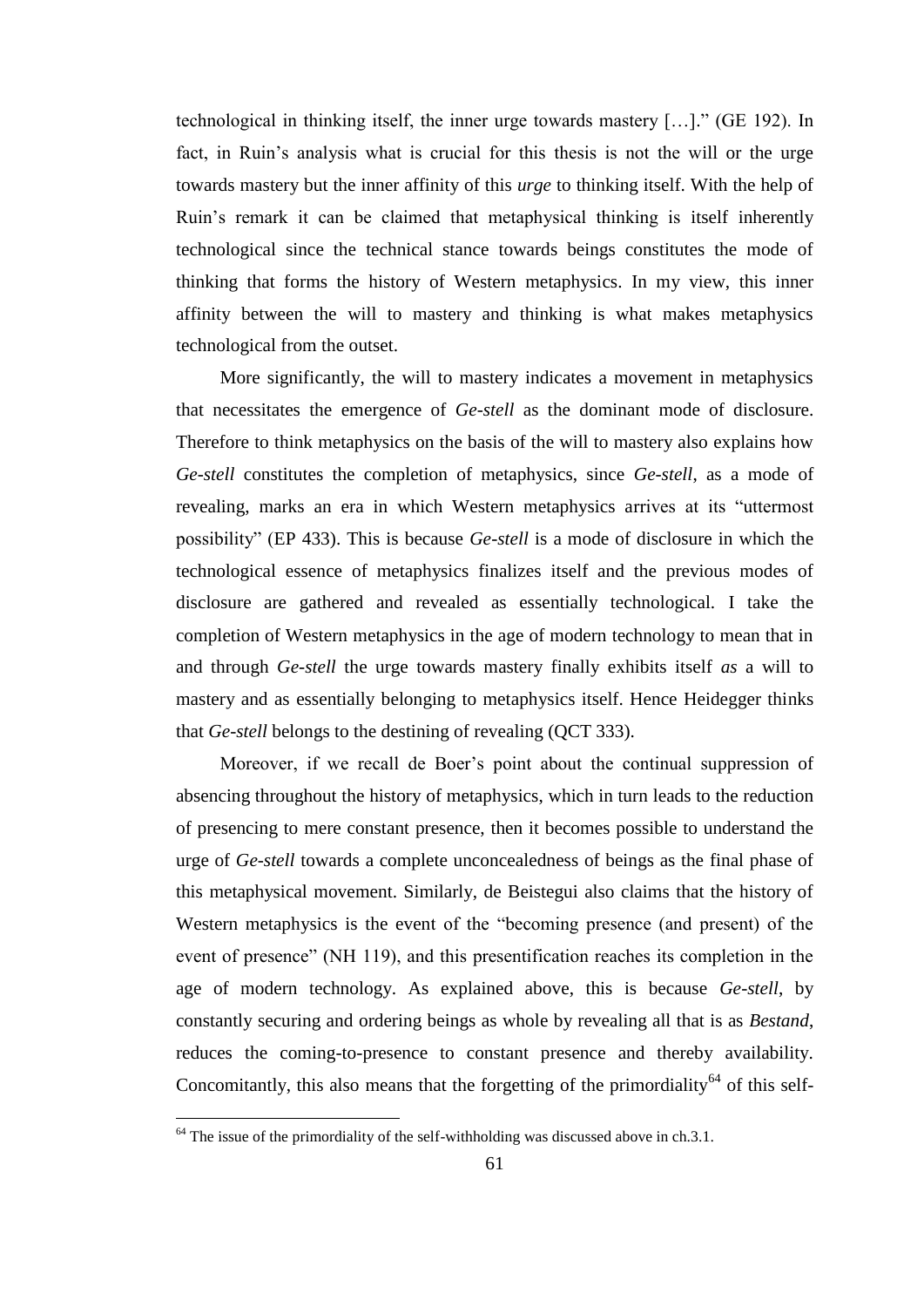withholding of being happens to such a degree that it is completely concealed in the total unconcealedness that is brought about in the mode of disclosure of *Ge-stell*.

On the other hand, for Heidegger, in each epochal configuration of being there is this kind of concealment, as I have discussed in the previous section with regard to the structure of the history of being (see ch.3.1), since every revealing or disclosure of beings as a whole is at the same time a concealing insofar as it reveals everything that is in one unified manner and conceals any other possibility of revealing of beings as a whole. Furthermore, it was also shown that this concealing is the possibility of any kind of revealing since being, by withholding itself, lets itself be addressed in terms of a particular configuration. Being as the gift of the giving and its reception in thinking is made possible on the ground of this fundamental concealment and the self-withdrawal of being (see ch.3.1).

However, what is distinctive in *Ge-stell* is that it even conceals its essential trait, namely that it is a mode of revealing or disclosure (QCT 333). This is the extreme danger that lies in *Ge*-*stell*. This *unique* characteristic of *Ge-stell* is extremely important because it is this characteristic that makes it possible for *Gestell* to indicate the completion of metaphysics. Insofar as *Ge-stell* reveals beings as a whole as *Bestand* it leads to the ultimate presentification of being, which characterizes one of the constitutive movements in the history of Western metaphysics. In turn, as long as this presentification reaches completion in the sense that the beingness of beings is determined as being constantly present and available, the ultimate forgetting and thereby the concealment of the essential self-withholding, or the *sterēsis* of being, also takes place, which is the other constitutive movement in Western metaphysics. I think that this is why *Ge*-*stell* is the extreme danger, because this complete forgetting of the essential characteristic of revealing itself may become so entrenched that the possibility "[…] to enter into a more original revealing and hence to experience the call of a more primal truth" gets blocked off (QCT 333).

Yet this distinctive characteristic is also what makes *Ge-stell* the "prelude", as Heidegger claims (ID 36f.), to *Ereignis* and to the other beginning, since, as has been discussed, the other aspect of the complete forgetting of the essential resistance within being is the self-withdrawal of being. If we recall that *Ereignis* can only arise out of the experience of this withdrawal as a withdrawal – or what Bernasconi calls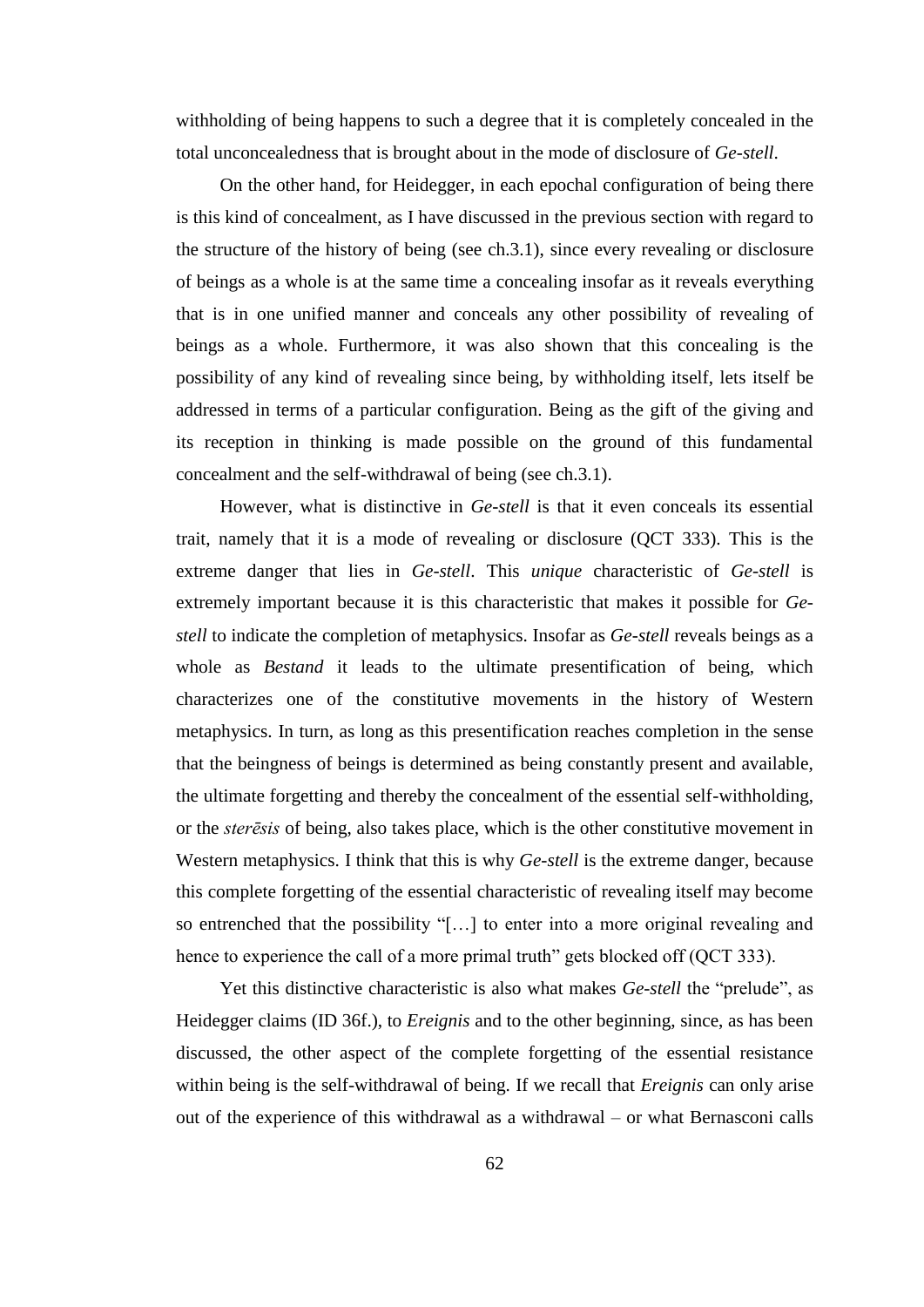the experience of the lack for a word for being – then it can be concluded that *Gestell* also constitutes the turning-point at the end of metaphysics towards a 'beyond' of metaphysics. Furthermore, this possibility is what makes the saving-power grow in concert with the danger in *Ge*-*stell*. Finally, this self-withholding of being and the complete forgetting of the self-concealing essence of every revealing bring us to a point where the following discussion of the relation between *Ge-stell* and *alētheia* can begin. In the following this relation will be examined in order to show how *Gestell* may lead to a radical change in the history of metaphysics in the sense of a counter-turning within it by examining the relation of *Ge-stell* to the essence of truth.

# **3.2.1.2.** *Ge-stell* **and the essence of truth**

Insofar as *Ge-stell* is a mode of disclosure, the relation between *alētheia* and *Ge*-*stell* must be examined. The difficulty concerning this relation is that although the mode of disclosure of *Ge*-*stell* is fundamentally different from the revealing in the mode of *poiēsis*, it is still a mode of disclosure, i.e., revealing. What makes this relation problematic and as well as complex is that although *Ge-stell* is a mode of revealing, it even conceals its own characteristic. Thus it does not present itself as a mode of revealing, therefore it blocks the possibility to grasp the *alētheic* event that takes place in *Ge-stell*. Furthermore, this examination will also help us to understand in a more comprehensive manner how *Ge-stell* can be interpreted as the completion of Western metaphysics, because the unfolding of the technological essence of metaphysics and the forgetting of the lethic element of un-concealment are two different aspects of the same event that happens throughout the history of Western metaphysics, namely the gradual concealment of the self-withdrawal of being. However, the main aim of the discussion of the relation between *Ge-stell* and *alētheia* is to show how *Ge-stell* bears the possibility of another beginning at the end of metaphysics. Thus this examination has a central importance insofar as it will aid us in articulating how the self-overcoming of metaphysics can take place. In turn, this will put us in a position to discuss the relation between *Ge-stell* and the work of art in the context of the self-overcoming of metaphysics.

In order to configure the relation between *Ge*-*stell* and *alētheia*, I will first clarify Heidegger's interpretation of *alētheia*. For Heidegger, *alētheia* is an event of un-concealing in which the lethic aspect is primordial and co-constitutive (together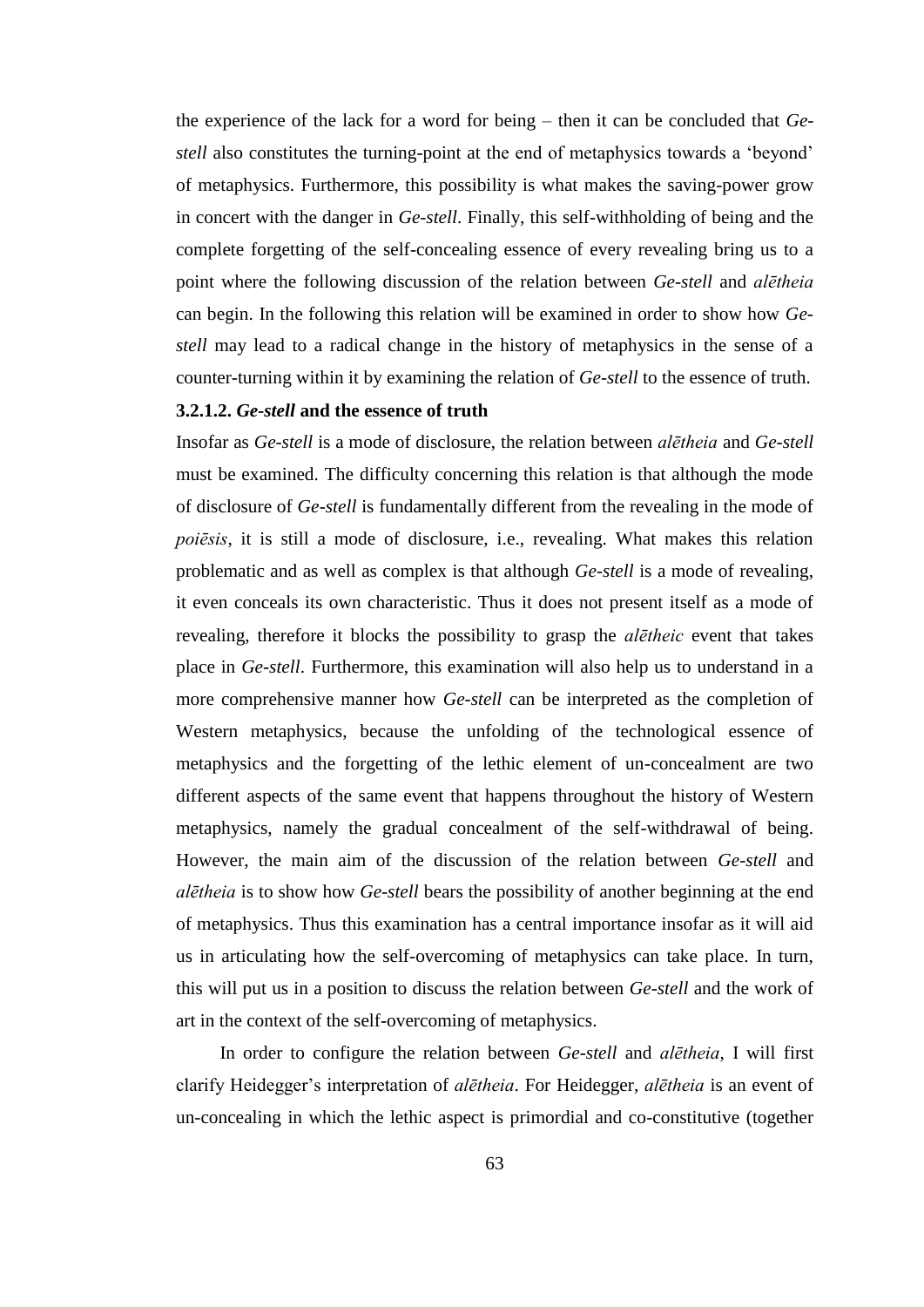with the unconcealment) of the happening of truth. Furthermore, it must be said that the event of truth is the happening of the strife between these two co-constitutive counter-movements, namely concealing and revealing. Following from this, there is a certain sense of movement in Heidegger's understanding of *alētheia*. In this sense he understands it as *a*-*lētheia* in the sense of the privation of a primordial state of affairs. Thus *alētheia* cannot be understood as *veritas*, truth as correctness, *adaequatio*, and not even as a simple state of unconcealedness, since all these would fail to grasp the dynamic nature of the un-concealing event. In other words, the truth of being as *a-lētheia* does not refer to a static mode which completely unveils being. On the contrary, as I said above, it refers to a constant strife between revealing and concealing. Accordingly, Heidegger interprets *alētheia* as an un-covering of the hidden or the concealed and thereby seeks to bring it into openness. However, this un-covering of the concealed is not an eradication of concealment, as if such eradication were possible, but rather disclosing what is concealing itself as concealing. Therefore in *a-lētheia*, or in the unconcealing event, there is always a fundamental and prior concealment of what is unconcealed<sup>65</sup>. In "The Origin of the Work of Art" Heidegger elucidates how an essential concealment prevails in this unconcealing event as follows,

The essence of truth, that is, of unconcealment, is dominated throughout by a denial. Yet this denial is not a defect or a fault, as though truth were an unalloyed unconcealment that has rid itself of everything concealed. If truth could accomplish this, it would no longer be itself. *This denial, in the form of a double concealment, belongs to the essence of truth as unconcealment*. Truth, in its essence, is un-truth. (OWA 179)

However, we saw that *Ge-stell* is fundamentally different in its mode of revealing, since it discloses everything that is as a mere standing-reserve, *Bestand*. This means that *Ge-stell* ignores the fundamental concealment that occurs in each unconcealment. It does not let anything slip away from its constantly totalizing mode of disclosure, since as a mode of disclosure, *Ge-stell* "[…] never simply comes to an end." (QCT 322). Rather, by constantly organizing and securing it seeks to sustain the complete accessibility and orderability of beings as a whole. Therefore it can be said that *Ge-stell* is incapable of admitting finitude in its mode of revealing in the

<sup>65</sup> Heidegger's understanding of the truth of being as *a-lētheia* will also be discussed further below in ch.4.1.3 in the context of art.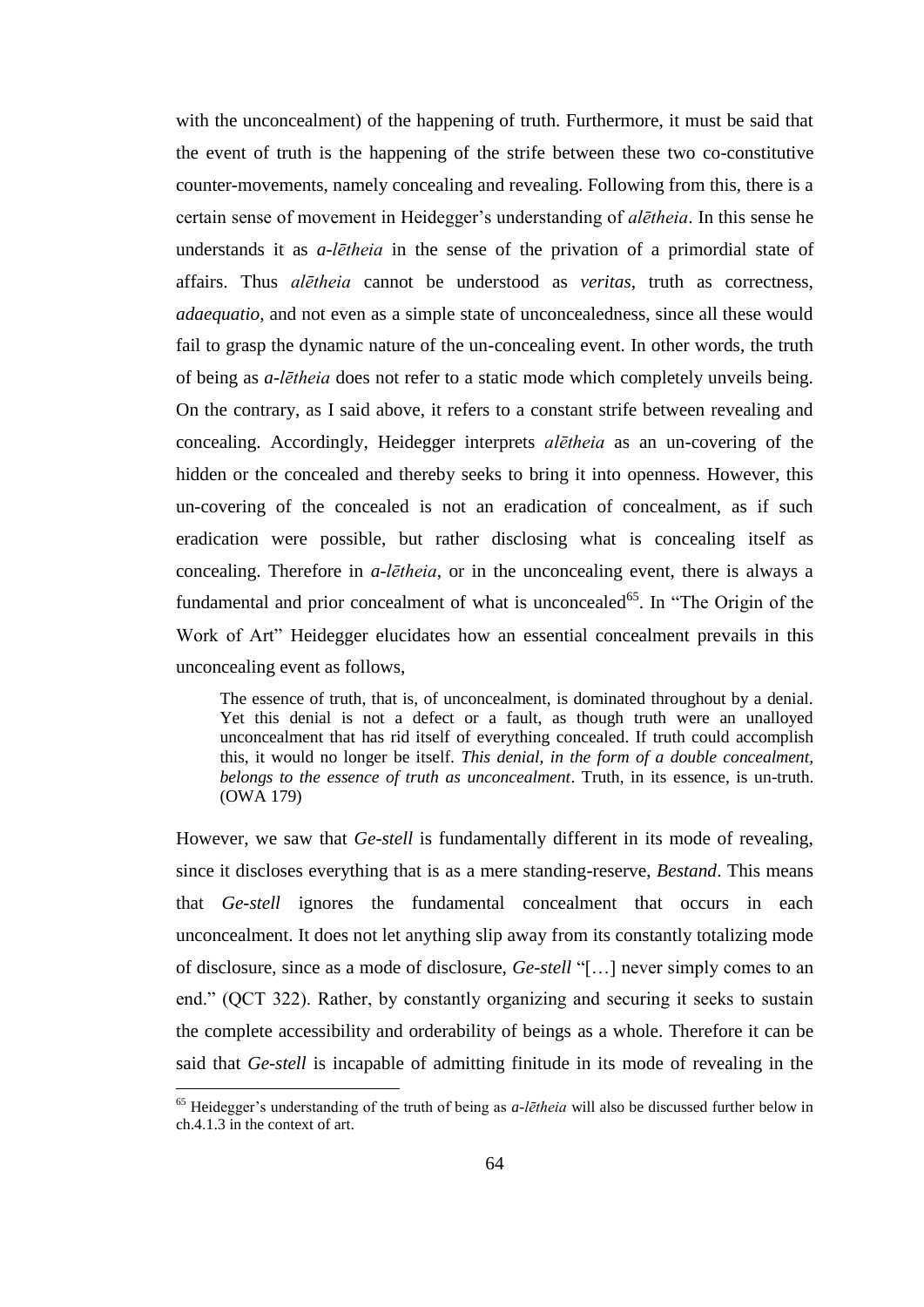sense that there is no unavailable reserve, no essential concealment into which *Gestell* cannot ultimately insert itself. Nothing can remain unavailable or unreachable. There may be things that have not yet become available or have not yet been reached or not yet transformed and secured in its system of orderability, but according to the attitude of *Ge-stell* they eventually will be, and at any rate, beings as a whole are disclosed as essentially orderable and accessible. Hence Heidegger thinks that there are no longer any objects, in the sense of standing over against a subject, in the age of modern technology, because everything is homogeneously revealed as *Bestand*, as was shown in the previous section.

I take this objectlessness to refer to a complete loss of resistance in the sense that even the very restricted resistantial aspect of beings that *Gegenstand* still expresses is suspended on the basis of *Bestand*. The object as that which stands over against a subject still implies a certain kind of independence insofar as it opposes the subject, since in this opposition the *Gegenstand* emerges as an obstacle that should be overcome, which indicates a certain unavailability of the object. Thus it can be maintained that *Gegenstand* still constitutes a certain resistance, even if a very restricted one. On the other hand, *Bestand* designates a complete disregard of any opposition whatsoever, since everything that exists is always already revealed as constantly present and available in *Ge-stell*. What is significant in this transition from *Gegenstand* to *Bestand* with regard to the relation between *Ge-stell* and *alētheia* is that this shift also indicates a fundamental transformation in the understanding of truth. I think that the understanding of truth inherent to *Ge-stell* can no longer be defined in terms of correctness or correspondence, because there is no object to represent, and thus there is nothing to correspond to. The other form of understanding of truth as correctness, namely the correspondence of the object to the representation, also becomes impossible for the same reason. In *Ge-stell* the entire dynamic of representation is eliminated, since beings are no longer represented (*vorgestellt*) in the technical sense of the term, rather they are only ordered (*bestellt*). As I have tried to emphasize, *Ge*-*stell* seeks to enclose everything in a system of orderability, accordingly the truth is reduced to a mere instrumental relation of efficacy that sustains and secures this system in which everything that exists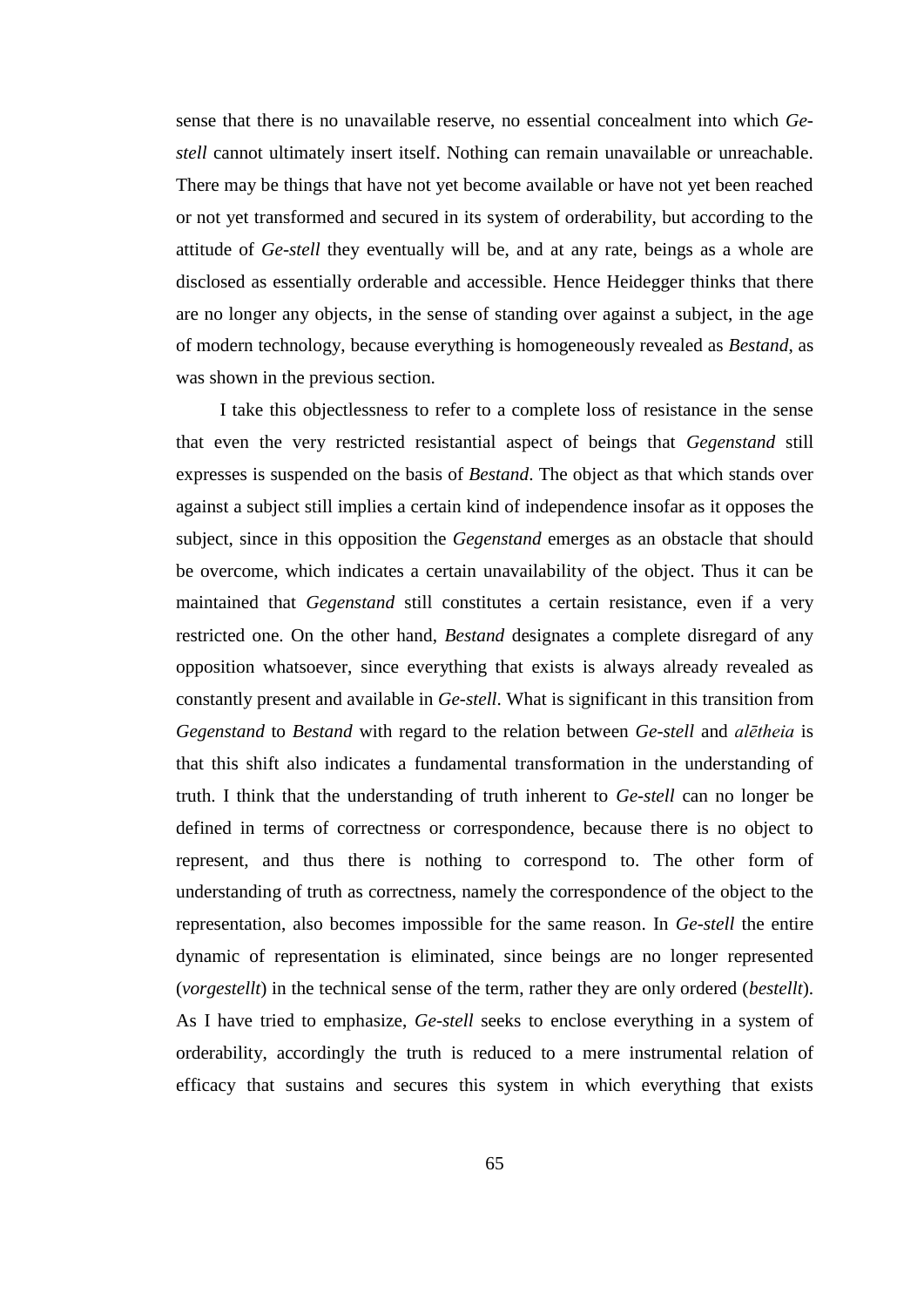becomes available. In the age of modern technology the matter at stake is to organize, to regulate beings as a whole in terms of the endless demand of *Ge-stell*.

In connection with this it would be useful to recall Heidegger's remarks in "The End of Philosophy and the Task of Thinking". In this text Heidegger suggests that scientism is also a result of this reduction of truth to an instrument of sustaining the availability of beings as a whole, since when truth is downgraded to a mere matter of organizing, regulating and securing, science becomes the only access to such an 'effective' truth. In relation to this Heidegger thinks that not only does science become the sole access of truth, but also that scientific claims are evaluated on the basis of their effects. More significantly, this means that the truth of scientific claims is also reduced to the efficacy of these effects (EP 435). In light of this I think that correctness or *adaequatio* does no longer define the understanding of truth in the age of modern technology, rather, truth is shrunk to mere regulation and organization. Therefore the transition from *Gegenstand* to *Bestand* or the dissolution of the object can also be taken as the dissolution of the traditional conceptions of truth, since there is no object to represent, or there is no object to conform to our representations or concepts, the truth cannot be thought of as correctness or correspondence. In relation to this I think that this dissolution of truth as correctness that occurs in *Ge-stell* can be understood as the culmination of the forgetting of the lethic essence of *a*-*lētheia* throughout Western metaphysics. This is because in the mode of disclosure of *Ge*-*stell* the essential concealment is completely concealed. As a result I would like to suggest that the mode of disclosure of *Ge*-*stell* is the complete denial of the lethic essence of truth, since, as we have seen, in the constant organization and regulation of beings as a whole as *Bestand*, nothing, no aspect of beings, is thought to remain in concealment since concealment itself remains completely concealed.

However, as denial it also constitutes what Heidegger calls "the double concealment" and in this sense *Ge-stell* should be interpreted as essentially belonging to the event of unconcealment. It is a double concealment since it conceals the essential lethic element of unconcealment. The more crucial point is that the double concealment that occurs in and through *Ge-stell* is what makes the essence of technology ambiguous, which "[…] points to the mystery of all revealing, i.e., of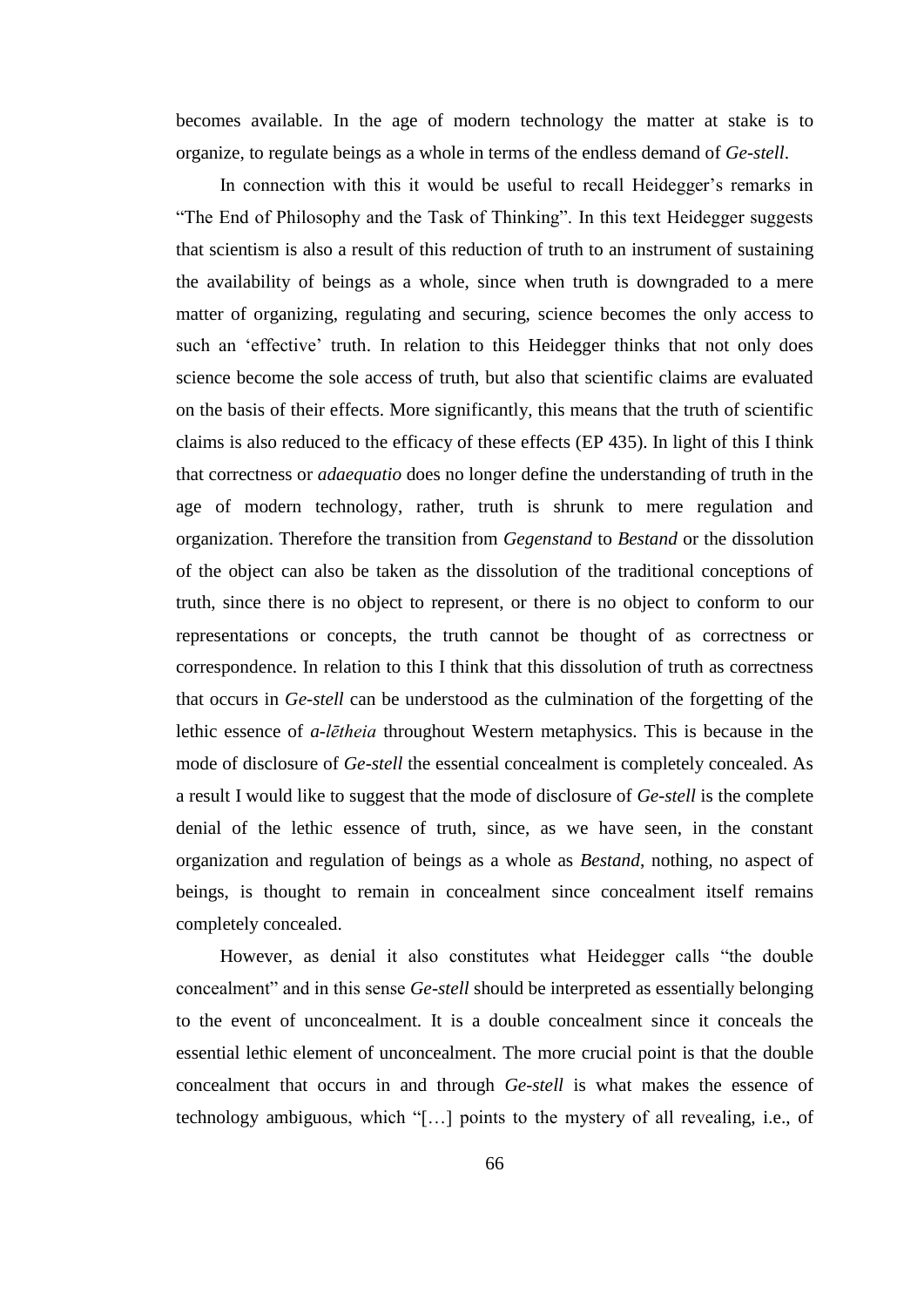truth." (QCT 338). Hence I think that *Ge*-*stell* as the complete forgetting of concealment alludes to this essential mystery of the unconcealing event. The following passage from Heidegger's "On the Essence of Truth" will help us to clarify this point further,

> In letting beings as a whole be [...] it happens that concealing appears as what is first of all concealed. […] The proper non-essence of truth is the mystery […] the "non-" of the originary non-essence of truth, as un-truth, points to the still unexperienced domain of the truth of Being (not merely of beings). (ET 148f.)

> In the simultaneity of disclosure and concealing, errancy holds sway. […] Then resolute openness toward the mystery […] is under way into errancy as such. Then the question of the essence of truth gets asked more originally. (ET 151)

In light of this I think that *Ge-stell* is the most extreme errancy that hints at the possibility of the disclosure of this mystery in a radical way. It is errancy because the non-essence of truth prevails in *Ge-stell* as the un-truth, namely un-unconcealment. It is extreme in the sense of an ultimate point, since the complete forgetting of the lethic essence of truth takes place in *Ge-stell* and in this sense *Ge-stell* is a double concealment*.* However, in this forgetting or the double concealment there emerges the possibility of disclosing the mystery that essentially belongs to the event of *alētheia*. Insofar as *Ge-stell* is the double concealment, namely the complete concealing of the concealment, it also makes it possible for the non-essence of truth to emerge as the mystery of the truth of being since this double concealment also brings the concealment of being into view in a radical way, by constituting the complete abandonment of being. Thus *Ge-stell* also opens up the possibility of entering a new, as yet unexperienced site of truth as *a*-*lētheia*<sup>66</sup>.

De Beistegui explains how *Ge-stell* can bear such a possibility precisely in its relation to this non-essence. He claims that this non-essence harbours the sole possibility of experiencing the essence of the truth of being, i.e., *alētheia* (NH 119). I

<sup>&</sup>lt;sup>66</sup> This claim may be criticized simply by recalling that *alētheia* is the Greek understanding of truth and therefore it is impossible to speak of an un-experienced domain of truth as *alētheia*. Following from this one may also say that Heidegger's thought attempts to accomplish a return to the fundamental Greek experience of *alētheia*. However, Heidegger not only thinks that such a return is impossible but also explicitly says that it is not aimed at at all, even if it were possible (OWA 176). Although the fundamental difference between Heidegger's understanding of *alētheia* will be discussed later on in ch.4.1.3, for now it must be noted that Heidegger's thinking does not seek a *resurrection* of ancient Greek thinking, on the contrary, it seeks to prepare a way of thinking that has remained concealed since the first Greek inauguration of Western metaphysics.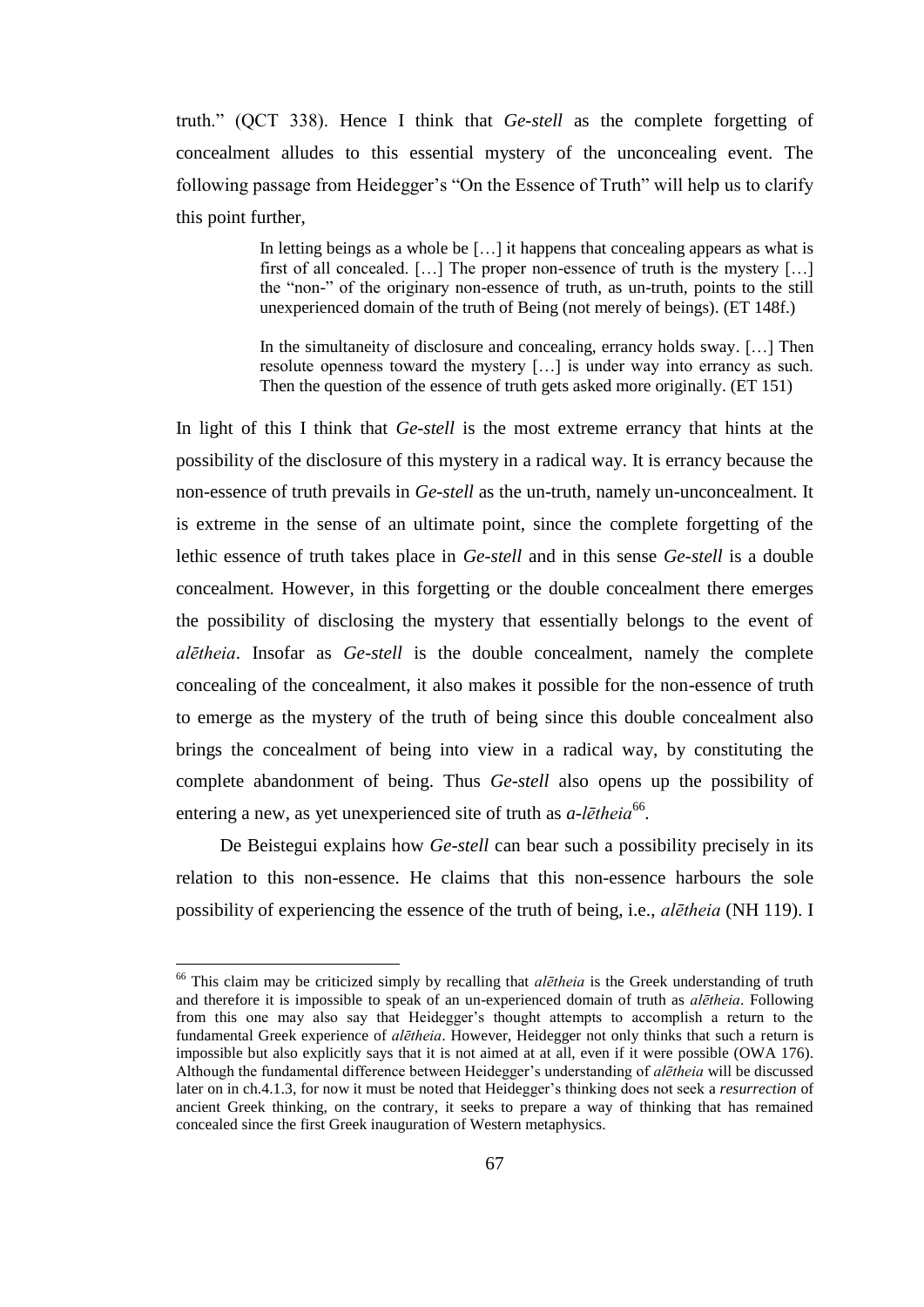think that the reason for this is that the truth of being itself happens as non-essence or un-unconcealment in the history of being, because while beings as a whole are disclosed, being itself, or more properly the giving of being, withdraws and conceals itself. Therefore the non-essence or the double concealment becomes the only possible way of entering into the thinking of the essence of *alētheia*. In turn this is why *Ge-stell* is capable of hinting at the non-essence of truth, since *Ge-stell* is also the very happening of this concealment itself in the form of a double concealment.

Interestingly, de Beistegui goes further and asserts that "[…] the essence of technology is the essence of truth itself […]" (NH 120). I agree that *Ge-stell* is inherently connected to the essence of truth and this is not only because it is a mode of revealing, but also, and more importantly, because it becomes the locus of the essential mystery insofar as it is the happening of the double concealment. However, I do not think that the essence of technology can easily be equated with the essence of truth. Rather, *Ge-stell* must be understood as a possibility that paves the way to the essence of truth and this precisely does not mean that *Ge-stell* is also the essence of truth itself, because *Ge-stell* as a totalizing challenging-forth does not disclose the essential mystery of *alētheia* as a mystery. The relation between the essence of technology and that of truth is parallel to the relation between *Ge-stell* and *Ereignis*, so I think that *Ge*-*stell* can be interpreted as a "prelude" to an as yet unexperienced domain of truth insofar as the concealment of the concealment defines the fundamental movement of the mode of disclosure of *Ge*-*stell*. In this sense *Ge*-*stell* is what Heidegger calls the "essential non-essence of truth" (ET 148) because it is the very happening of the concealing of the essential concealment, yet *Ge-stell* itself does not reveal this concealment *as* concealment but it is a harbinger of the possibility of such a revealing.

As a result I think that *Ge-stell* is this non-essence of *alētheia* that essentially belongs to the event of *alētheia* inasmuch as the double concealment, the concealing of the concealment, occurs in and through *Ge-stell*. In other words, it can be claimed that *Ge-stell* is not something external to the event of truth but is itself a moment within the happening of truth as un-concealment. Moreover, I think that this is why it harbours the possibility of the saving power, although it also constitutes the supreme danger (QCT 332f.), since this complete concealment of the concealment itself is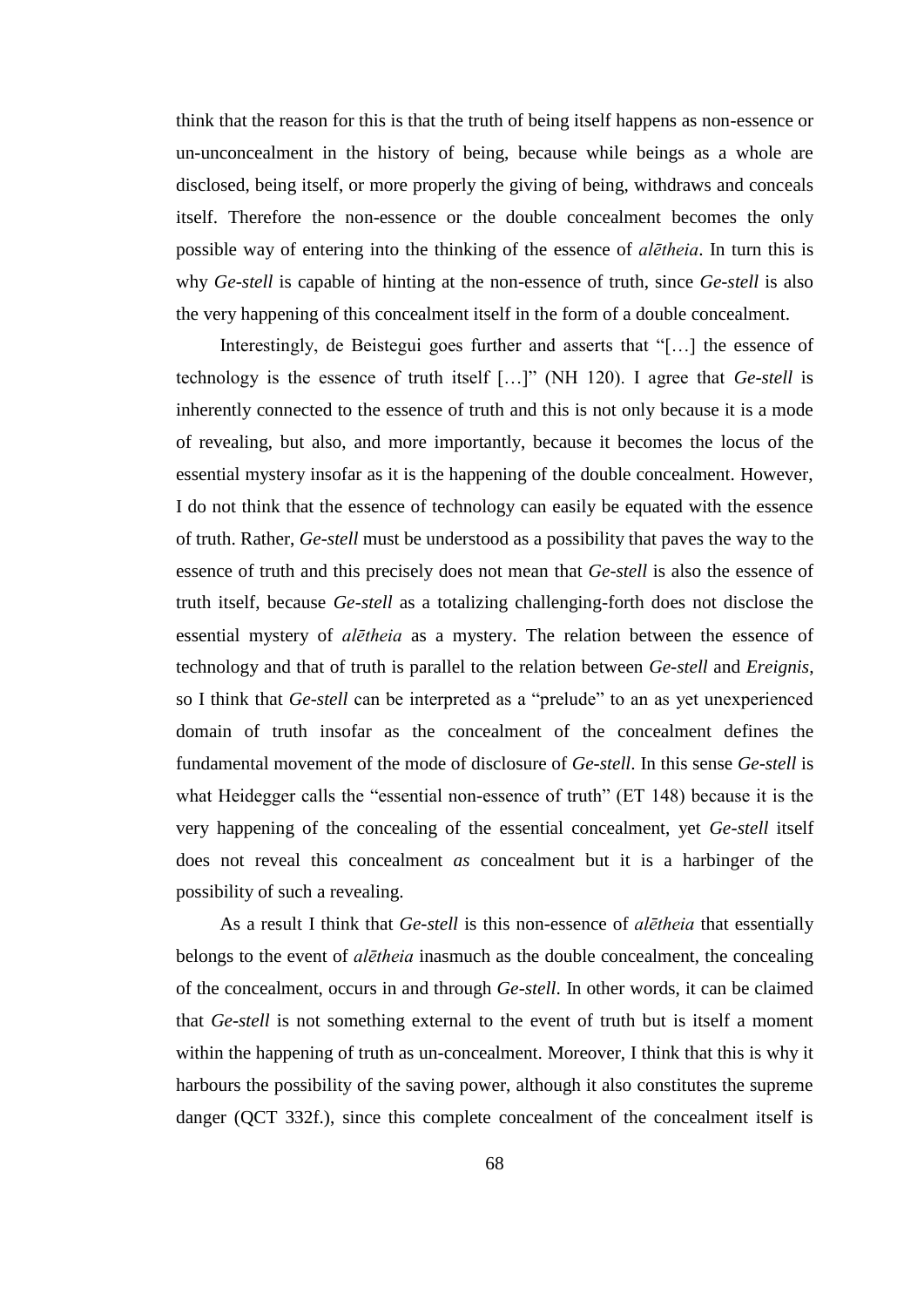essential for an entry into an originary mode of disclosure. It is essential because concealment is the primordial element of unconcealment. In relation to this I think that in *Ge-stell* what Heidegger calls the expropriation, i.e., *Enteignis*, takes place and in this sense, *Ge-stell* alludes to the essence of truth. Yet *Ge-stell* itself is not the revealing of this expropriation as the self-concealment of being. Thus *Ge*-*stell* is neither the essence of truth nor *Ereignis*, but it is the essential passage to these sites. I would like to emphasize again that *Ge-stell* only bears this possibility as the extreme errancy or as the concealment of the essential concealing that belongs to *alētheia* itself. This is how it prepares the way for the possibility of disclosing the mystery of all revealing as a mystery, but it is not the disclosure of this mystery itself.

However, what is more crucial is that *Ge-stell* bears this possibility as long as it challenges the traditional concepts of truth and essence. It can even be said that the question concerning the essence of technology already stems from the inaptitude of the traditional concept of essence to grasp the essence that permeates modern technology. Furthermore, this means that as a mode of revealing the claim that *Gestell* makes upon thinking is what leads to a movement beyond metaphysics. It is of the utmost importance to understand *Ge-stell* as a claim, since otherwise, as Heidegger implies, it is impossible to inhabit the possibility that the essence of technology opens up. Following from this I think that Heidegger calls *Ge-stell* a destining like every other way of revealing (QCT 330), not only because it starts a way in which beings as a whole are disclosed in a certain manner but also because it prepares a new way of revealing insofar as a radical transformation in the history of metaphysics is also prepared through *Ge-stell*<sup>67</sup>. That is why Heidegger says that "[…] it is technology itself that makes the demand on us to think in another way what is usually understood by "essence"." (OCT 335).

Robert Bernasconi regards this point about the inappropriateness of the traditional notion of essence as the main thesis of Heidegger's essay (QL 70). In relation to his point I will suggest that this claim is the hinge that holds together the essay as a whole. This is because with this claim it becomes possible to think that it is *Ge-stell* itself that disrupts the tradition from within, since it is also the culmination

 $67$  Therefore Heidegger's essay "The Question Concerning Technology" should be understood as an attempt at responding to this claim that reaches out from *Ge-stell* itself.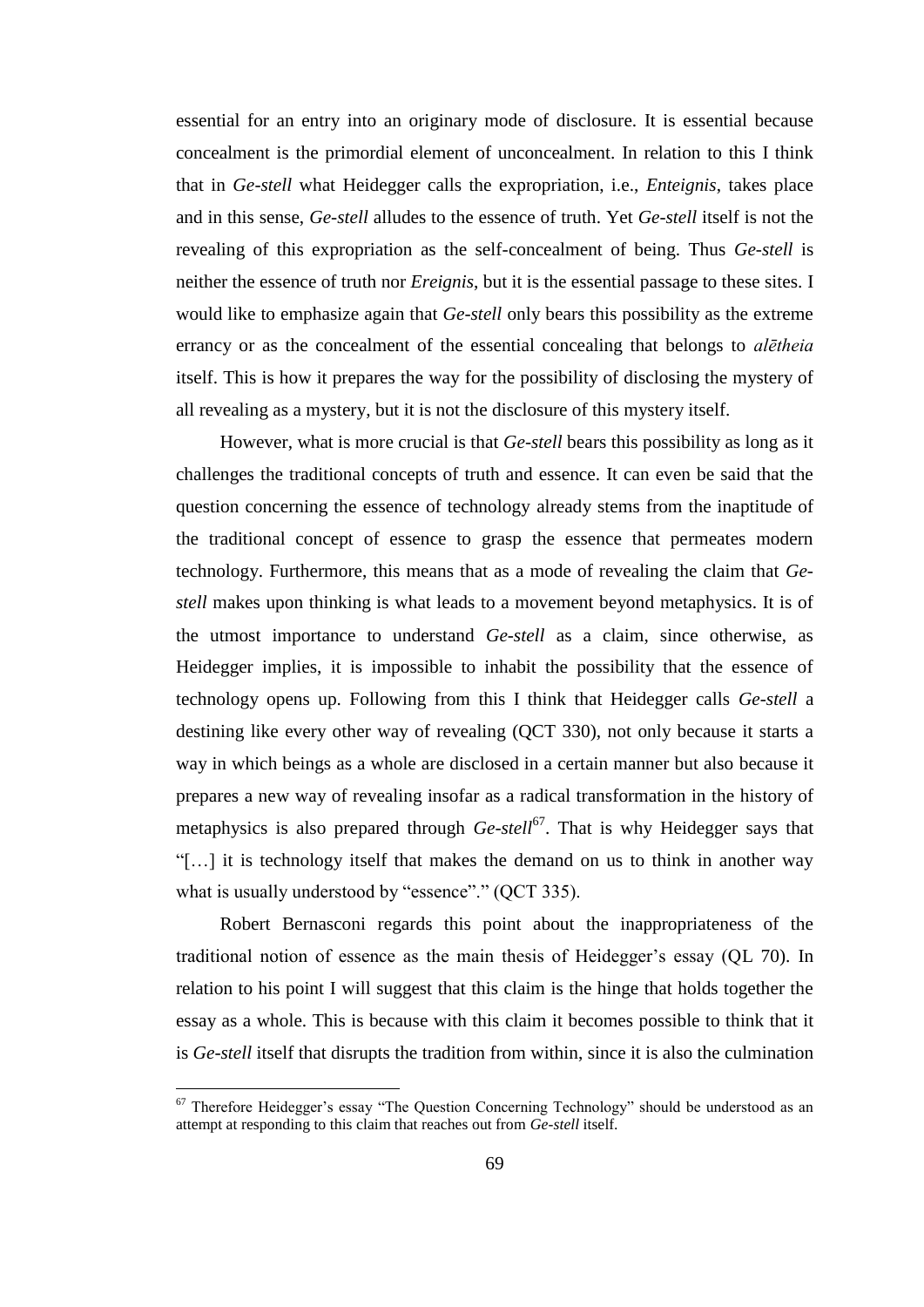of that very tradition. This once again shows that *Ge*-*stell* is utterly crucial in order to understand Heidegger's interpretation of the internal dynamic of Western metaphysics. Heidegger's above-quoted claim implies that the culmination of metaphysics is far from being an indication of a static finalization. Rather, it indicates a dynamic process of the overcoming of metaphysics. Furthermore, it also shows that the overcoming of metaphysics is a self-overcoming, since with the upsurge of *Ge*-*stell*, the tradition also brings about its own dissolution. So it can be said that *Ge-stell* as a challenging-forth also challenges the tradition itself by demanding to think anew what essence is. By doing so it prepares the way for the self-overcoming of metaphysics. Moreover, I think that this is also why the essence of technology is "in a lofty sense ambiguous" (QCT 338), because *Ge*-*stell* on the one hand constitutes the culmination and completion of metaphysics as the happening of the utmost forgetting of the essential self-withholding of being. On the other hand, this culmination also challenges traditional notions and calls for a new kind of thinking that is non-metaphysical, because metaphysical thinking remains impotent in the face of the claim that comes from the essence of modern technology. Now let me try to explicate this issue of ambiguity of the essence of technology and try to show how this ambiguous nature of *Ge-stell* points to art as the site of the other beginning.

### **3.2.1.3. The ambiguity of** *Ge-stell* **and the gesture towards art**

As long as *Ge-stell* constitutes a double concealment in which the non-essence of truth prevails, and as long as it disrupts the metaphysical tradition, at the end of metaphysics the saving power in *Ge-stell* grows as well as the danger. In relation to this to understand the ambiguity that prevails in the essence of technology becomes important, since this ambiguity is itself what makes *Ge-stell* a turning point in the history of Western metaphysics.

For Heidegger, with the upsurge of *Ge-stell* the essence can no longer be understood in the traditional sense of an unchanging permanent *quidditas*, i.e., the whatness of a thing. The essence that prevails in *Ge-stell* is the manner in which something essentially unfolds (*west*). Here Heidegger stresses the verbal sense of "*wesen*", i.e., essencing in the sense of enduring and unfolding. However, he immediately renounces the metaphysical sense of a permanent, atemporal enduring.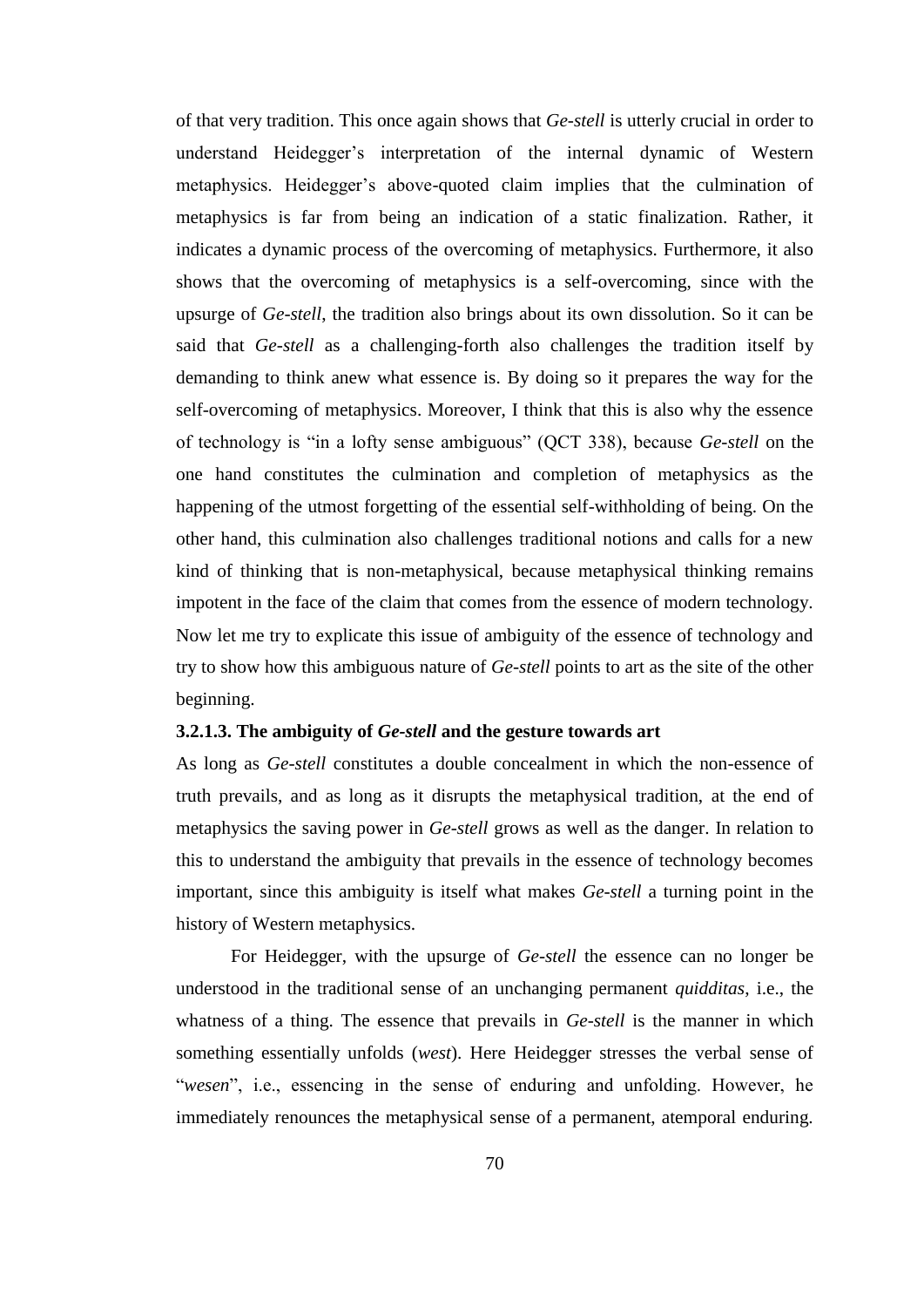Yet, on the other hand he claims that "[t]he way in which technology unfolds [*west*, i.e., essences] lets itself be seen only on the basis of that permanent enduring in which enframing propriates [*ereignet*] as a destining of revealing." (QCT 336, GA 7 32). Furthermore, he borrows a term from Goethe to describe the way *Ge-stell* essences, namely *fortgewähren*, which is translated as "to grant continuously" and he adds that as the essence of technology, *Ge-stell* is also a granting (QCT 336f.).

I take these designations to mean that the essence of technology is capable of granting another way of revealing, and I believe that the possibility of this granting depends on two interrelated aspects of *Ge-stell*. The first one is that *Ge-stell*, precisely by disrupting the tradition and calling for a questioning of the metaphysical notion of essence, demands a non-metaphysical mode of revealing. Yet at the same time this disruption does not occur as an opposition, since the essence in the sense of *wesen* and *fortgewähren* emerges from the traditional concept of *essentia* itself. In relation to this point Bernasconi asserts that the new meaning of essence as essencing, i.e., *wesen*, arises out of the traditional concept of essence as *essentia* itself (QL 75). This supports the claim that the dissolution of the tradition and the possibility of another beginning is not external to the tradition itself, rather it arises out of the tradition as a movement, or better, a leap beyond itself. In relation to this I think that the way *Ge-stell* essences is a continuous granting in the sense that by constituting the dissolution of Western metaphysics *Ge*-*stell* makes it possible to inaugurate a new way of revealing. Here this dissolution, as also indicated earlier in this section, should be understood as the possibility of paving the way for the other beginning that has been increasingly covered over under the ossified layers of metaphysics since its first beginnings. Therefore it does not mean a simple disposal of the tradition, if such a disposal were even possible. On the contrary, the dissolution that pervades in *Ge-stell* is made possible by questioning traditional metaphysical determinations such as essence and truth. In this sense it can be understood as the Heideggerian *Destruktion* of the tradition from within. I think that Heidegger expresses this point when he says that the essencing of *Ge-stell* allows itself to be seen on the basis of permanent enduring. Thus *Ge-stell* can be considered as the turning point where the self-overcoming of metaphysics begins to take place. This issue of dissolution or the *Destruktion* of metaphysics brings us to the second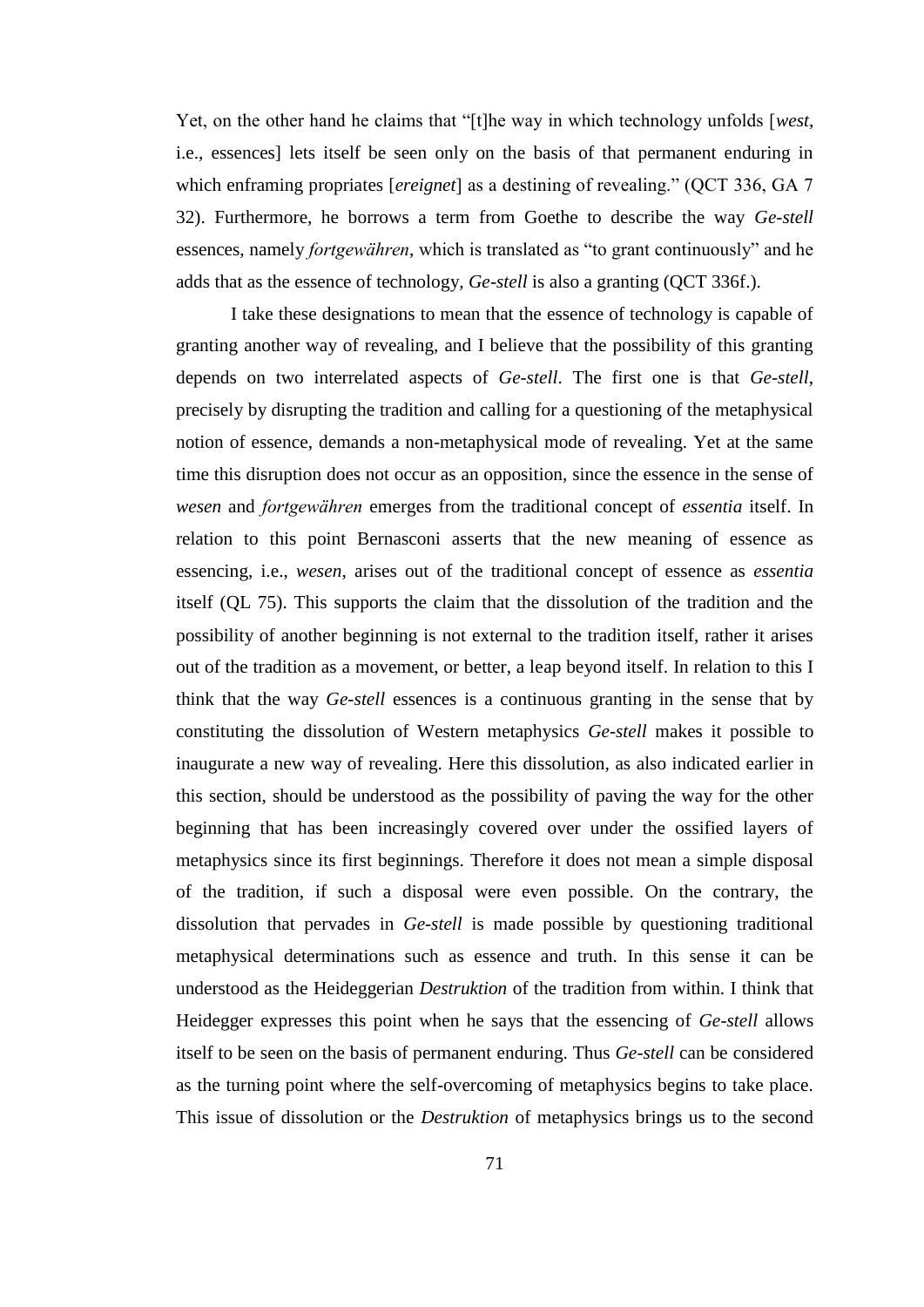aspect of *Ge-stell*, namely the self-withholding of being as the non-metaphysical element that makes the other beginning possible. In order to explicate this second aspect it will be fruitful to have a brief look at Heidegger's understanding of the history of being with respect to *Ge*-*stell*.

As explained in the first section of this chapter, each epoch of the history of being is at the same time an *epochē* in the sense of a withholding. More precisely, it is this self-withholding element in the history of being that makes the transfigurations within the history of being possible. I have also tried to show how the possibility of the overcoming of metaphysics hinges on this self-withdrawal, since this self-withdrawal, as the reserve that metaphysics cannot exhaust, also holds the possibility of a non-metaphysical thinking and thereby the possibility of the other beginning. Now, in *Ge-stell* the complete self-withdrawal of being takes place in connection with the double concealment. As I explained above, this then means that *Ge-stell* can also be interpreted as a ground<sup>68</sup> for the other beginning. Insofar as *Gestell* is the happening of this self-withholding it is also the site in which the nonmetaphysical element comes to happen. In this sense also *Ge-stell* is a destining of revealing. Yet the question in what sense and in what manner *Ge-stell* grants this other beginning is the gist of the matter at stake, namely the gesture towards art in *Ge*-*stell*.

Actually, towards the end of "The Question Concerning Technology", Heidegger gives us the guiding thread for a discussion of this gesture when he says that "[y]et the more questioningly we ponder the essence of technology, the more mysterious the essence of art becomes." (QCT 341). Here Heidegger proposes art as the saving power itself. However, this does not mean that art is *opposed* to *Ge-stell*. On the contrary, as a result of the challenging claim of *Ge-stell* with regard to the essence itself the issue of the essence of art emerges. The ambiguity of the essence of technology also lies in the fact that it points to its ancient root, i.e., *technē*, and by

 $68$  Yet this ground should not be understood in substantial terms because it is not something that lies beneath in the sense of *hupokeimenon*. *Ge*-*stell* becomes a ground for the other beginning as the site where the complete self-withdrawal of being takes place. Thus it refers to absentiality inasmuch as there is a self-withdrawal, namely the *sterēsis* of being. Therefore it cannot indicate a traditional, substantial ground, on the contrary, it refers to the impossibility of such a ground.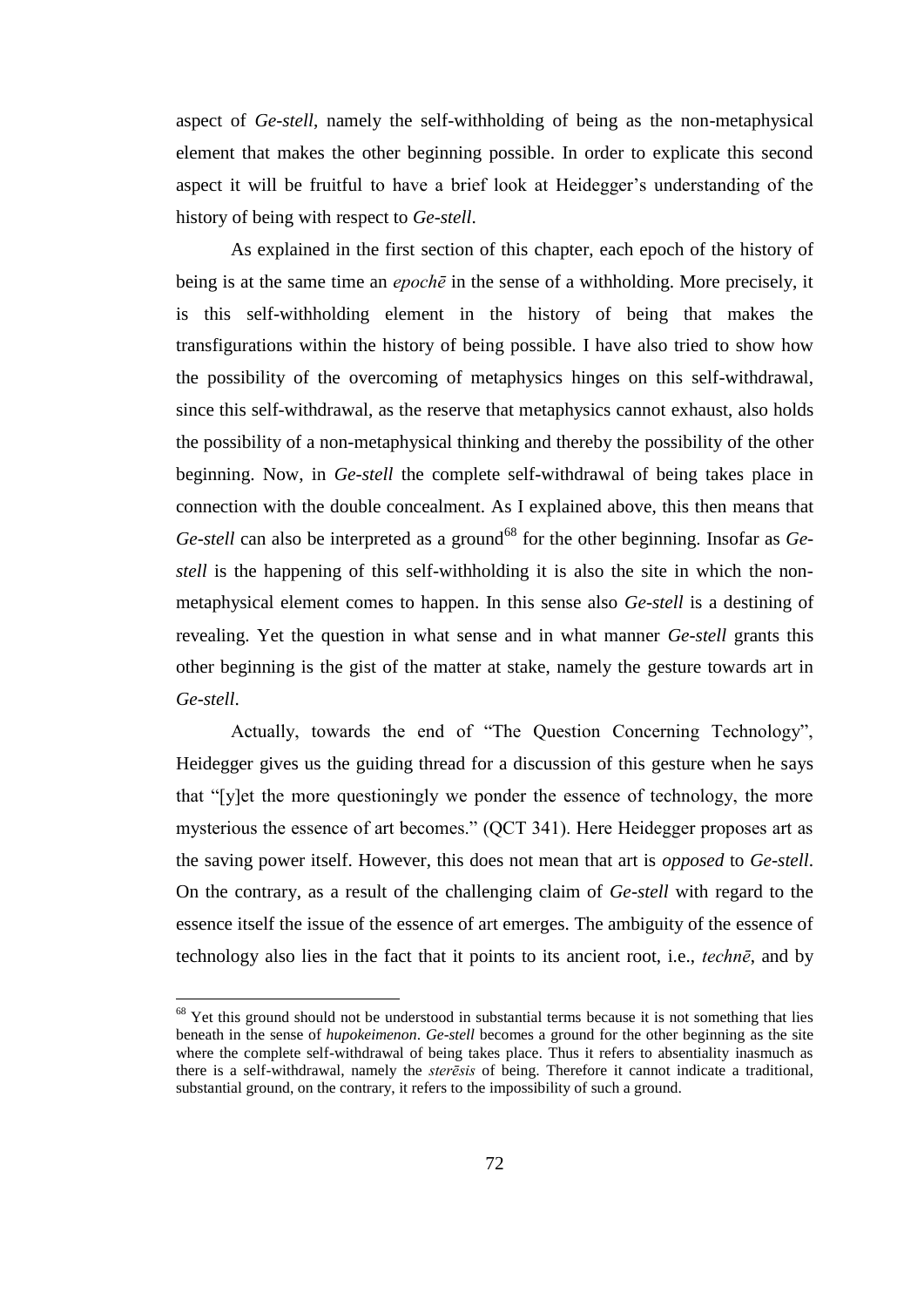doing so the other possibility in *technē*, namely art, becomes a fundamental issue for the self-overcoming of metaphysics. Although throughout this section I have emphasised and tried to explain the distinctiveness of *Ge-stell*, nevertheless the issue of the continuity between *Ge*-*stell* and ancient *poiēsis* as *technē* should also be remembered. Now I will explicate this issue and explain how *Ge-stell* is actually rooted in ancient *technē* by showing that the basic characteristic of *technē* is still operative in *Ge-stell*, though in a very reductive manner. I hope that this will clarify the gesture towards art in *Ge*-*stell* and its significance.

As I have explained, the completion of Western metaphysics in *Ge-stell* also attests to a loss of resistance within beings as a whole, since with the transition from *Gegenstand* to *Bestand* there is nothing that in principle cannot be mastered. Everything can be brought into the measure of *Ge-stell* as standing-reserve. This is how overarching *Ge-stell* is and how it is unlike ancient *technē*, since in the mode of *Ge-stell* beings do not have any inner possibility or limitation. Rather, they are seen as endlessly transformable and manipulable. However, this violent transformation of beings in *Ge-stell* in fact has its roots in the degradation of the basic characteristic of ancient *technē*. In the second chapter, with the help of some secondary literature, it was shown that *technē* addresses beings 'not' as they are in themselves. In contrast to *Ge-stell* ancient *technē* showed itself to be dependent on the capacity to be affected, i.e., *pathein*, which belongs to beings as a whole. Accordingly, I concluded that to be understood and disclosed as other than themselves is a fundamental characteristic of beings themselves in the context of the *pathein*-*sterēsis* structure (see ch.2.3 and 2.4).

Furthermore, in his article "Being-affected"<sup>69</sup>, Josh Hayes explains that for Heidegger this capacity is also the possibility of alteration (*metabolē*) in *phusis*, and not only the ontic alterations such as movement in space, but also, and more significantly, the ontological movement, such that *genesis* itself can be seen to depend on the capacity of being-affected (BA 161-3). In turn I think that this shows that this capacity, namely *pathein*, is related to the self-withholding essence of *phusis*, since the self-withholding, i.e., *sterēsis*, is what makes possible the movement from non-presence to presence, i.e., *genesis*. This is because *sterēsis*

<sup>&</sup>lt;sup>69</sup> Josh Michael Hayes, "Being-affected: Heidegger, Aristotle, and the Pathology of Truth", in Daniel Dahlstrom (ed.), *Interpreting Heidegger*. Cambridge: Cambridge University Press, 2011.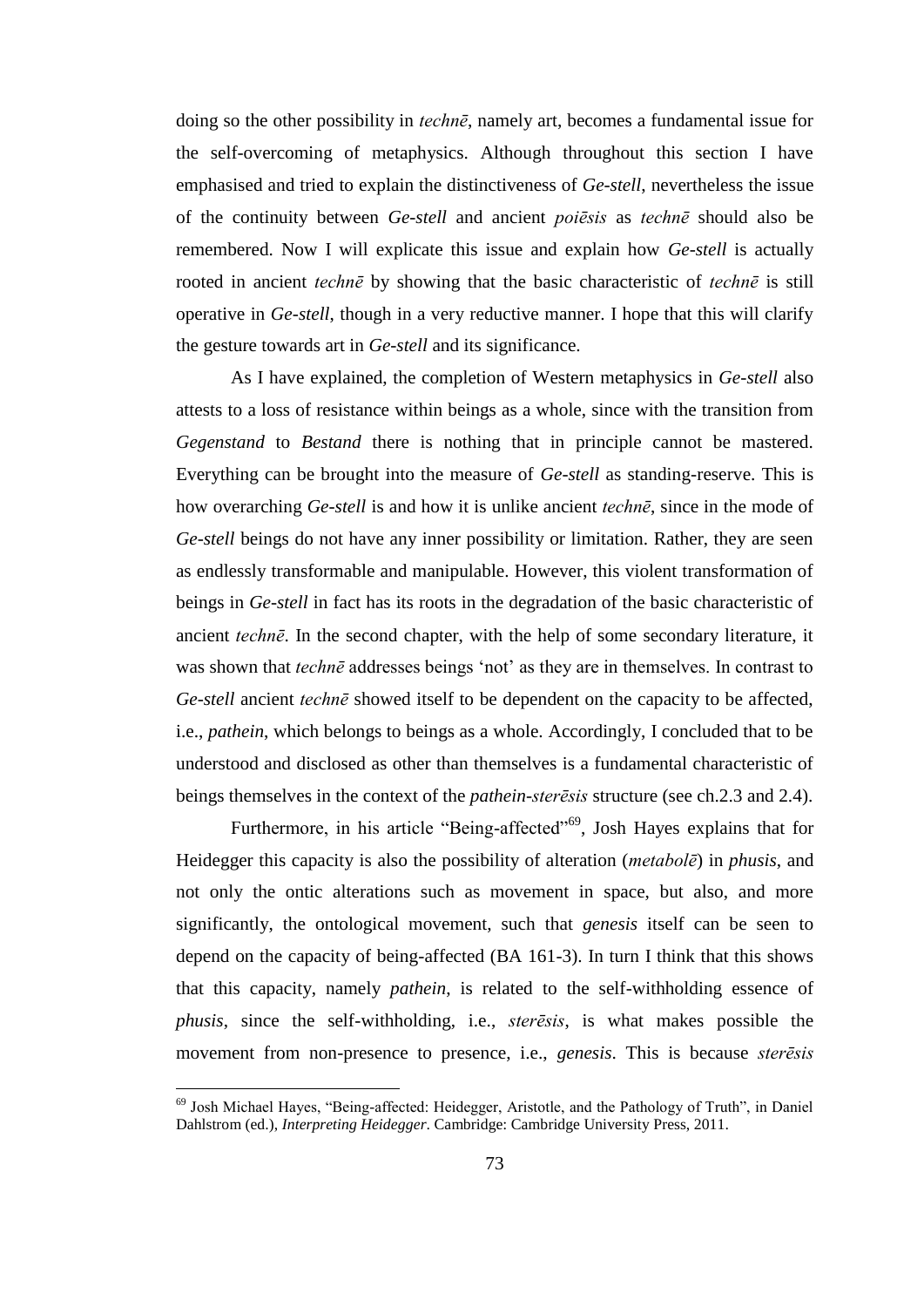makes it possible for a being to come into presence in a certain shape by withholding itself. These analyses show that *technē* in fact depends on this *pathein*-*sterēsis* structure.

Moreover, it can be said that the *pathein*-*sterēsis* structure characterizes *phusis* itself, since it defines the very movement of coming-to-presence that belongs to *phusis*. Hence to be addressed as something other than itself or as "not" itself belongs to the being of *phusei onta*. Therefore it can be concluded that although *Gestell* is radically different from ancient *technē*, there is also an intimate relation between *Ge-stell* and ancient *technē*, since *Ge-stell* also discloses beings as other than themselves, as I have been discussing. However, while ancient *technē* is characterized by an attentiveness to the capacity to be affected in conjunction with the self-withholding of being, the mode of disclosure of *Ge-stell* denies that this capacity belongs to being. Thus, while ancient *technē* foregrounds this 'not', or the alterity that belongs to being,  $Ge$ -stell completely fails to acknowledge this alterity<sup>70</sup>, although it still depends on this alterity, i.e., the self-withholding of being<sup>71</sup>. This means that the dependence of *technē* on this capacity of being becomes more and more forgotten throughout the history of metaphysics, and *Ge*-*stell* can, on the one hand, be interpreted as the complete denial of this capacity.

However, it can be said that as the essence in the sense of essencing as a continual granting emerges from the traditional *essentia,* the question with regard to the essence of art also emerges from the questioning of the essence of modern technology. As a result, I think that the problematic of *technē* arises as a fundamental question out of the questioning of the essence of technology due to the indication of *Ge*-*stell* of its relation to ancient *technē*. In relation to this it can be said the possibility of interpreting *Ge-stell* in its relation to ancient *technē* arises out of the challenging claim with regard to the notion of essence that *Ge-stell* makes upon thinking itself. So it can be concluded that although *Ge-stell* is, on one level, the culmination of metaphysics that is constituted by a will to mastery, it also, on another level, paves the way for another beginning by raising the question of the essence of

<sup>70</sup> This is also the other reason why *Ge-stell* itself is not the essence of truth and *Ereignis*.

<sup>&</sup>lt;sup>71</sup> Both the issue of proximity between *Ge-stell* and *techne* and of alterity will be addressed again in context of art in the next chapter, especially in ch.4.1.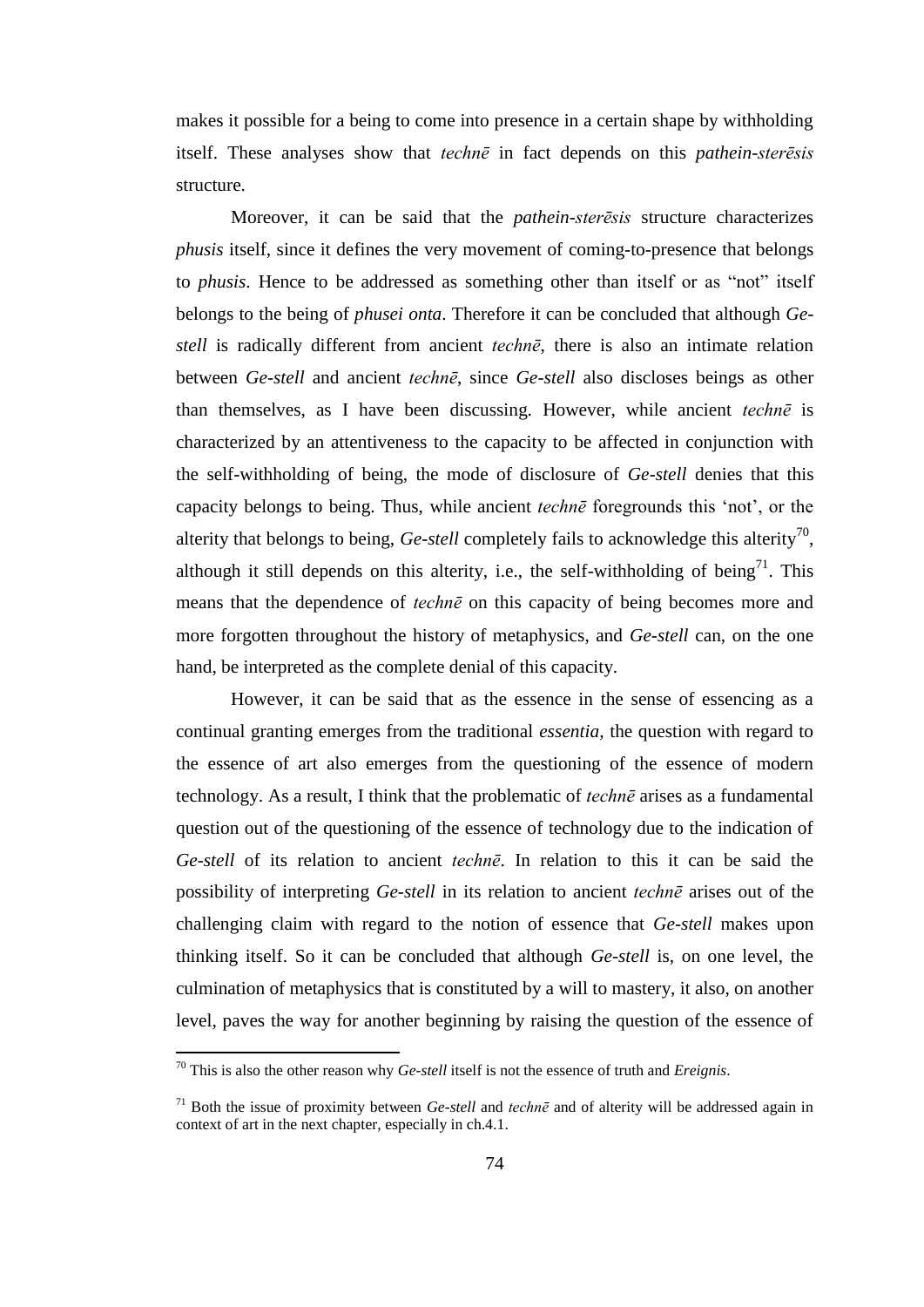art. In other words, *Ge*-*stell* simultaneously has the capacity to draw out the other extreme of its stance towards beings, i.e., 'letting be', instead of mastery. This again shows that the thought of strife is highly significant in Heidegger's thinking. This is because the possibility of the self-overcoming of metaphysics in the age of modern technology stems from the ambiguous nature of *Ge-stell* which brings these two extreme modes of revealing into view together as two counter-attitudes which are both rooted in the same way of revealing, namely *technē*. Furthermore, this also shows how the problematic of *technē* is central for the issue of the self-overcoming of metaphysics. The reason for this has three aspects. Firstly, Western metaphysics itself is essentially technological, therefore to see how *technē* is transformed throughout the history of metaphysics becomes a very significant component for understanding the singularity of Western metaphysics. Secondly, the analyses show that the possibility of the other beginning also depends on a certain mode of *technē*, namely art. Thus both the completion of metaphysics and its dissolution as well as the possibility of the other beginning hinge on the issue of *technē*. Lastly, if this other beginning also hinges on the possibility of a revealing of the self-concealment of being *as* concealment, then this means that a retrieval of an originary mode of *technē* is required, since this self-withholding element also depends on *technē* in order to be revealed, because *technē* is also a *logos*, *legein*, which is capable of bringing this self-withholding into presence.

In the final analysis *Ge-stell* holds the possibility for another beginning, since it is both the completion of metaphysics and its dissolution. It becomes so by alluding to the dynamic process of the self-overcoming of metaphysics that is shown not to be a simple overturning or opposition, but a *Destruktion* of the metaphysical tradition through a remembrance and retrieval of and confrontation with that very tradition. Thus I think that for Heidegger the overcoming of metaphysics does not mean an escape from metaphysics. On the contrary, it can be understood as a retreat in the face of metaphysics itself in order to confront it, as in the literal sense of coming face-to-face, and *Ge*-*stell* occasions or allows such a confrontational relation with the tradition to take place. Furthermore, through this relation, the issue of art emerges as a profound possibility, which can grant a non-metaphysical way of revealing the truth of being. I think that Heidegger offers art as the saving power,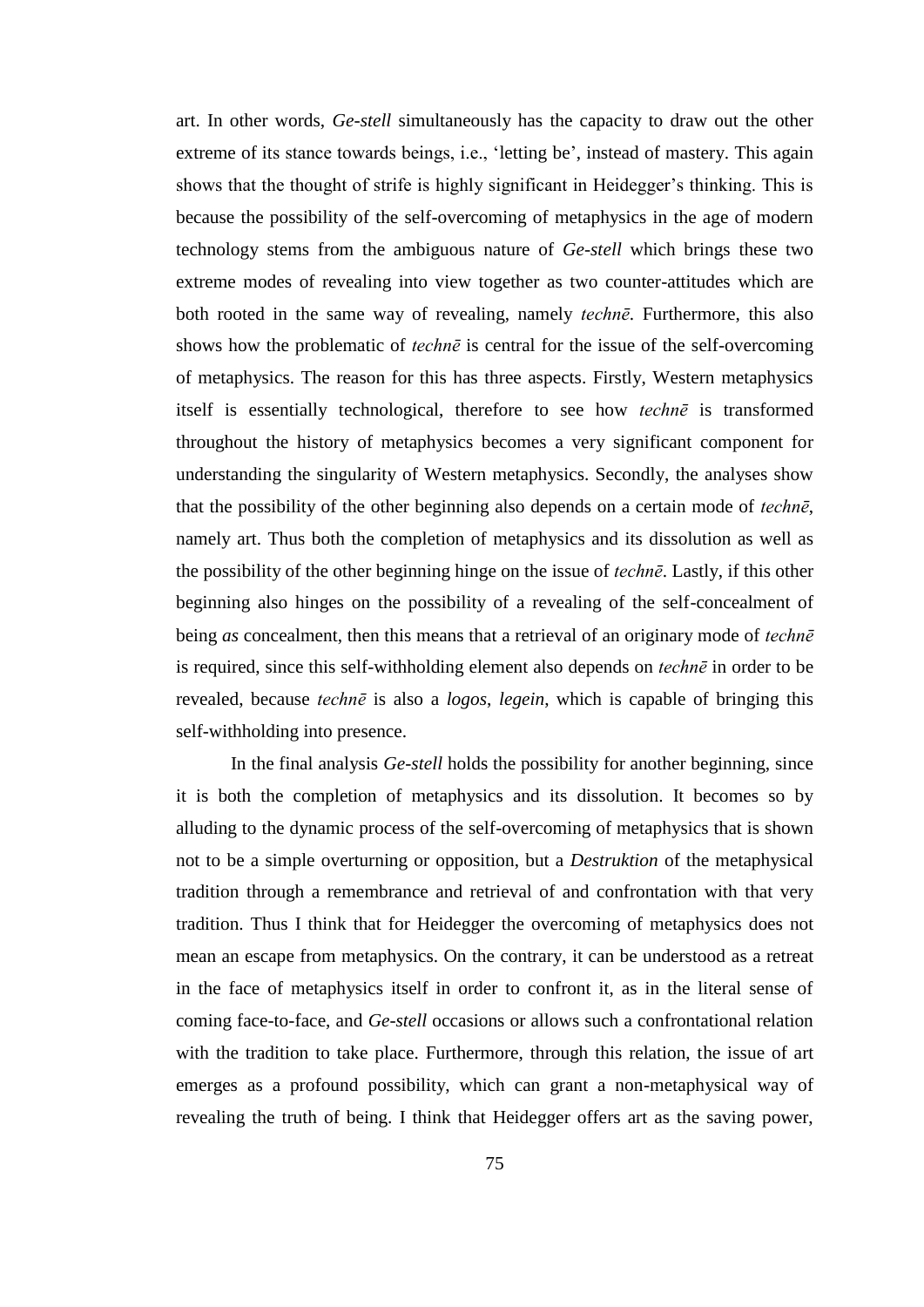precisely because it is capable of revealing the self-withholding element as essentially belonging to being itself through a certain elaboration of earth. In the following chapter I will elucidate how *technē* as art is capable of such a revealing and try to elaborate how this kind of revealing can be understood as a site where a non-metaphysical way of revealing is exposed.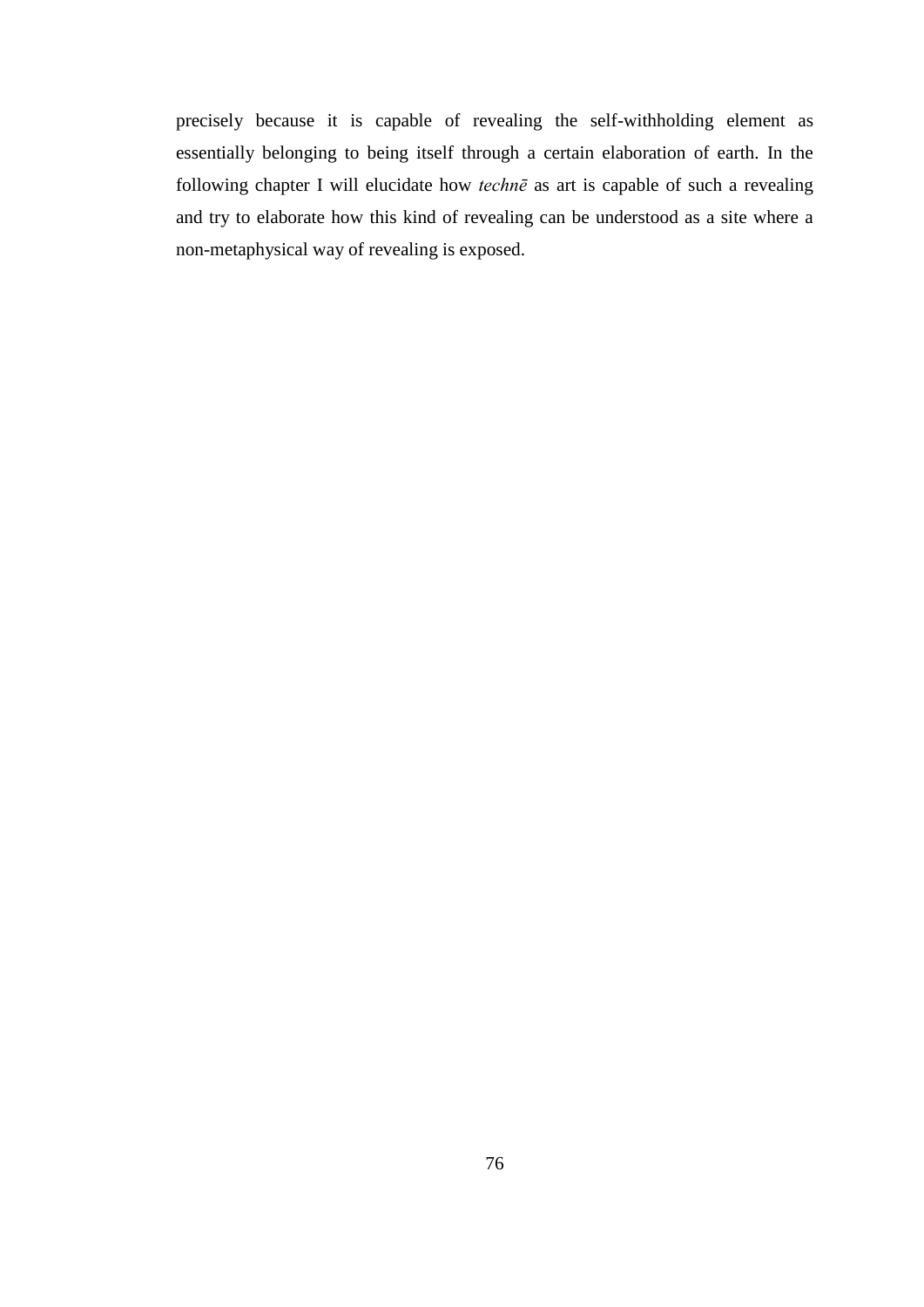## **Chapter 4**

#### **The Work of Art and the Possibility of Retrieval**

In the previous chapter I have attempted to show that the fundamental movement in the history of being is a self-withholding that is completely concealed in the age of modern technology. In turn, the mode of disclosure of *Ge-stell* was interpreted as a double concealment that hints at an unexperienced domain of truth as *a*-*lētheia* in the sense of the retrieval of the lethic essence of the truth of being. It has also been shown that the disruptive claim of *Ge*-*stell* with regard to the traditional conceptions of essence and of truth itself prepares the way for this possibility. It was concluded that through this disruptive claim, *technē* as art becomes a fundamental issue and a possible site of the above-mentioned domain of truth. In this chapter it will be shown how *technē* as art can be the site of such a possibility by showing how the elaboration of earth as essentially self-secluding in the artwork constitutes a resistance to the metaphysical impulse towards mastery<sup>72</sup>. To do this, firstly, the relation between the artwork and *alētheia* will be examined in order to show that the disclosure of earth as essentially self-concealing can be interpreted as a retrieval of the lethic essence of *alētheia*. Secondly, I will delineate the relation between earth and *sterēsis* to show in what ways earth displays a resistance to representational forms of thinking and thereby demands a new type of thinking. Moreover, on the basis of this relation I will argue that the artwork becomes a site where the alterity of being itself is disclosed.

### **4.1 The work of art and** *alētheia*

 $\overline{a}$ 

In the second chapter it was stated that for Heidegger the artwork is co-constituted by two elements, namely world and earth. Although they were briefly described, the relation between these two elements was not discussed in detail with respect to the issue of *alētheia*. In the present chapter these elements will be examined with regard

 $72$  Based on the analyses of this resistantial character of art that will be carried out in this chapter the will to mastery will be further examined in relation to the mode of revealing of art, namely the lettinghappen (*Geschehenlassen*) in the conclusion of the thesis.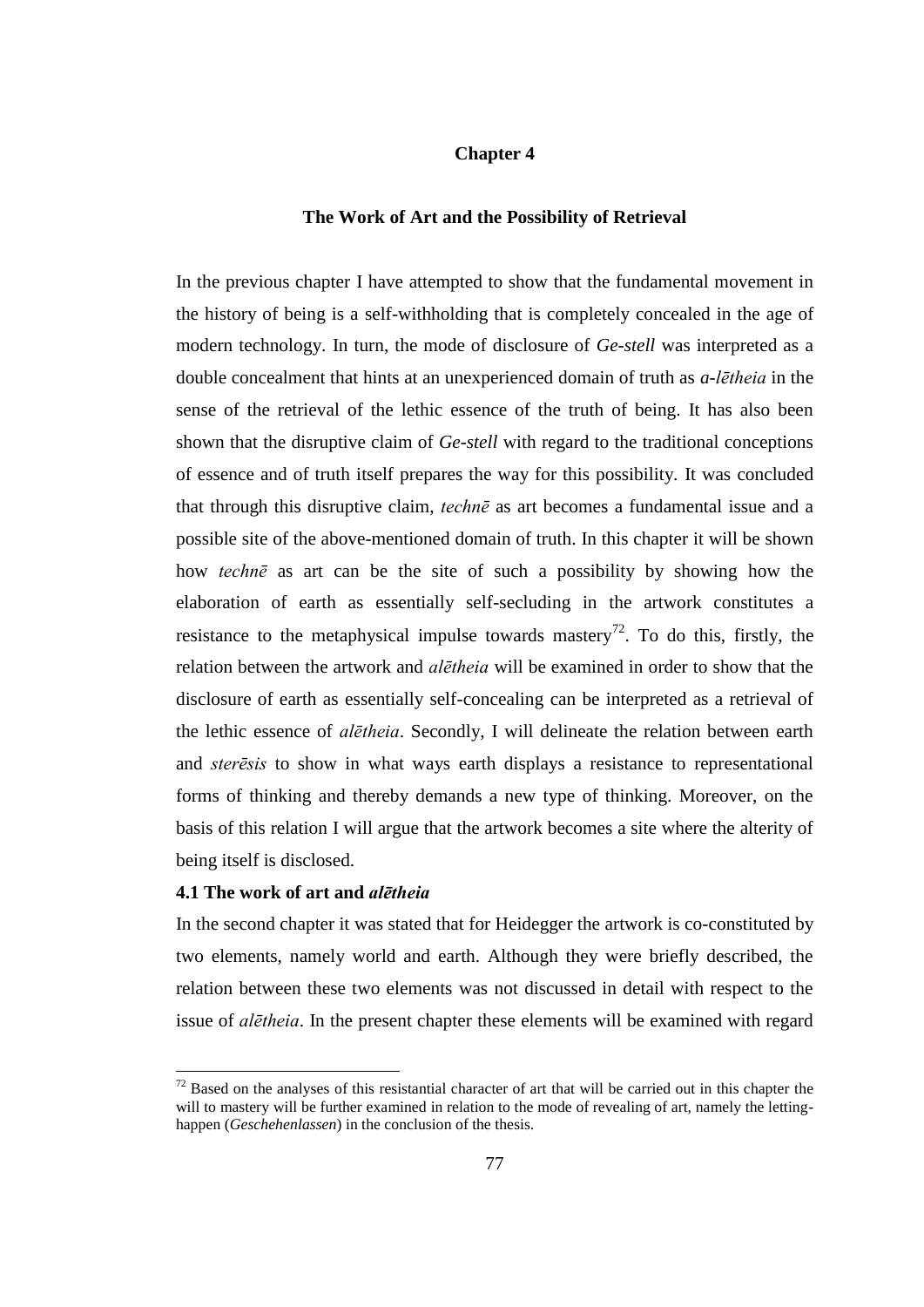to this particular issue. This problematic is the fundamental issue with regard to the discussion of the work of art, since the significance of the artwork precisely lies in its relation to the truth of being, i.e., *alētheia*. Furthermore, it can preliminarily be said that the artwork is not an external entity or a medium in which the truth of being, namely *alētheia*, is merely represented, even if such representation were possible. Rather, the artwork itself is the very place where the truth of being happens. Hence Heidegger says "[t]he essence of art would then be this: the truth of beings setting itself to work." (OWA 162). So art itself is neither the representation of an external thing nor an aesthetic object, but it is essentially the setting itself into the work of the truth of being. If we recall that *alētheia* is an un-concealing event then the work being of the artwork should be the very happening of this event. This is why Heidegger claims that the truth of being, namely the disclosure of a particular being in its being, is at work in the work (OWA 161f.).

The work-being of the artwork lies in this happening of truth. Thus in Heidegger's thinking the artwork emerges as the site in which truth happens. Moreover, if we remind ourselves of the conflictual essence of truth, namely as an event of the constant strife between concealing and unconcealing, then this means that the artwork should be capable of disclosing and enacting this strife. In this context, the relation between world and earth comes to the fore as a relationality which is nothing but the conflictual un-concealing event itself, i.e., strife. Thus, as was shown in ch.2.5, world and earth are two interdependent elements that constitute the work-being of the artwork insofar as the artwork becomes the site of the truth of being by exposing the relation between world and earth in terms of strife. Accordingly, the following three subsections will deal with this relationality. However, the primary aim of this section is not to summarize the general structure of the relation between *alethēia* and the artwork. Rather, I will try to explicate how the artwork can inaugurate the other beginning by examining the relation between *Ereignis* and *alētheia* as the strife between world and earth.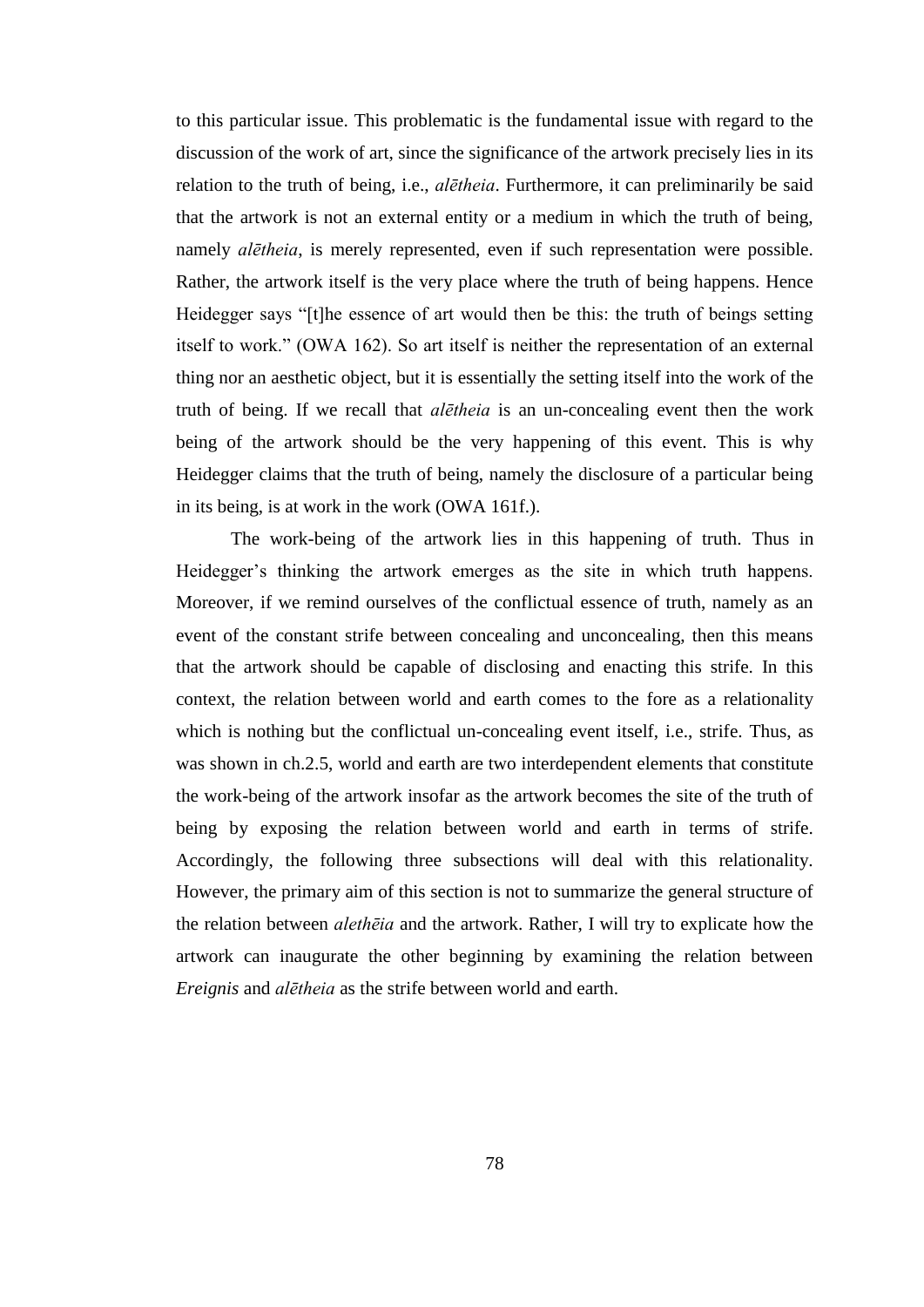#### **4.1.1. World and unconcealment**

 $\overline{a}$ 

In "The Origin of the Work of Art", the notion of world appears as having multiple meanings<sup>73</sup>. However, in the following discussion I will focus on one structural characteristic of the world, namely world as an activity of setting up and constituting a certain meaningful relationality that enables the disclosure of beings as a whole in a certain manner<sup>74</sup>.

As briefly described in ch.2.5, world signifies a context which constitutes meaningful relations that make it possible for Dasein to be in relation to other beings. This does not mean that the world discloses each and every being (*Seiendes*) with regard to their ontic structures. Rather, what is disclosed in and through the world is the very manner of their being, like ready-to-hand (*Zuhandenheit*) and being-with (*Mitsein*). In this sense, world is the disclosure of all that is in a certain manner with respect to their modes of being. Heidegger describes this disclosure as a "worlding" (OWA 170). So for Heidegger, the world is neither a mere aggregate of all that is, nor the representation of a totality. In his description, the world appears to designate an active, on-going process. In relation to this it can also be inferred that the world is itself an event or a happening. The following quotation will clarify how the worlding of world should be understood,

By the opening up of a world, all things gain their lingering and hastening, their remoteness and nearness, their scope and limits. In a world's worlding is gathered that spaciousness out of which the protective grace of the gods is granted or withheld. Even this doom, of the god remaining absent, is a way in which the world worlds<sup>75</sup>. (OWA 170)

 $73$  For the explication of these various meanings of Heidegger's notion of world, see Andrea Rehberg, "The World and the Work of Art", *Epochē*, vol. 14, Issue 1, 2009; 131-42.

 $74$  Here it should be recalled that Heidegger explicitly says that world does not simply mean unconcealment and earth also does not simply mean concealment (OWA 180). They can be understood as two different pulls or movements. While the dominant movement in world is towards unconcealment and openness, the dominant movement in earth is towards concealment and seclusion. In the remaining part of this section, I will try to elaborate Heidegger's understanding of world in terms of this movement towards unconcealment. The issue of world's and earth's movement will be clarified in terms of the strife between world and earth below, in the third section of this chapter.

<sup>&</sup>lt;sup>75</sup> Actually, it is also highly important to note that a certain kind of absentiality – the gods remaining absent – is also understood as a worlding. I think that this gives us a clue about how we should think Heidegger's notion of world-withdrawal. This point about world-withdrawal will be further developed later on in this subsection.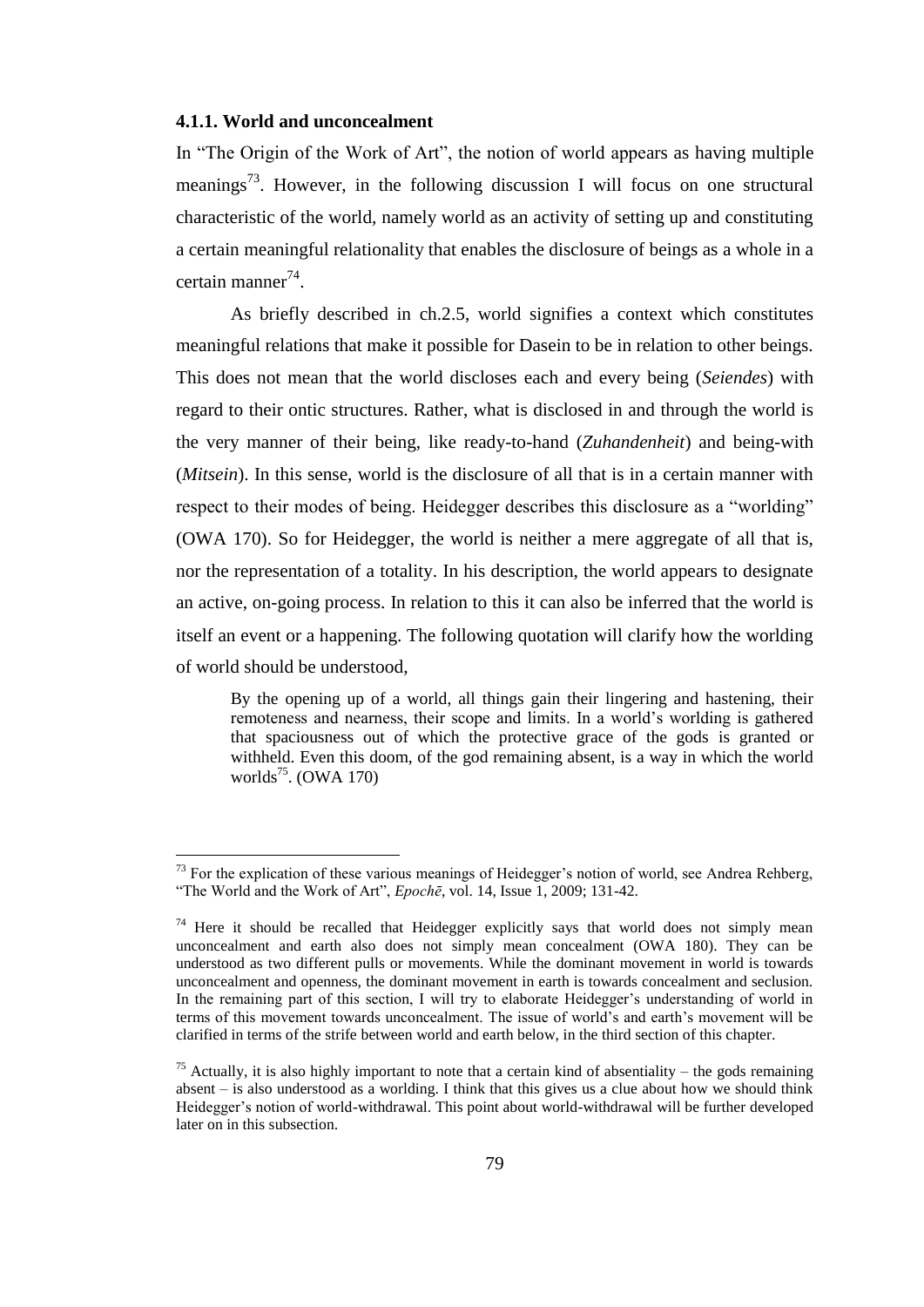In light of this it can be concluded that this worlding is also an activity of setting up which is the allotment of an openness through which each and every being gains its own proper place in relation to every other one. Furthermore, if we also recall that the artwork is the setting *itself* into the work of truth then this worlding should be thought in relation to the self-revealing of being itself. Therefore it can be concluded that world is the way in which being lets itself be seen in a certain manner and this manner is also the way through which "each being emerges in its own way" (OWA 186). Moreover, this relationality, which grants each and every being its own proper place, also indicates that the worlding is a certain type of measure in the sense that the openness of the world guides the manner of coming-to-presence of particular beings. I think that for this reason Heidegger asserts that "[…] the world is the clearing of the paths of the essential guiding directions with which all decision complies." (OWA 180).

To explicate further the issue of the guiding measure, Heidegger's term "setting up" (*Aufstellen*) should be examined, not only because the artwork's work is described as a setting up of a world, but also because the very activity of the world, i.e., worlding itself, is a setting up. The first thing to draw attention to here is that this word also shares the root verb *stellen*, i.e., to put, to place, like *Ge*-*stell*, *Vorstellung*, etc. So it can be said that there is some sort of placing in worlding. The ordinary usage of the term *Aufstellung*, as Heidegger tells us, is erecting (*Erstellung*) a building, or placing (*Errichten*) a statue (OWA 169, GA 5 29f.). By contrast to this ordinary sense of the term Heidegger claims that the "setting up" or "erecting" of the world is not a mere placing, but rather here to set up means,

[...] dedication and praise [...] To dedicate means to consecrate, in the sense that in setting up the work the holy is opened up as holy and the god is invoked into the openness of his presence. […] To e-rect [*Er*-*richten*] means: to open the right in the sense of a guiding measure [*weisendes Maß*], a form in which what is essential gives guidance. (OWA 169, GA 5 30)

I take this to mean that the relationality, which is granted by the openness of the world, is a guiding measure in which certain limits or boundaries are drawn so that particular beings can emerge as what they are. The limiting here does not mean a blocking, or hindering, on the contrary, each being starts to presence on the basis of this limit or horizon. More importantly, this measure is a guiding measure in the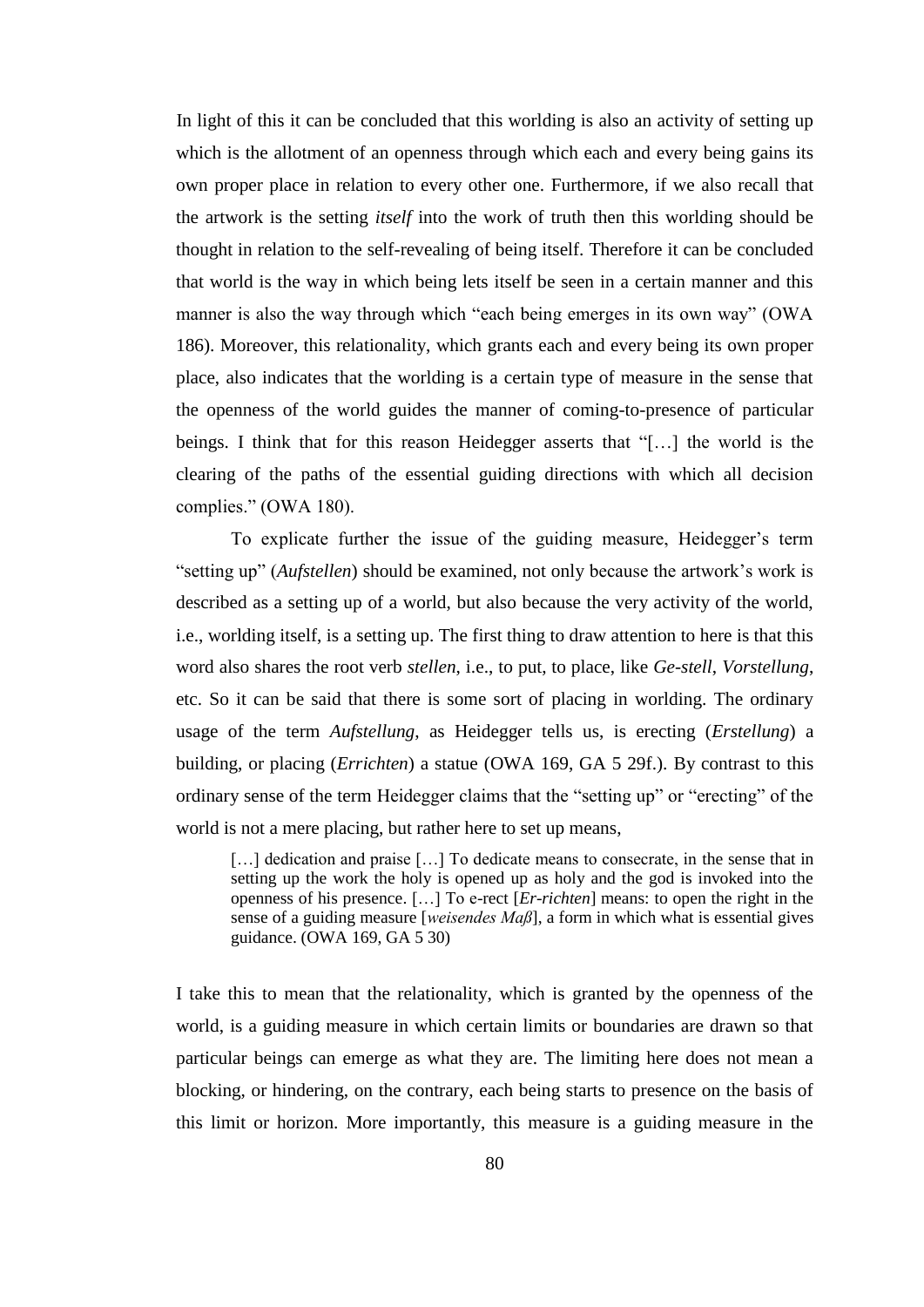sense that it forms a meaningful contextual relationality and I think that what Heidegger indicates when he says that "each being emerges in its own way" (OWA 186) is this meaningfulness of the world's openness, since beings do not simply stand as self-contained and unrelated individuals. Instead, through the erecting of the world, each of them becomes what it is in relation to every other being in a contextual meaningful whole. This is because the openness of the world is nothing but the self-revealing of being itself in which the very manner of coming to presence is disclosed. So this means that the manner of coming-to-presence is determined through worlding. This determination is what gathers each being and bestows its proper place in relation to every other. In parallel to this Karsten Harries, in his monograph titled *Art Matters*<sup>76</sup>, claims that world is a translation of Greek *kosmos* that allocates all beings their proper place and therefore world designates the manner in which beings appear (AM 112). Thus it can be concluded that worlding is a particular disclosure of the manner of coming-to-presence itself.

On these grounds I think that there is an intimate relation between Heidegger's understanding of the history of being and his notion of world. To put it briefly, thereby running the risk of oversimplifying the matter at stake, if the world designates the openness in which the very manner of coming-to-presence is disclosed, then there must be a relation (which should be taken into account in order to understand how *technē* as art is supposed to inaugurate the other beginning) between the epochality of being and of world, since world too is a disclosure of the manner of coming-to-presence insofar as beings as a whole are disclosed in a particular manner through the worlding of a world. The analyses drawn earlier in this section showed that what Heidegger calls worlding is an event that makes being available for a certain configuration. As was shown in the previous chapter, being as a gift becomes available for a certain figuration and in this sense it is made available for certain appropriation by disclosing the very manner of coming-to-presence in a particular way (see ch.3.1). With respect to this it can be said that the openness of world also bears the structural characteristic of the epochal names for being in the sense that both in the epochal names and a world, beings as a whole are disclosed in

<sup>76</sup> Karsten Harries, *Art Matters: A Critical Commentary on Heidegger's "The Origin of the Work of Art"*, New Heaven: Yale University Press, 2009.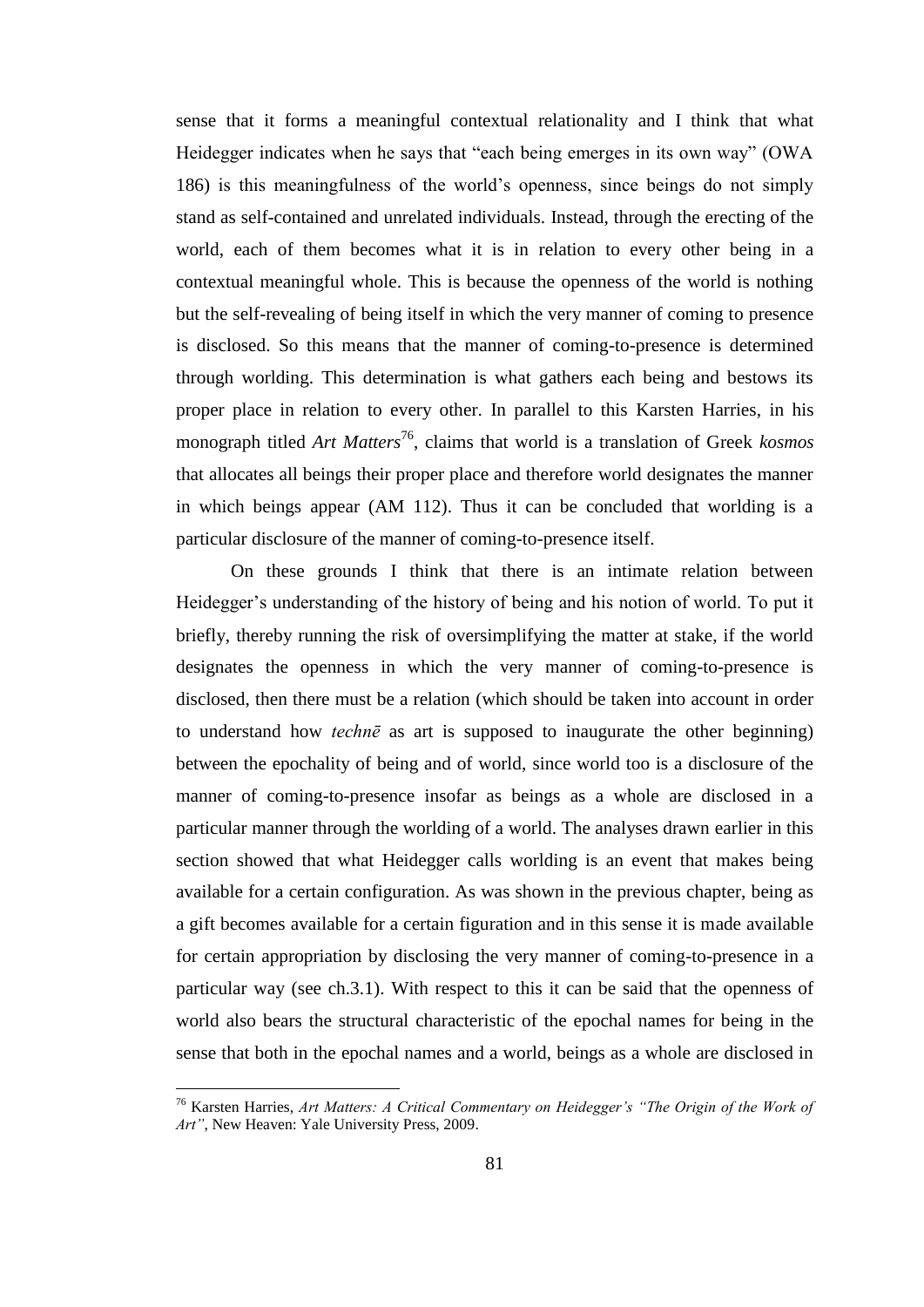a particular manner. Michel Haar expresses this point by saying that "[t]he concept of world is intrinsically linked to the notion of epoch, so much so that it seems to be confounded with it." (SE 58). Moreover, the ontological significance of the artwork also depends on its power to disclose the happening of the truth of being itself, so the world must be related to the epochal disclosures of being, since world too actuates the historical openings of being, which is one of the elements that makes art ontologically important. Heidegger's description of the Greek temple also indicates such a configuration in the work of art, since, if I can use Harries' interpretation, the Greek temple sets up the Greek *kosmos* and thereby inaugurates a historical or epochal way of revealing all that is. This is also evident from Heidegger's claim, stating that "[w]herever those utterly essential decisions of our history are made, are taken up and abandoned by us, [...] there the world worlds."  $(OWA 170)^{77}$ .

On the one hand, all this supports the claim that the worlding of the world is an activity of setting up, of erecting a contextual referential whole in which each being gains its proper place. On the other hand, they do not explain, and they even prevent us from understanding, why the artwork differs from the metaphysical configurations of being, why art, now in the age of modern technology in which Western metaphysics has reached completion, becomes the possible site of the other beginning, since the worlding of the artwork seems to be yet another disclosure of beings as a whole. In turn, this would also jeopardize the status of the work of art as the possible site of the other beginning at the end of metaphysics, since, as I just mentioned, it seems that each particular historical world that the artwork sets up does not essentially differ from the metaphysical epochal names of being.

Furthermore, how should we think the artwork and its opening up of a world in an age where works of art are displaced, assimilated or subordinated to human enjoyment and thereby transformed into an object? How should we configure the openness of a world that is completely withdrawn? I think that at this point

 $77$  There are other instances in "The Origin of the Work of Art" where Heidegger makes reference to the historical determinations that are opened up by the world. For instance, "[t]he world is the selfopening openness of the broad paths of the simple and essential decisions in the destiny of a historical people." (OWA 174) and also "[t]he all-governing expanse of this open relational context is the world of this historical people." (OWA 167). I think that with his notion of world Heidegger attempts to think historicality itself from a non-anthropocentric point of view. The world is given to Dasein, it is not a construction of human being. In this sense the historicality that emerges from a world is also not an accomplishment of human being.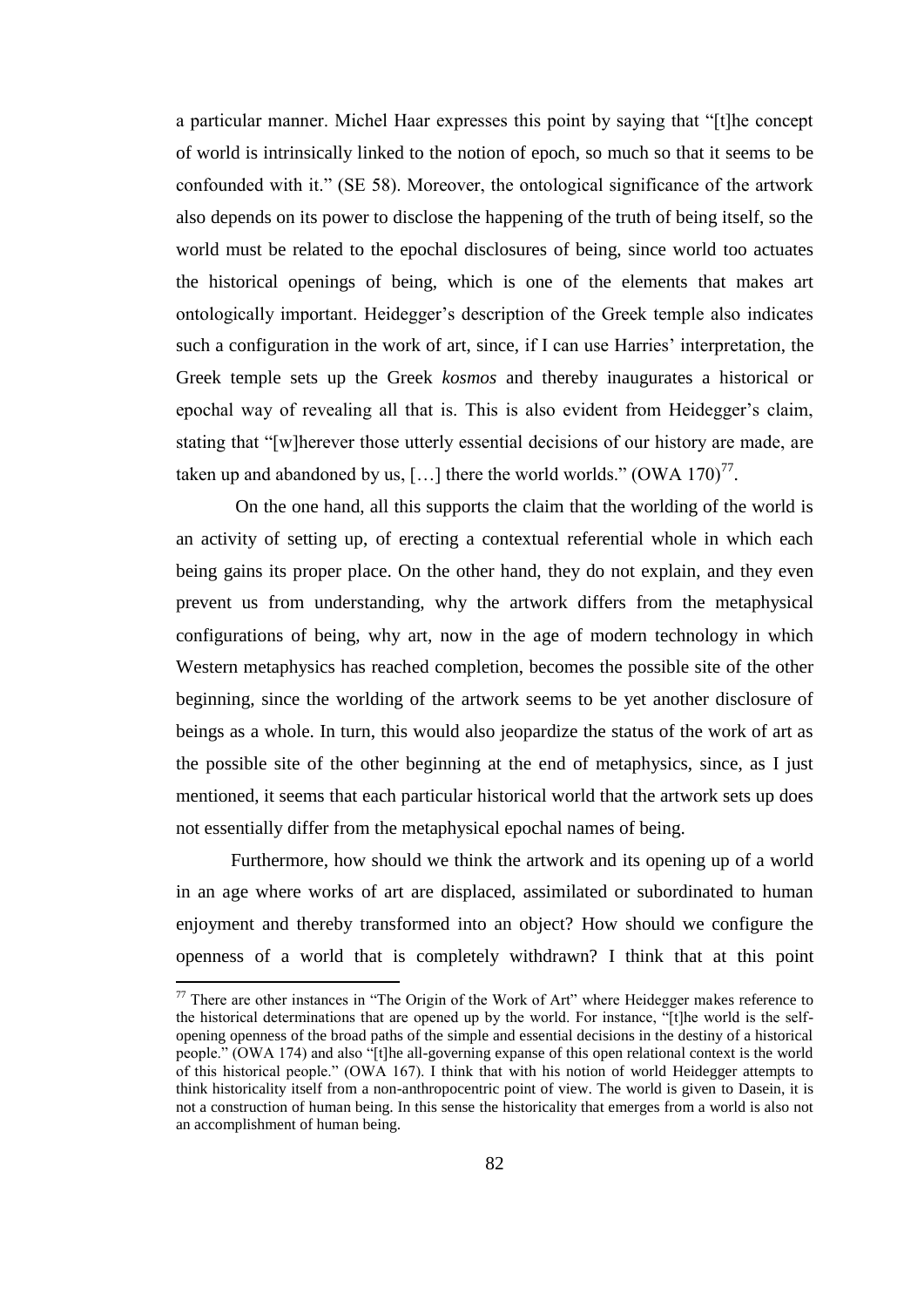Heidegger's understanding of world-decay and world-withdrawal should be taken into account, which will help to address the questions that were raised above with regard to the world and the possibility of the other beginning. Let us take a closer look at the following passage to conceive Heidegger's understanding of worldwithdrawal,

However high their quality and power of impression, however good their state of preservation, however certain their interpretation, placing them in a collection has withdrawn them from their own world [...] the world of the work that stands there has perished.

World-withdrawal and world-decay can never be undone. The works are no longer the works they were. It is they themselves, to be sure, that we encounter there, but they themselves are gone by. As bygone works they stand over against us in the realm of tradition and conservation. (OWA 166)

This passage can be interpreted as a mere criticism of the aesthetic tradition that objectifies works of art by organizing them according to the category of the aesthetic experience of the subject. It is absolutely true to say that "The Origin of the Work of Art" carries out a deconstruction of aesthetics. Yet can we not say that this passage goes beyond mere criticism? Is it possible to find an ambiguity in aesthetics that brings about world-withdrawal, which is structurally parallel to the ambiguity in *Gestell*, which both endangers the ontological status of the artwork and makes it possible at the same time to inaugurate the other beginning? I think that the aesthetic tradition can also be thought of as being ambiguous. Like the objectlessness that is brought about by the restless disclosure by *Ge-stell* of all that is as *Bestand*, worldwithdrawal may also indicate a turning within the tradition. Therefore I think that to interpret world-withdrawal in relation to the completion of metaphysics and to Heidegger's thinking of *Ereignis*, which points to the lack of a name for being, will aid us in understanding how *technē* as art is capable of inaugurating the other beginning in a more comprehensive manner. This is because to understand worldwithdrawal as an ambiguous phenomenon will firstly prevent us from equating Heidegger's notion of world with unconcealment, since there is also a countermovement within world itself, namely its own withdrawal. Secondly, and more importantly, it will show how the artwork's setting up of a world differs from the previous epochal openings of being throughout the history of metaphysics. In the following I will attempt to offer a reading of the notion of world-withdrawal in relation to the lack of a name for being and the ambiguity of *Ge*-*stell*.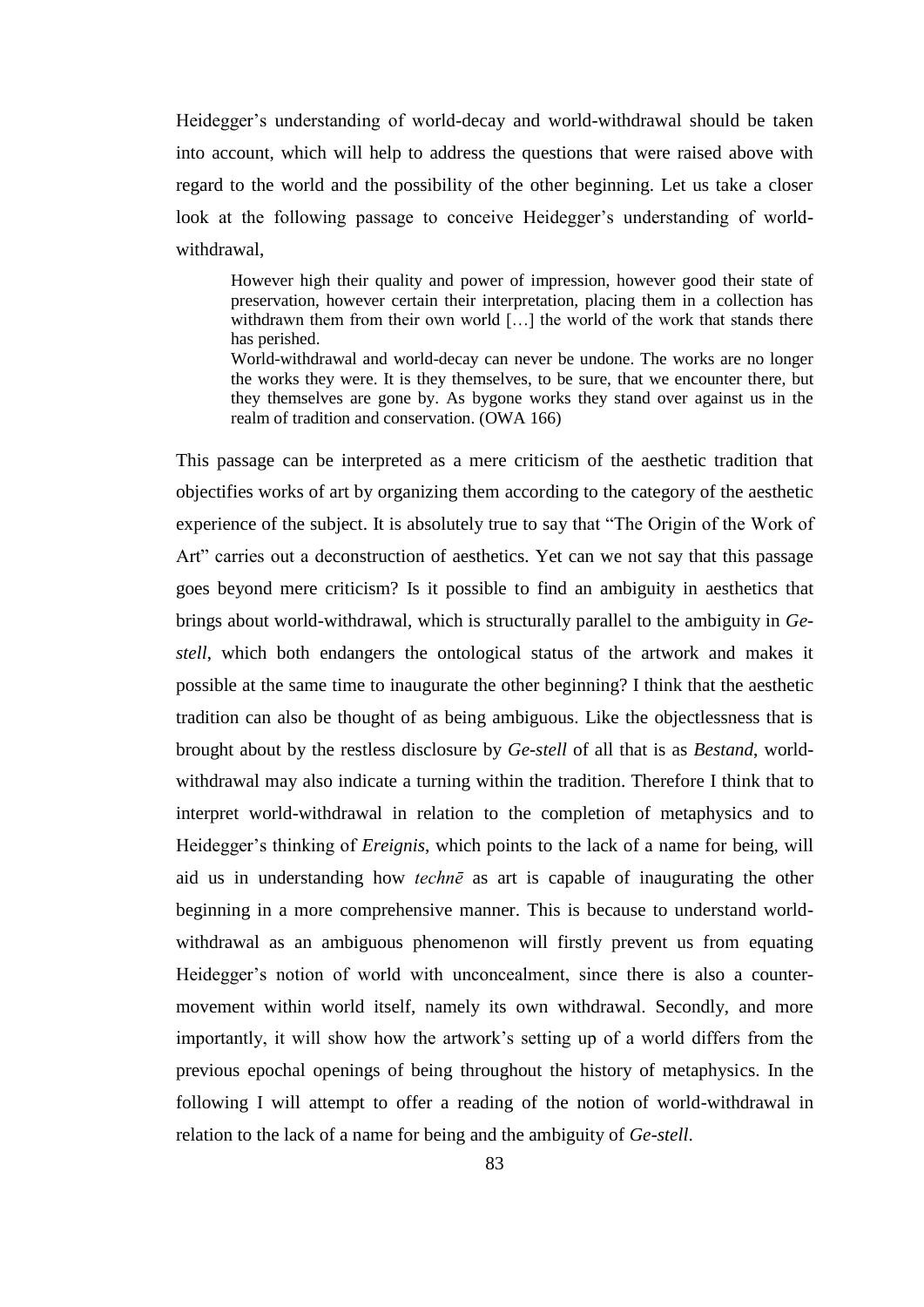In relation to this issue I would like to draw on Rehberg's article titled "The World and the Work of Art". In this article she claims that the Heideggerian notion of world-decay can also be understood as indicating the impossibility of one overarching determination of being in an age in which Western metaphysics is said to be completed<sup>78</sup> (WWA 140). With the help of her analysis it can be said that world-decay and world-withdrawal not only describe the status of the work that actually belongs to a completely different world that has gone by, such as the ancient Greek world or the medieval world and the way they are encountered, but also – and more critically – it becomes the very characteristic of the artwork at the end of metaphysics. In an age "[w]hen the world is reduced to a network of interchangeable connections [...]" (LG 9), the artwork is no longer capable of establishing a world that gives a unified meaning to all that is. This is not only because the world in the age of modern technology is reduced to a mere system of availability, but also because in and through the mode of disclosure of *Ge-stell* the complete forgetting and abandonment of being takes place, as I discussed in ch.3, and in turn, being becomes unavailable for a discernible name.

At this juncture to recollect the ambiguity in *Ge*-*stell*, i.e., to say that *Ge*-*stell* is both the supreme danger and the bearer of the possibility of the saving power, will help us to discover what kind of possibility is left to the artwork and what kind of world it can set up in order to inaugurate the other beginning. The completion of metaphysics means the exhaustion of the possibilities of metaphysics but not in the sense that metaphysics becomes self-identical. On the contrary, the completion of metaphysics indicates the point where metaphysics begins to differ from itself in the sense of non-coincidence with itself, since *Ge-stell* is both the completion and the disruption of the metaphysical tradition, as we saw in the previous chapter. This means that the artwork can no longer set up one overarching world in which being is revealed in a discernible and historical manner, since being is no longer available for a particular determination. Therefore neither the artwork nor the world that it sets up can be thought of as capable of establishing a new discernible epoch in the history of

 $^{78}$  Actually, Rehberg argues that this lack of one dominant disclosure of beings as a whole gives way to a multiplicity of micro-historical worlds (WWA 140). However, for the purposes of this thesis, I will focus on the lack of one unifying determination of being.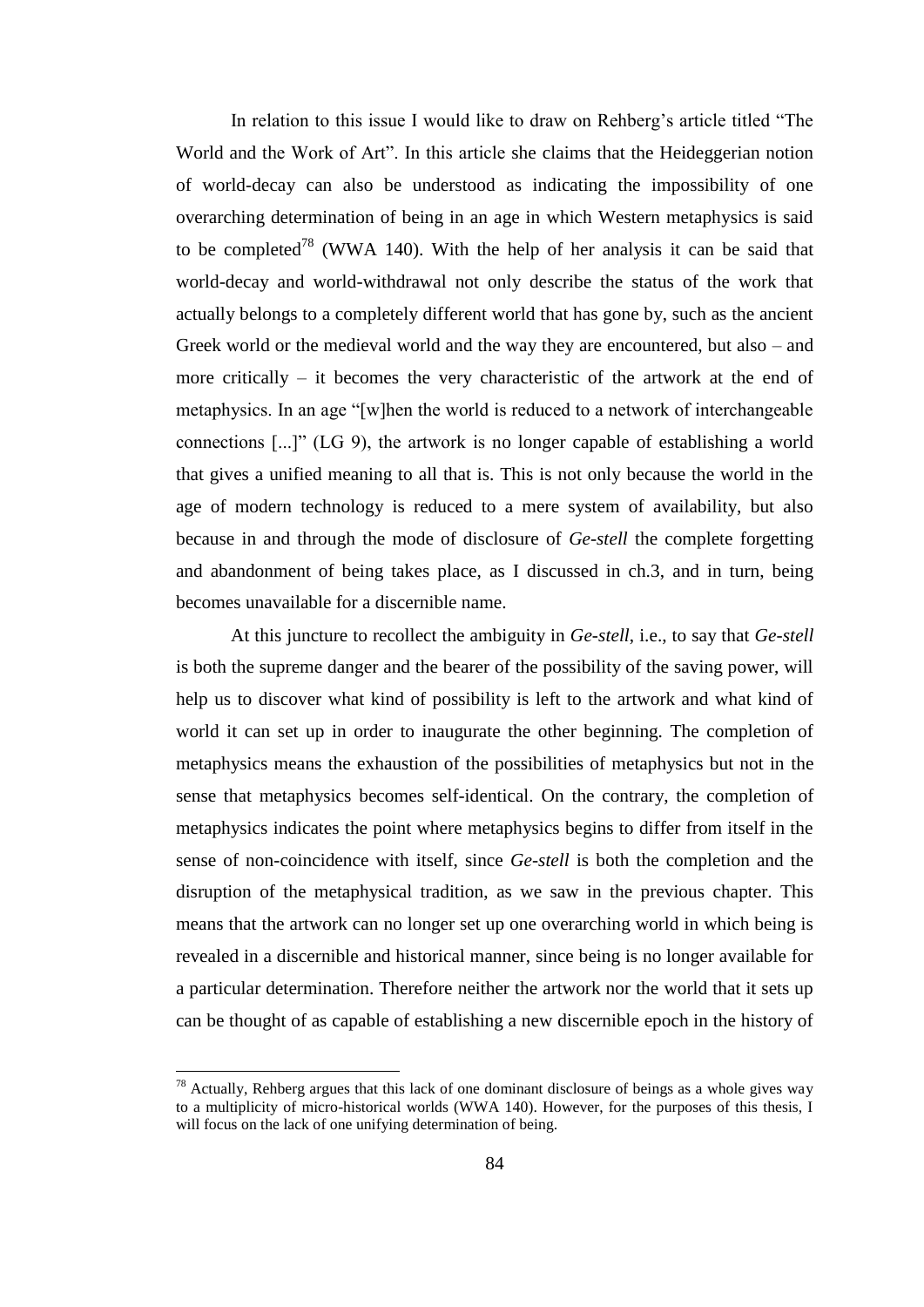being. Furthermore, if this were the case, namely that the artwork at the end of metaphysics was still capable of establishing an epochal world, then this would mean a continuity of the history of metaphysics and not the instantiation of the other beginning.

In relation to this I think world-decay and world-withdrawal are two important conditions that make the other beginning possible in and through *technē* as art, if and only if we understand world-withdrawal still as a worlding but as one in which not beings as a whole are brought into the open in a unified manner but the impossibility of such a unifying disclosure is revealed. I think that this is the only possibility that is left to the artwork in the age of modern technology in which metaphysics completes itself. This should not be understood as decadence, or the diminishment of art, on the contrary, it is this possibility, namely the possibility of revealing the lack of one overarching determination of being as a lack that makes *technē* as art the possible site for the other beginning. This brings us again to the issue of the history of being and the event of appropriation, i.e., *Ereignis*, since the thinking of *Ereignis* is a thinking that engages this lack and discloses the fundamental movement of being as a self-withdrawal. For Heidegger, the other beginning is only possible if thinking enters into the event of appropriation. Hence the relation between world-withdrawal and *Ereignis* becomes important for an understanding of the role of the work of art with respect to the other beginning.

In ch.3.1 it was noted that there is a parallel between the event of appropriation and the strife between world and earth. Now the relation between *Ereignis* and the notion of world, as described in "The Origin of the Work of Art", can be clarified on the basis of world-withdrawal. Both the thinking of *Ereignis* and the notion of world-withdrawal engage with the impossibility of a name for being emerging at the end of metaphysics. If we recall that this namelessness, or the lack of a name for being, is the essential component of the event of appropriation, then *technē* as art should also bring about such a lack in order to be the possible site of the other beginning. Therefore the world can no longer be understood simply as a contextual referential whole through which the disclosure of beings as a whole takes place in a unified manner if art is to be thought of as the site in which the savingpower grows or the other beginning is actuated. What I am trying to explicate here is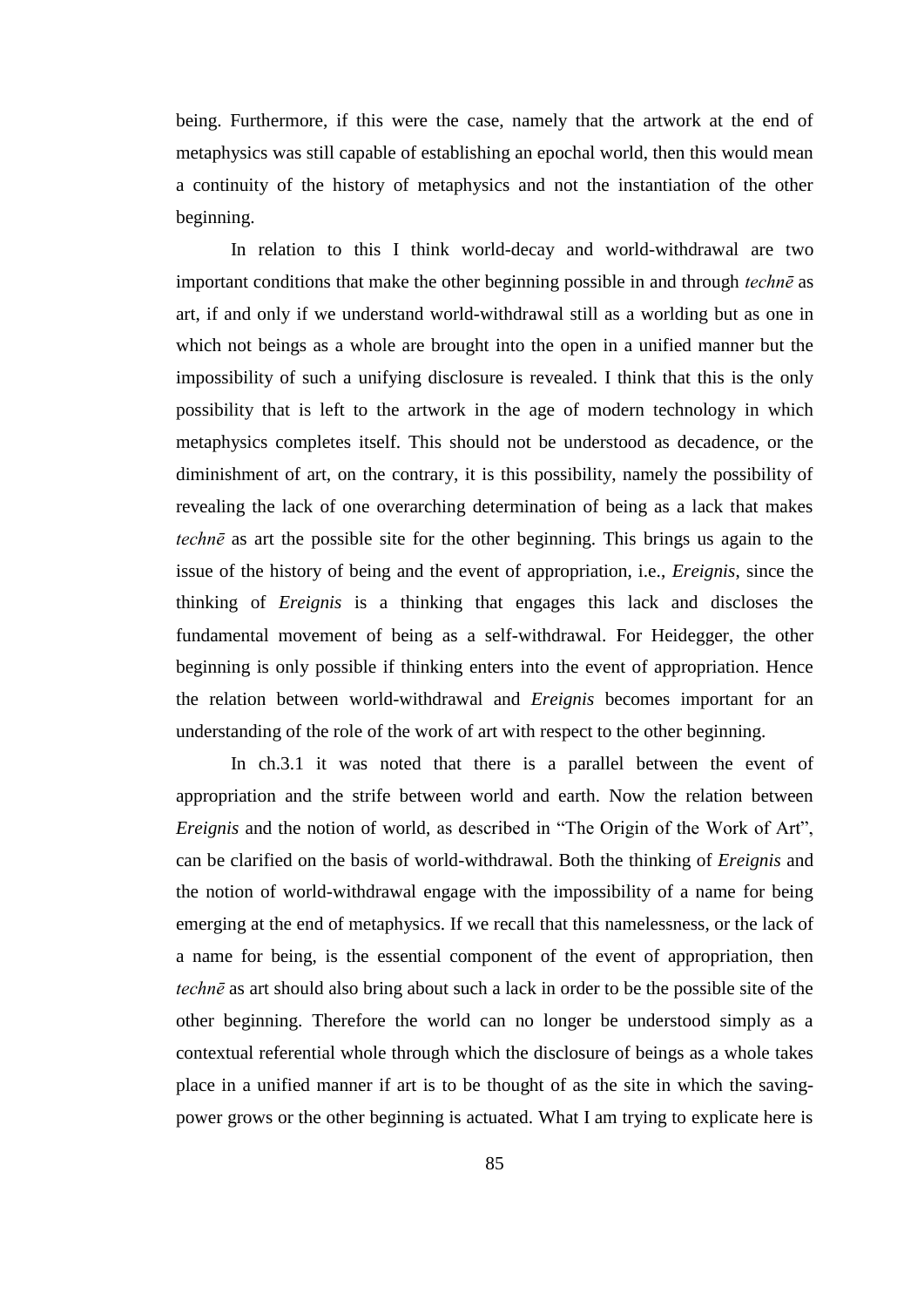that not only has the world of the Greek temple gone and it can only be encountered as a "bygone" world, but also that the art to come, which is the possibility of the other beginning, should reveal this withdrawal of the world *as* a withdrawal.

However, this does not mean that the artwork is no longer capable of setting up a world; world-withdrawal can still be interpreted as a worlding, since the world is a guiding openness that "keeps us transported into being." (OWA 170). This is because world-withdrawal announces a moment within the history of being in which being is completely forgotten and by announcing this moment it also announces the leap beyond that history.

On the basis of this, world-withdrawal can be interpreted precisely as indicating the very structure of its epochality or historicality as constituted, or even grounded, by a fundamental finitude, an unavailability that does not enter into the history of being. Thus world-withdrawal as a worlding can be understood not as establishing a particular epoch but as disclosing the very structure of historicality itself as grounded by something un-historical. I think that world-withdrawal can be understood as a disclosure of its own finitude and by doing so it sets itself back into its ground, namely earth. What is significant here is that by understanding worldwithdrawal as a mode of world that is capable of revealing the lack of a name for being it becomes the openness that discloses its own finitude and hints at its nonhistorical ground, namely earth, as the non-historical ground that can now be manifested as itself. To explicate this point it can be stated that insofar as worlding emerges as a withdrawal, worlding is no longer a disclosure of beings as a whole in one unified manner. Following from this, world-withdrawal makes it possible to engage with the non-historical self-withdrawal of being itself by disclosing its own finitude and its being grounded in the non-historical element, namely earth. It is in this sense that world-withdrawal makes room of the self-withholding of being. This is significant because it becomes possible for the artwork to bring into presence what has been covered over throughout the history of Western metaphysics, namely the self-withholding or *sterēsis* of being as itself. World-withdrawal makes it possible to experience *alētheia* as *a-lēthia* in the sense of the disclosure of the lethic essence of the truth of being. Thus it can be said that Heidegger's designation of *technē* as art as the saving-power is by no means an indication of a return to the ancient Greek world,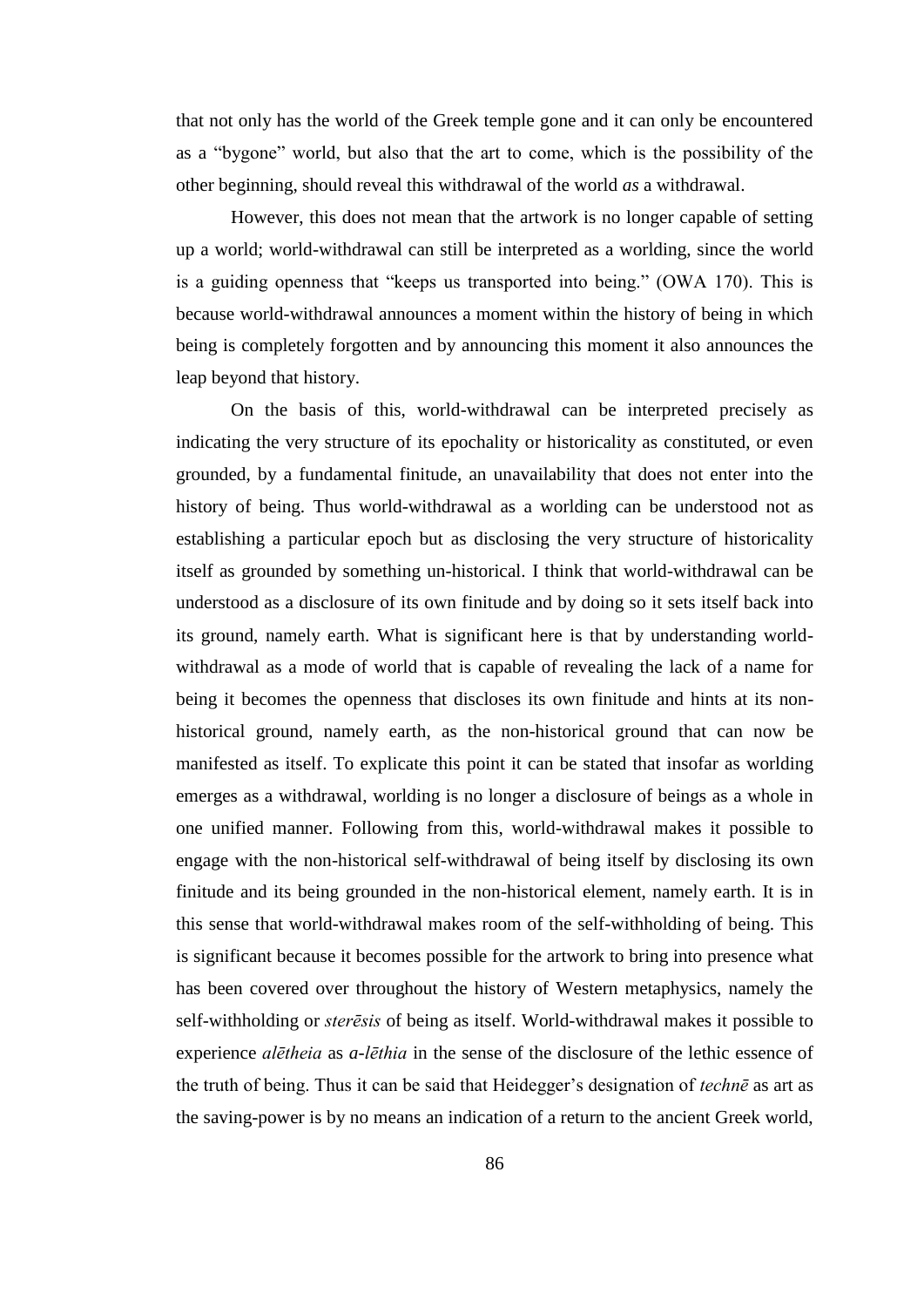on the contrary, it refers to a new kind of art. Although the Greek temple revealed its own historical world and also the self-withholding in what emerges by itself, *phusis*, to its own historical people, it was not received as the disclosure of this selfwithholding as such<sup>79</sup>.

## **4.1.2 Earth and self-concealment**

 $\overline{a}$ 

In previous chapters I indicated that earth appears as the self-withdrawing element which co-constitutes the work of art together with world, and in the second chapter it was also noted that Heidegger's understanding of earth stems from his interpretation of the Greek notion of *phusis*. In this interpretation I emphasised Heidegger's designation of *sterēsis* as the hidden essence of *phusis*. Furthermore, it was also indicated that earth designates this resistantial essence of *phusis*, rather than *phusis* in general. In this section, first, I will try to elucidate how earth signifies a "nonpassive<sup>380</sup> resistance to coming-to-presence, rather than a mere passive state of concealedness. On the basis of this, how this resistantial characteristic of earth and its disclosure in the work of art enables the other beginning will be explicated. To do so, I will first briefly summarize the general characteristics of earth and then establish its relation to Heidegger's notion of *Enteignis*, i.e., the expropriation that belongs to the event of appropriation. In turn, this will put us in a position to discuss the work of art as the site of the truth of being by instigating the strife between world and earth, which will be discussed in the next section.

To begin with, as the work of art sets up or erects a world (*aufstellen*), it also sets forth (*herstellen*) the earth (OWA 172-3, GA 5 32-4). The difference between setting up and setting forth is important, since it also indicates the difference between the essential traits of world and earth. Earth is not set up or opened up in the work of art, rather it is set forth, i.e., it is brought forward into presence, or better into the

<sup>79</sup> John Caputo in his article "Demythologizing Heidegger: *Alētheia* and the History of Being", *Review of Metaphysics*, vol. 41:3, 1988 519-46, precisely explains how the Greek experience differs from Heidegger's interpretations of those Greek notions such as *phusis* and *alētheia*. He focuses on the issue of *alētheia* and in the third subsection of this chapter this issue about the Greek experience will be taken up in relation to *alētheia*.

<sup>&</sup>lt;sup>80</sup> I am borrowing this term from Michel Haar, simply because the word "active" subjectivizes and substantializes the earth, while "non-passive" can emphasize the dynamic characteristic of the earth without substantializing it (SE 100).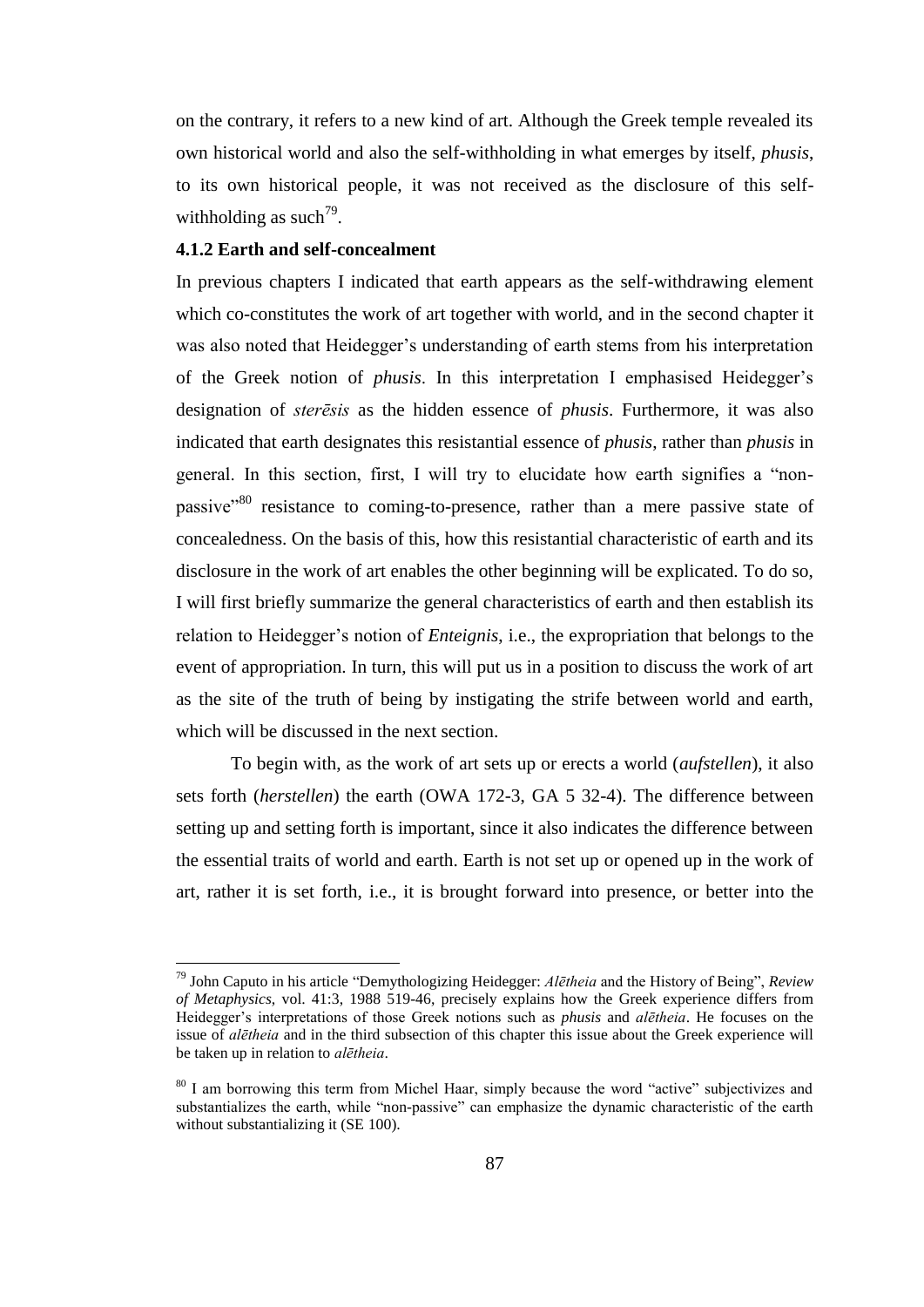openness of world $^{81}$ . It is not opened up because earth can only be articulated as essentially self-secluding. However, earth cannot be understood as a simple state of being closed off just as the world is not a simple state of unconcealedness, since earth needs to manifest itself in the artwork as essentially self-concealing in and through its opposition with world. Moreover, Heidegger's statement, according to which the self-seclusion of earth comes into presence in inexhaustible modes suggests that the self-secluding of earth is a dynamic process that can be manifested in different ways (OWA 173).

As was demonstrated in ch.2.5, there is a parallel between earth and the Greek notion of *phusis* in the sense that both designate a coming-to-presence by itself. However, I think that Heidegger's understanding of earth emphasizes the resistantial essence of *phusis*, i.e., *sterēsis*, precisely by describing the manifestation of not-coming-to-presence. I think that this is why Heidegger states that earth is "[...] that which rises up as self-closing." (OWA 180)<sup>82</sup>. Therefore earth cannot be thought as simple concealedness. On the contrary, it rises up, it becomes manifest, yet as something essentially self-secluding, just like *sterēsis* is not a mere disappearance, but rather the presencing of an absencing, as was explicated in the second chapter (see 2.3 and 2.4).

In "The Origin of the Work of Art", Heidegger explicates another sense of earth, also related to self-seclusion, namely sheltering (*Bergen*). Heidegger understands this sheltering in the sense of a self-concealing ground that enables the opening up of the world, a ground on which world grounds itself (OWA 174). The measure and the decisiveness of a world are grounded on the self-concealing earth as the unmasterable ground, since "[e]very decision […] bases itself on something not mastered, something concealed, confusing; else it would never be a decision." (OWA 180). Actually, from this point, the essential characteristic of earth and its importance with regard to the inauguration of the other beginning arise, because this shows that what has been concealed throughout the history of metaphysics is this essential

 $81$  "The work moves the earth itself into the open region of a world and keeps it there." (OWA 172).

 $82$  The following sentence also expresses the same essential trait of earth. "The earth is the spontaneous forthcoming of that which is continually self-secluding [...]" (OWA 174).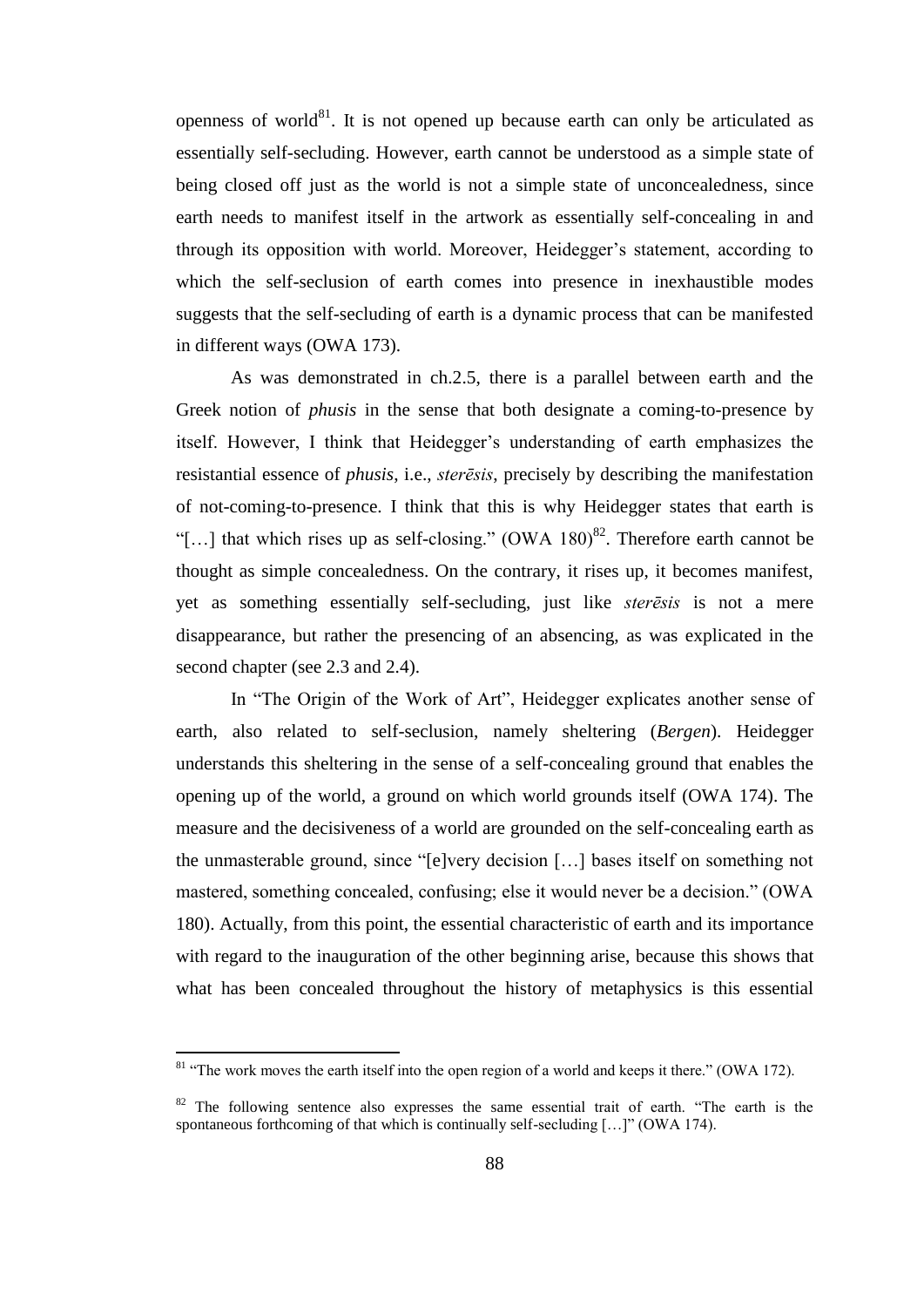characteristic of earth, namely the self-withholding essence of being, which makes it possible to disclose being in a particular manner.

Furthermore, if we recall that the self-withholding of being holds both the possibility of the epochal determinations of it throughout the history of metaphysics and the overcoming of metaphysics at the same time, then it can be said that the earth as the essentially self-secluding element is the ground both of the history of being and of metaphysics. This is because earth also appears as a ground on which the historical openings of the world are grounded<sup>83</sup>, and on the other hand, earth as the self-secluding is also the non-metaphysical element, since by keeping itself closed and withheld it does not enter into the epochal determinations and decisions of the world and remains unavailable to metaphysics. Therefore it can be said that the earth names the self-withholding of being itself. In the previous section, world-withdrawal itself was interpreted as a mode of world that reveals its own finitude. Worldwithdrawal in turn becomes an opening which allocates a room for the selfwithholding of being, namely earth. In the following I will attempt to show the relation between earth and Heidegger's understanding of *Enteignis*, i.e., expropriation.

As was explained in the previous chapter, the possibility of the other beginning and the self-overcoming of metaphysics depend on a non-metaphysical element, which is not, and cannot be, assimilated into metaphysics (see ch.3.1.3). The historical and epochal element requires an un-historical element as its ground. Earth as the non-masterable self-secluding ground also emerges as the non-historical element in the work of art. It is non-historical precisely because it withholds itself from any kind of explication, since by withholding itself it does not let itself be assimilated into any kind of historical determination. This is also why earth is the non-metaphysical element. Yet, as just indicated, earth is not mere negative passivity. On the contrary, it is the very possibility of historicality itself, since as the non-historical element, which withholds itself, earth makes the historical openings possible $84$ . I think this is why the earth is the ground on which the world is set up in the work of art.

 $83$  This ground is a non-substantial ground. For the explanation of this, see ch.3.2.1.3, footnote 69.

<sup>&</sup>lt;sup>84</sup> See ch.3.1, above, for the relation between the historical and the non-historical.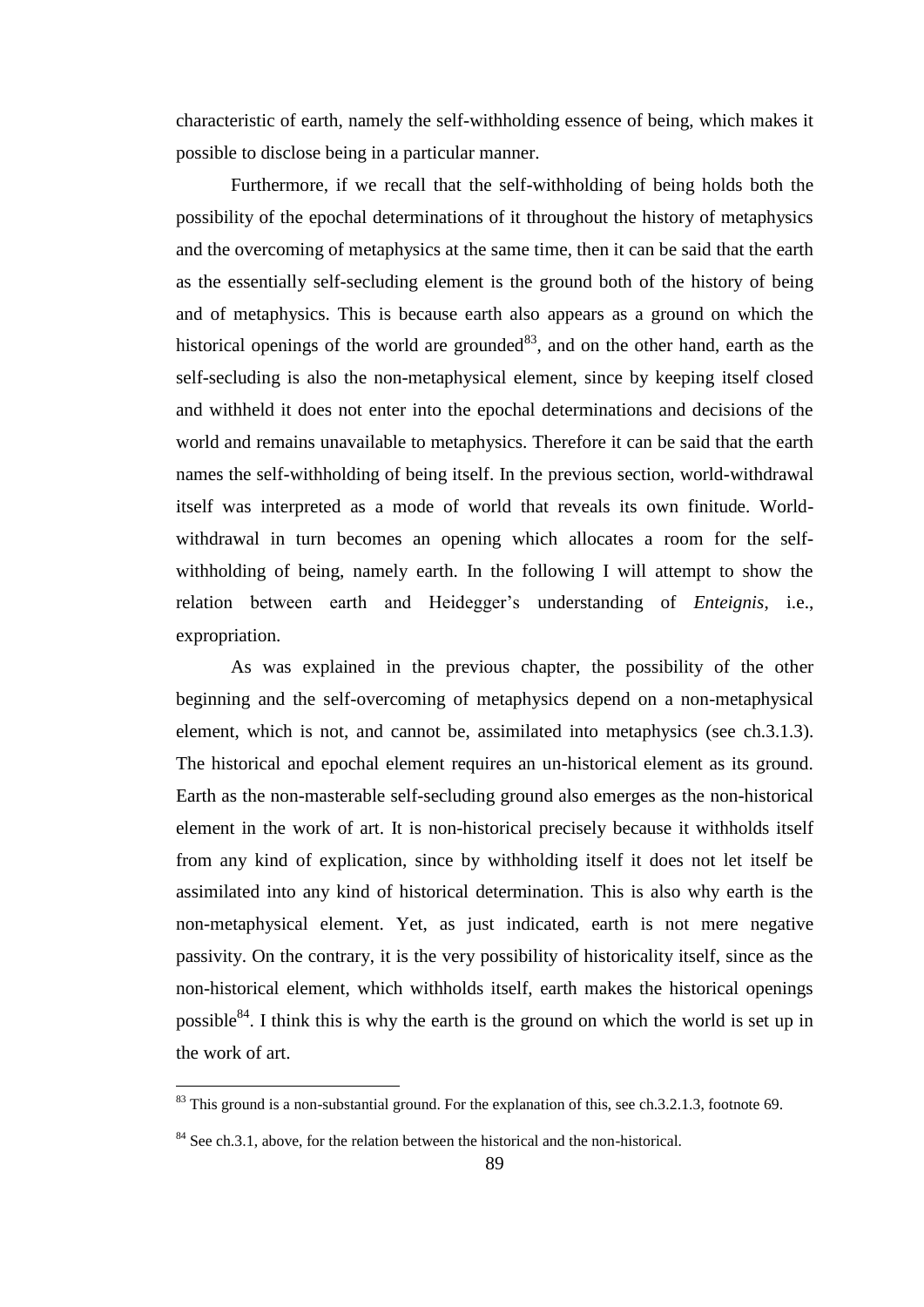On the basis of this it can be said that the earth is parallel to *Enteignis* in the event of appropriation, i.e., expropriation, a movement of making-unavailable (as was shown in the third chapter) because earth also designates an event of makingunavailable by emerging as the constantly self-secluding and impenetrable element. Therefore, if we recall that the artwork is the setting-itself-into-the-work of the truth of being itself, it can be concluded that by setting forth the earth the artwork makes space for the self-withholding of being to disclose itself as a withdrawal. This point is crucial with regard to the other beginning, not only because the possibility of the other beginning requires the non-historicality of earth but also because the artwork's articulation of earth discloses the fundamental movement within the history of being as a movement of self-withdrawal, namely as a resistance against technological presentification, by setting forth the earth.

Earlier in this section it was concluded that the earth as the self-withholding of being is the resistantial essence of being itself, i.e., *sterēsis*. In light of this the specific meaning of resistance can now be described on the basis of the selfwithholding essence of earth. As stated earlier in this section, the self-withholding of earth is not a mere state of concealedness, rather it is in constant emergence and it emerges as the counter-force to the metaphysical impulse, namely the will to mastery. The will to mastery, which is the technological essence of metaphysics that unfolds throughout history and culminates in the age of modern technology, is a restless attempt at making-available, at presentification. On the other hand, in the work of art, earth emerges as a making-unavailable by constantly emerging as selfconcealing. Therefore it can be concluded that in earth's self-secluding there is a constant resistance to the technological essence of metaphysics. I think that this resistance describes the essential trait of earth and the work of art, by setting forth or even better by letting the earth be an earth, reveals this resistance *as* resistance and keeps it in the open and thereby it becomes the site in which the truth of being happens as a concealing clearing in and through the strife between world and earth. For Heidegger the artwork does not diminish the resistance, on the contrary, it instantiates and intensifies it, not only because it sets forth the earth as essentially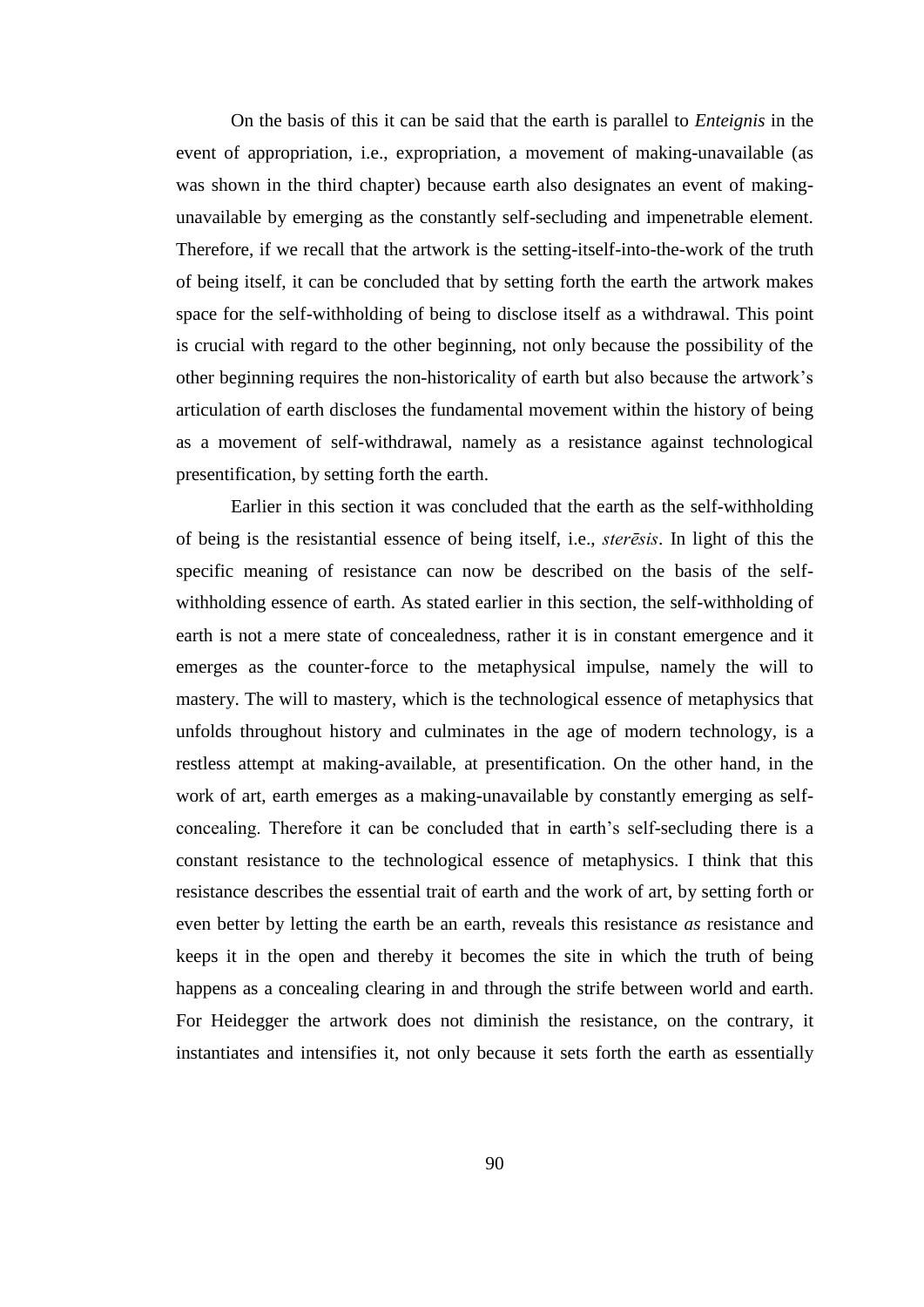self-secluding but also because it brings the internal resistantial nature of *a-lētheia* itself, as the constant struggle between clearing and concealing, into view<sup>85</sup>.

## **4.1.3. The work of art and** *alētheia* **as the strife between world and earth**

Near the beginning of this chapter it was noted that the work of art is the settingitself into the work of truth. What is at work in the artwork is truth as *alethēia.* In ch.3.2 above it was also shown that Heidegger understands *alētheia* as an event of the constant struggle between unconcealment and concealment, which is the openness where being shows itself. Heidegger thinks that truth as *alētheia* has an impulse towards the work, it establishes itself in the artwork. Hence he states that "[…] the *impulse toward the work* lies in the essence of truth as one of truth's distinctive possibilities […]." (OWA 187, emphasis in the original). The artwork, by setting up a world and setting forth the earth, becomes the very happening of truth itself, since by accomplishing this the artwork instantiates the conflictual happening of truth itself.

The relation between world and earth is revealed as an essential strife in which both of them emerge as what they are in opposition to one another. The openness of the world constantly tries to break open earth and earth constantly destabilizes this openness. Heidegger refers to this as follows,

The world grounds itself on earth, and earth juts through world. Yet the relation between world and earth does not wither away into the empty unity of opposites unconcerned with one another. The world, in resting upon the earth, strives to surmount it. As self-opening it cannot endure anything closed. The earth, however, as sheltering and concealing, tends always to draw the world into itself and keep it there. (OWA 174)

Heidegger calls this conflictual yet reciprocal relation strife, and for Heidegger, as I also emphasized in the third chapter, the strife is not a dispute, but rather it is the primordial relationality that both holds the opponents together and makes it possible for them to become what they essentially are. It can be said that world needs the selfseclusion of earth in order to establish itself as a movement towards openness and earth needs the openness of a world in order to emerge and manifest itself as the selfsecluding element. Thus, although the elements keep their difference and are not united or synthesized in the strife, this does not mean that these two elements become

<sup>85</sup> This issue of letting-happen (*Geschehenlassen*) will be explicated in the conclusion of this thesis in relation to the other beginning.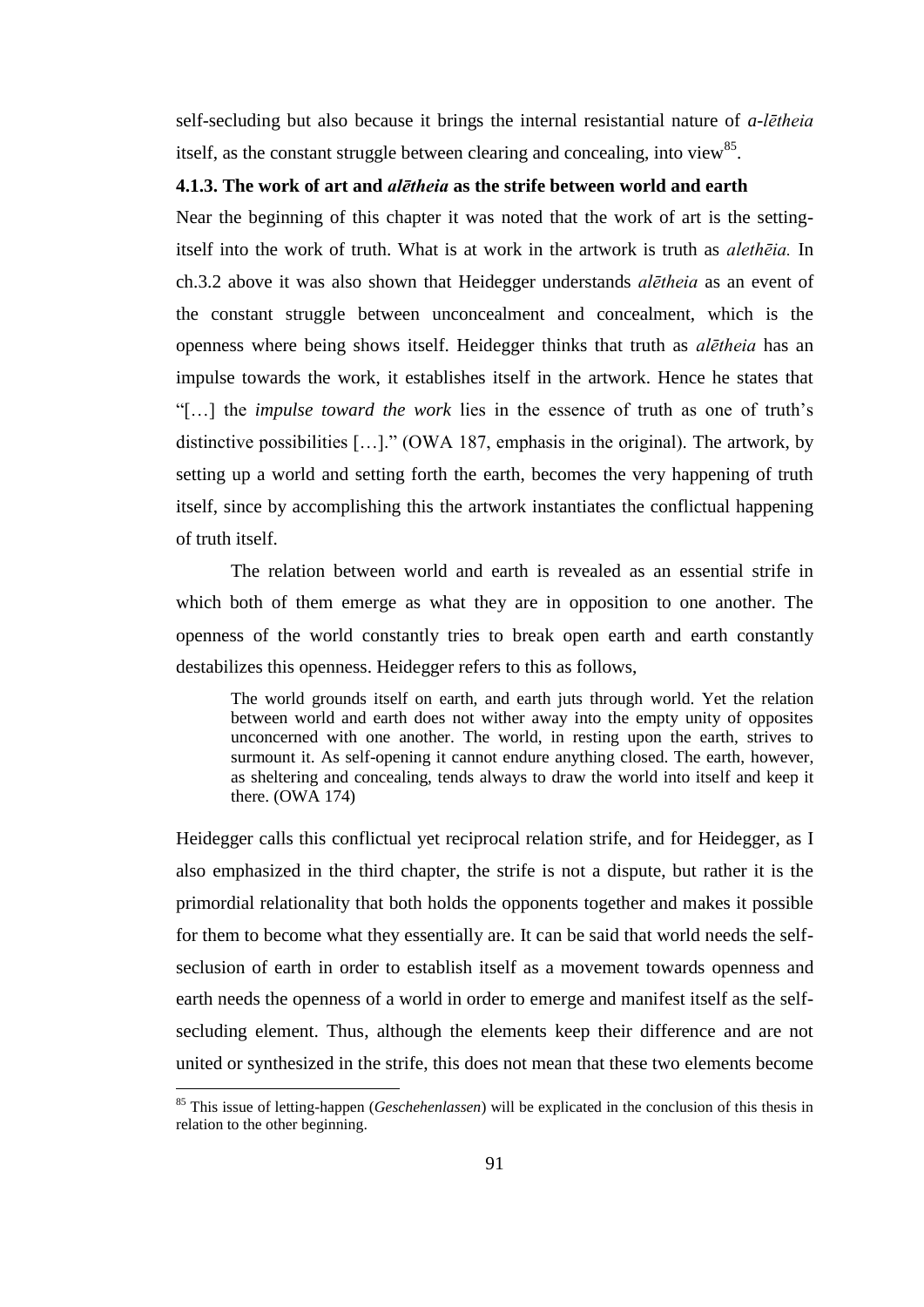self-identical entities through the strife, since "[i]n strife, each opponent carries the other beyond itself." (OWA 174). I take this to mean that the opponents, world and earth, emerge as belonging to and needing one another and thus they never become self-identical, since each one depends on the other's counter-movement to become what it essentially is. This strife should be understood in terms of the Heideggerian *Auseinandersetzung*, namely a counter-turning of each in which each confronts the other, and on the basis of this confrontation each element is differentiated. But they still remain as essentially belonging together, since the difference emerges through the confrontation with the other<sup>86</sup>. Thus it can be said that there is always an outstanding of elements in the strife as long as the artwork keeps them apart and counter-acting on each other.

Moreover, the work of art even becomes the instigator of this strife (OWA 175), since it is the artwork itself that sets up the *polemical* relation between world and earth. Heidegger describes this strife, which is established in and through the artwork, as a rift (*Riss*). With the word *Riss* Heidegger makes use of different connotations of the word. First of all, he emphasizes the sense of basis, ground or outline that draws out and holds together the essential characteristics of truth, namely clearing and concealing. Secondly, he also makes use of the sense of gap or rift, meaning that neither one of the elements is reduced to the other or united in a higher element, but always kept apart and in a constant counter-acting (OWA 188). Furthermore, I think that this usage of *Riss* explicates *alētheia* as an abyssal opening in the sense of the clearing of a concealing, which is not a disclosure of being in a particular manner, but is the revealing of how being is constituted by a selfwithholding. Therefore I think that with this designation Heidegger also touches upon the unthought essence of *alētheia*, which is covered over throughout the history of metaphysics. The following sentence sheds light on how Heidegger understands this essence,

This occupying, however, can happen only if what is to be brought forth, the rift [*Riss*], entrusts itself into the self-secluding element that juts into the open region. The rift must set itself back into the gravity of stone […] As the earth takes the rift

<sup>86</sup> For a detailed account of Heidegger's notion of *Auseinandersetzung* and its relation to notions of strife and *polemos*, see HP. In this book, Gregory Fried constructs an interpretation of Heidegger's thinking based on the notion of *polemos*. In the introduction of the book he gives a definition of *Auseinandersetzung* in relation to the above-mentioned notions (HP 14-17).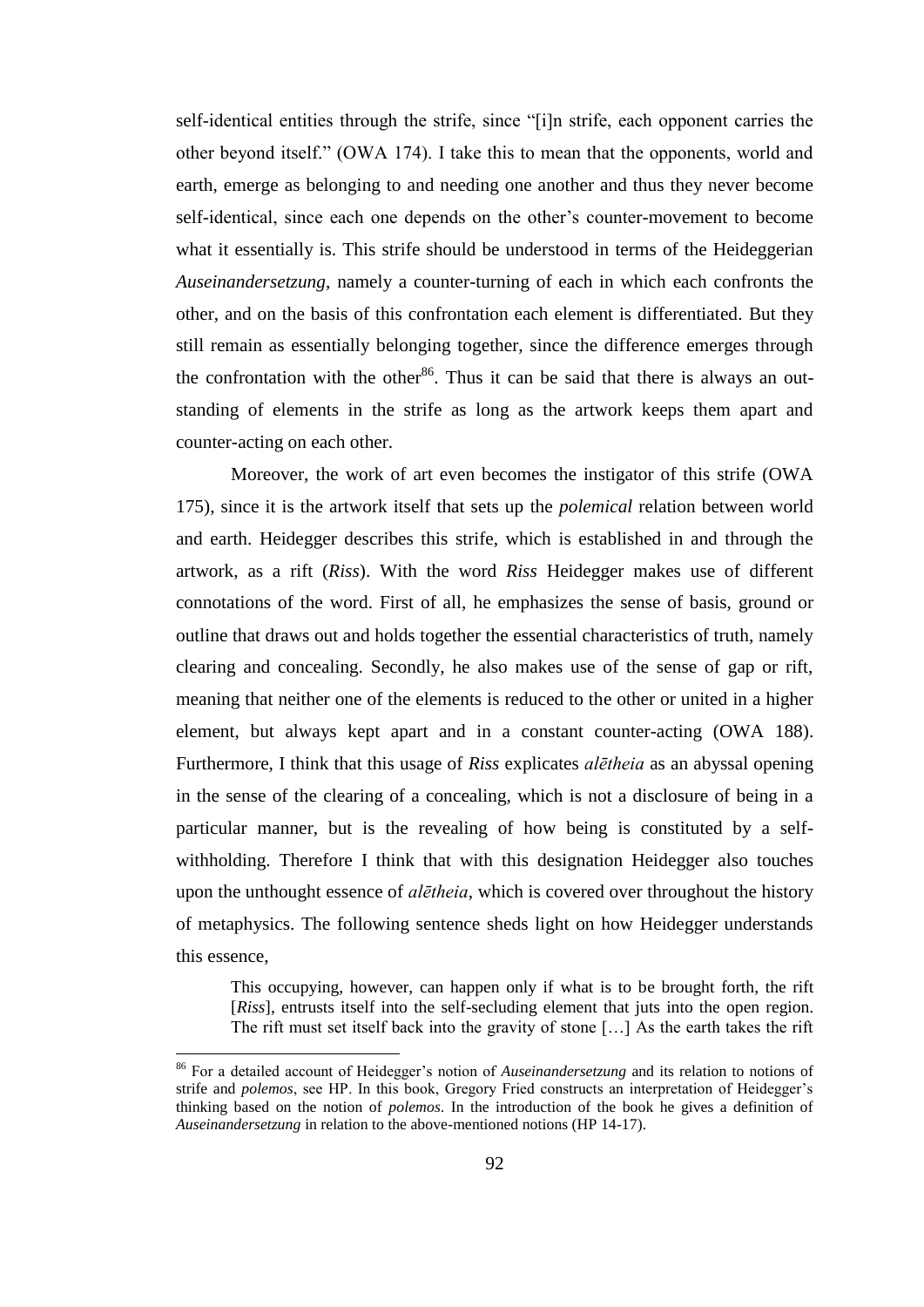back into itself, the rift is first set forth into the open region and thus placed, that is, set within that which towers into the open region as self-secluding and sheltering. (OWA 188f.)

So not only does world need to be set back into the earth, but the rift, the strife itself, must be set back into the self-seclusion of earth. I take this to mean that *alētheia* is interpreted as the clearing of the self-concealing of being. Being is not taken as a discernible gift and disclosed as idea, will etc. What is revealed in the artwork is the very fundamental movement of being, namely the self-withholding itself. It is not a particular disclosure of being that takes place in the work of art, rather the very possibility of such disclosure is revealed. This means that the very essential structure of *alētheia* is disclosed. I think that this is why *technē* as art is capable of actuating the other beginning, since it discloses what has been covered over or what has remained unthought since the first beginning. That it is also why Heidegger states that "[t]he essence of *alētheia* was not thought out in the thinking of the Greeks […]. Unconcealment is, for thought, the most concealed thing in Greek existence, although from early times it determines the presencing of everything present." (OWA 176).

I think that here it is crucial to notice that the essence of *alētheia* remains unavailable for thought yet is still operative in determining coming-to-presence in the Greek experience. In his article titled "Demythologizing Heidegger", John Caputo claims that although *alētheia* as the unconcealment of beings was part of the Greek experience, *alētheia* itself was not thematized and thought as such, rather the philosophical question for the ancient Greeks was the question of being (DH 523f.). He continues to say that to think *alētheia* as such belongs to our age in which metaphysics is said to have come to an end and he adds that Heidegger's appropriation of *alētheia* designates the granting-giving of the presencing, i.e., the *Es gibt*. He captures this sense of *alētheia* by using the hyphenated version, *a-lētheia*, in which the lethic aspect as the self-withholding and the sheltering essence of being comes to the fore as that which grants the open and the presencing of beings by precisely withholding itself (DH 524-32). Accordingly, it can be said that Heidegger's appropriation of *alētheia* differs from the Greek understanding in the sense that *a-lētheia* is no longer thought in terms of the disclosedness of beings as a whole in one unified manner but rather Heidegger's understanding of the truth of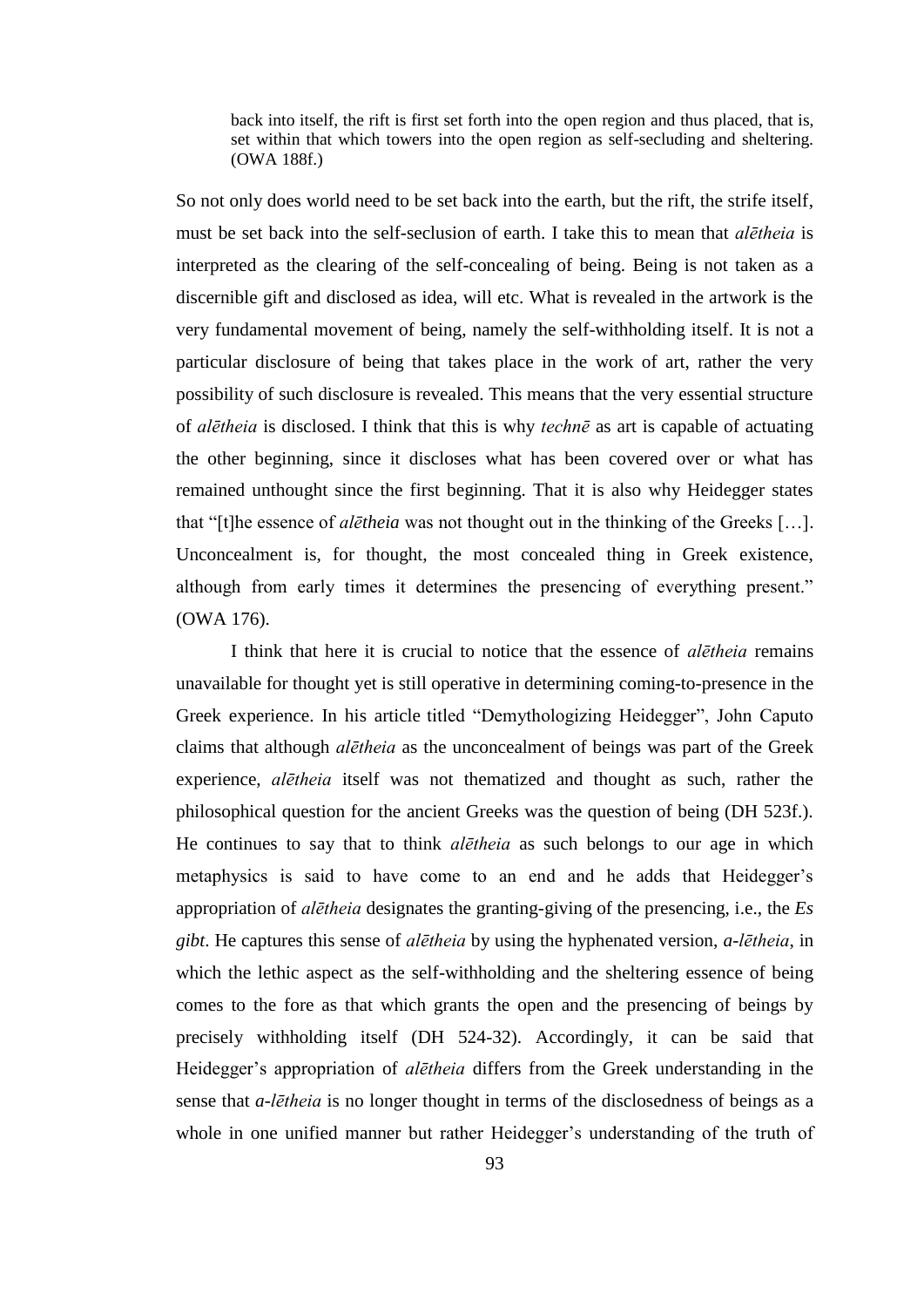being as *a-lētheia* engages with the self-withholding of being and in this sense *alētheia* becomes the revealing of the self-withdrawal as a withdrawal. Thus the rift as well as world must be set back into the earth in the artwork, since the rift, in order to be the site of the truth of being, must reveal the self-withholding essence of being as a withdrawal. Yet earth also needs the openness of the world in order to become manifest, otherwise neither *a-lētheia* nor its lethic essence could be disclosed. Thus the truth has an impulse towards the artwork, since it is the artwork that establishes the strife between world and earth in the figure (*Gestalt*) and keeps them together as constantly confronting each other (OWA 180-1).

### **4.2 The work of art and the** *sterēsis* **of being: earth and alterity**

In this section the resistantial character of earth will be specified with respect to the metaphysical understanding of matter and temporality. The aim is to show how the resistantial essence of earth, i.e., the self-secluding as a movement of makingunavailable, disrupts the traditional conceptions and offers a different type of thinking. On the basis of a certain elaboration and disclosure of finitude that enables the other beginning to take place it will also be shown that the earth as resistance discloses the alterity of being as a non-passive unavailability.

### **4.2.1. Earth and materiality**

In the section on Heidegger's notion of earth it was noted, but not yet explicated, that earth is immediately linked with some sort of materiality or what Heidegger calls the thingly aspect of the work of art. In the artwork this so-called material or thingly aspect shows its essential characteristic by coming-to-presence only as selfconcealing. Only the artwork is capable of such an exposure since it is only in the artwork that the essential trait of materiality is revealed as earth, namely as a fundamental event of making-unavailable for any kind of reductive explication. Here we should recall Heidegger's statement, according to which the material is not "used up" and does not disappear in the work of art. On the contrary, the artwork "[…] causes it to come forth for the very first time […]." (OWA 171). In other words, the artwork releases the material in the sense of letting-be, or ʻsaves' it in the sense of fetching "[…] something home into its essence, in order to bring the essence for the first time into its proper appearing." (QCT 333), because in the artwork the essence of the material is put forth as earth, as something essentially unmasterable, for the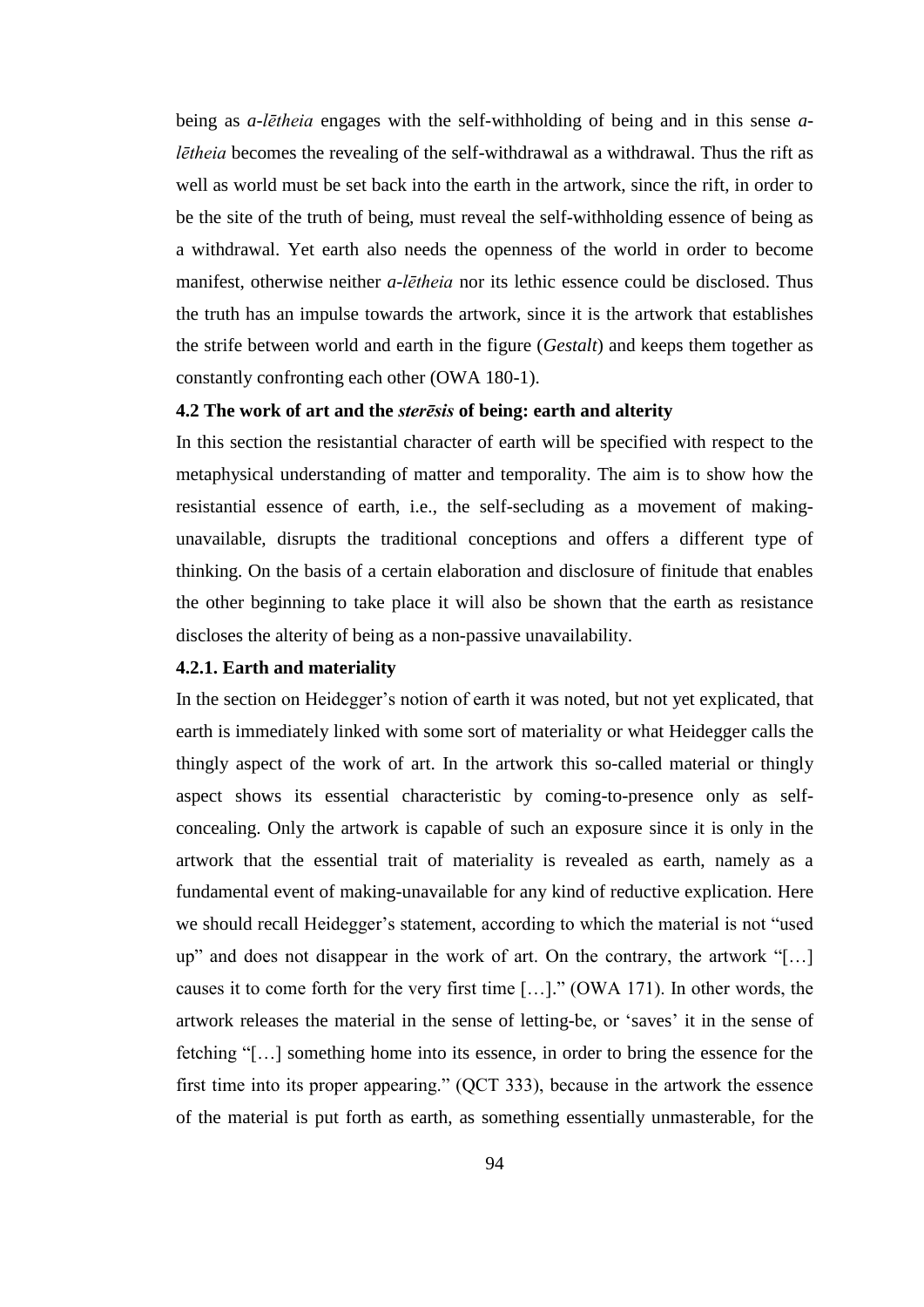first time. Harries also points out that earth constitutes the material basis of the work of art and he states that the disclosure of earth in the artwork opens up "[…] that dimension of things that will always resist human mastery." (AM 117). Harries calls this resisting materiality of earth "material transcendence"  $(AM 117)^{87}$ . However, he goes on to say that it is also the earth that gives "[…] each thing's unique identity. The artist preserves that identity." (AM 117). Here it seems to me that Harries tends to equate the earth with the material or the matter itself, and the organic unity of the matter is presented as a function of earth. However, I think that this unitary function that Harries seems to be attributing to earth is utterly misleading with regard to the essential characteristic of earth. I think that this kind of interpretation endangers the possibility of the other beginning by configuring earth as a unified, self-identical and substantial ground.

At this point I would like to draw on a difference indicated earlier, namely the difference between earth and matter, or the material. It is true that in "The Origin of the Work of Art" Heidegger emphasizes the employment of the particular workmaterial, such as stone, colour, words, in the work of art as fundamentally different from equipment, insofar as the artwork lets them appear as what they are, i.e., as essentially self-secluding. However, this does not mean that the earth is some sort of substantial ground that gives each particular material its unity or identity. Michel Haar says that the earth is neither primal matter nor pure passivity to be moulded with external forms. He also adds that although earth appears as more receptive to certain shapes than others, it is not a resource of pre-existing forms (SE 58). These two comments actually indicate the two main interrelated axes of the following discussion of earth and materiality. First, Harries' commentary positions earth as a more primordial materiality that remains somehow closed off from any possible discursive explication but that gives a kind of organic unity to things – or at least this can be inferred from his interpretation. On the other hand, Haar's interpretation rejects Harries' positioning of earth as primal matter. By taking these two conflicting commentaries as the guiding thread in the remaining part of this subsection, firstly, I

<sup>&</sup>lt;sup>87</sup> Harries explains this term as follows, "[b]y that term [material transcendence] I mean to refer to that aspect of things that makes them incapable of being adequately expressed in some clear and distinct discourse." (AM 117)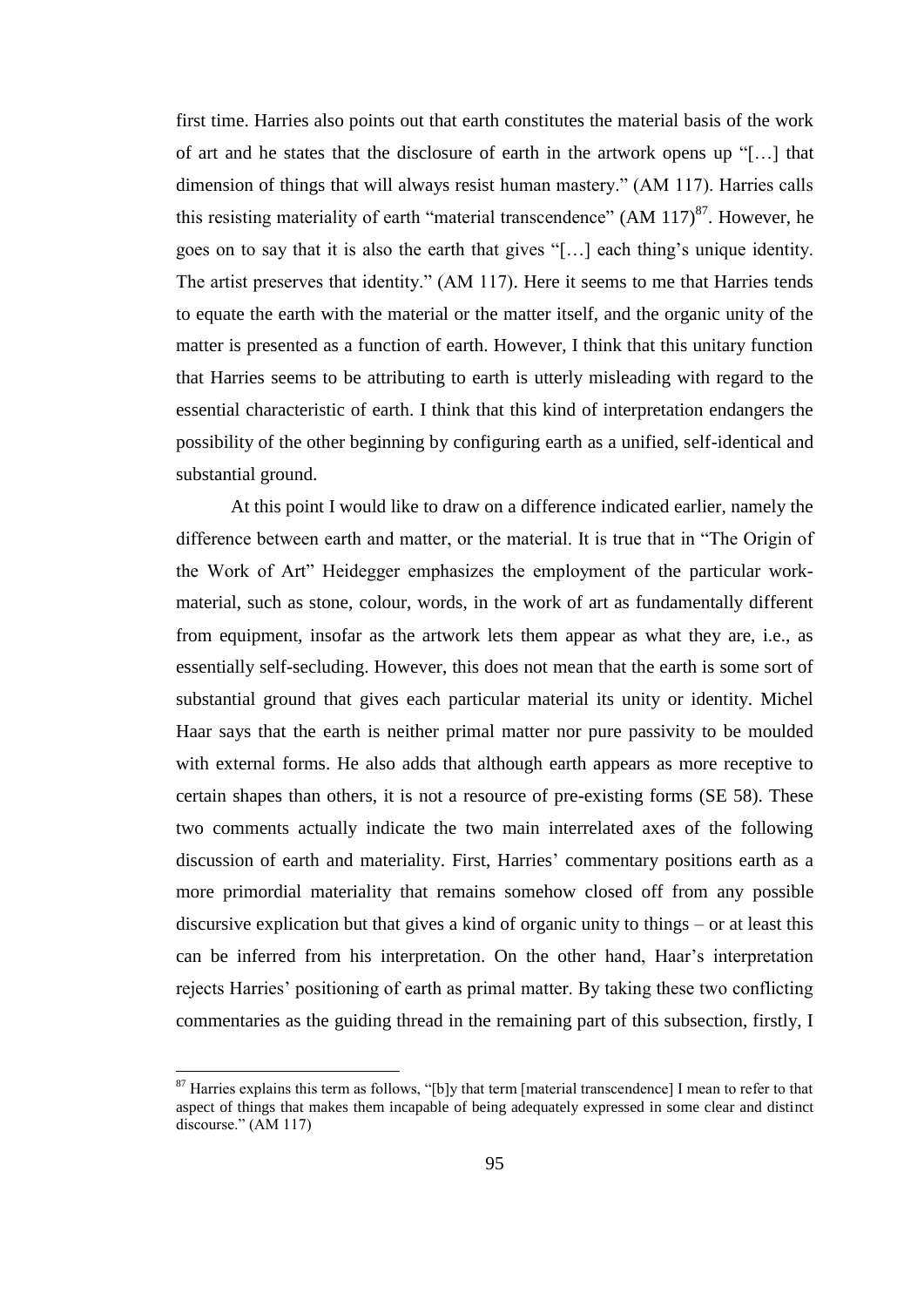will show why earth cannot be thought as primal matter and, secondly, I will explain why earth should not be interpreted as some sort of organic unity or that which gives unity to things. After covering these two main axes I will argue that as an event of making-unavailable, or resistance, earth indicates a non-coincidence in the sense that it refers to a constant movement of self-differing. On the basis of these two points, which stem directly from the self-withholding of earth, I will explicate how Heidegger's notion of earth offers a non-metaphysical understanding of materiality.

I think that to equate the earth with matter prevents us from seeing the possibilities that earth bears with regard to a non-metaphysical thinking of what is traditionally called matter since it substantializes earth as primary material base or ground. We can say, agreeing with Haar, that earth is not primal archetypal matter in the sense that it is not the ultimate primary substance that lies beneath the particular material. Rather, it indicates an event that essentially belongs to what is traditionally called matter, namely the happening of self-withholding. In ch.2. it was shown that the *sterēsis* in *phusis* is what enables the *metabolē,* i.e., change and *genesis*. In parallel to this the self-withholding of earth makes it possible to be addressed in different forms and shapes as a work-material. The self-seclusion of earth is what enables matter to be transformed into something other than itself. This is why the self-withholding of earth is not a fixed state but is capable of being elaborated in inexhaustible ways. This inexhaustibility does not originate from a substantial resource that somehow remains concealed. It is true that earth enables *genesis*, but only in the sense that by withholding itself it gives way to a particular disclosure of itself. Therefore it can be said that earth is a generative privation or absentiality in the sense that by withholding and concealing itself it is capable of being addressed in infinite forms and shapes. Thus even if we accept that earth is some kind of ground – and Heidegger asserts that the earth is the ground on which the world grounds itself – it is a non-substantial ground, or what Haar calls a "non-foundational foundation" (SE 64). This is because earth only becomes a ground by making itself unavailable, i.e., by withholding itself. Therefore an interpretation that reifies earth will be misleading and unfruitful with regard to its latent implications concerning a nonmetaphysical thinking of materiality.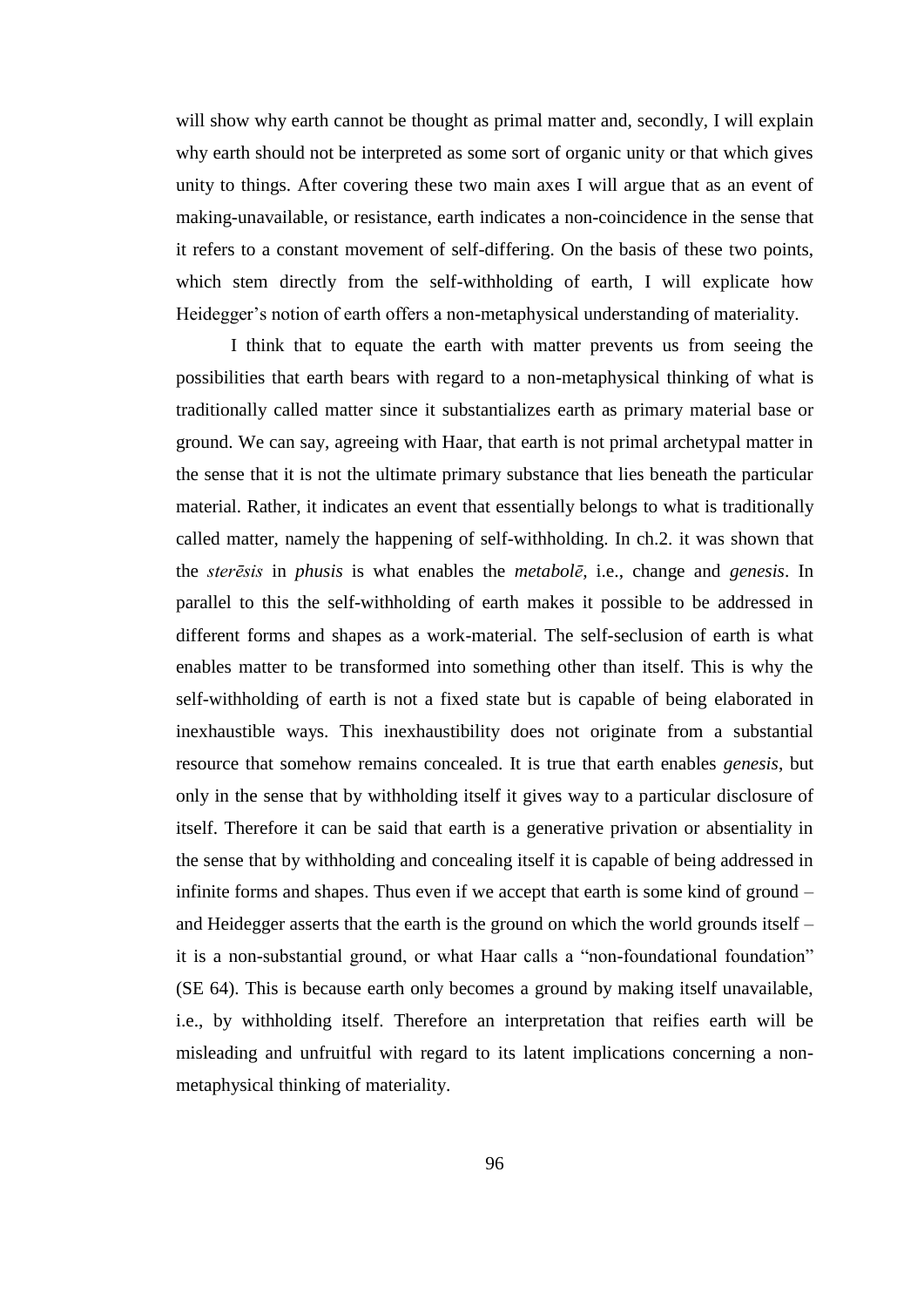On the other hand, the self-concealing of earth does not lead to the idea that any form whatsoever can be imposed upon earth. It is true that on the basis of the *pathein-sterēsis* structure, which was discussed in the second chapter (see ch.2.3 and 2.4), beings can be transformed into what they are not. This means that to become something other than itself is made possible by the self-withholding and concealing event. Furthermore, it is also the self-withholding what makes it possible for earth to be elaborated in inexhaustible ways. However, to say that earth can be articulated in inexhaustible ways does not mean that any form can be imposed upon earth. This is because this idea of imposition presupposes a passive materiality which inevitably conceives earth as something completely available. On the other hand, what is meant by the inexhaustibility of the mode of articulation of earth is that the very movement of making-unavailable, or what I call resistance, can be articulated in inexhaustible ways. However, to take earth as simply a passive, completely available resource is the opposite of revealing this resistance.

Based on this, if materiality is thought according to earth as it is revealed in the artwork, materiality can no longer be thought as a pure passivity, since what enables the reception of certain shapes belongs to the very essence of matter, namely the self-withholding movement. In light of this I think that earth is not the particular matter, the particular colour, the particular stone, or the particular word. Rather, earth designates the very movement of self-withholding itself that constitutes the material and makes it possible to come to presence in a certain discernible shape. Accordingly, although there is a parallel between earth and *phusis*, which has been explicated above (see ch.2.5), earth is not *phusis* itself yet earth refers to the hidden essence of *phusis*, i.e., *sterēsis*. Therefore earth is not simply the passive matter in the sense of the purely orderable, but the primordial condition that enables *hule* to be ordered in a certain shape (*eidos*).

But this self-withholding and concealing essence of earth itself becomes completely concealed in the sense that it becomes unnoticeable in the usefulness of a daily equipment. The peculiarity of the artwork precisely lies in its disclosure of this possibility as belonging to earth itself and by doing so it also discloses that this possibility of becoming other than itself and of taking different shapes depends on the self-withholding itself by disclosing earth as constantly self-concealing. I think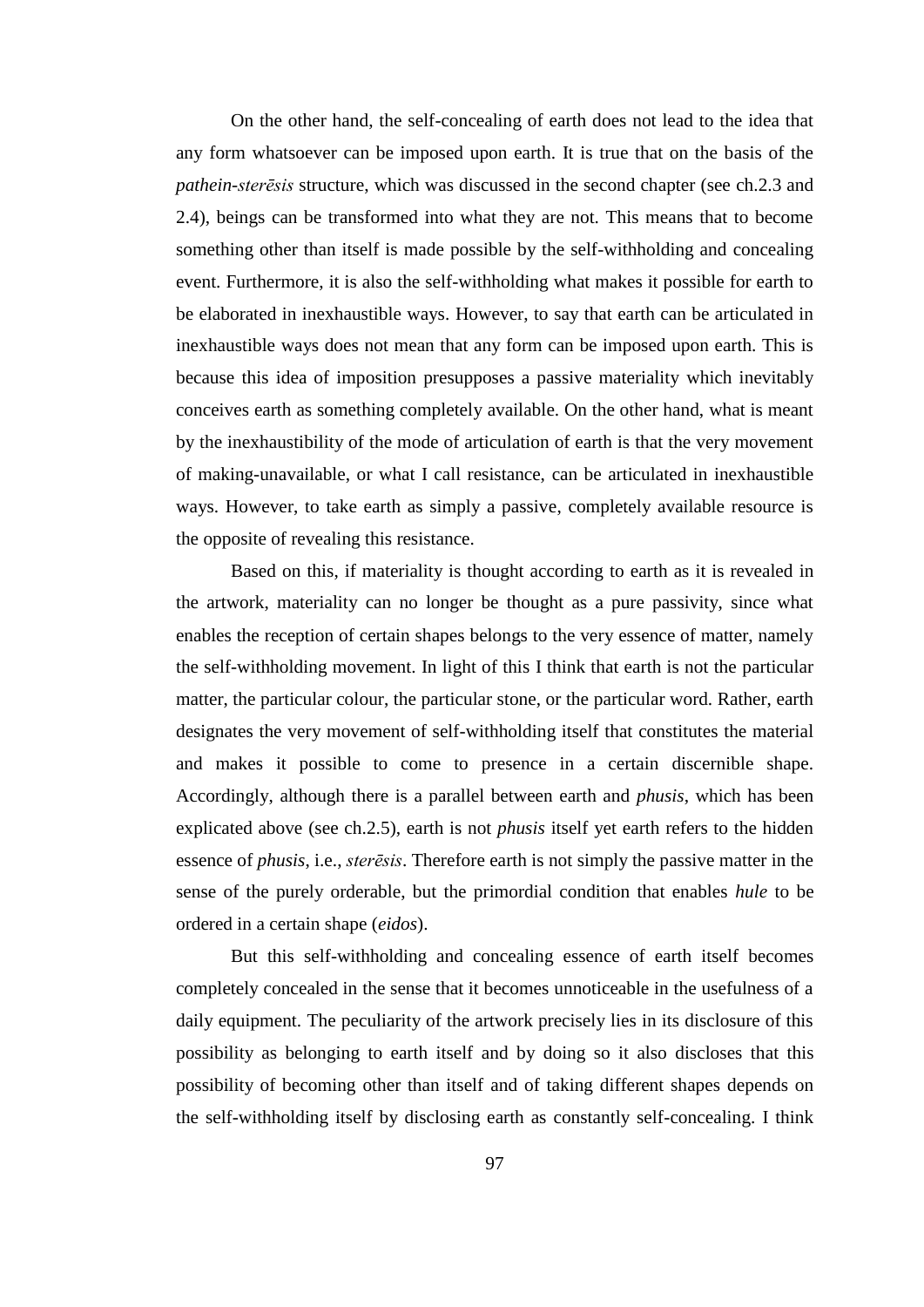this is why Heidegger claims that the material comes to the fore for the first time in the work of art, since the artwork lets its hidden essence manifest itself by articulating earth as essentially self-secluding. After having delineated in what sense earth refers to the work-material now I will move on to the issue of self-difference that offers an understanding of materiality that does configure materiality in substantial terms. Actually, as I indicated near the beginning of this section, this aspect also stems from the issue of the self-withholding of earth.

In the previous chapter it has repeatedly been said that the movement of selfwithholding and concealing also refers to a reserve that keeps itself unavailable. On the basis of this the possibility of the other beginning was explained in its relation to the history of being and to the non-historical element that co-constitutes history, which enables the other beginning as the unavailable reserve into which metaphysics cannot insert itself. On the basis of this it was concluded that in Heidegger's understanding of it the completion of metaphysics does not denote a phase where metaphysics comes to itself in the sense of self-identity. The disruptive claim of *Gestell* that challenges the tradition and forces it to leap beyond itself is what makes *Gestell* both the culmination and dissolution of metaphysics itself. Thus the completion of metaphysics means the very beginning of a process of self-differing, a process of becoming other than itself. Therefore it can be said that the movement of selfwithholding, taken as an unavailable reserve, also indicates a movement of selfdiffering. On the basis of this idea, namely interpreting earth as the self-withholding reserve that enables a movement of self-differing, I will try to show how materiality itself can be thought without substantialising it.

If one accepts that Heidegger's notion of earth precisely designates a happening of self-withholding and secluding reserve, namely not as a substantial unknowable source but as an excess that does not allow any penetration whatsoever, then the earth cannot be thought as an element that enables the identity of things, contrary to what Harries seems to be asserting. On the contrary, it must denote the impossibility of any kind of self-identity since as the unavailable reserve it always endangers the identity of a thing with itself by carrying the possibility of becoming something other than itself. Therefore earth as unavailable excess or reserve indicates that there is always the non-coincidence or a constant self-differing in a being, since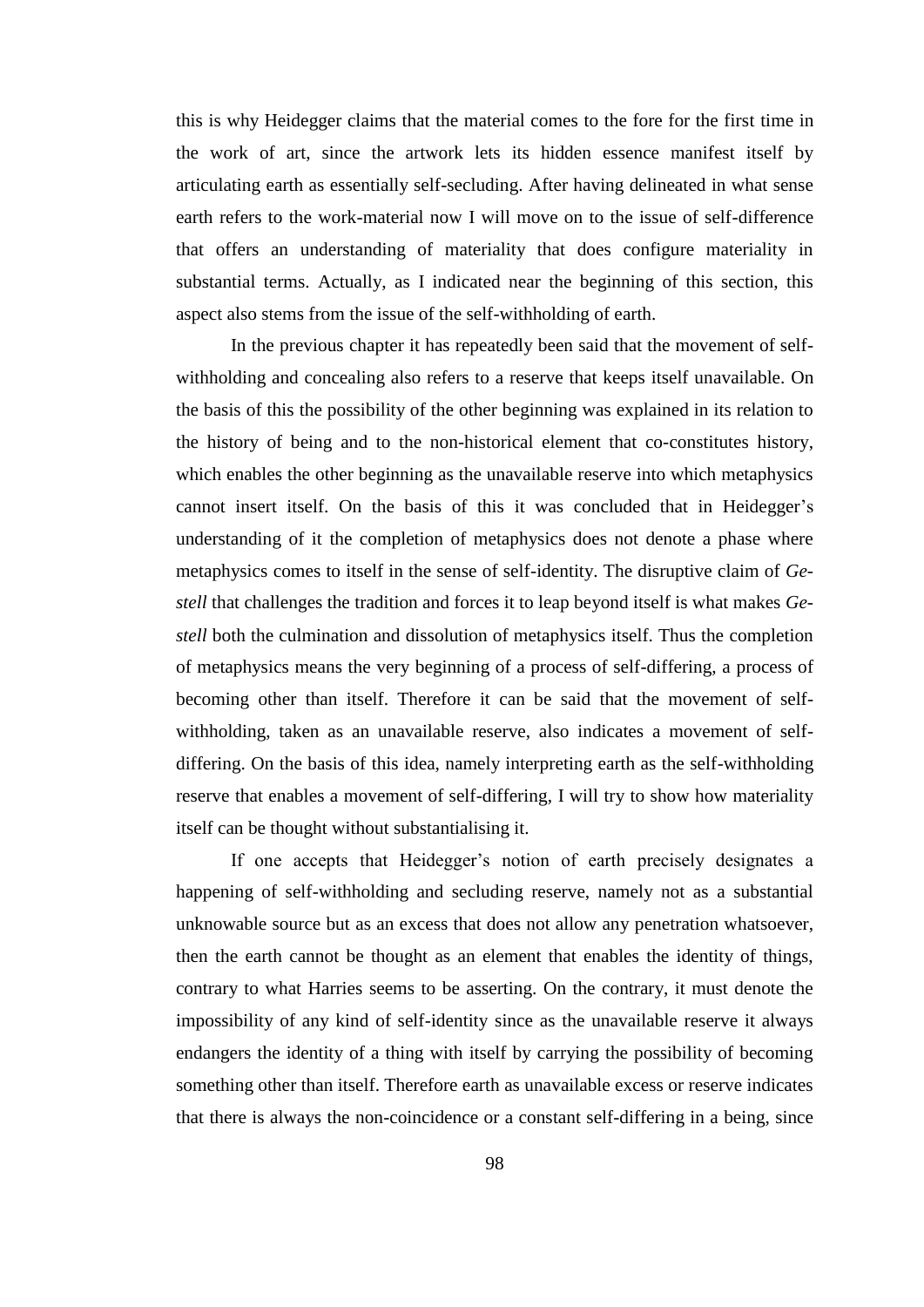a particular being is always constituted by a self-withdrawal that is pregnant with future transformations.

In light of this the two main axes that were just explicated with regard to earth and its possible suggestions for reconfiguring materiality depend on the essential characteristic of earth, namely self-withholding. The analyses carried out so far in this section indicate that this self-withholding occurs as a resistance since it occurs as an event of making-unavailable. Although this self-withholding is the very possibility of placing the orderable into a certain shape it also indicates the limits of that very shape and thereby earth becomes the condition of possibility of selfdiffering. Earth indicates and even constitutes the limits of a certain particular configuration, precisely because it is the unavailable reserve that cannot be exhausted in any particular configuration but that manifests itself as a lack in that very configuration itself. Thus it can be said that the self-withholding of earth is a comingto-presence as resistance. This is firstly because earth is the very movement that determines the finitude of any particular configuration by constituting the possibility of becoming other. Secondly, since it constitutes the unavailable reserve, which constantly arises as the impenetrable self-concealing, it also delimits the movement of presentification as a counter-movement by not letting itself be assimilated to what is present.

Therefore I think that earth offers an understanding of materiality which is constituted by a "non-passive" resistance against presentification. The work-material cannot be thought as an amorphous pure passivity that has no internal finitude, so that any external form whatsoever can be imposed on to it. On the contrary, what enables the coming-to-presence in a certain shape belongs to the capacity of the work-material itself, as I have been discussing. Furthermore, since earth designates a fundamental finitude as the self-withholding element – and this is what makes it possible to come to presence in a particular manner – the work-material becomes a site of resistance against presentification even when it is put forth into presence in a certain form. This is because in that very form, what withholds itself, or what is not presentified, also announces itself as this self-withholding and finds its place in its strife with the world. So the earth becomes what it is when it meets its countermovement in the work of art.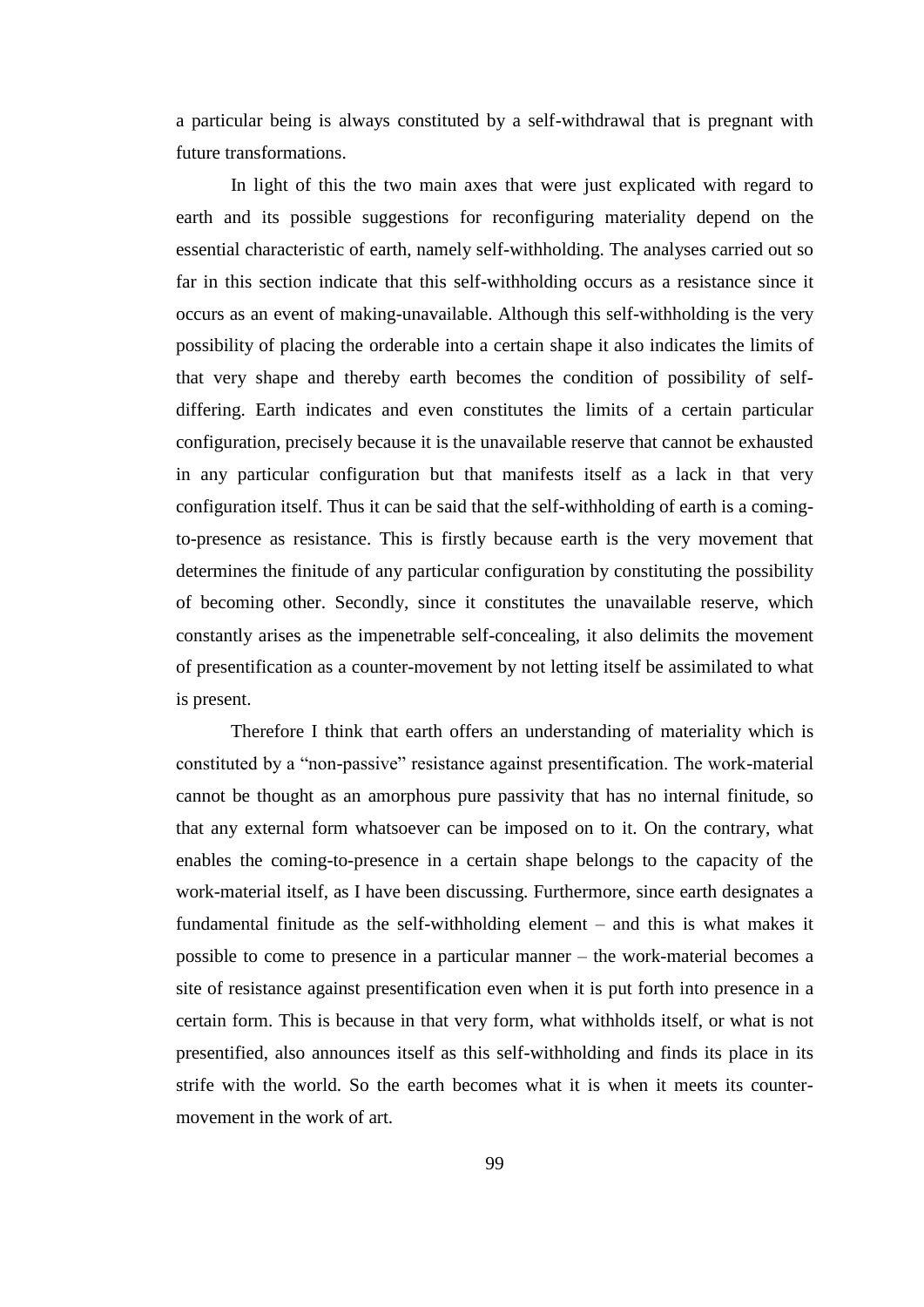Actually, these interpretations have brought us to the next discussion with regard to the resistance that earth constitutes, namely the relation between earth and temporality, since the self-secluding of earth is the resisting movement against presentification, and it inevitably and directly raises the question of temporality. This is because earth withholds itself and thereby does not become present but it still presences and manifests itself. Thus it indicates a type of temporality that has been covered over throughout the history of metaphysics. In the following section I will try to elucidate how the self-withholding of earth as it is elaborated in the work of art also offers a non-metaphysical understanding of temporality by taking into account Heidegger's treatment of time in "Time and Being".

## **4.2.2. Earth and Temporality**

The metaphysical conception and determination of time depends on an understanding of time as composed of successive "now" points. So the present – in the sense of *Gegenwart* – becomes the modality of time that actually determines the conception of time. This is also in accordance with Heidegger's claim saying that Western metaphysics is essentially technological, since presentification is what constitutes the technological essence of metaphysics – as discussed in the previous chapter (see ch.3.2). Accordingly, when time is determined from out of the modality of the present, i.e. now, the other two modalities, namely past and future, are also interpreted in terms of the present. In "Time and Being", Heidegger attempts to think time in a more originary way by tracing back the metaphysical conception of time to a more primordial happening out of which the three modalities emerge. Heidegger asserts that,

> […] if we are to characterize time in terms of the present [*Gegenwart*], we understand the present as the now as distinct from the no-longer-now of the past and the not-yet-now of the future. But the present speaks at the same time of presence [*Anwesenheit*]. However, we are not accustomed to defining the peculiar character [*das Eigene*] of time with regard to the present in the sense of presence. Rather, we represent time—the unity of present, past and future—in terms of the now. (TB 11, ZSD 11)

But what is the difference between present (*Gegenwart*) and presencing (*Anwesenheit*), and why is *Anwesenheit* more primordial than *Gegenwart*? The primordiality of presencing lies in the fact that it does not describe *a* modality of time, rather it describes the manner of their emergence, and in this sense there is a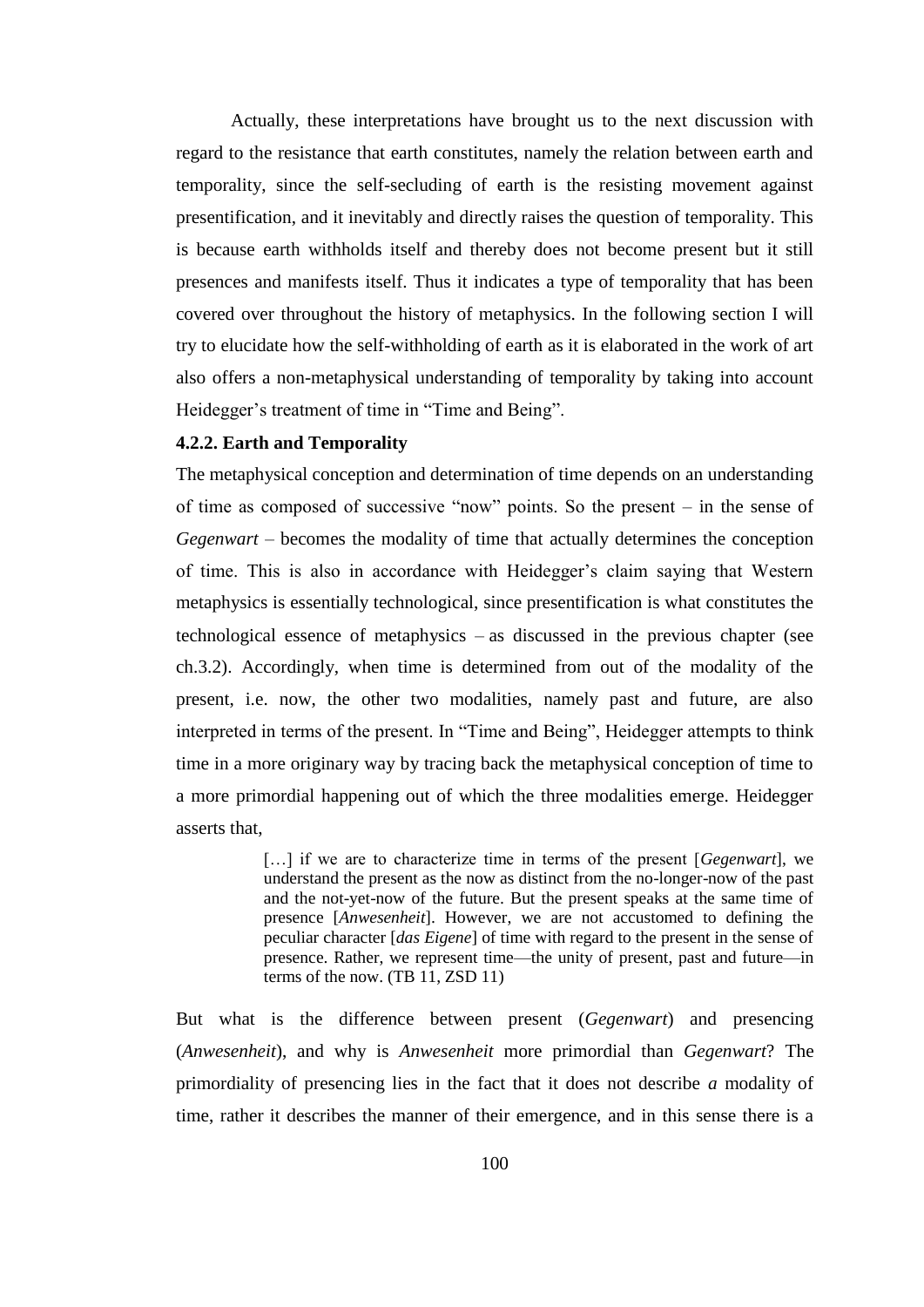presencing in all three modalities. Heidegger describes presencing as a constant reaching out, extending [*erreichen*] (TB 12f., ZS 13)<sup>88</sup>. I think that the following sentence expresses the importance of the presencing, "[…] we shall find in absence [*Abwesen*]—be it what has been or what is to come—a manner of presencing and approaching which by no means coincides with presencing [*Anwesen*] in the sense of immediate present [*Gegenwart*]." (TB 13, ZS 13). Following from this it can be said that the presencing that Heidegger offers as more primordial indicates that the absencing, which still presences, is more primordial than the immediate 'now', i.e., the present.

Presencing in the sense of approaching and extending is not limited to presencing in the sense of being-present. More importantly, approaching what is absent in the present, namely what has been and what is to come, is more primordial than the present. Hence Heidegger asserts that the approaching of what is to come and what has been reciprocally determine each other and their reciprocity brings about the present (TB 13). So it can be said that presencing as approaching is what constitutes the three modalities of time and their belonging together. However, what is significant here is that the presencing of an absencing that announces itself in presencing in the sense of approaching what is not present and available is more primordial than the present itself. I take this to mean that a certain kind of finitude is at play in the mutual giving of the three modalities that announces itself as approaching and extending. To put it differently, as well as the presencing of being, the presencing of time is also constituted by a fundamental finitude, i.e., a certain kind of self-withholding, since what is not present and available – yet still presencing by approaching, coming towards – constitutes the three ecstases of time.

On the basis of this finitude and the self-withholding of approaching, Heidegger asserts that time is four-dimensional and what he introduces as the fourth dimension is actually the primordial giving that determines all three ecstases of time. Heidegger calls this fourth dimension the "nearing nearness" (*die nähernde Nähe*), which holds both together and apart the three different modalities, namely future, past and present by distancing them (TB 15, ZS 16). Once again we are faced with an

 $\overline{a}$ 

<sup>88</sup> At this point it would be useful to recall that Heidegger interprets constancy, in relation to *ousia*, as standing in presence (*sunestota* or *das Ständige*) which was discussed in ch.2.1 and ch.2.3.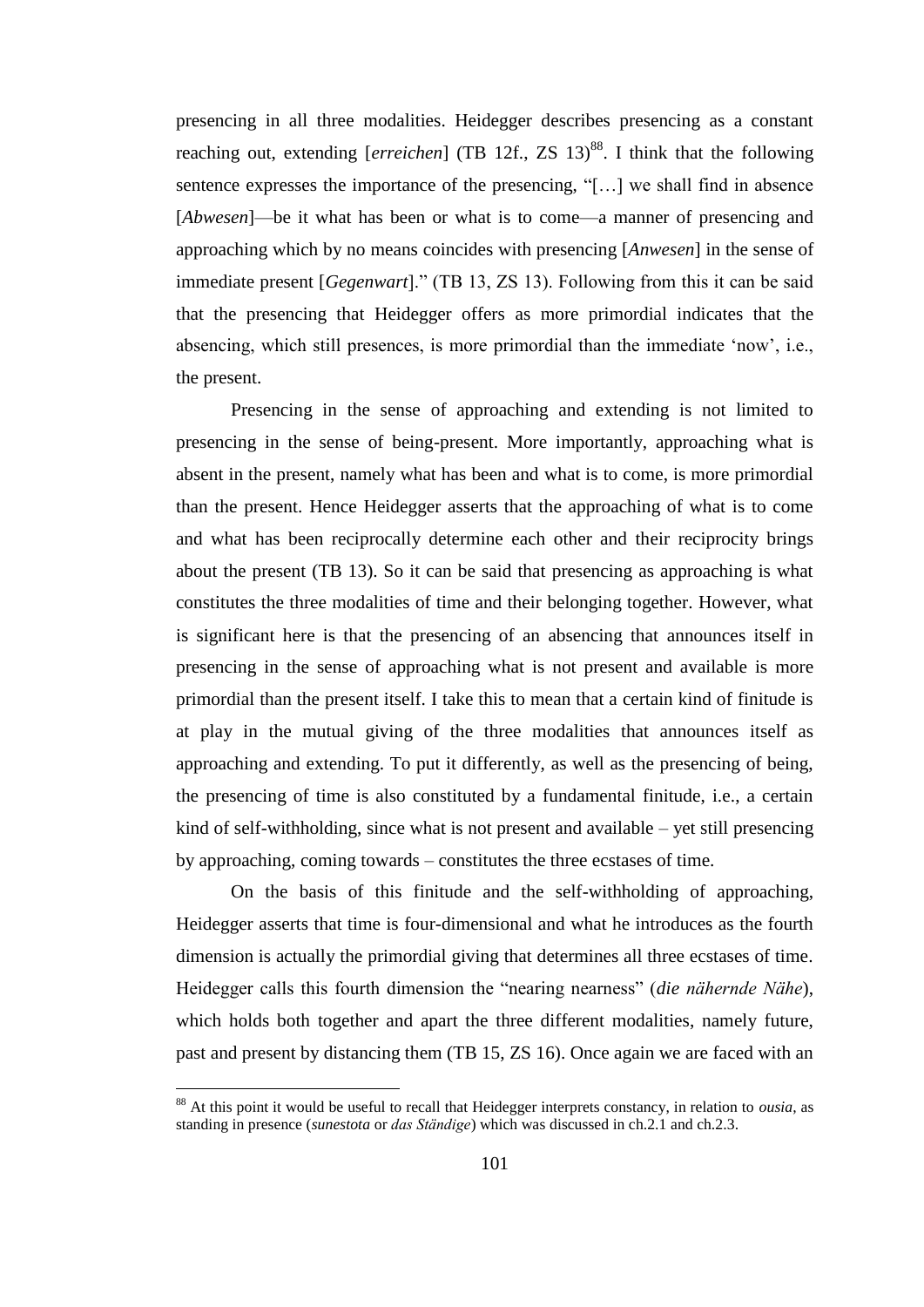event that is essentially conflictual, which emerges as the ground of different but interrelated elements. Accordingly, I think that what Heidegger calls the nearing nearness must be understood in terms of strife, which does not allow the difference between the elements to go astray. On the contrary, it reveals the belonging together of the elements by disclosing their essential difference. Hence Heidegger says that,

[...] it [the nearing nearness] keeps what has been open by denying its advent as present [… and] keeps open the approach coming from the future by withholding the present in the approach. Nearing nearness has the character of denial and withholding. (TB 15)

In light of this it can be concluded that the giving of time is also constituted by a fundamental *sterēsis*, since the openness in which the three ecstases of time come into play is constituted by a certain type of privation, namely withholding and denial. The denial of 'what has been' and the withholding of 'what is to come', which approaches, and the interplay between them, are what gives the present.

Here Heidegger repeats the same structure that he explicated in the first half of "Time and Being". "Time *is* not, There is, It gives time [*Es gibt die Zeit*]." (TB 16, ZS 16). Furthermore, what is more primordial is again the giving of time itself that is essentially withholding itself. Not only the "It" that gives time withholds itself, but in each modality of time a certain kind of concealing and withholding takes place. Thus it can be said that presencing itself is constituted by a movement of self-withholding.

It is now obvious that there is a structural parallel between Heidegger's understanding of time and his understanding of earth, precisely based on this fundamental withholding. However, I do not think that the relation is purely structural, since I believe that earth as essentially self-withholding is also the disclosure of how time itself is constituted by a withdrawal for the following reasons.

Firstly, I think that earth as the unmasterable reserve that enables the historical decisions of world also keeps open what Heidegger calls the approaching of what is to come with regard to the historical possibilities. This is because earth, by not giving itself, constantly emerges as absence which is presencing as continually approaching but never becoming present. This is why the self-withholding of earth enables the historical openings of world and constantly threatens its stability at the same time. There is a constant encounter between the determination and the measure of world and the self-concealing of earth, since earth is the movement that constantly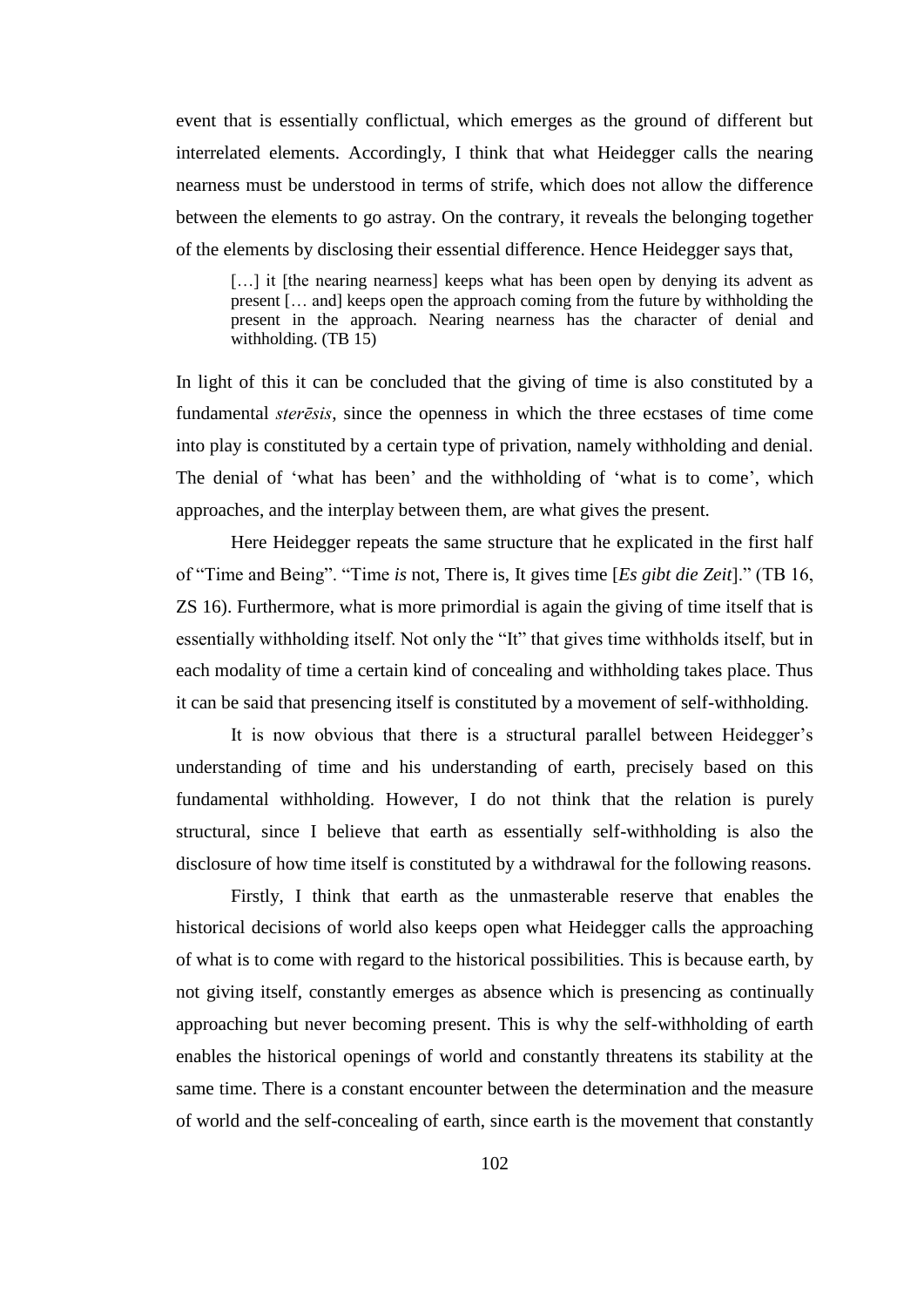tries to "draw the world into itself and keep it there" (OWA 174). So earth as the unmasterable reserve is also the possibility of the withdrawal of a world. On the other hand, this self-concealing of earth is what makes it possible to keep open the approaching of what is to come, and thereby it at the same time enables epochal transformations. Thus it can be said that earth not only names the fundamental finitude that constitutes the epochal revealing of being, but also enables the imminent, yet never present, approach of future. What I am trying to say here is that earth as the unavailable reserve, which resists presentification by constantly withholding itself, is what makes every historical decision and determination inherently finite. In this sense it is also the possibility of what has been and this unavailability is also what keeps what is to come open as a possibility, since as the unavailable reserve it constitutes an inexhaustibility that can never be presentified. Thus earth, by withholding itself, announces a type of futurality. However, this futurality is not the manipulable 'not-yet-now'. On the contrary, it is revealed as always approaching but never becoming present and available. Therefore it can be said that earth, by withholding itself and keeping open the possibility of becoming *other* than itself, announces an alterity in being that indicates a constant movement of self-differing. I think that this is what makes earth utterly crucial for the inauguration of the other beginning. This is because earth, by keeping open what is to come, enables a projection, not in the sense of concrete planned future projects but in the sense of having possibilities that can never be exhausted.

Moreover, when temporality is considered from the perspective of this always approaching future then the past, or more accurately 'what has been', too is put forward as a concern for us and not a mere something of the past. Based on this projection that is grounded in the never-present yet approaching future, what has been can be taken up again and opened up again in way so that the new beginning can be inaugurated. I think that Heidegger's whole interpretation of the history of metaphysics depends on this kind of understanding of temporality and history. His interpretation of the history of metaphysics stems from the constantly approaching other beginning, and this kind of projection allows him to think what is in the past but still concerns us. Furthermore, this is also why earth not only describes the resistantial essence of time, but it also resists and dismantles the traditional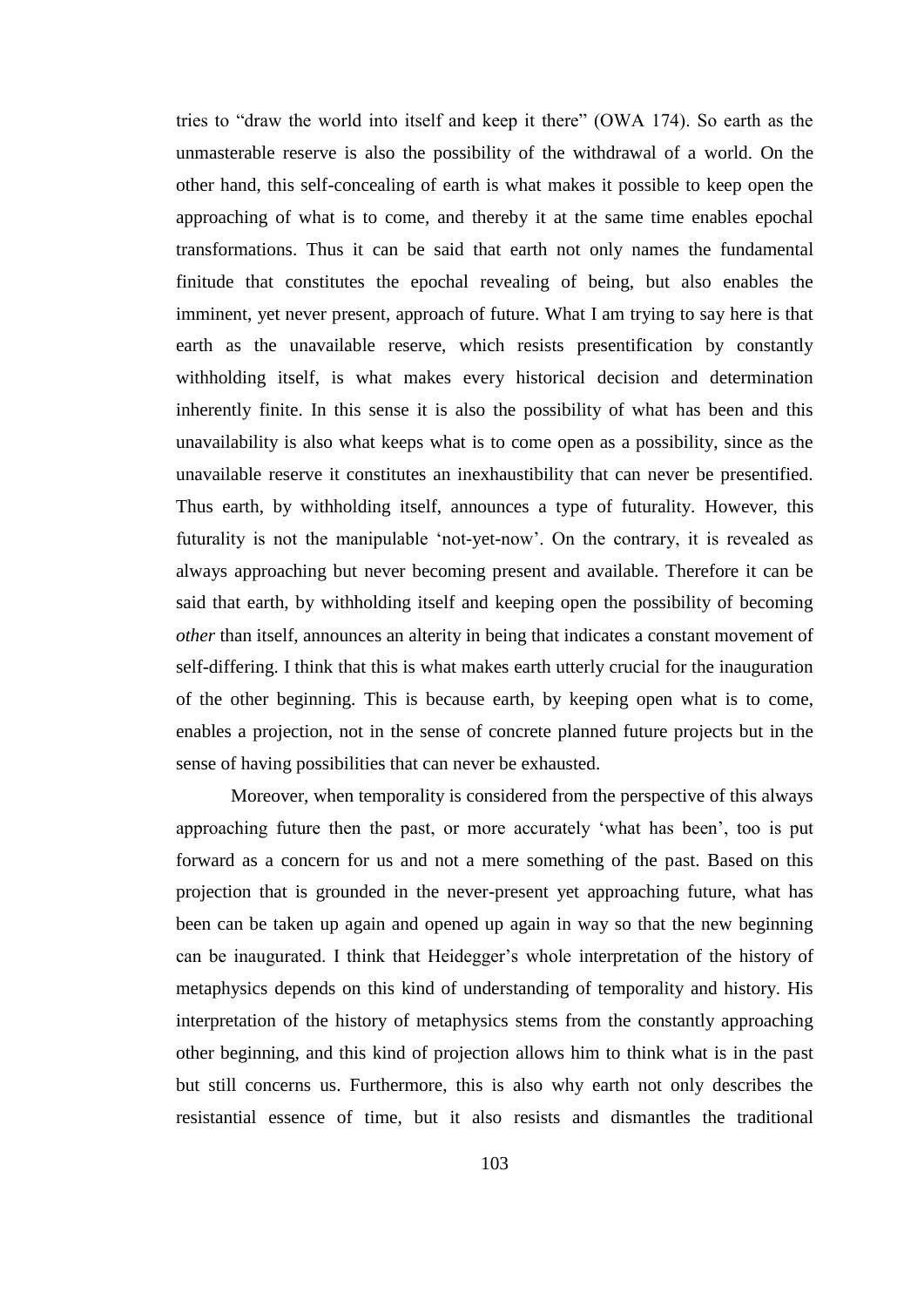conception of time. Therefore I think that earth reflects the interplay between what has been and what is to come which Heidegger explicates in "Time and Being". Thus I think that Heidegger's notion of earth can also be interpreted as a profound articulation of a temporality beyond any metaphysical constructions. Having elaborated how earth is interpreted as resistance, the following discussion of the artwork and the issue of letting-happen and the other beginning will form the conclusion of this thesis.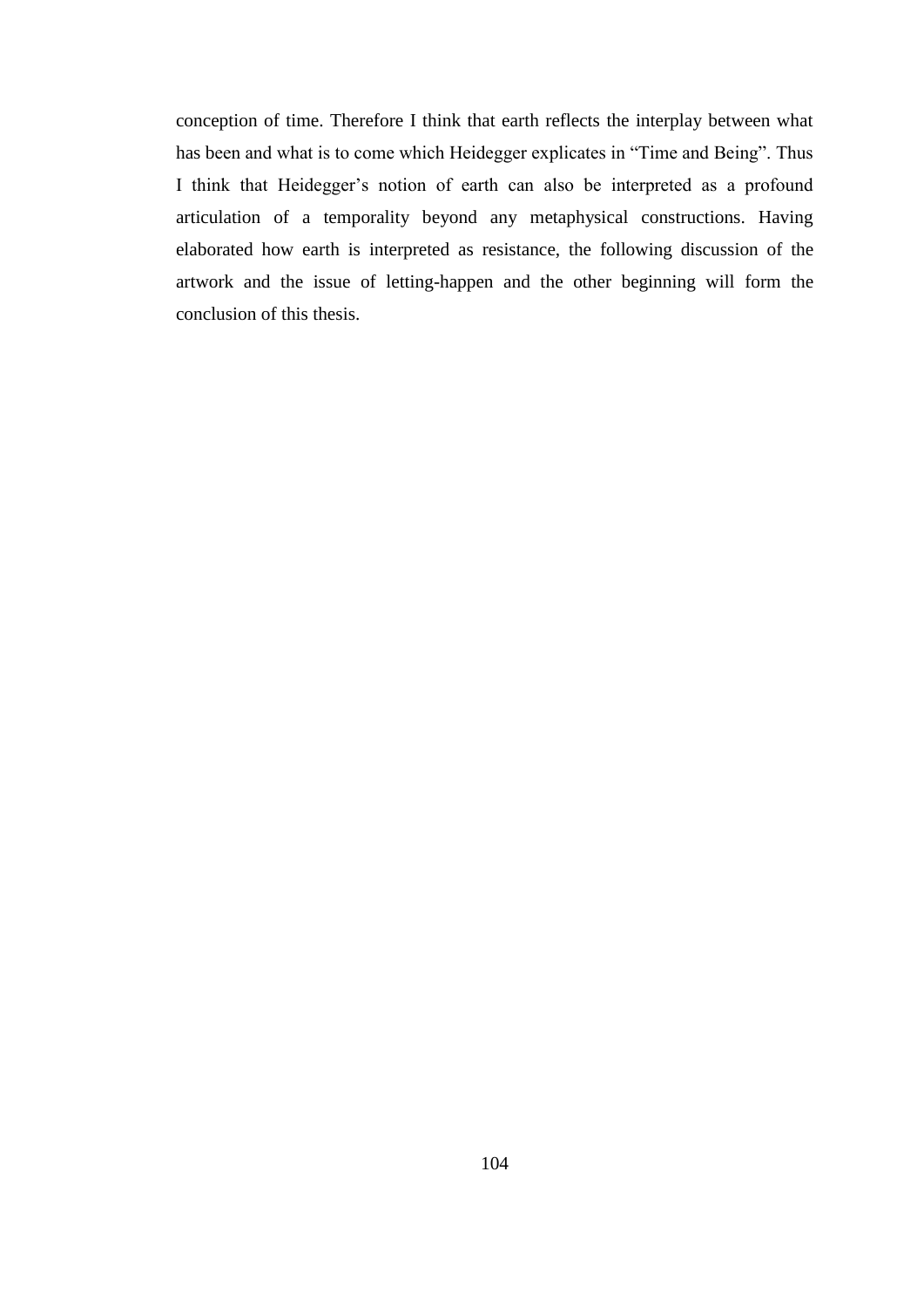## **Chapter 5**

## **Conclusion: The Letting-Happen of the Work of Art and the Other Beginning**

Throughout this thesis I have tried to show that earth as the essentially self-secluding element emerges as a resistance to the metaphysical movement of presentification and of making-available in and through the artwork. In ch.4.2. it has also been shown how the resistance of earth manifests itself in relation to materiality and temporality. It has also been indicated that the ontological significance of the artwork lies in the disclosure of earth in its strife with world. However, in order to understand how art can become the possible site of the other beginning what must be shown is how art is capable of inaugurating a mode of revealing which is essentially *different* from both of the modes of revealing of the previous metaphysical epochs and of *Ge*-*stell*. So what is this special way of revealing of which art is capable? As demonstrated, *Gestell* and art appear as two extreme poles with respect to their modes of revealing, because while *Ge*-*stell* is marked by a relentless and endless challenging-forth and forcing out, contrary to *Ge*-*stell*, there is only a letting-be in art.

In "The Origin of the Work of Art", Heidegger explicates the essential characteristic of the artwork's revealing as an occasioning that enables the happening of the truth of being. In other words, the work of art, by instigating the strife between world and earth, allows the truth of being, i.e., *a-lētheia*, to take place, which was discussed in ch.4.1.3. In relation to this Heidegger asserts that "[t]ruth happens only by establishing itself in the strife and the free space opened by itself." (OWA 186). This is why the truth of being has a tendency or an impulse towards the work of art, because the artwork, precisely by instigating and intensifying the strife between world and earth, reveals the conflictual openness of *a-lētheia* in the sense of the revealing of a concealing, which is called the free space by Heidegger. This clearing or the free space is first of all made possible by a primordial concealment. Secondly, the clearing is opened up through the constant struggle or *polemos*, between the selfconcealing and the self-revealing movements of being. This is why the work of art is capable of "[…] letting happen […] the advent of the truth of beings." (OWA 197),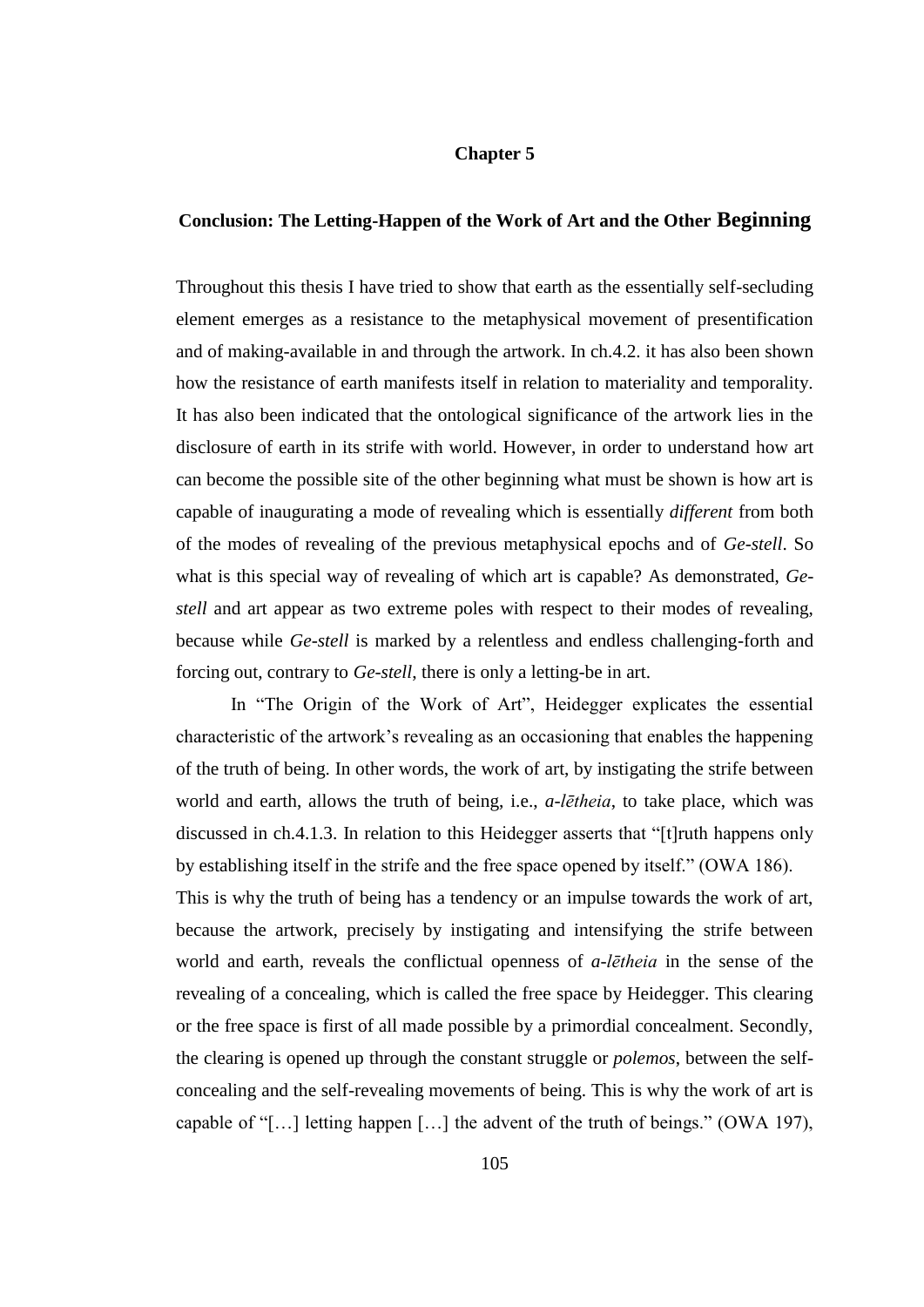since the self-withholding of being is given a space to show itself as a withdrawal. Thus it can be said that the artwork is the site where the truth of being as the strife between unconcealment and concealment takes place. In this sense art is the lettinghappen of the truth of being.

However, if we recall the difference between Heidegger's interpretation of *alētheia* and the Greek experience of it, it must be noted that the truth which sets itself into the work should be the disclosure of the self-withholding of being *as* selfwithholding. In other words, *a-lētheia* now becomes the clearing of the concealing, not in the sense of the dispelling of the concealing; on the contrary, the concealing is disclosed *as* a concealing<sup>89</sup>. Therefore if the artwork is the letting-happen of the advent of the truth of being, it has to be a kind of disclosure that lets the lethic essence come to presence as itself. Here we again see the ontological significance of earth and of its elaboration in the artwork, since the happening of *a-lētheia* depends on the elaboration of earth as the self-secluding element. In connection with this what makes it possible for the artwork to become the site of the other beginning is the fact that "[*t*]*he work lets the earth be an earth*" (OWA 172). First of all, this sentence implies that the letting-be of art is not merely a passive refraining. Of course it is not the same with the modern technological way of producing or making. It is not a challenging-forth but it is not passive either. Although it was said that the modes of revealing of *Ge-stell* and of art are fundamentally different and therefore they can be understood as two extremes, it is not the case that art is the opposite of the technological mode of revealing, meaning that art is not a mere reversal of *Gestell*. Actually, to say that *Ge-stell* and art constitute two different extreme modes of *technē* is exactly an articulation of a certain proximity between these two modes. To recall what has been said in ch.3.2.1, it must be remembered that both *art* and *Gestell* depend on the capacity of being to be addressed as something other than itself, namely the *pathein*-*sterēsis* structure. Thus there is some kind of affinity between *Ge*-*stell* and art and this affinity is also what makes *Ge-stell* essentially ambiguous and thereby capable of the counter-turning that takes place within it. Thus it is

 $\overline{a}$ 

 $89$  This issue was discussed in ch.4.1.3 with reference to John Caputo's article "Demythologizing Heidegger".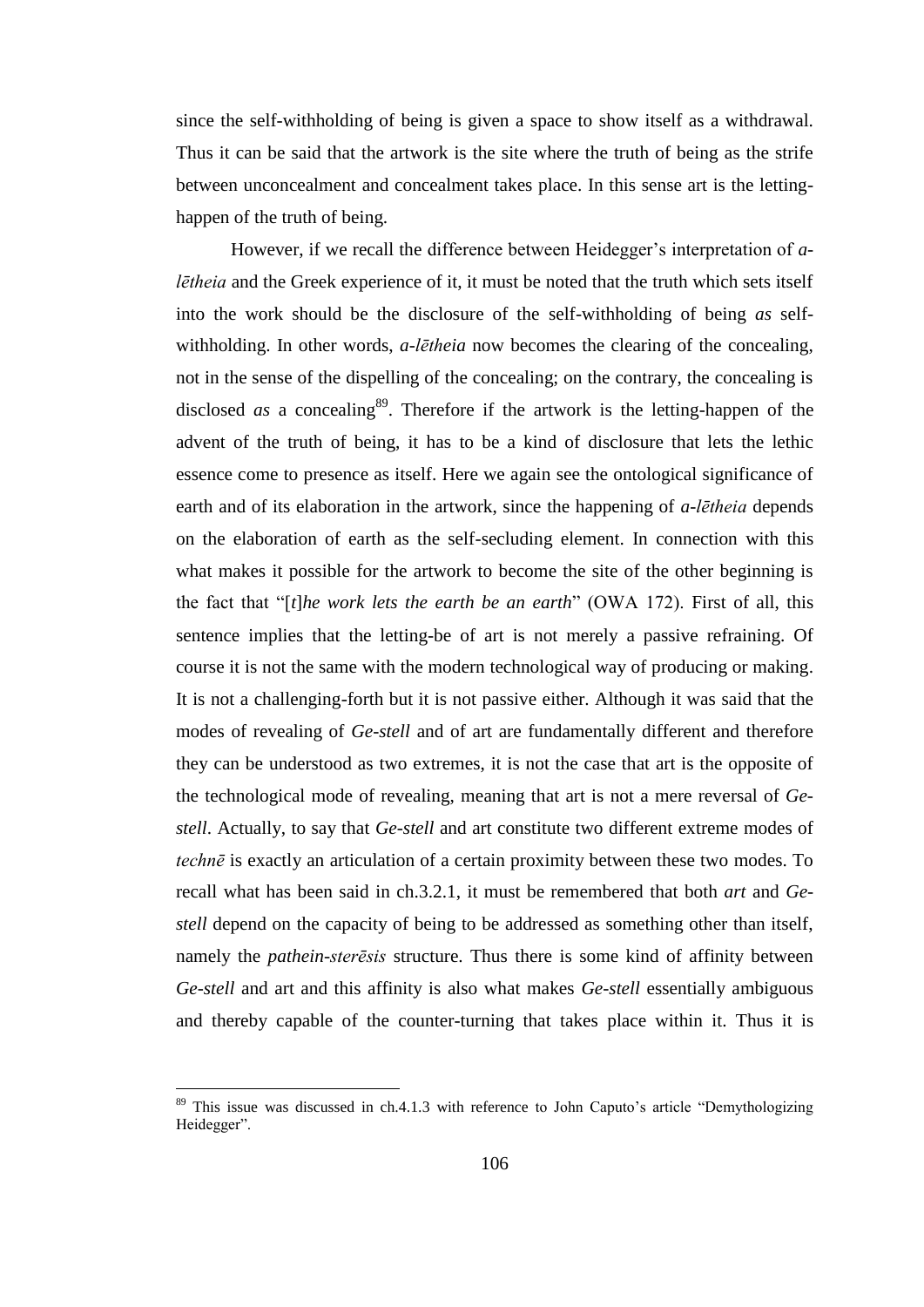important to recall that the self-overcoming of metaphysics is also made possible by this proximity between *Ge-stell* and art, which proximity is rooted in *technē* itself.

*Technē* is not passive, on the contrary, it denotes a certain kind of work or performance, which are, for instance, careful consideration and a certain kind of elaboration of the work-material. Therefore the letting-be which takes place in the artwork cannot be thought in terms of passivity. Another important indication of the non-passive nature of this letting-be is that through the artwork's setting forth of the earth, earth becomes an earth. To put it simply, it is the artwork that does not allow earth to disappear, to go unnoticed, by setting forth the earth into the open. Therefore the letting-be in the artwork should also be understood as being non-passive, parallel to the self-withholding of earth<sup>90</sup>. If this is the case, then how should we think the letting-be of the artwork that is capable of inaugurating the other beginning?

As was shown in ch.3.2, Western metaphysics, which is rooted in a will to mastery, is essentially technological. The metaphysical stance towards beings as a whole stems from this will to mastery, and the presentification of all that is in the age of modern technology has to be thought in relation to this striving for mastery. Also in that chapter it was pointed out that the mode of revealing of the artwork constitutes the other extreme of this stance as the letting-be. However, the affinity between these two extreme modes of *technē* may lead to the conclusion that *technē* as art also includes a particular type of mastery, since it can be argued that by carefully considering and arranging the work-material the *technites*, i.e., the artist, still performs a certain type of mastery over the material (see ch.2.2).

However, this *apparent* mastery is not the same as the metaphysical urge towards mastery, since the work of the *technites* does not assimilate does not assimilate the artwork's resistantial essence. On the contrary, by revealing earth as essentially self-secluding, thereby letting earth resist every attempt at penetration, this seemingly self-evident mastery which prevails in the performance of the *technites* results in the disclosure of what essentially cannot be mastered. This is the crucial point with regard to art's capacity for bringing about the other beginning, since by revealing the un-masterable, the apparent mastery over the work-material is

 $\overline{a}$ 

 $90$  See ch.4.1.2.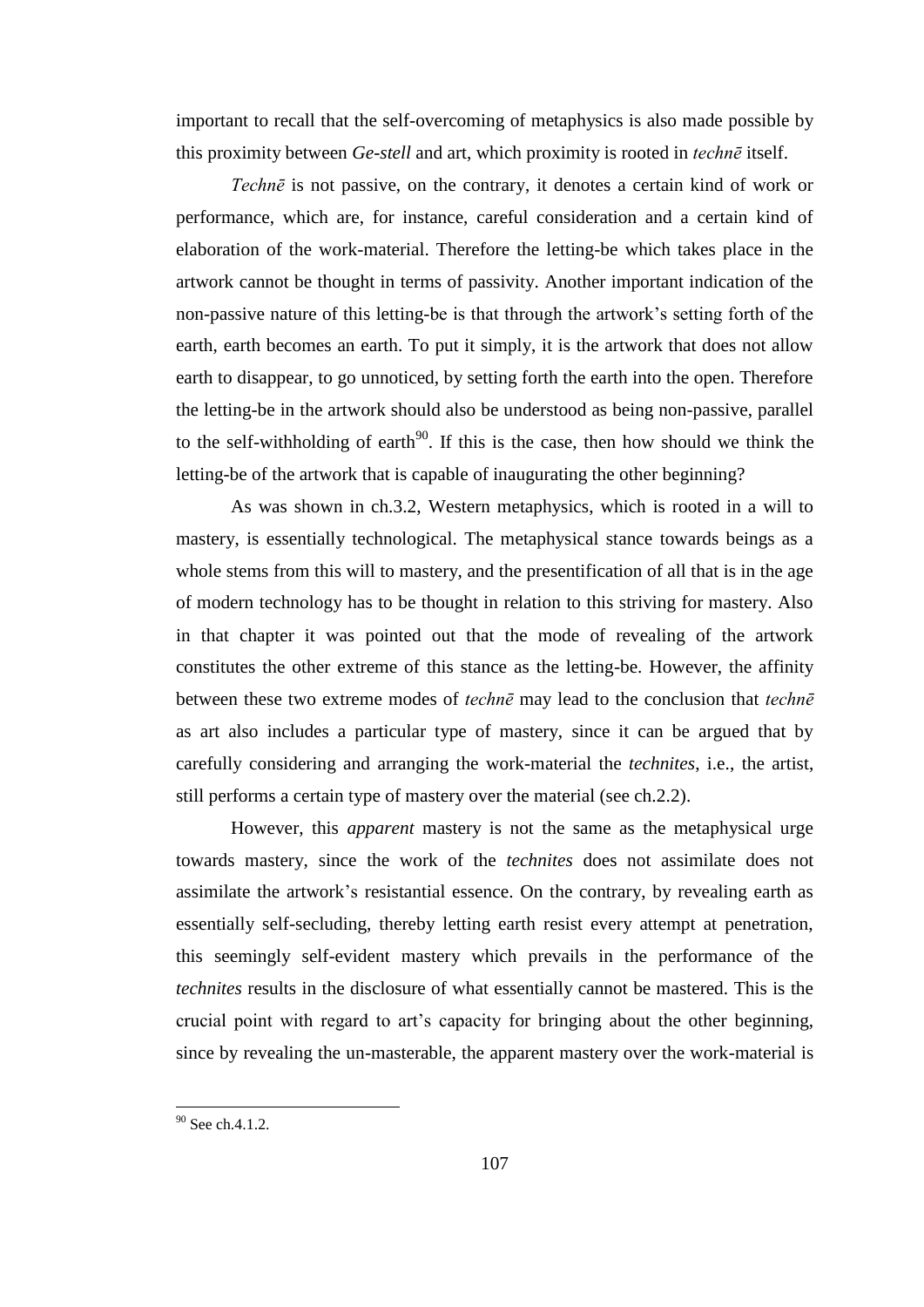eradicated. Therefore in each work of art there is a constant *counter*-*turning* and *strife*, in the sense that the 'mastery' of the *technites* undermines itself and is no longer able to remain mastery, since the outcome, the artwork itself, reveals what cannot be mastered in the most extreme and uncanny way by disclosing earth as the essentially self-withholding element and thereby as resisting the technical mastery and any presentification. Therefore it can no longer be called mastery, because earth emerges as the essential resistance that does not allow – and even demolishes – any mastery. This is why I think that there is a constant counter-turning and strife even in the very process of the bringing-forth of the artwork.

In conclusion, I think that the letting-be that happens in the artwork cannot be grasped by the metaphysical conceptual pair activity-passivity, since it is neither active in the sense of the intentional doing of a subject nor passive in the sense of the absence of any doing. On the contrary, in order to disclose the resistantial essence of earth there needs to be a certain elaboration. In other words, a certain performance must take place so that this resistantiality can come into the clearing. In light of this I think that the key claim of this thesis can be stated, namely that the mode of revealing of art as a letting-be corresponds to the privation in *a*-*lētheia* and in this sense it is also a not-letting-be in that it does not allow the lethic essence of the truth of being to remain concealed by not letting earth disappear in the work. This is the ontological peculiarity of the artwork, as I will now go on to explain further. To put it differently, the work of art does not let concealment remain in concealment, rather it discloses that there is a primordial concealment. In this way the other beginning can take place in art, since art does not turn away from the essential self-concealment and self-withholding of being which has continually remained concealed throughout the history of metaphysics. Therefore it can be said that the artwork, precisely by revealing the essential self-withholding of being, becomes capable of actuating the other beginning that was latent but suppressed and has remained unthought since the first beginning. This is why the other beginning does not allude to a new configuration of being or another naming for being. On the contrary, the very namelessness of being must be disclosed so that the other beginning can be inaugurated, as explicated in ch.3.1. In other words, being must be revealed as essentially self-withholding, i.e., as unavailable to any kind of manipulation,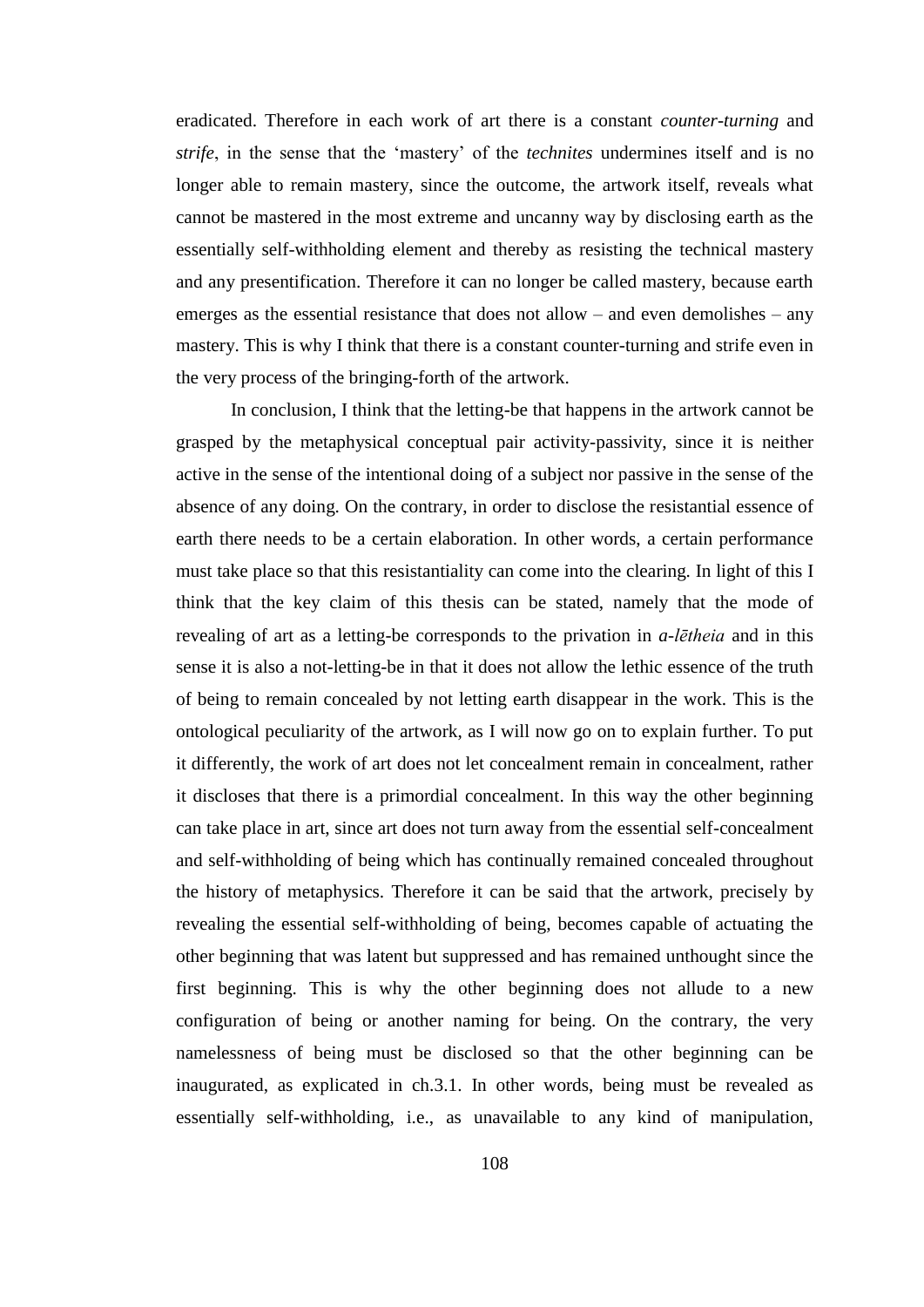reduction or subsumption to an alien element, and the artwork configures this mode of revealing that is to take place in the other beginning by letting earth resist every attempt at penetrating it and making it available.

Thus I think that it is art, more precisely the particular elaboration of earth, which has just been described and which was also discussed in ch.4.2., that makes it possible to enter into the thinking of *Ereignis*, since the artwork reveals that selfwithdrawal, which was shown to be a forceful, non-passive resistance to the metaphysical will to mastery, is what is most proper to being. Lastly, I think that this is also why Heidegger concludes that art itself is the *Ursprung*, i.e., the primal founding leap (OWA 202) because it makes it possible to leap beyond metaphysics by disclosing the non-metaphysical reserve into which metaphysics cannot insert itself. Hence in Heidegger's thinking the elaboration of earth in the artwork can be interpreted as a focal point with respect to the process of the self-overcoming of metaphysics because the elaboration of earth as resistance is a non-metaphysical articulation of being as the happening of withdrawal. Therefore art becomes the genuine site of the other beginning since it is capable of revealing being as the nonsubstantial ground that always recedes and only shows itself as a self-withdrawal. Hence art, by giving space to the self-withdrawal of being, becomes the openness or the site where the truth of being as *a-lētheia* can finally be encountered and thereby be safeguarded.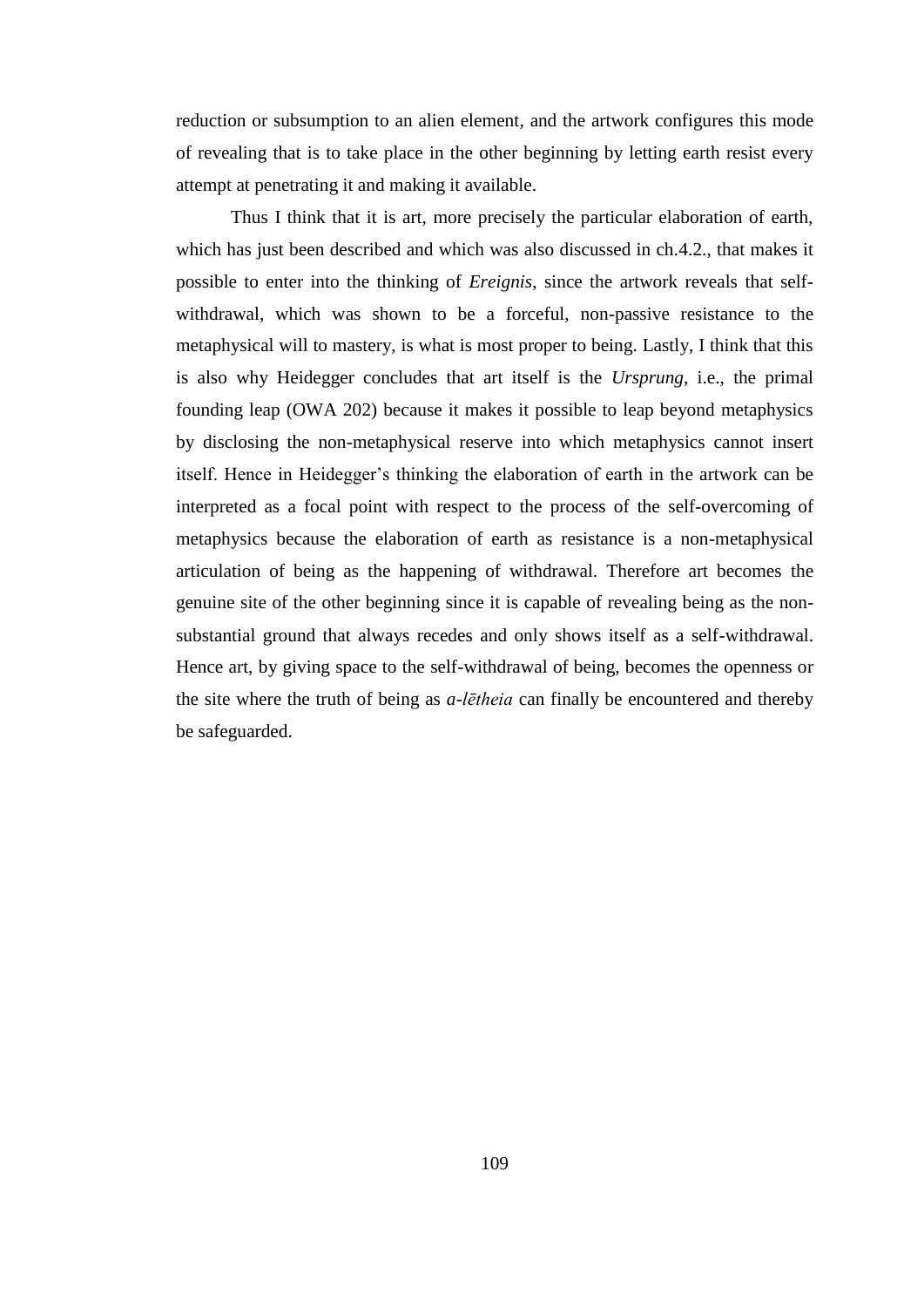## **Bibliography**

Aristotle, *Metaphysics*. Princeton: Princeton University Press, 1985.

Aristotle, *Nicomachean Ethics*. Cambridge: Cambridge University Press, 2004.

Aristotle, *Physics*, in J. Barnes (ed.), *The Complete Works of Aristotle*. New Jersey: Princeton University Press, 1984.

Bernasconi, Robert, *The Question of Language in Heidegger's History of Being*. New Jersey: Humanities Press, 1985.

Brogan, Walter, "Double Archê: Heidegger's Reading of Aristotle's Kinetic Ontology", *Angelaki*, vol. II:3, 2006; 85-92.

Brogan, Walter, *Heidegger and Aristotle: The Twofoldness of Being*. Albany: SUNY Press, 2005.

Brogan, Walter, "The Intractable Interrelationship of *Physis* and *Techne*", in Drew A. Hyland and John Panteleimon Manoussakis (eds.), *Heidegger and the Greeks: Interpretive Essays*. Bloomington: Indiana University Press, 2007.

Caputo, John, "Demythologizing Heidegger: *Alētheia* and the History of Being", *Review of Metaphysics*, vol. 41:3, 1988; 519-46.

Dahlstrom, Daniel, "Being at the Beginning: Heidegger's Interpretation of Heraclitus", in Daniel Dahlstrom (ed.), *Interpreting Heidegger*. Cambridge: Cambridge University Press, 2011.

De Beistegui, Miguel, *The New Heidegger*. London: Continuum, 2005.

De Boer, Karin, *Thinking in the Light of Time: Heidegger's Encounter with Hegel*. Albany: SUNY Press, 2000.

Figal, Günter, "Phenomenology: Heidegger after Husserl and the Greeks", in Bret W. Davis (ed.), *Martin Heidegger: Key Concepts*. Durham: Acumen, 2010.

Fried, Gregory, *Heidegger's Polemos: From Being to Politics*. New Heaven: Yale University Press, 2000.

Haar, Michel, "Limits and Grounds of History: The Nonhistorical", *Epochē*, vol. 1, 1993; 1-11.

Haar, Michel, *The Song of the Earth: Heidegger and the Grounds of the History of Being*. Indiana University Press.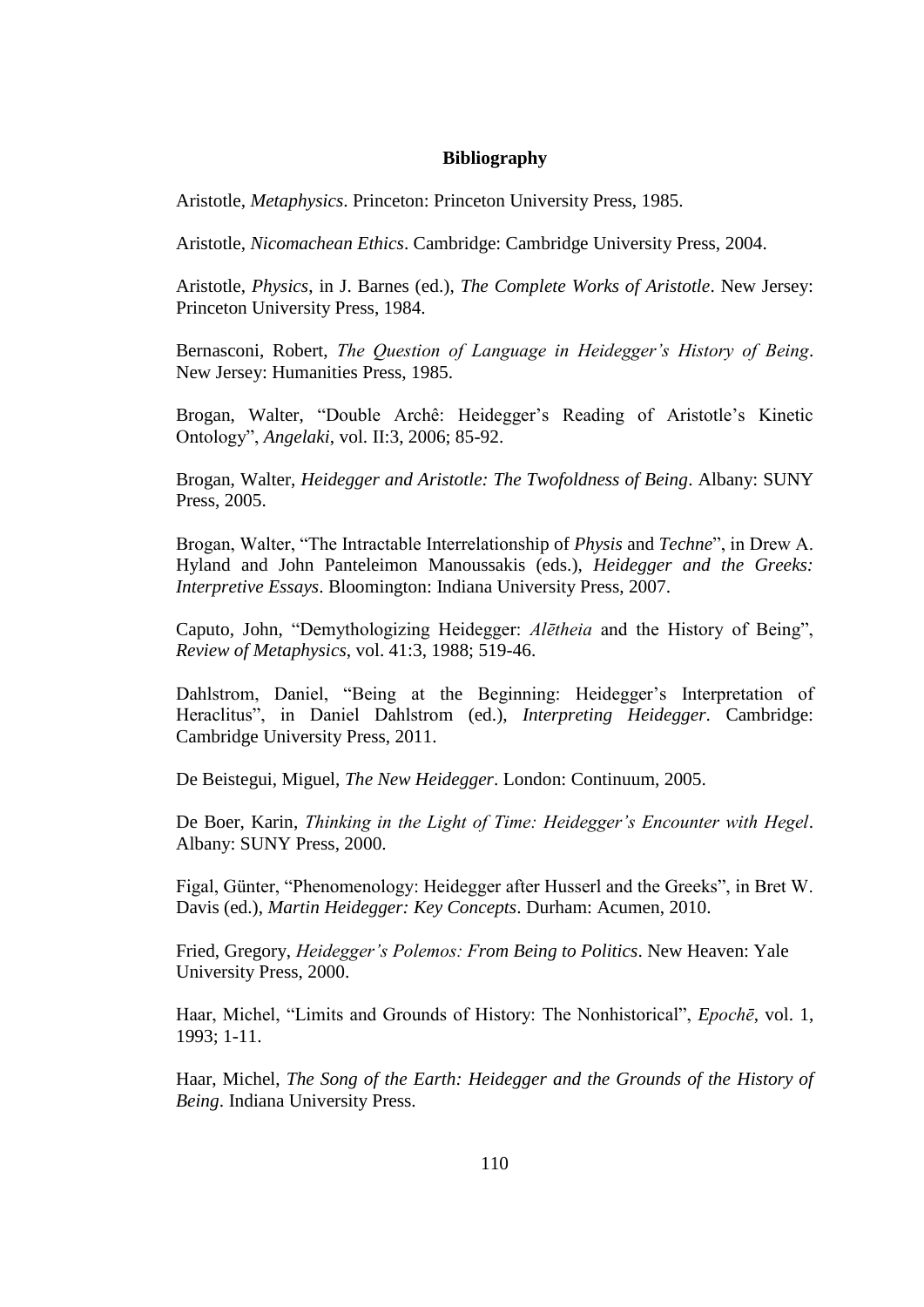Harries, Karsten, *Art Matters: A Critical Commentary on Heidegger's "The Origin of the Work of Art"*. New Heaven: Yale University Press, 2009.

Hayes, Josh Michael, "Being-affected: Heidegger, Aristotle, and the Pathology of Truth", in Daniel Dahlstrom (ed.), *Interpreting Heidegger*. Cambridge: Cambridge University Press, 2011.

Heidegger, Martin, "Art and Space", in Günter Figal (ed.), *The Heidegger Reader*. Bloomington: Indiana University Press, 2009.

Heidegger, Martin, *Being and Time*. New York: Harper and Row, 2008.

Heidegger, Martin, *Elucidations of Hölderlin's Poetry*. Amherst: Humanity Books, 2000.

Heidegger, Martin, *Four Seminars*. Bloomington: Indiana University Press, 2003.

Heidegger, Martin, *Holzwege*, *Gesamtausgabe 5*. Frankfurt am Main: Klostermann, 1977.

Heidegger, Martin, *Identity and Difference*. New York: Harper and Row, 1969.

Heidegger, Martin, "On the Essence and Concept of Φύσις" in Aristotle's *Physics* B, I", in William McNeill (ed.), *Pathmarks*. Cambridge: Cambridge University Press, 1998.

Heidegger, Martin, "On the Essence of Truth", in William McNeill (ed.), *Pathmarks*. Cambridge and New York: Cambridge University Press, 1998.

Heidegger, Martin, "Phenomenological Interpretations with Respect to Aristotle: Indication of the Hermeneutical Situation", *Man and World*, vol. 25, 1992; 355-93.

Heidegger, Martin, "The End of Philosophy and the Task of Thinking", in David F. Krell (ed.), *Basic Writings*. New York: HarperCollins, 2008.

Heidegger, Martin, "The Origin of the Work of Art", in David F. Krell (ed.), *Basic Writings*. New York: HarperCollins, 2008.

Heidegger, Martin, "The Question Concerning Technology", in David F. Krell (ed.), *Basic Writings*. New York: HarperCollins, 2008.

Heidegger, Martin, "The Turning", in *The Question Concerning Technology and Other Essays*. New York: Harper & Row Publishing, 1977.

Heidegger, Martin, "Time and Being" in *On Time and Being*. Chicago: The University of Chicago Press, 2002.